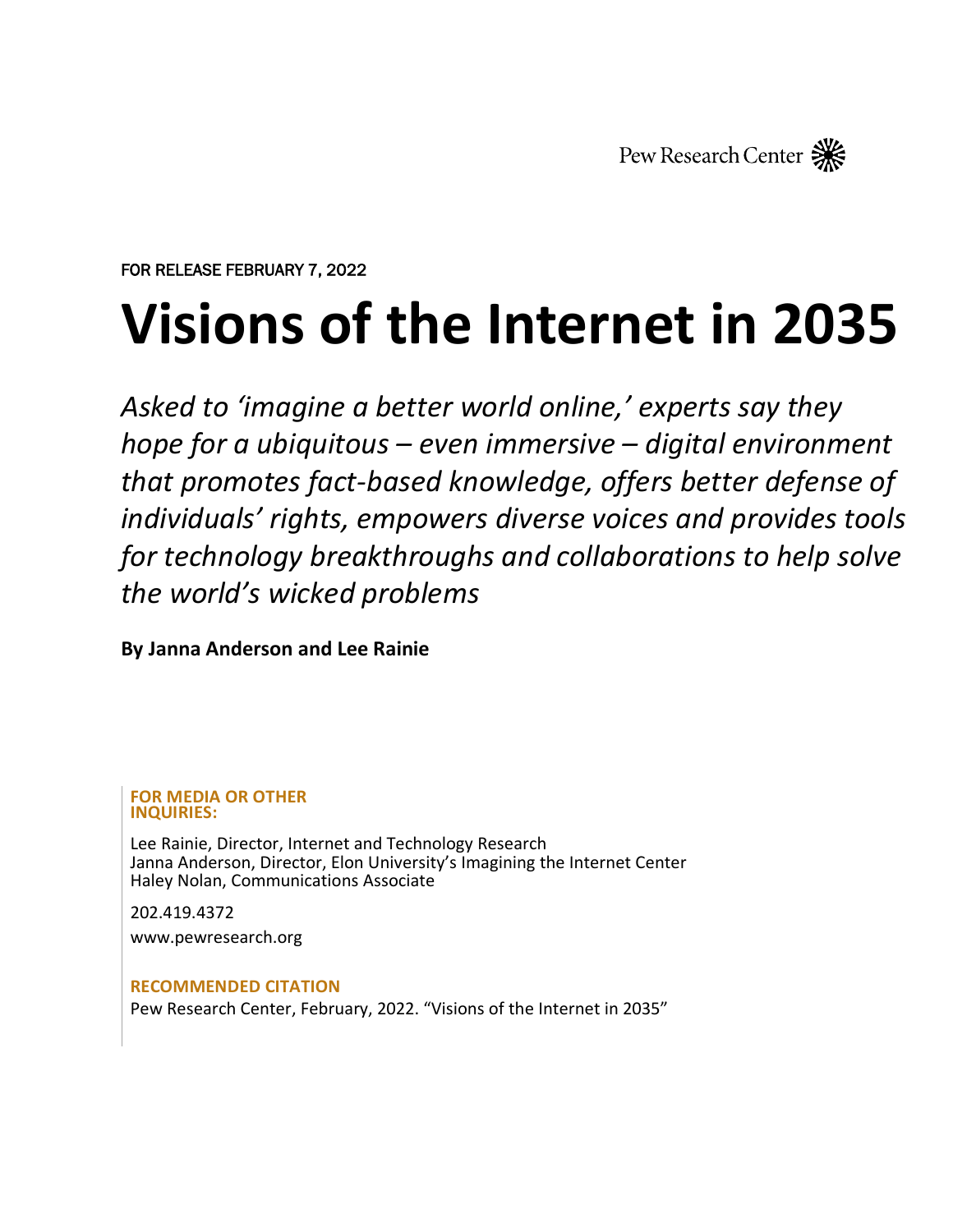# About Pew Research Center

Pew Research Center is a nonpartisan fact tank that informs the public about the issues, attitudes and trends shaping America and the world. It does not take policy positions. It conducts public opinion polling, demographic research, content analysis and other data-driven social science research. The Center studies U.S. politics and policy; journalism and media; internet, science and technology; religion and public life; Hispanic trends; global attitudes and trends; and U.S. social and demographic trends. All of the Center's reports are available at [www.pewresearch.org.](http://www.pewresearch.org/) Pew Research Center is a subsidiary of The Pew Charitable Trusts, its primary funder.

For this project, Pew Research Center worked with **Elon University's Imagining the Internet** [Center,](https://www.elon.edu/u/imagining/) which helped conceive the research and collect and analyze the data.

© Pew Research Center 2022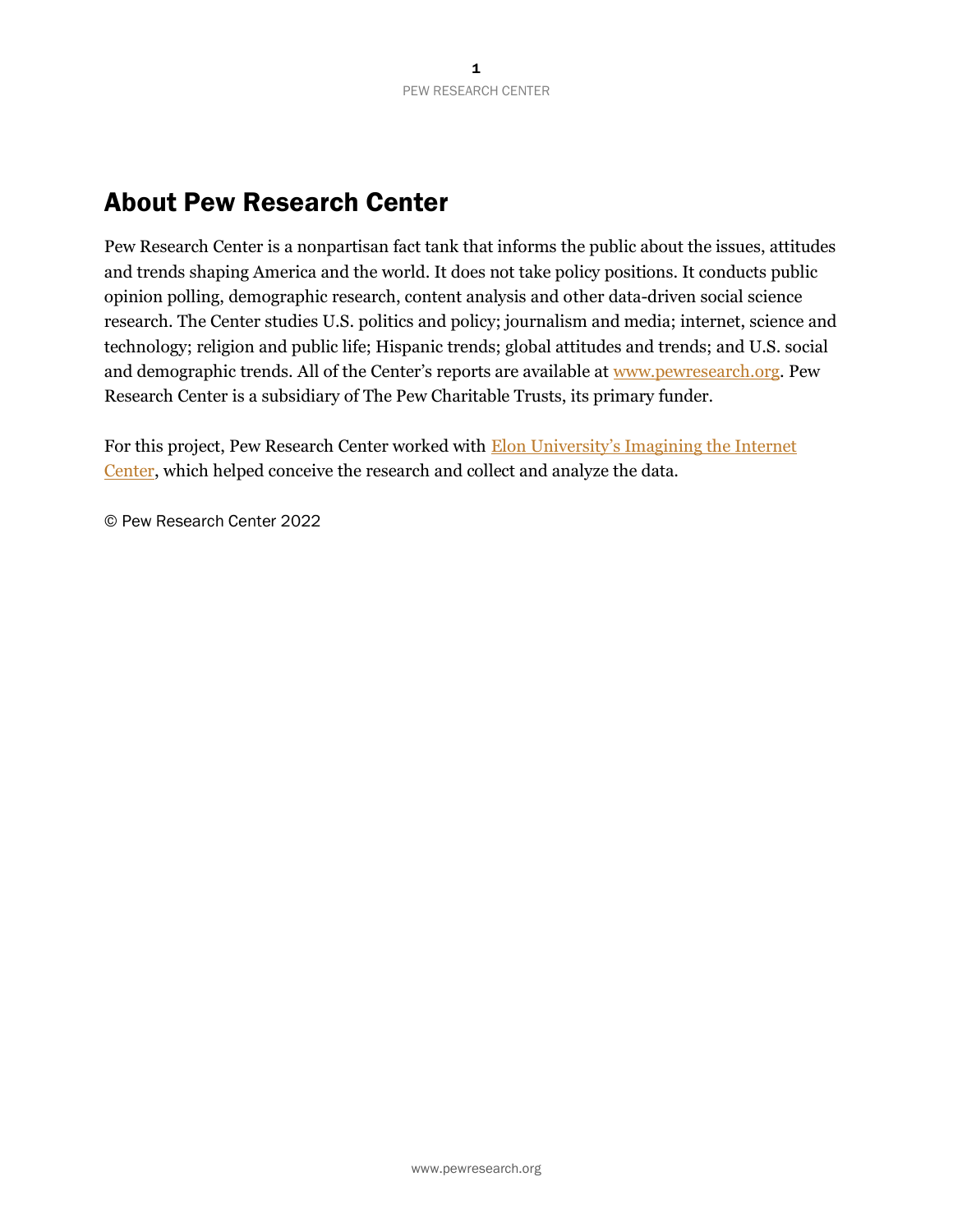# How we did this

This is the second of two reports emerging from the 13th "[Future of the Internet](https://www.pewresearch.org/topics/future-of-the-internet/)" canvassing Pew Research Center and **[Elon University's Imagining the Internet Center](https://www.elon.edu/u/imagining/) have conducted together to** gather expert views about important digital issues. In this report, the questions focused on the prospects for improvements in the tone and activities of the digital public sphere by 2035. This is a nonscientific canvassing based on a nonrandom sample; this broad array of opinions about where current trends may lead in the next decade represents only the points of view of the individuals who responded to the queries.

Pew Research Center and Elon's Imagining the Internet Center built a database of experts to canvass from a wide range of fields, inviting professionals and policy people based in government bodies, nonprofits and foundations, technology businesses and think tanks, as well as interested academics and technology innovators. The predictions reported here came in response to a set of questions in an online canvassing conducted between June 29 and Aug. 2, 2021. In all, 434 technology innovators and developers, business and policy leaders, researchers and activists responded to the question covered in this report. More on the methodology underlying this canvassing and the participants can be found in the section titled "About this canvassing of [experts.](https://www.pewresearch.org/internet/2021/11/22/future-of-digital-spaces-about-this-canvassing-of-experts/)"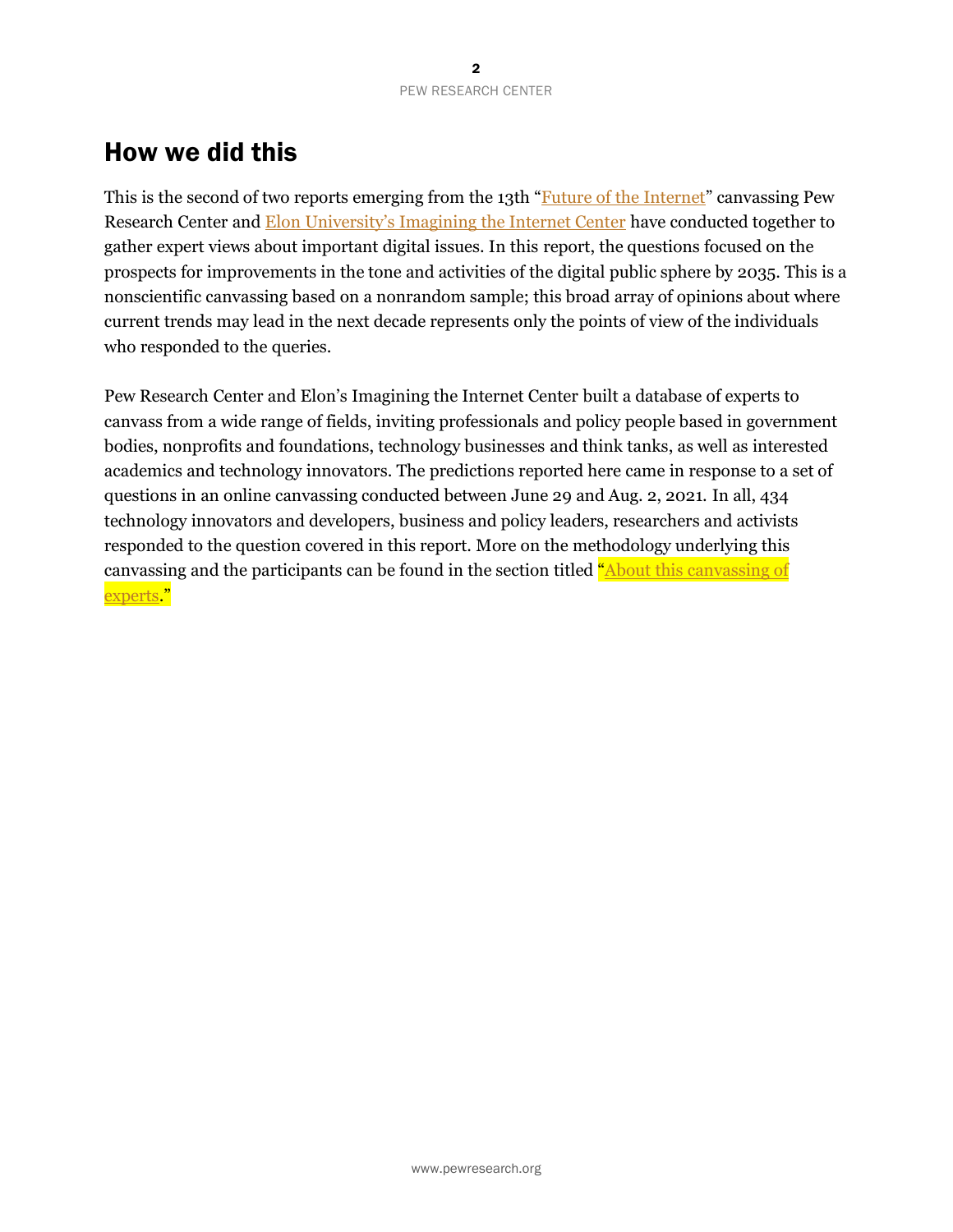# Visions of the Internet in 2035

*Asked to 'imagine a better world online,' experts hope for a ubiquitous – even immersive – digital environment that promotes fact-based knowledge, offers better defense of individuals' rights, empowers diverse voices and provides tools for technology breakthroughs and collaborations to solve the world's wicked problems*

This report is the second of two analyzing the insights of hundreds of technology experts who responded in the summer of 2021 to a canvassing of their predictions about the [evolution of online](https://www.pewresearch.org/internet/2021/11/22/the-future-of-digital-spaces-and-their-role-in-democracy/)  [public spaces](https://www.pewresearch.org/internet/2021/11/22/the-future-of-digital-spaces-and-their-role-in-democracy/) and their role in democracy in the coming years. In response to the primary research question, many said they expect that these forums will be [significantly improved](https://www.pewresearch.org/internet/2021/11/22/the-future-of-digital-spaces-and-their-role-in-democracy/) by 2035 if reformers, big technology firms, governments and activists tackle the problems created by misinformation, disinformation and toxic discourse. At the same time, they expressed ongoing concerns about the destructive forces in culture and technology that could continue to plague online life and disrupt beneficial change in the coming years.

In that canvassing, Pew Research Center and Elon University's Imagining the Internet Center asked a follow-up question inviting these experts to share their vision for what a better digital world could be like in 2035. This report covers scores of those responses. Many envisioned a vastly more hospitable online environment that facilitates socially enriching relationships; the flowering of knowledge-creating communities; growth of truth-seeking group discussions; and new kinds of interactions enabled by artificial intelligence (AI), virtual reality (VR) and augmented reality (AR). At best, they imagine tech-aided collaborations – sometimes global in scale – that can tackle the world's most pressing questions.

In all, 434 technology innovators, developers, business and policy leaders, researchers and activists provided open-ended responses to this question:

We invite you to imagine a better world online: What is one example of an aspect of *digital life that you think could be different in 2035 than it is today? We invite you to create a vignette of something you would like to see taking place in a "new and improved" digital realm in 2035. Your example might involve politics or social activities or jobs or physical and mental health or community life or education. Feel free to think expansively – and specifically.*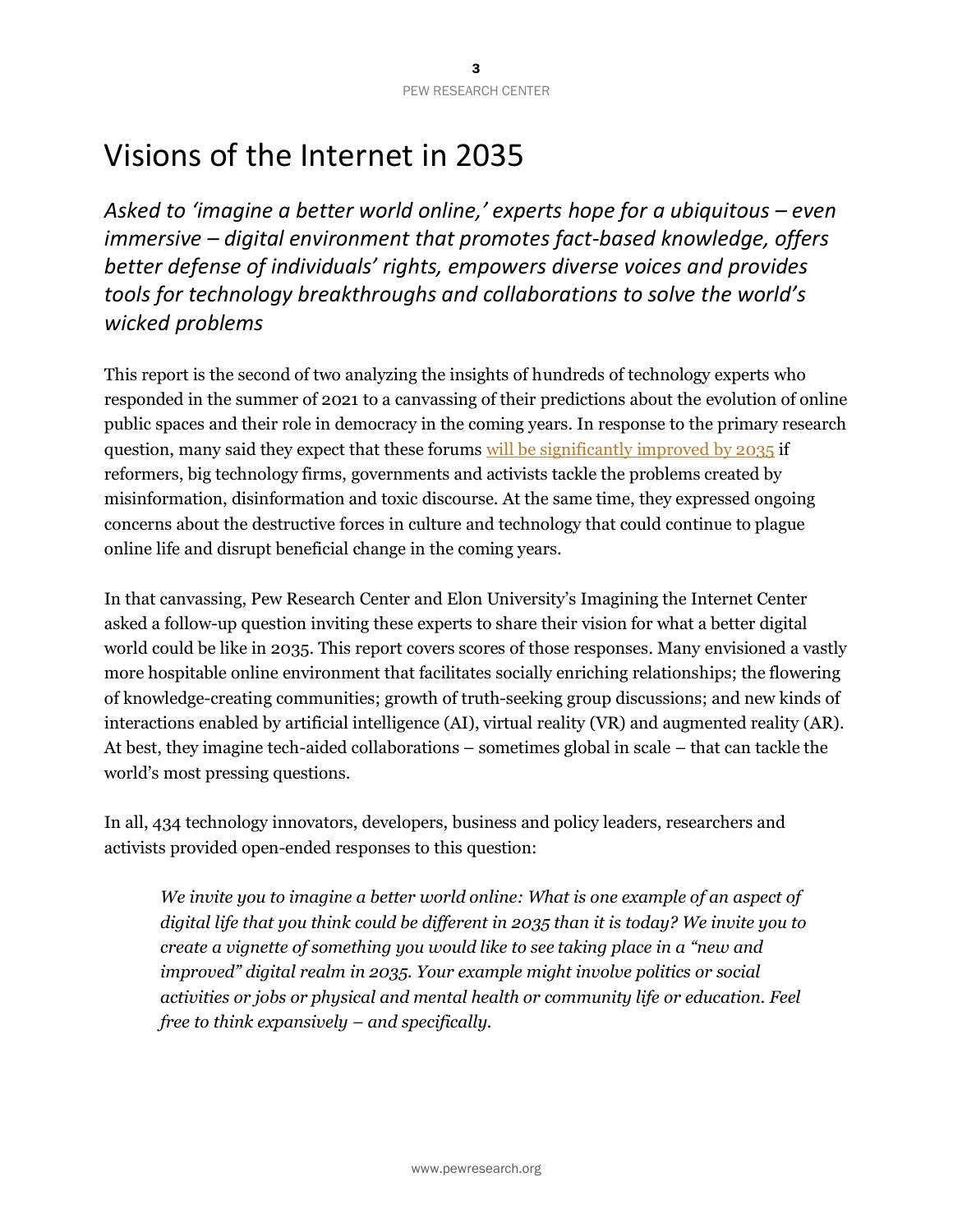The key themes these experts voiced in their written responses are outlined in the following table.

# Experts imagine key changes that could improve digital interactions by 2035 and lead people and their societies to a better place

- Building better spaces: A large portion of respondents said they hope redesigned and new/innovative digital platforms will codify new norms for discourse and facilitate open and honest conversations that are less fractious and menacing. Among the reforms they imagine: people will have control of their data and their relationships with commercial and other entities; interoperable systems will allow people to move seamlessly from digital public space to space; artificial intelligence (AI) will play a greater role in isolating bad actors and encouraging positive connections; government-andpublic-funded "public media" spaces will arise with new incentives to gain user attention; big social media firms will be regulated in ways that discourage socially-harmful activities while supporting free speech.
- Constructing effective communities: These experts say better digital communities will: focus on collecting, organizing, publishing and archiving useful, reality-based knowledge; inspire healthy debates that build trust in the knowledge they generate; feature AI that helps usefully organize the input of humans; clamp down on divisive anti-social contributions that dampen public participation in democracy; help serve to diminish social inequalities; and build a global culture of lifelong education built around people supporting each other's growth.
- Empowering individuals: Some experts said a better online world will grant individuals better agency and autonomy, starting with control of their identities and personal information. They hope for a future in which the trust people invest in each other and organizations is enabled by tech tools, including: blockchain; localized mesh networks; digital passports; digital "credit unions" that facilitate interactions; supportive AI and bots; privacy "nutrition labels" for online activities; encryption; data cooperatives; simple language translation interfaces; and the creation of "digital twins" that can help people be more productive. They also foresee greater individual citizen participation in government decision making.
- Changing economic life and work: Many experts mentioned the benefits they expect better digital spheres might bring to economic development and people's transition into new kinds of work. They expect the nature of work to change, with remote work becoming a norm for many jobs. Some expect technology will ever-more-deeply move into the workplace, assisting most workers and replacing others, and some say that more people will become eligible for more types of jobs.
- Altering "reality": A considerable number of these experts focused their answers on the transformative potential of AI, virtual reality (VR) and augmented reality (AR). They expect that these digital enhancements or alternatives will have growing impact on everything online and in the physical world. This, they believe, is the real "metaverse" that indisputably lies ahead. They salute the possibilities inherent in the advancement of these assistive technologies, but also worry they can be abused – often in ways that are yet to be discovered.
- Tackling wicked problems: A share of these experts expressed the hope that many of humanity's grand challenges such as climate change, the further advancement of human rights and addressing global health issues such as pandemics will begin to be solved in the next decade thanks to new digital technologies. Some predict or say they hope that humanity will move forward to improve the ways in which knowledge is generated and applied.

Source: Nonscientific canvassing of select experts conducted June 29-August 2, 2021. "Visions of the Internet in 2035" **Example 10** and the internet in 2035"

PEW RESEARCH CENTER and ELON UNIVERSITY'S IMAGINING THE INTERNET CENTER, 2022

It would improve their interactions with government and health services, businesses and other entities. Subheadlines: This is a nonscientific canvassing, based on a nonrandom sample. The results represent only the  $\mathbf{r}_{\text{in}}$ impact on the world of 2035, possibly completely transforming society in ways that are yet to be discovered. opinions of the individuals who responded to the queries and are not projectable to any other population.

 $\mathcal{L}_{\mathcal{A}}$  better online world world would grant individuals better privacy and control over the individuals better privacy and control over the individuals better personal data. In the individual data. In the individ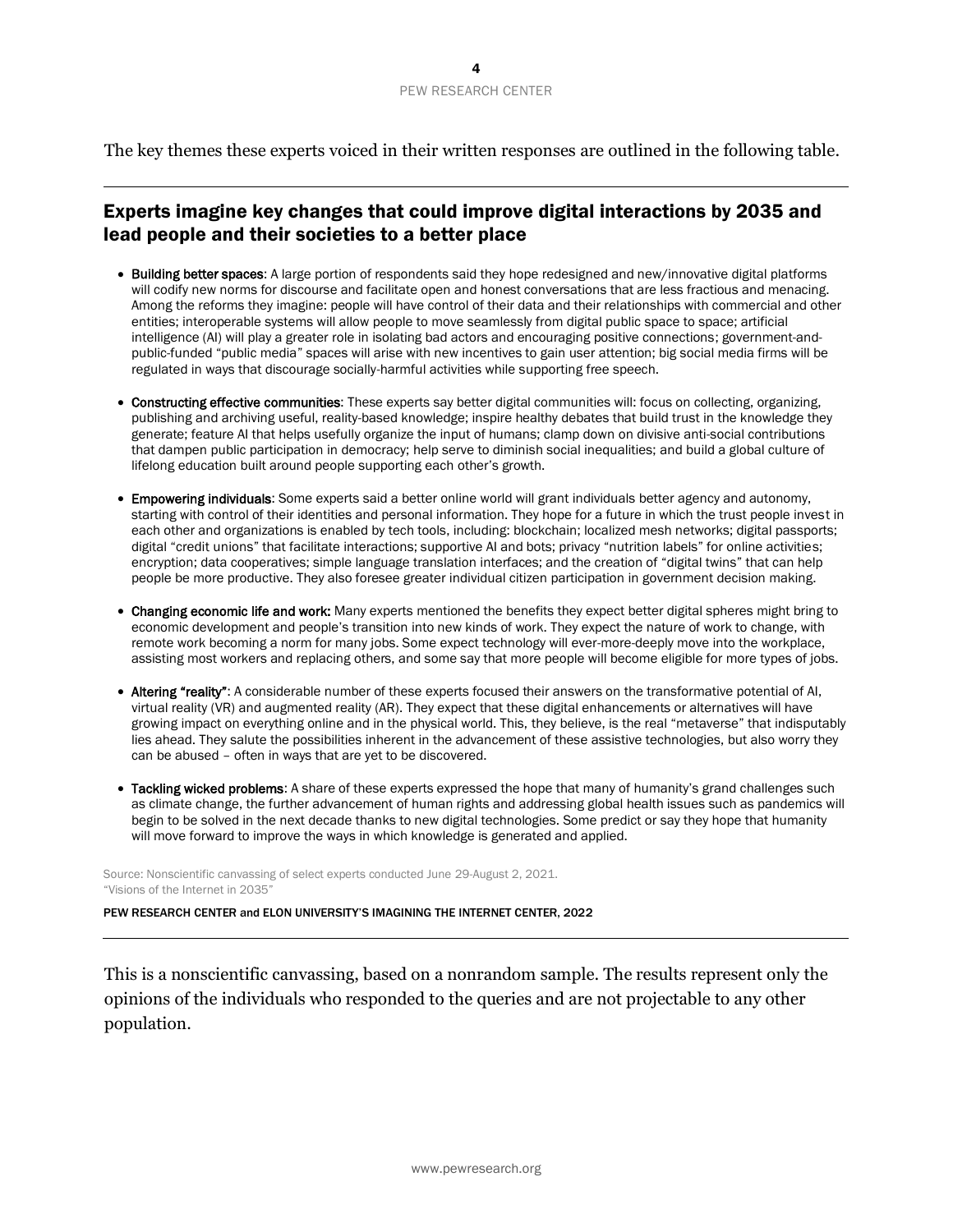It is important to note that even those who sketched out the desirable way things *could evolve* by 2035 often acknowledge that bad actors and bad systems can thwart change in online life. Indeed, in answering other questions in the canvassing, they spelled out ways that [corporations,](https://www.pewresearch.org/internet/2021/11/22/large-improvement-of-digital-spaces-is-unlikely-by-2035-human-frailties-will-remain-the-same-corporations-governments-and-the-public-will-not-be-able-to-make-reforms/)  [governments and the public might disrupt positive change](https://www.pewresearch.org/internet/2021/11/22/large-improvement-of-digital-spaces-is-unlikely-by-2035-human-frailties-will-remain-the-same-corporations-governments-and-the-public-will-not-be-able-to-make-reforms/) in digital spaces. It is also worth noting that the responses were gathered in mid-summer of 2021. People's responses came in the cultural context of the ongoing [COVID-19 pandemic,](https://www.pewresearch.org/topic/coronavirus-disease-covid-19/) and at a time when risin[g concerns over climate](https://www.ipcc.ch/2021/08/09/ar6-wg1-20210809-pr/)  [change,](https://www.ipcc.ch/2021/08/09/ar6-wg1-20210809-pr/) [racial justice](https://www.edelman.com/trust/2021-trust-barometer/business-racial-justice) and [social inequality](https://www.theguardian.com/commentisfree/2021/aug/17/american-chief-executive-pay-wages-workers) were particularly prominent – and half a year after the Jan. 6, 2021, attack at the U.S. Capitol in the aftermath of one of the most highly contentious U.S. presidential elections in recent history.

Many of the answers reported here track with the core issues raised by **Mike Liebhold,** distinguished fellow, retired, at The Institute for the Future, in his answer to this query. He commented: "A revolution in technology education and media services is required to help populations adapt safely to radical changes in digital experiences that are expected to arrive by 2035. Here are some of the core questions that must be asked:

- How do we develop security and privacy technologies and practices sufficient to protect most people and organizations in these new settings?
- How do we develop basic cognitive and behavioral science-supporting, cybertech-aware pedagogies and curricula to protect humans (provide immunity) from systemic vulnerabilities to epidemics of false, misleading, or true-yet-malign persuasive data and media?
- How do we live and thrive in a dangerous digital world of pervasive vulnerabilities across systems and a perpetual spiral of exploits and patches – a world with continued potential for significant cyber outages?
- How do we find a way to live and thrive in a setting that features these three concurrent economic systems?
	- o Secure private identity and data
	- o Open/public identity and data
	- o Surveillance data (pervasive sensing and intrusive analytics)."

Some of the more intriguing predictions from those canvassed included:

- Physical spaces and virtual spaces will be seamlessly integrated, and digital technologies will disappear so completely into our lives and surrounding environments that we will barely notice it. Some call it a "metaverse," but it has several meanings and manifestations to different experts.
- Super-sophisticated warning systems will be widely employed in many domains, including health care, community well-being, environmental assessments, housing and commercial activities; and rapid-response collaborative groups will be poised to address problems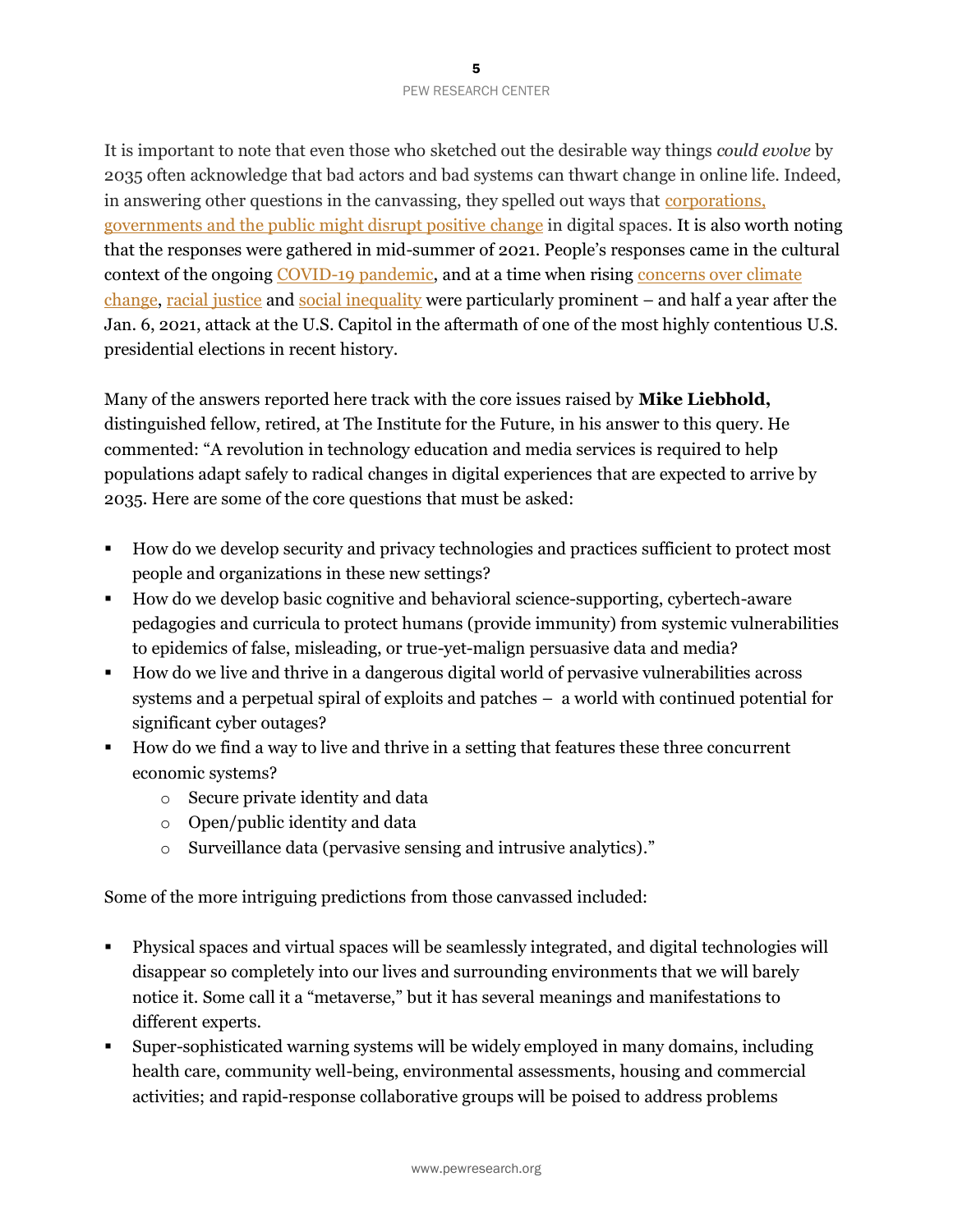identified by those warning systems. Relatedly, community service hubs will exist to handle citizen and customer issues.

- A new class of professionals coders, information curators, literacy advisors will arise to help digital platforms encourage democratic behaviors. They will enable a "culture of accountability" in parts of the internet that is deeply trusted.
- Networked bands of activists will arise in younger generations to press for structural political change and much of civic life will be shaped by "K-pop fan armies."
- In lawmaking itself, "citizen juries" could be empaneled to bring "collective imagination" to legislating and rule-making and then eventually make their own decisions about economic and civic life. This will lead to much more public input into everything from government budgeting to regulating the environment.
- New forms of digital property and a new regime of copyright and ownership will be commonplace.
- A Human API (application programming interface) will be designed to store and enforce the rules people set about what is allowed to come into their awareness, what takes up their time and what information is shared about their activities.
- **•** The continued challenges to big systems like capitalism, representative democracy and nationstates will push people toward hyperlocal "sovereignty" – both geographic and by personal affinities and interests.
- A large-scale educational ecosystem will emerge to meet people's formal and informal learning needs and it will be buttressed with a similarly impressive credentialing and testing regime to give people and employers feedback on those participating in the system.
- A [Digital Bill of Rights](https://khanna.house.gov/media/press-releases/release-rep-khanna-releases-internet-bill-rights-principles-endorsed-sir-tim) will govern at least a share of the activity that occurs online.
- A sharing economy will arise to challenge the economy based on owning property; subscription models also supplant ownership regimes.
- **The sensibilities o[f service science](https://en.wikipedia.org/wiki/Service_science,_management_and_engineering)** will emerge and be employed in communities and industries.

In his answer to this canvassing, **Doc Searls,** internet pioneer, co-author of "[The Cluetrain](https://www.goodreads.com/book/show/81195.The_Cluetrain_Manifesto?from_search=true&from_srp=true&qid=8UxRjTT2gG&rank=1)  [Manifesto](https://www.goodreads.com/book/show/81195.The_Cluetrain_Manifesto?from_search=true&from_srp=true&qid=8UxRjTT2gG&rank=1)" and "[The Intention Economy](https://www.goodreads.com/book/show/12968836-the-intention-economy?from_search=true&from_srp=true&qid=frVMwQ09gZ&rank=1)" and co-founder and board member at Customer Commons, shared a detailed vision based on work in progress to improve the internet, including details about [Self-Sovereign Identity,](https://www.sciencedirect.com/science/article/abs/pii/S1574013718301217) [Emancipay,](https://www.linuxjournal.com/content/immodest-proposal-music-industry) th[e Intention Byway,](https://blogs.harvard.edu/vrm/2021/05/05/a-new-way/) [persistent compute objects](https://picolabs.atlassian.net/wiki/spaces/docs/pages/1189992/Persistent+Compute+Objects) (or picos), "palgorithms" and "intentrons."

In the next section, we highlight his remarks along with the thoughts of several experts who gave some of the most wide-ranging answers or incisive responses to our request for them to describe a better world online by 2035. Following it, we offer a number of additional sections with respondents' comments organized under the set of themes set out in the table above.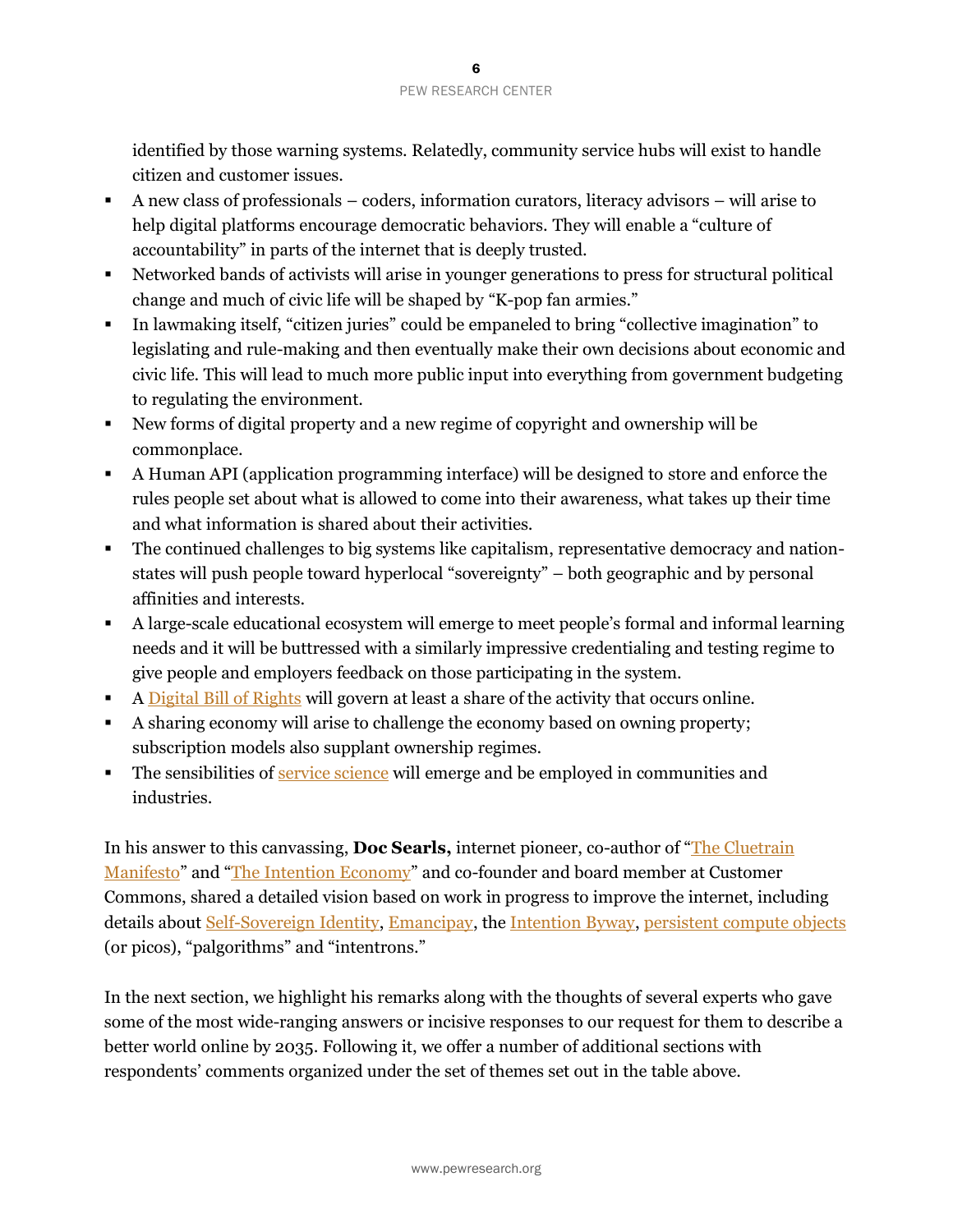The remarks made by the respondents to this canvassing reflect their personal positions and are not the positions of their employers; the descriptions of their leadership roles help identify their background and the locus of their expertise. Some responses are lightly edited for style and readability.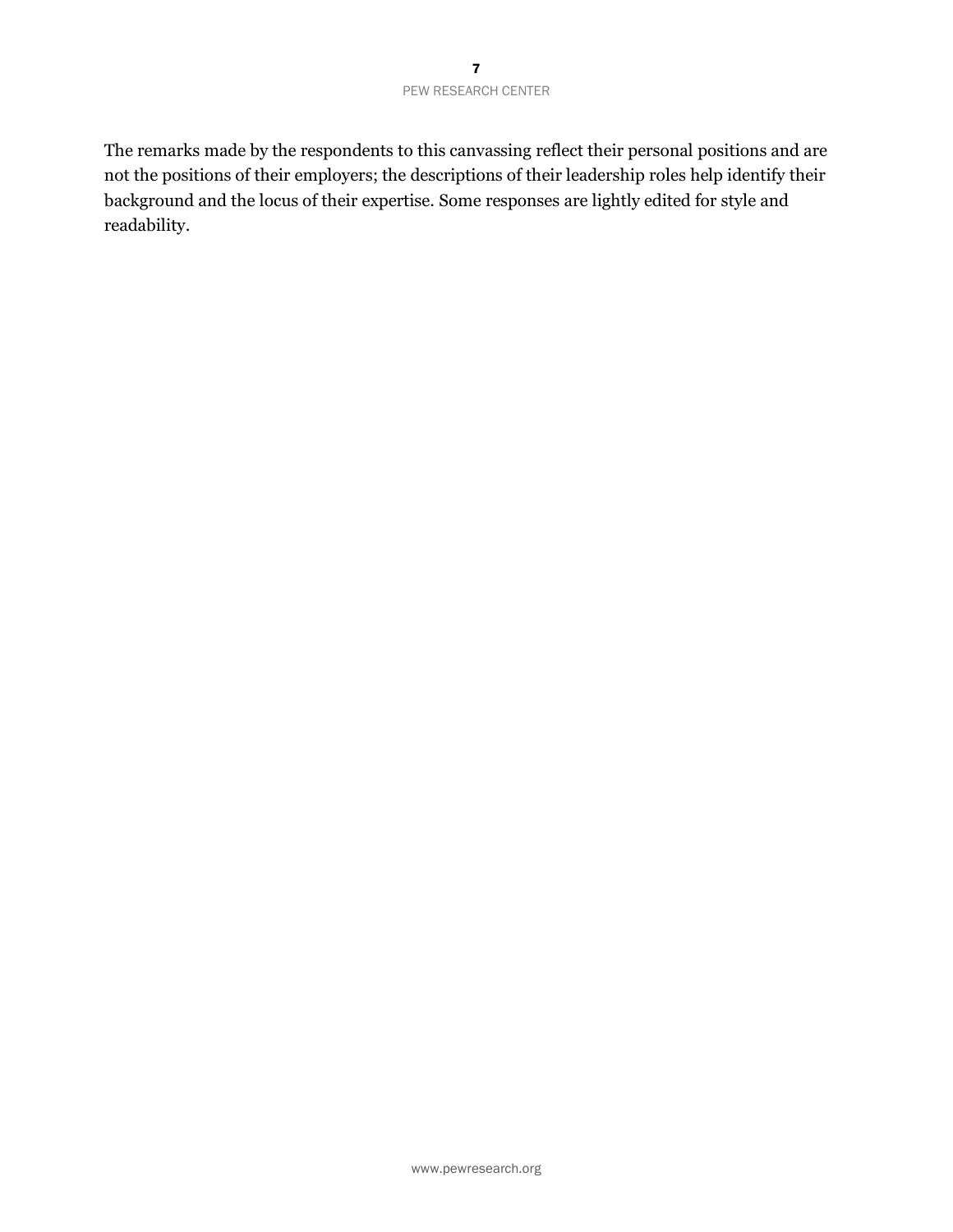# 1. A sampling of overarching views

The following varied, incisive and comprehensive responses represent some of the big ideas shared by a small selection of the hundreds of thought leaders who participated in this canvassing. There are two particularly extensive essays at the bottom of the chapter by, one by **Doc Searls** about technology of the future he hopes will address some of the troublesome aspects of the current Web and one from **Mei Lin Fung,** chair of the People-Centered Internet, about the blended world of online and offline activities she calls the "fourth dimension."

Here are the overview commentaries:

## Megatrends will prompt people and organizations to transform into better versions of themselves

**Jim Spohrer,** board member of the International Society of Service Innovation Professionals and recently retired director of IBM Cognitive Open Tech, said, "Digital life by 2035 will be shaped by the megatrends of local, universal basic income; universal upskilling (lifelong learning); and personal, privacy-preserving digital workers (cognitive mediators). All responsible entities (people, businesses, universities, governments) will be working to transform themselves into better future versions of themselves. All responsible entities will create a series of digital twins of themselves that can interact with the digital twins of other entities. Two hundred years ago, most people lived on multigenerational family farms that were satellites situated around cities. Advances in automation (AI, robotics) as well as high-speed mobility will allow multigenerational family 'digital farms' that are satellites around cities (high-speed mobility hubs). The view of people in Rutger Bregman's '[Humankind: A Hopeful History](https://www.theguardian.com/books/2020/may/12/humankind-a-hopeful-history-by-rutger-bregman-review)' and Robert Wright's '[Non-Zero: The](https://www.goodreads.com/book/show/9526993-nonzero)  [Logic of Human Destiny](https://www.goodreads.com/book/show/9526993-nonzero)' will be widespread. The [emerging trans-discipline of service science](https://en.wikipedia.org/wiki/Service_science,_management_and_engineering) will be better understood (though perhaps under a different name)."

#### Digital spaces will move inside us and physical spaces will include adjunct digital spaces

**Barry Chudakov,** founder and principal at Sertain Research, wrote, "The most noticeably different aspect of digital life for the average user in 2035 will be a more seamless integration of tools and so-called 'reality.' By importing the dynamics of simulation and virtual representation from the gaming world, we will swallow the internet. Digital spaces will move inside us. Whether augmented reality, virtual reality or a mirror world interaction, time and distance will effectively vanish. Here is where I am, where I can find you or any other – so there is only here. There is only now. The proscenium arch and backstage of 'The Truman Show' will have disappeared. What is now 'stickiness' – the design of a digital space to encourage more engagement – will become immersion.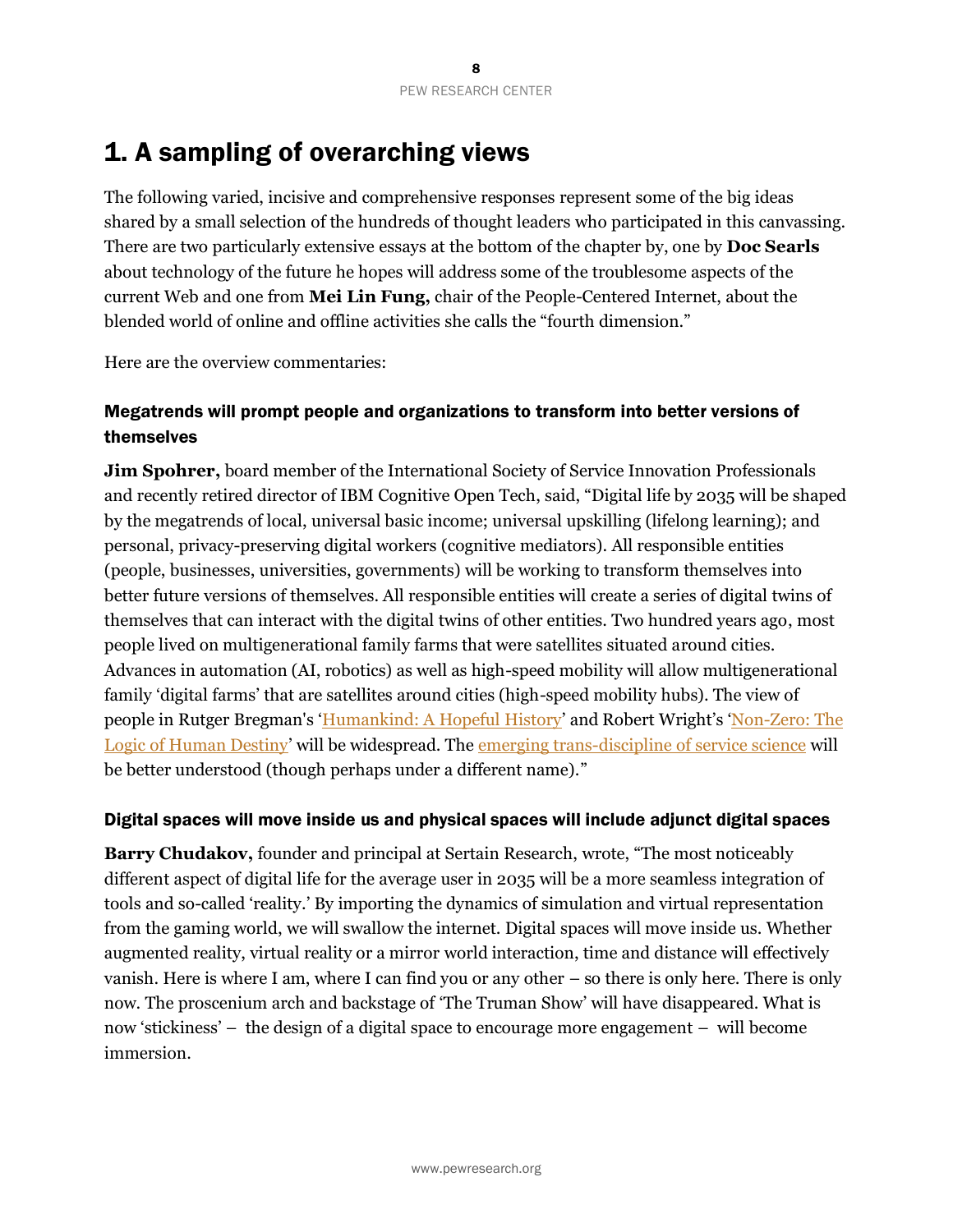"The outside of any digital space will be harder to fathom because physical spaces will include adjunct digital spaces (as every business and person has a URL now) and, just as people today pore over their phones and ignore cars, pedestrians and loved ones, by 2035, digital spaces will become so immersive we will have a problem, I predict a major problem, getting people to disengage with those digital spaces. We will all become video gamers, hooked on the mirror world of the world.

"While some will struggle with this overwhelming change, by 2035, the facility of use and integration of physical and digital realms will improve many experiences and transactions. For example, the automobile will become a significant digital space. As driverless cars become mobile digital spaces with end-to-end digital information streaming in and out of each car, our mobile digital experience will significantly lessen accidents and congestion, reducing the 38,000 deaths annually from traffic accidents."

## Problems and solutions will be spotted more quickly and a flowering of creative activity will occur

**Miguel Moreno,** director of the department of philosophy at the University of Grenada, predicted, "By 2035 we can expect these advances, among others:

- The consolidation of warning systems open to citizen participation that serve notice of crimes of various kinds, environmentally harmful activities and other potential harms to the general public in regard to health, transportation, commercial activity and so forth.
- Upgraded collaborative systems capable of providing rapid response in emergency situations, especially in areas vulnerable to natural disasters, extreme weather phenomena, etc.
- Better visibility for problems that are still underestimated will lead to corresponding actions such as the reduction of inequality and discrimination or unfair and arbitrary treatment by private or state actors.
- Better platforms for quality educational resources and open access, with or without support from public institutions.
- Better tools to facilitate inclusive access to people with different degrees and types of disabilities.
- Better options at the service of creativity and artistic expression in any modality.
- Specific services encouraging citizen participation that contribute to open-science models will more efficiently address problems that would otherwise require costly investments in what has been, to this point, 'conventional' research.
- Leisure and entertainment services will continue to be important, with quality content affordable for a large part of the population as high-bandwidth networks become more widespread and prices become cheaper."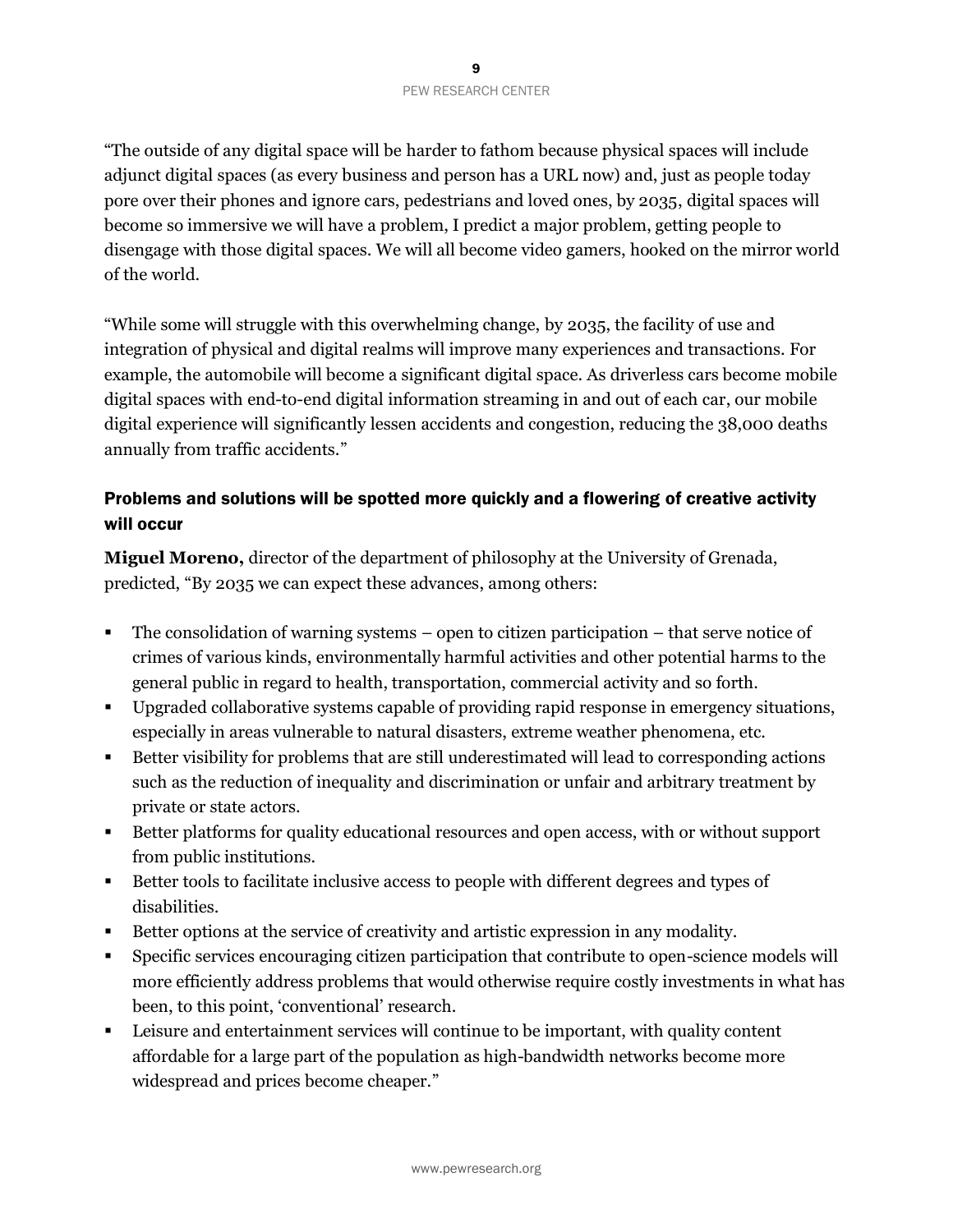#### New behavioral norms and a new layer of professionals will help improve digital spaces

**Zizi Papacharissi,** professor of political science and professor and head of communication at the University of Illinois-Chicago, observed, "In most of the spaces we inhabit, humans have developed some form of curation. For example, a closed door may signify a preference for privacy; it may also signal a desire for security (and one of heightened security if the door is locked). Doors allow us to curate what enters our spaces and what remains out. Similarly, we humans have developed ways of chastising or punishing inappropriate behavior in commonly shared spaces.

"For example, if a person misbehaves in a bar, they are thrown out by a bouncer. We do not have a debate in this case about whether that person's rights to free speech were violated, because they started yelling in a bar. We simply kick them out. As of yet, we have no such types of broadly adopted rules for what appropriate behavior is online and how to enforce those rules online. When we try to establish them, we spark all kinds of debates about free speech. Yet free speech is not the same as free reach.

"Over the years, human society has developed nudges that invite us to behave in safe, socially conscious ways. There are a number of things that we do not do because we want to, we do them because we have to. For example, we do not cross the street any time we want to; we cross when we are able to do it safely. We do not board a train any time we want, but when it is our turn. I envision online spaces that are designed with nudges to encourage democratic behaviors in the future. I also envision that the people who enter these spaces will have been better socialized (by peers, parents and educators) on how to behave there – in the same way we have been socialized to behave appropriately in other public spaces that include museums, airports, parks.

"And, most important, I envision a whole new class of professionals to help people develop this layer of social behavior – information curators, democracy conduits, literacy advisors and similar others – who will make good money (salaries comparable to those of designers and coders) to help curate, to advise and to help humans come to use these technologies in positive ways."

## The next frontier is designing digital spaces for safety and serendipity and taking those spaces out of the hands of corporations and governments

**Lucy Bernholz,** director of Stanford University's Digital Civil Society Lab, urged, "Designing digital spaces for safety and serendipity is a next step. Enabling people to go in, out and between such spaces as they choose is critical. And allowing groups of people to control information they generate about them is also important. Digital spaces need to become tools of the people, not of corporations and governments. They need to be fragmented, pluralistic, multitudinous and interconnected at the will of people, not by profit-driven lock-in. There should be no single, nor even a few, dominant digital systems or companies. People should be able to plug in and plug out.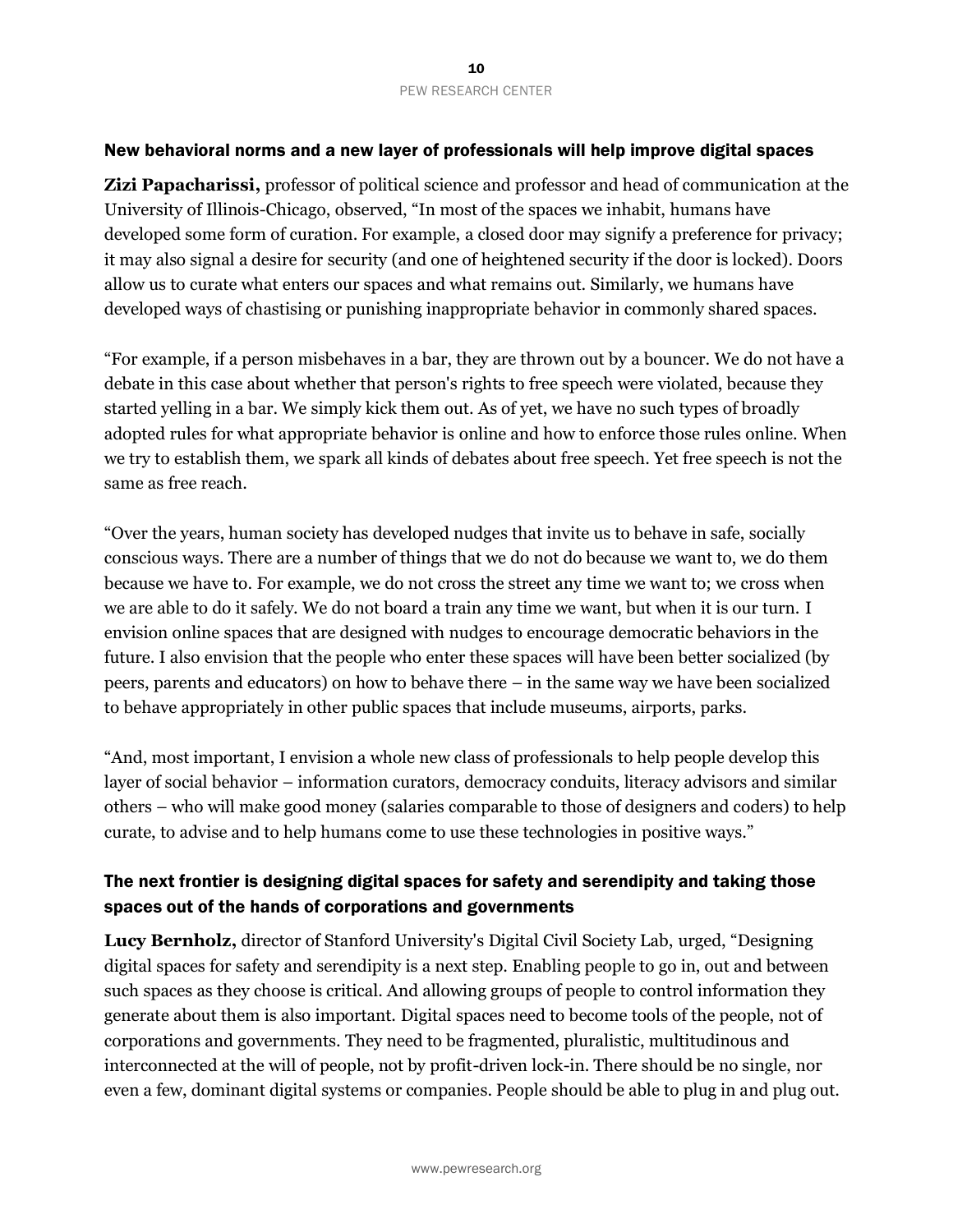… Turning our physical spaces – from private homes to public parks to government buildings to wide-open spaces – into 'screen-like' sensing is exactly the wrong way to go. We need, instead, to remember and maintain the best of our physical spaces online – our parks, libraries, sidewalks, stoops, benches, busses, trains and town squares – and bring that multiplicity of choice and its privacy within crowds, and safe serendipity into digital spaces."

# Look for the creation of internet communities that become training grounds for participation in democracy

**Ethan Zuckerman,** director of the Initiative on Digital Public Infrastructure at the University of Massachusetts-Amherst, said, "I prefer to imagine a 2035 in which internet communities strengthen our civic and democratic muscles. Imagine a world in which most people are members of dozens of different online communities. Some are broad in membership and purpose, while others are narrowly focused and support small groups of users. These smaller groups, in particular, demand that their participants be involved in governing these spaces, acting as moderators and the authors of the community guidelines. The larger networks use representative systems to nominate interested users to task forces that write and rewrite guidelines, and participants take shifts as moderators, using mechanisms similar to jury service. Through the rise of these community governance mechanisms, social networks not only become less toxic but become a training ground for full participation in a democracy, with citizens sharpening their interpersonal and democratic skills in the online space and applying those lessons to 'real-world' governance."

#### Hope that biometric profiling will be outlawed and true contextual advertising will arise

**Joseph Turow,** professor of media systems and industries at the University of Pennsylvania, explained, "Recently, an interest in biometric voice profiling has been on the rise, as marketers (drawing on scientific work) believe the sound and syntax of someone's voice can yield information about the person's emotions, sentiments, height, weight, gender, race, age, diseases – even when they are on birth control pills. I hope by 2035, a new and improved digital realm will outlaw the use of biometric profiling in marketing and it will deeply limit the use of tracking data to differentiate among individuals. It will make it difficult for native ad creators and influencers to ply their trades without explicit and highly visible notices that they represent paid opportunities. The best kind of paid internet messaging in 2035 would be a sophisticated version of contextual advertising. That would involve using machine learning and deep neural network programs to examine what a person is reading, hearing or viewing on a site or app, and then to serve an ad for a product or service that seems to complement, supplement, or in some other way relate to the person's interests based on that content. The data about the person's activity would not be stored, nor would any other tracking record be created. Marketers may well conduct research to infer how particular forms of content resonate with particular types of products and services. But there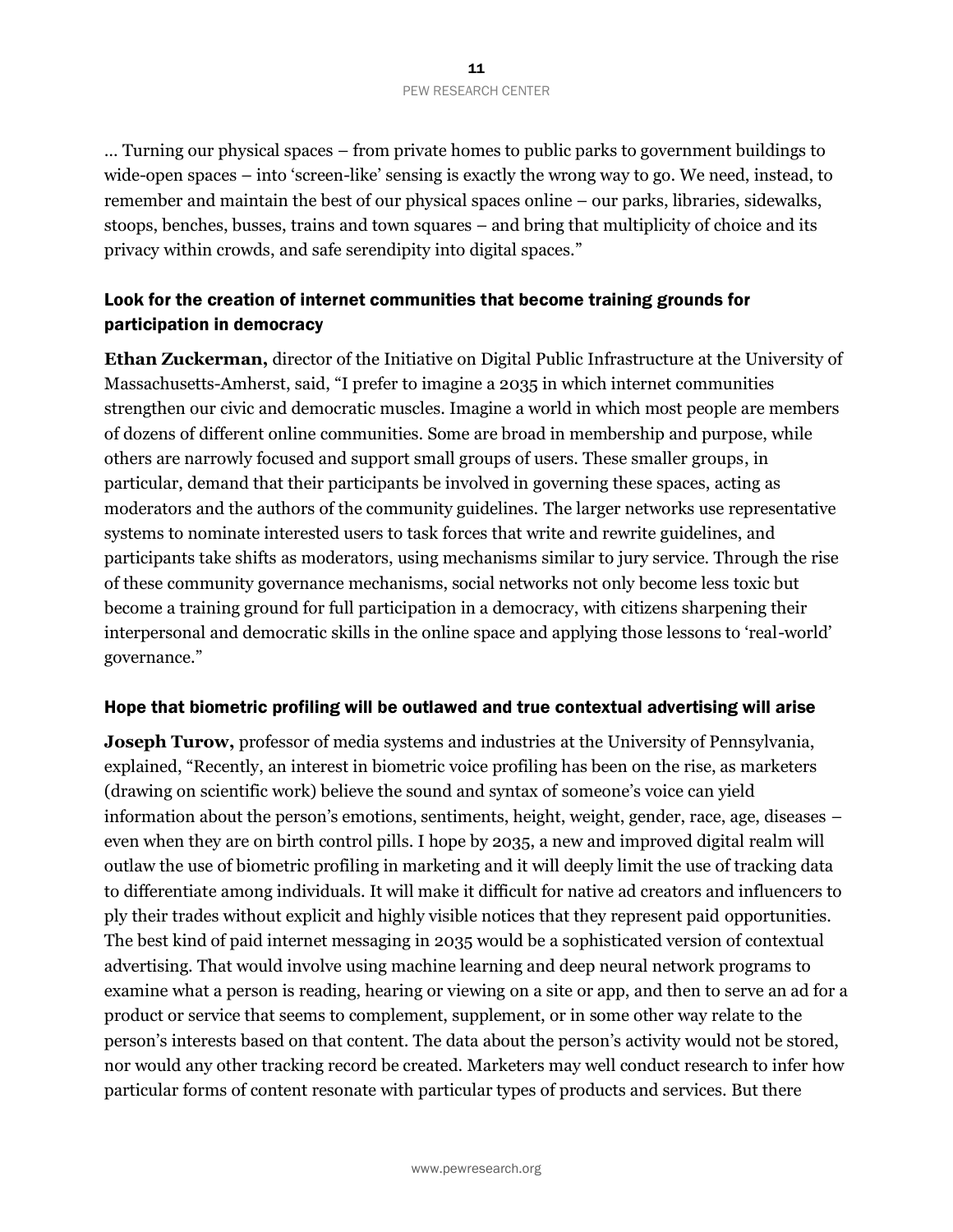would be no opportunities for prejudicial discrimination based on the scoring of a person's history or background."

#### It will be much harder to get away with harmful things

**Vinton G. Cerf,** vice president and chief internet evangelist at Google and Internet Hall of Fame member, predicted that by 2035, "Straight extrapolation leads to better and higher-speed access to the Internet on a ubiquitous basis thanks in part to low-Earth-orbit networks and expansion of fiber and radio access methods. We will have figured out how to deliver education online in K-12 and post-secondary education. People will learn while they work and not only in a burst at the beginnings of their longer lives.

"Massive amounts of data will be available to inform policy decisions, and powerful processing tools will help to analyze it and provide useful guidance. We will have finally solved the problems of maintaining common health care records so as to improve diagnosis and track treatment. Provenance and supply chain tracking will be standard practice. Preservation of digital content for centuries will be a solved problem. People will still do harmful things, but it will be much harder to get away with it."

#### The natural monopolies of current social media platforms are broken

**Brad Templeton,** internet pioneer, futurist and activist, and former president of the Electronic Frontier Foundation, wrote this 2035 scenario: "People are asked to make one-time choices about what policies they want to govern their social feeds. People are more willing to make reflective choices when divorced from actual content, while they react emotionally when presented with incendiary content. People are encouraged to socially network with others of a diverse set of creeds, and steps are taken to make it less likely people would 'unfollow' such people by defusing confrontation.

"Social networks in 2035 allow some interconnection, so that you can have a 'home' on one network and interact with those whose 'home' is on another. This breaks the natural monopoly of current social networks, where the only useful one for you is the one your friends consider 'home'; breaking that monopoly allows more competition, meaning more innovation and better approaches, and the networks that make people feel more satisfied at the end of the day win the business of more people.

"In addition, new approaches that attract people quickly get taken up by other networks as well. By 2035, entrepreneurs will compete to produce the most useful 'feed' of the activities and posts of contacts, making good use of people's time while also eliminating 'FOMO' [fear of missing out] efficiently and encouraging connections with those who matter, as well as interesting new people.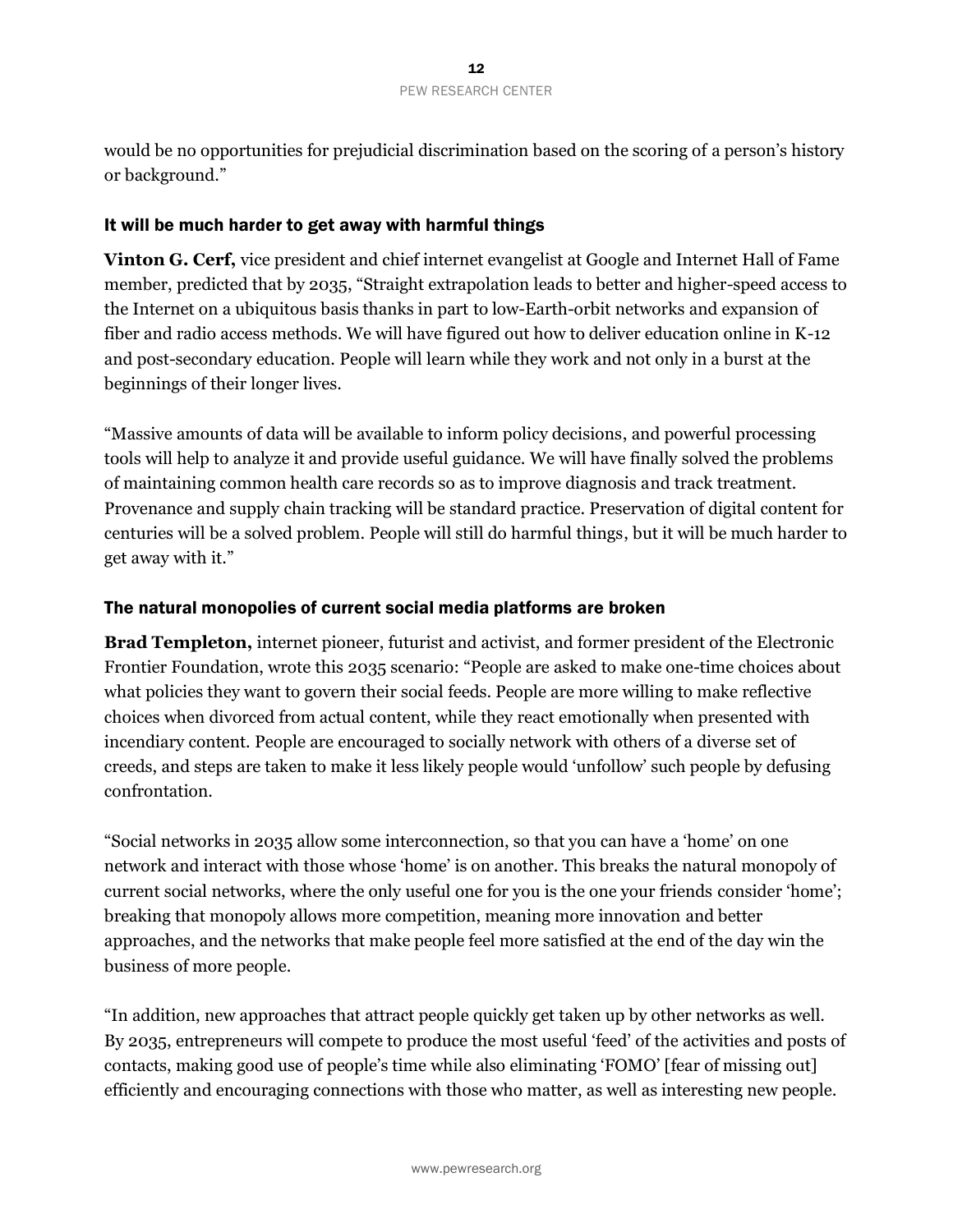In 2035, though this is very difficult, the networks will *work together* to fight off attacks from outsiders, particularly AI-driven, weaponized propaganda; it is a harder problem to fix than spam."

#### A happier world of lowered ambitions and less technology use lies ahead

**Douglas Rushkoff,** digital theorist and host of the NPR-One podcast "Team Human," said, "Let's imagine a world where people have somehow extricated themselves from central banking. We live in a world where we don't have to expand the economy every year just to keep wealthy people from having to work. We are allowed to stay as we are, or do less! We decide it's actually enough to keep everyone clothed, fed, educated and happy.

"We lower our ambitions so that just being fed and happy is all we need. So, most people end up living in communities where there is much less need for their businesses and activities to 'scale.' A kid might be happy engaging with 10 great friends where they live, rather than appealing to thousands of people on a social network. In such a world, digital technology will be used a lot less. More as a way to access the collective memory, to share research and to administrate more global affairs. Maybe to play games with people far away."

# People will live in spaces where we can see how we are all connected and how our lives are dependent on those around us

**danah boyd,** founder and president of the Data & Society Research Institute and principal researcher at Microsoft, commented, "Imagine a world where we can 'see' how we're all connected, how our lives are dependent on all of those around us. Imagine a system where we can identify vulnerabilities in our social fabric and work collectively to repair them. Where we can 'see' people who aren't like us and appreciate how we are like one another. Where we can build tools to empower the collective to solve social problems. Where those in pain can get help. Where we can leverage the tools that connect us to understand and appreciate those connections."

# A Human API allows people to reimagine their relationships with each other and organizations

**Susan Price,** human-centered design innovator at Firecat Studio, responded, "I've long had a vision for a Human API – an application programming interface that would serve as a filter layer between each individual human and any systems delivering content or services to us, or carrying/sharing information about us – such as our location, actions, decisions, identifiers, history and so forth – our data. I want a Human API that stores and enforces the rules I set about what is allowed to come into my awareness, what takes up my time and what information is shared about my activities. For example, the Human API would store all the 'I Agree' contractual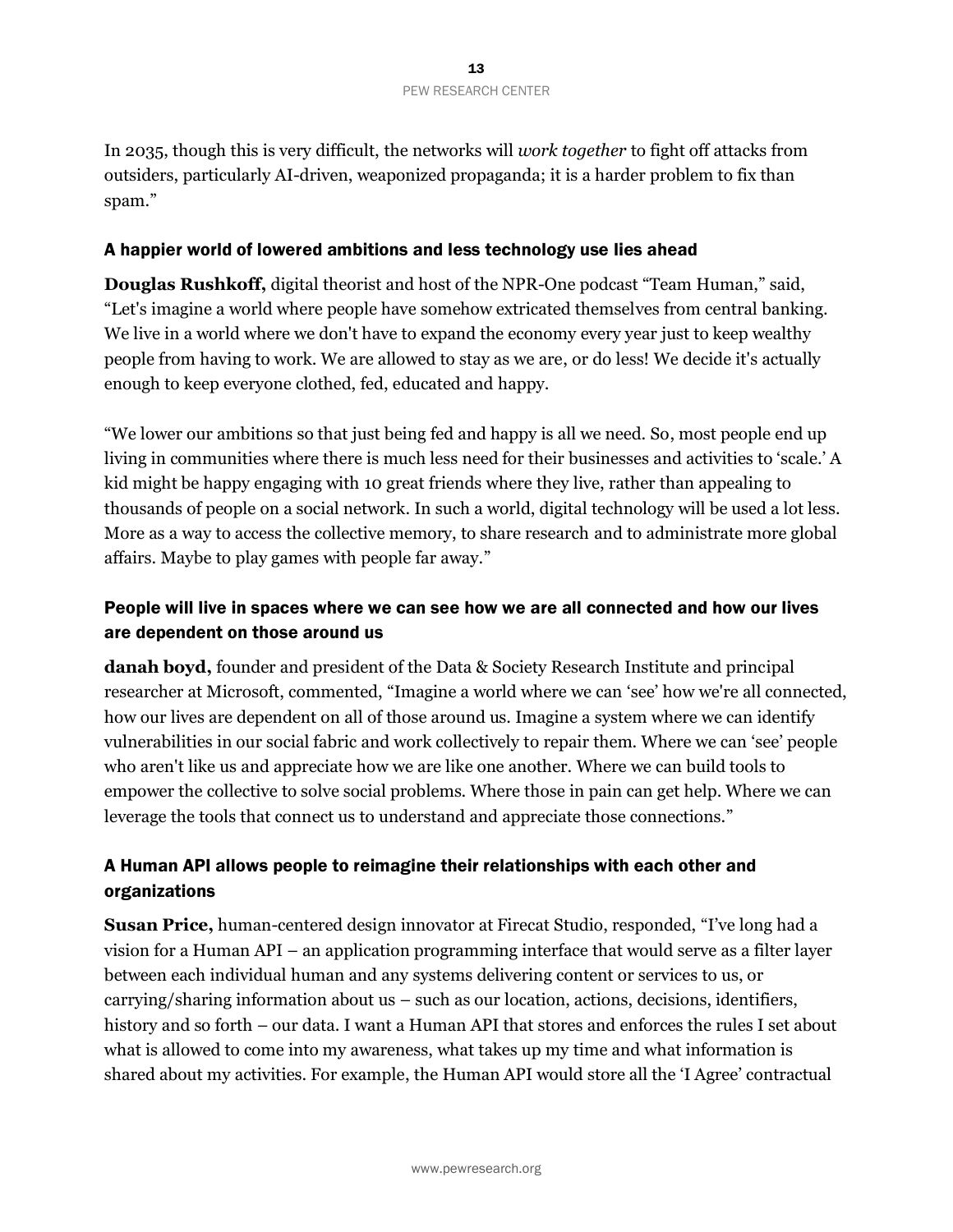agreements I've made with various companies and services. It would store all the subscriptions and payment commitments I've executed and provide a single dashboard to examine, analyze and manage them. Rather than my preferences, settings, records and agreements being stored in dozens or hundreds of vendor databases, the data would be stored under MY control. When I make a transaction, the Human API keeps a trustworthy record of it and vendors can rely on the fact that this was me transacting. The Human API would store my human connections and their contact information along with my preferences for whose call, text or email can be allowed to interrupt my concentration (during hours I set), whose SOS 911 contacts should be immediately put through to friends or colleagues near me (my husband's caregiver, a babysitter, a school official). Access to such a system would be of great interest to governments and corporations; therefore, neither should control the Human API. It must be an open-source collective project, with participation and support from corporations, enterprises and government. Tim Berners-Lee's [Solid](https://solidproject.org/) web browser project is one such effort; it won't be the last attempt to solve this puzzle."

#### New kinds of programs could be built to serve those who are struggling

**Esther Dyson,** internet pioneer, journalist, entrepreneur and executive founder of Wellville.net, said, "Problems online are due not to the tech but to the people using the tech. In a world where it seems half the population is underserved and damaged in some way by the age of 15, it would be so much easier to do visibly better for those people. The positive effects of this will only increase over time, after 2035. Thus the single biggest thing we could do right now is to dramatically scale/expand programs similar t[o Nurse-Family Partnership](https://www.nursefamilypartnership.org/) (NFP), a nonprofit initiative that pairs pregnant women with nurses who continue to coach them for the first couple of years of their babies' lives. NFP has lots of rigidities and exclusions (including the requirement that the coaches be certified nurses), but it's a great model that needs to be improved and extended. Ideally, add in universal free child care. And to make *that* happen, invest all of the infrastructure funding necessary to train a new generation of doulas, maternal coaches, child care providers. And *then* give them respect and salaries that reflect the value they provide to society.

"This shock to the system would be positive and large, not especially digital-centric but it will affect a large enough proportion of the population to make a difference to society overall and therefore to what happens online. Those affected include the workers who get trained and learn people skills, gain a sense of agency and get paid enough to live healthy lives of dignity; the mothers, who will also learn people skills and gain a sense of agency (amazing, huh!); and their children, who will grow up with healthier habits and a sense of security based on good parenting. When they go online, they will be curious and respect others – well, maybe not always, but enough to make a difference! We need to train children even more than we need to train AIs. Obviously, this is no easy task. It cannot be rote or rigid; care and coaching need to be delivered with love and wisdom."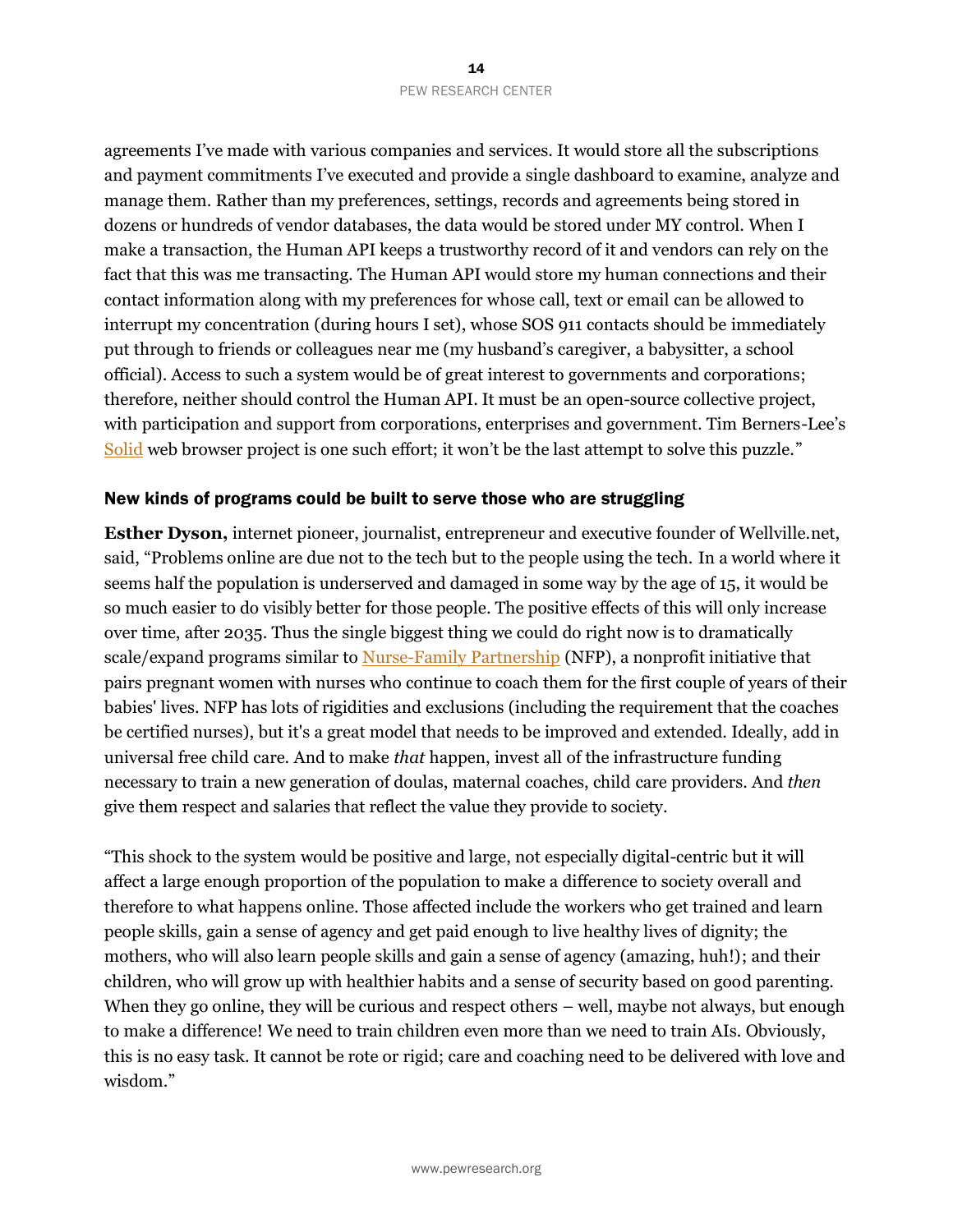#### Hyperlocal sovereignty takes hold after representative democracy fails

**Tony Smith,** a Melbourne-based researcher of complex systems who has written and presented extensively on ICT trends and policy, shared this 2035 scenario, "With it being generally accepted that representative democracy failed to scale, effective priority dispute resolution will be dealt with locally and transparently, with aggregation only as far as needed for operational viability. Education will be a multiway whole-of-life engagement, open to all at every level, with irrevocable freedom of assembly in the digital realm. Accuracy in labelling will be the new first commandment. Out of near-universal admiration fo[r Greta Thunberg's](https://en.wikipedia.org/wiki/Greta_Thunberg) role in getting and keeping young people engaged through a crucial juncture, all mechanisms promoting childhood ignorance will be abandoned with consequences as overwhelmingly positive as they have been anywhere similar liberations have been tried. Potential parents will be particularly helped by the disappearance of social pressure to produce another generation, let alone to constrain their progeny's interests. Diversity will be celebrated in all areas, as will clinically-accurate information about the state of the world with aggressive elimination of anthropocentric biases. One of the few restrictions will be a still-liberal but sufficiently deterrent cap on selfies. With the collapse of the punitive industries and the termination of '[commercial in confidence](https://www.oxfordreference.com/view/10.1093/oi/authority.20110803095627773),' there will be no secrets and no need for secrets. …

"My hope is that in 2035, digital spaces serve as a fleet of lifeboats for those trying to navigate the terminal collapse of final-stage capitalism and nation-states and their enforcement operations, reestablishing Indigenous and hyperlocal sovereignty transparently to provide confidence that others' localities are not preparing hostile actions, for an understanding of 'local' as much or more concerned with other commonalities than with physical location and thus placing individuals concurrently in several and, as likely as not, some individuals in most intersections. The biggest impacts will come from the natural realm. With the ecological and climate crises delivering evermore-rapid shocks, it will be a time in which the abandonment of monetary accumulation, of land ownership, of intellectual property regimes and of adversarial systems will be readily accepted, with holdouts disconnected. Generalisation of open-source principles into coordination centre stage should keep enough digital infrastructure operational that few questions will be asked. Engagement with the interested public will be the primary design filter.

"Some of the now temporarily rich or supposedly powerful will enjoy release from the demands such roles had placed on them and recover their creative abilities. Others will struggle with disconnection, not always quietly. The pressure to appear to be doing something will have largely disappeared as slowing down proves to be nowhere near as catastrophic as the evermore-frequent challenges of keeping Life viable. Spambots and their human imitators will have largely disappeared through a combination of reward failure and aggressive purging tools. Barriers to entry will have long fallen. Archival and editing tools will be accepted as a way of making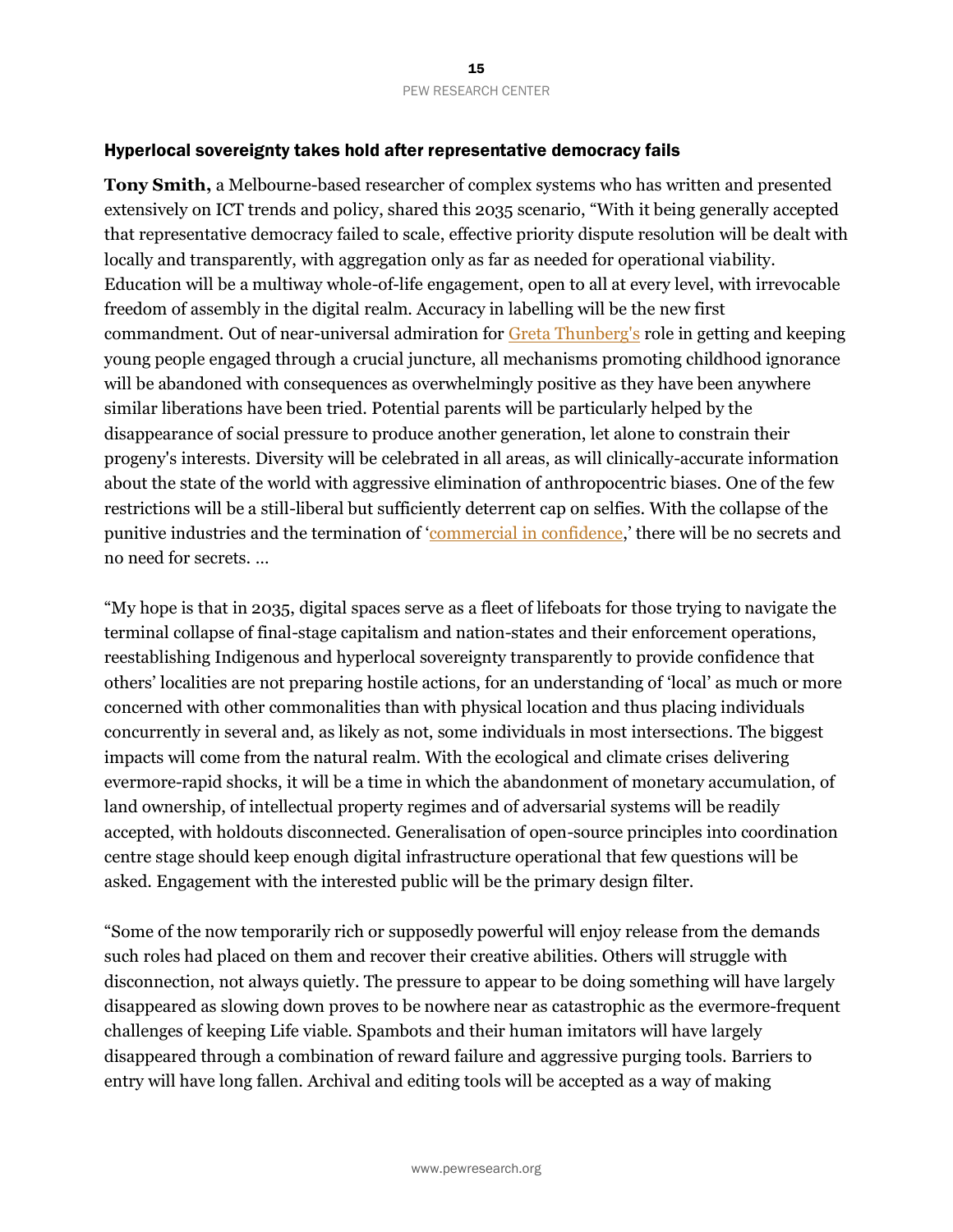knowledge more widely available, with less need for explicit cross-posting. People will continue to inject irrelevancies and/or be misunderstood."

#### A sharing economy arises to challenge the economy based on owning property

**Giacomo Mazzone,** secretary general of the Eurovisioni think tank, commented, "By 2035, the use of data in a collaborative and safe way could create the conditions for a new economy based on sharing and not on accumulation. In that setting:

- Why I would need my own car, if I know that I can arrange for rented access anytime to common vehicles or take advantage of cleaner and more efficient public transportation at a price that is less than what it costs me today to have my own transportation tool?
- Why would I need to have my own individual connectivity if I could access guaranteed bandwidth everywhere for a reasonable sum, if it is structured as it is today for public lights in the streets?
- Why would I need to accumulate money if my basic needs (health, quality education, etc.) are satisfied and guaranteed by the community?
- Why would I not devote part of my time when I am young and healthy to the community in exchange for what the community will provide me anytime?
- Why would I need to live in megalopolis, where getting to work or going out to shop takes me many hours, when I can fruitfully work from a home in a small, quiet location and spend those hours as an active, contributing member of a real community?

"In this realistic 2035 scenario, the concepts of work, remuneration and the relationships between citizens and their communities could change dramatically."

#### The younger generation's organizing power – think K-pop armies – arise to bring change

**Jay Owens,** a research and innovation consultant with New River Insight, shared this scenario: "It's 2035, and the K-pop fan armies turn their prodigious social media organising capabilities toward local democracy. Livestreamers broadcast every council meeting, offering acerbic commentary and contextualisation – no decision goes unscrutinised. Fan squads use a 'cell' structure to mobilise their neighbors on messenger apps; each young person is responsible for getting the news out to their apartment block or street and collecting messages, signatures, videos and demands to feed to elected representatives. Influencers stand for election and win – reducing the average age in council chambers around the country by half. For the first time, young people gain a sense that politics is not irrelevant and remote but something they can play, hack and win – like a computer game, but in real life. Various fan armies compete to pass more radical laws – petrol cars are banned; a wealth tax is introduced; further education is made free and second homes are appropriated for the public good. Retirees – so long the decisive constituency in politics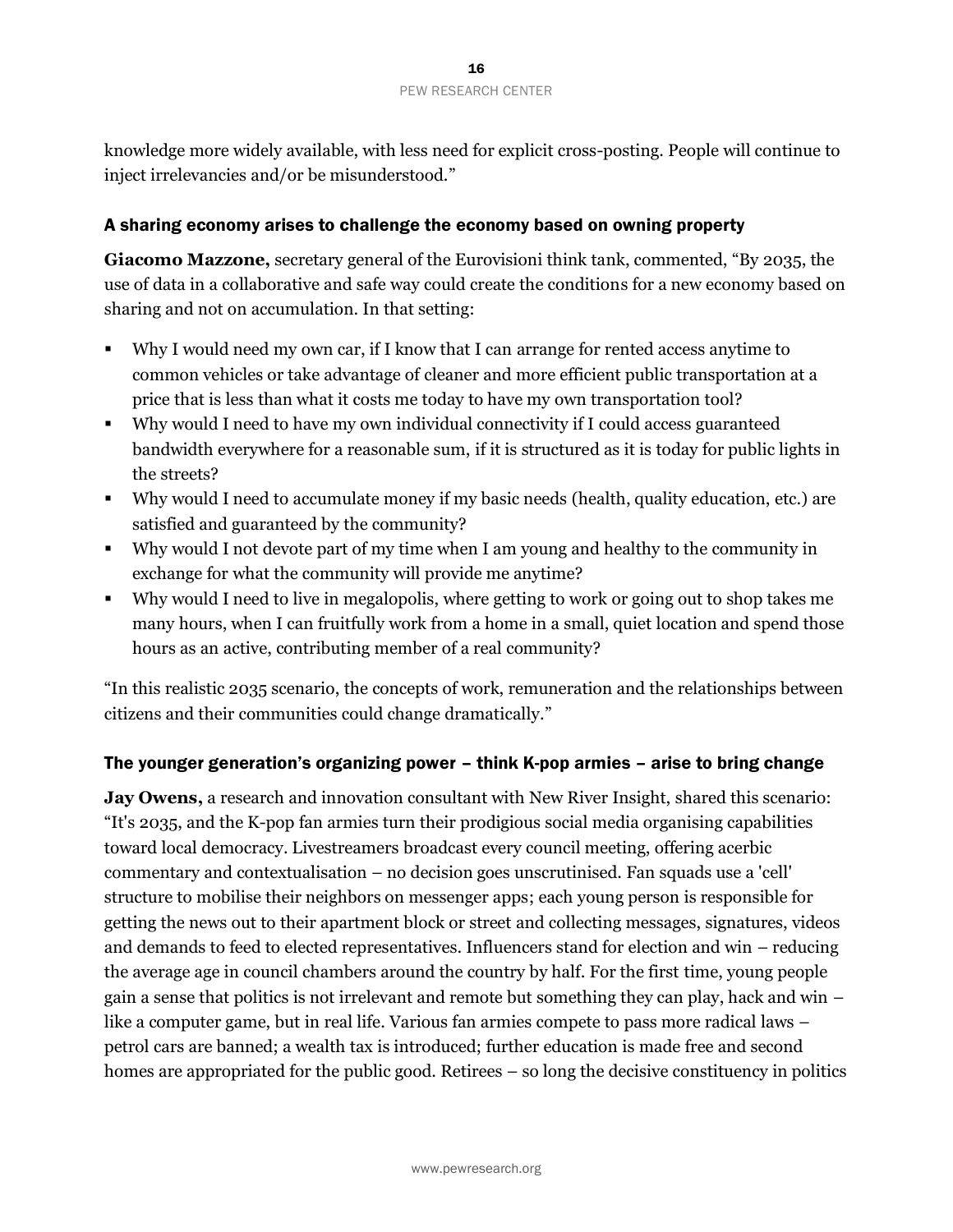– struggle to keep up with the younger generation's formidable organising powers and see their hegemony slip rapidly away."

#### Digital patrons will arise alongside influencers, underwriting digital creators

**Yvette Wohn,** associate professor and director of the Social Interaction Lab at New Jersey Institute of Technology, said, "In 2035, the current internet will be centered around the attention economy, but we will start to see small but significant shifts, such as the rise of digital patronage. Digital patronage will be an important aspect of digital life because it will allow content creators to monetize their work, even with a small number of followers, whereas the current 'influencer' model is based on the number of followers, views, etc. Content monetization from a platform perspective will become more widespread, since until now platforms took content for granted and even claim to own creative works posted by users.

"Copyright laws and methods of tracking digital artifacts across platforms will have to evolve – this will not be solved by 2035, but at least there will be higher demand and effort to do so. In 2035 we will start seeing more users be willing to pay for quality content, which means that a more viable news industry will reemerge and we will see more self-employed content creators. Of course, this will also come with negative consequences, as cults or extremists will also have more opportunity to build and monetize a following.

"Misinformation, online harassment, etc., will not go away, but more efforts will be made toward building resilience and inquisitive questioning of information. Resilience is best learned as a child, and this educational burden falls on parents. The government should be investing in resources to help with this education. Companies, pressured by public outcry, will be developing more features that incorporate reflective design. They will realize that deep learning still is not able to 'fix' the problem of disinformation and harassment."

# Digital technology will have disappeared in the era of ubiquitous computing; it will be powerful and unseen

**Paul Saffo,** a leading Silicon Valley-based forecaster exploring long-term technology trends and their impact on society, predicted, "The biggest change is that we won't be talking about digital technology at all because it will have disappeared. Specifically, it will have disappeared so completely into our lives and surrounding environment that we will barely notice it. Or, rather, we will only notice it when it fails. This will be an instantiation of what the late Mark Weiser described as [ubiquitous computing](https://www.ics.uci.edu/~corps/phaseii/Weiser-Computer21stCentury-SciAm.pdf) back in 1988.

"We are busy weaving a vast digital tapestry through civilization, a tapestry that we will become so dependent upon that our future selves in 2035 will laugh at the thought that digital technology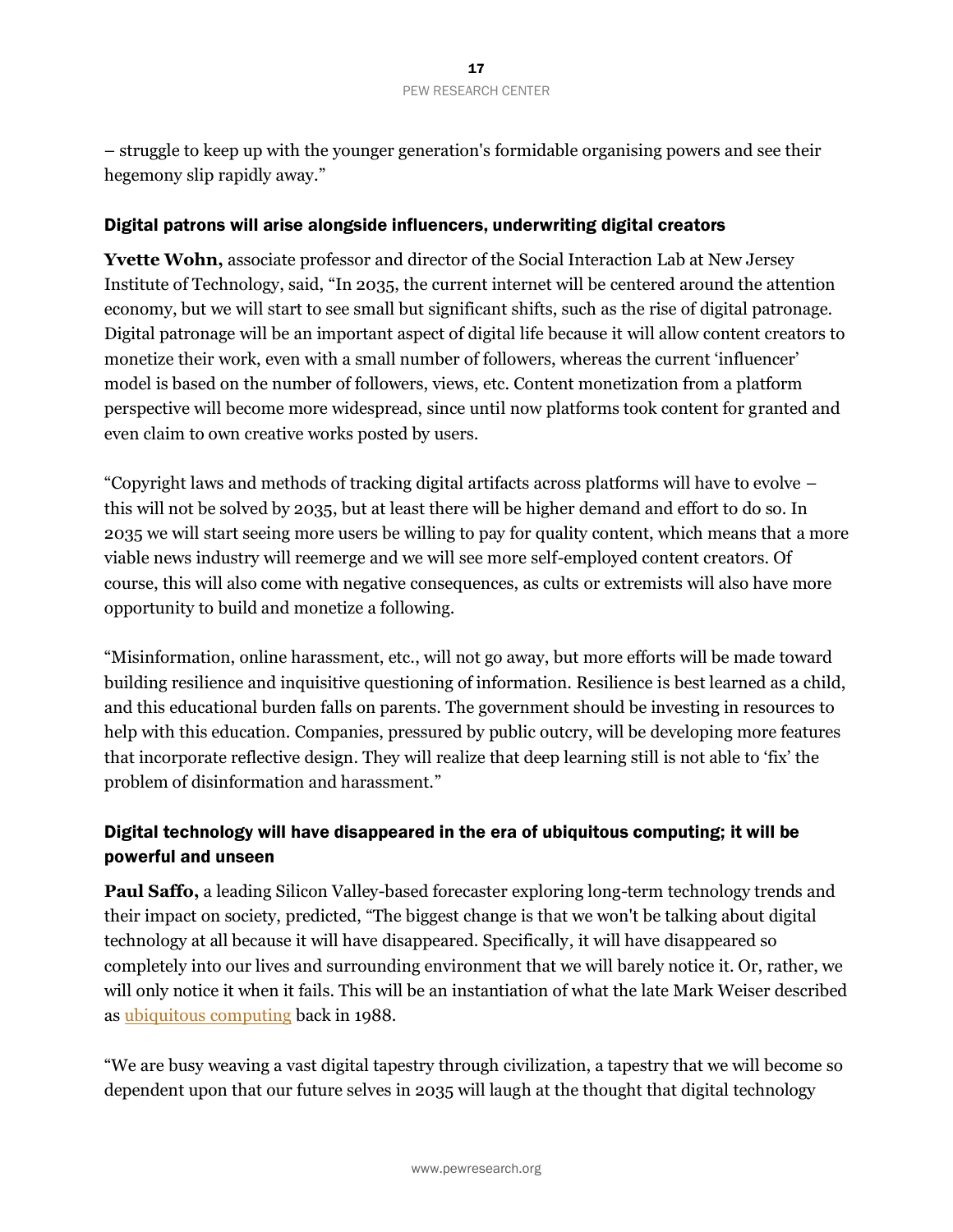seemed ubiquitous and essential in 2021. What we will see are the myriad consequences of digital ubiquity: new revolutions made possible by computation, communications and sensors. Just as today we chatter endlessly about digital technology without a thought to the electrical system that powers it, in 2035 we will marvel at breathtaking innovations in the life sciences and the even newer sciences of the small without a thought to the fact that digital technology provided the tools to build those revolutions.

"Unfortunately, we will also face an ever-growing myriad of challenges spun off of our relentless digital innovation. If there is one lesson 2035 can take from 2021, it will be to learn to detect and address those new challenges earlier than we have managed over the last 20 years. And hopefully the citizens of 2035 will not be so preoccupied with fixing the neglected challenges they will inherit from us that they also do not pay sufficient attention to what is lurking over their horizon."

#### The distinction between online and offline will vanish

**Susan Crawford,** a professor at Harvard Law School and former special assistant in the Obama White House for science, technology and innovation policy, said, "Someday we'll cease to differentiate between on- and offline, just as we have stopped talking about 'electrified' life. Much that we now treasure will disappear. But the human spirit is creative and playful – we'll be up to new augmented shenanigans that we cannot now imagine."

#### Schools, families and every social institution must act

**Alejandro Pisanty,** Internet Hall of Fame member and professor of internet and information society at UNAM, National Autonomous University of Mexico, said, "By 2035 it is likely that there *will* be 'positive' digital spaces. In them, ideally, there will be enough trust in general to allow significant political discussion, diffusion of trustworthy news and vital information (such as health-related) in which digital citizenship can be exerted and enrich society. It is *so* necessary that societies will build this at whatever cost. However, this does not mean that ALL digital spaces will be healthy, nor that the healthy ones will be the ones we have today. There will continue to be veritable cesspools of lies, disinformation, discrimination and outright crime. The healthy spaces will probably have a cost and be disjointed from these others. There will be plenty of 'negative' spaces as well; human drivers for cheating, harassment, disconnection from the truth, ignorance, bad faith and crime don't seem to be on the wane and they won't be gone in 15 years.

"The hope we can have is that enough people and organizations (including for-profit) will push the common good so that the 'positive' spaces can still be useful. They *may* become gated, to everyone's loss. Education and political pressure on platforms will be key for the possible improvements. A strong focus on scientifically sound health-related information will be needed to remove the harmful lies and disinformation, which is also caused at present by the relentless sale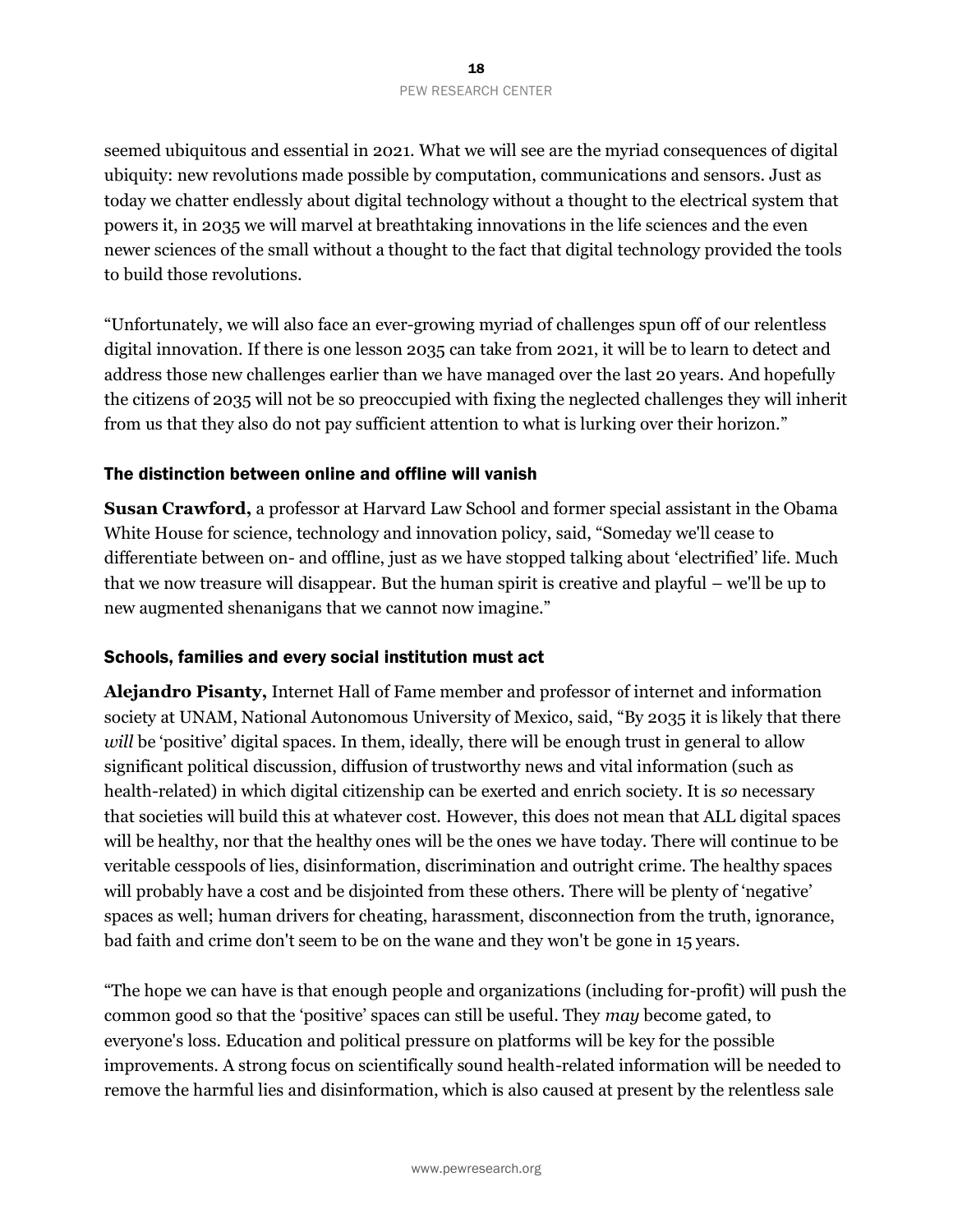of pseudo-therapies, supplements that circumvent pharmaceutical regulation and pseudo- and bad science. Most major concerns stem from deeply rooted human conduct, be it individual, corporate, criminal or governmental.

"By 2035 we must already have begun to tackle the negatives arising out of the core of human conduct as it operates online and off. This requires us to address mass scaling (including network effects); identity management; cross-jurisdictional, barrier-lowering friction reduction; and memory/forgetting – applying structured efforts for both the offline part of a conduct (such as the motivation for sharing or the motivation for fraud) *and* its online presentation (for example, crowdsourcing or phishing).

"Some remedies for the online space seem out of whack – they just don't scale or are unable to respond to factors such as the cross-border models of crime. Purely governmental or intergovernmental/multilateral solutions won't work either. [Multistakeholderism](https://en.wikipedia.org/wiki/Multistakeholder_governance) can make a difference. In this model, people discuss opportunities and challenges in multistakeholder spaces – all-inclusive gatherings that bring together representatives from the various sectors of tech/science, civil society, industry/business and government – to help point the way to better collaborative solutions. I am also particularly concerned about the growing influence of the public's lack of understanding of science and its influence on all fields of life at a time in which science and technology have become so important that they are, in fact, a key determinant of wellbeing.

"Schools, families and every social institution must act on all this."

# Better technology than the Web will become the standard, allowing individuals to set their own rules of engagement with digital life

**Doc Searls,** internet pioneer, co-author of "[The Cluetrain Manifesto](https://www.goodreads.com/book/show/81195.The_Cluetrain_Manifesto?from_search=true&from_srp=true&qid=8UxRjTT2gG&rank=1)" and "[The Intention](https://www.goodreads.com/book/show/12968836-the-intention-economy?from_search=true&from_srp=true&qid=frVMwQ09gZ&rank=1)  [Economy](https://www.goodreads.com/book/show/12968836-the-intention-economy?from_search=true&from_srp=true&qid=frVMwQ09gZ&rank=1)" and co-founder and board member at Customer Commons, shared a detailed vision based on work in progress designed to improve the internet, including details about Self-Sovereign Identity, Emancipay, the Intention Byway, persistent compute objects (or picos), "palgorithms" and "intentrons." He explained:

"The new and improved digital realm of 2035 is one in which the Web still works but has been sidelined, because there are better models on the Internet for people and organizations to get along, and better technologies than can be imagined inside the client-server model of browserwebsite interactions. Those better technologies and models are ones the Internet supports, and has all along, but they have been hard to imagine and develop in the world of the Web, a world built by the giants that ruled our lives in the first few decades of the digital world.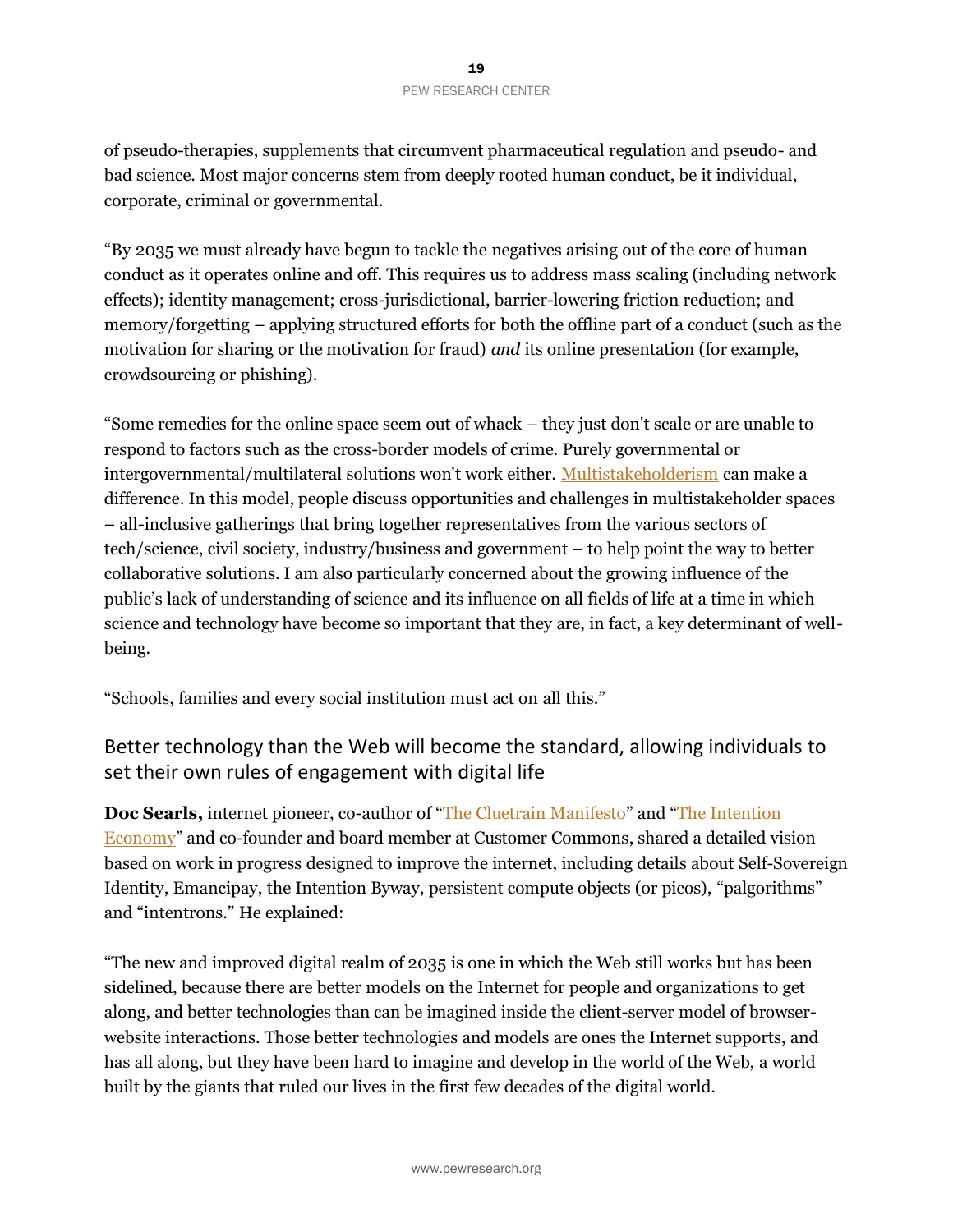"To see what is likely by 2035, imagine having your own personal privacy policies and terms and conditions for engagement, rather than always agreeing to those of others. The Internet supports that. The Web does not. On the Web, only sites and services can have privacy policies, or proffer terms and conditions. You are never the first party, but only the second – and a highly subordinate one as well.

"This is not the Web's fault, however. Standard-form 'agreements' (such as the 'consent' gauntlets that became ubiquitous on the Web after Europe's GDPR [General Data Protection Regulation] became enforceable in 2018) are called 'contracts of adhesion.' They were given that name in [a](https://chicagounbound.uchicago.edu/cgi/viewcontent.cgi?article=11639&context=journal_articles)  [landmark paper](https://chicagounbound.uchicago.edu/cgi/viewcontent.cgi?article=11639&context=journal_articles) by Columbia law professor Friedrich Kessler and published in 1943. In that paper, Kessler lamented how freedom of contract between customers and companies had become impossible by then, at the height of the industrial age. But the Internet wasn't around in 1943. It is now, and it is possible to imagine, develop and enforce personalized privacy policies and personalized privacy terms and conditions. We have one of those already with [Customer](https://customercommons.org/solutions/tools/terms/p2b1/)  [Commons' #NoStalking](https://customercommons.org/solutions/tools/terms/p2b1/) term. We also have it with the [IEEE's P7012 group](https://sagroups.ieee.org/7012/), working on machinereadable personal privacy terms, and with the whole field of online dispute resolution (ODR).

"Now imagine having complete control over how you identify yourself in the networked world, using your own system for telling others no more than they need to know about you – whether you're over 18, have a ticket to a show, are a member of a club, hold a valid passport, or are the same person picking up a coffee as the one who ordered it – and to do all of this using a choice of your legal name, a pseudonym, or no name at all because none is needed. This system is already thought out and coming into use with working code in agreed-upon governance frameworks. The system is called [SSI, for Self-Sovereign Identity.](https://en.wikipedia.org/wiki/Self-sovereign_identity) None of this is imaginable in a world only of Web sites and services, all of which need to provide their own means for controlling how you are identified, and for what, on the old industrial model. But it is happening on the Internet.

"Now imagine also being able to change your last name, your address, or your credit card number for all the services you deal with, in one move. That too is possible with SSI.

"For demand and supply to be truly balanced, and for customers to operate at full agency in an open marketplace (which the Internet was designed to be), customers should have their own ways to signal how much they are willing to pay for goods and services, plus their own methods for making those payments, on their own terms as well. There is already a design for that, called [Emancipay](https://cyber.harvard.edu/projectvrm/EmanciPay). It was outlined by ProjectVRM at Harvard's Berkman Klein Center in the first decade of the 2000s. There are countless other possible approaches, including crypto-based fintech. None of those can be imagined, much less allowed, in the frameworks of the Web and the platform giants of our current time – including those running mobile device and app technologies and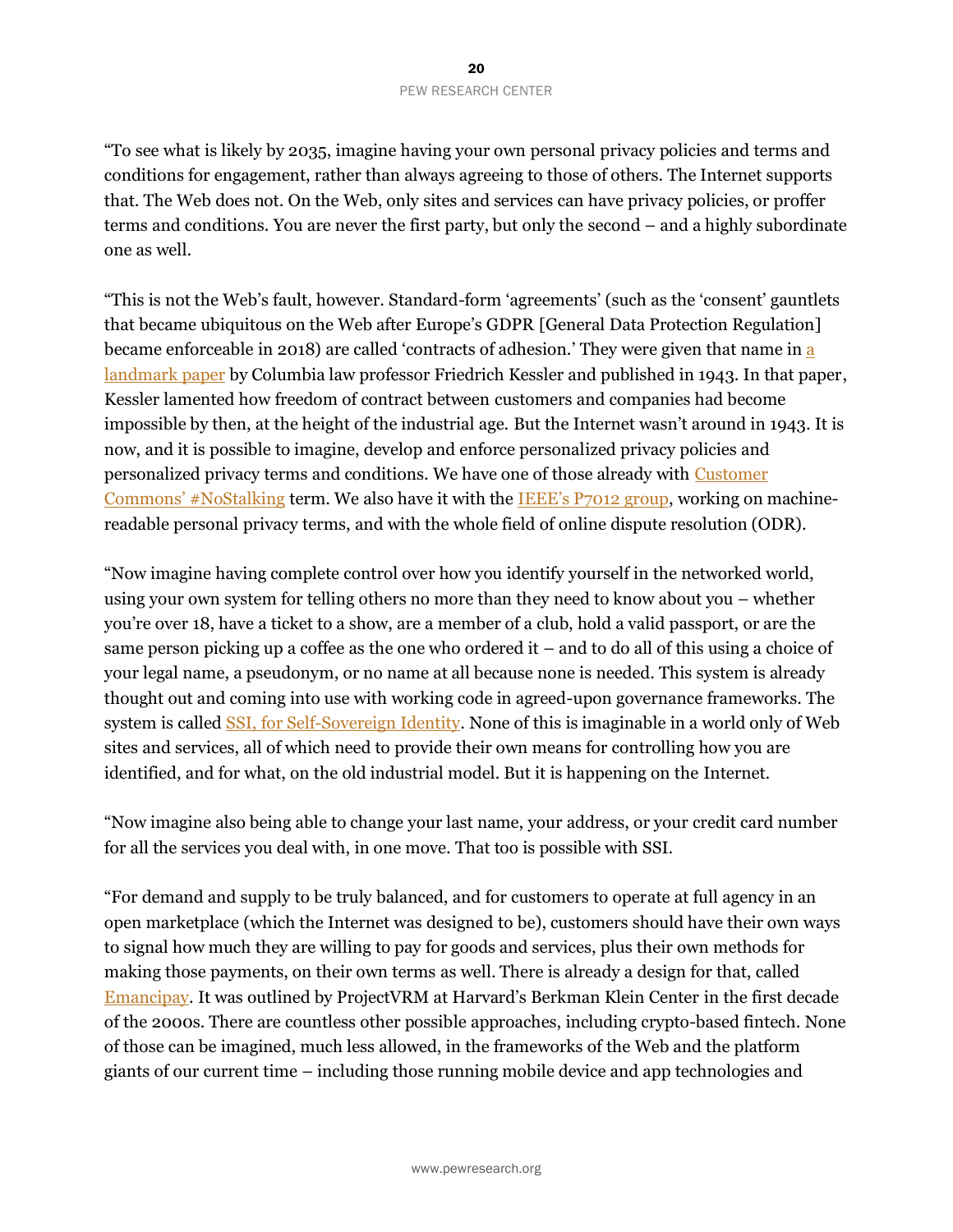marketplaces. But those will not continue to dominate the world, because they can't. The Internet beneath them is too broad and supportive of an infinite variety of new alternatives.

"Now imagine being able, as a customer, to tell a whole market what you want to buy or hire, and do that outside the walled gardens of Craigslist, eBay and Facebook Marketplace. And to do it safely and securely, with minimal disclosure of personal information until it is required. This is called [intentcasting.](https://cyber.harvard.edu/projectvrm/Intentcasting) Its first open and standards-based messaging model is called the Intention  $\frac{Bvway}{Bv}$  – or [Byway](https://customercommons.org/category/byway/) for short – because it routes around the commercial highways modeled on the Web and prior industrial norms, and that are embodied in the apps and platforms owned and controlled by Apple, Google, Amazon and other giants of the Internet's first industrial epoch. Working with the Ostrom Workshop at Indiana University, Customer Commons will soon be conducting trials of the Byway in Bloomington, Indiana.

"Imagine having your own shopping cart – one you can take from store to store on the Internet. This was imagined by Joyce Searls in 1995, but never happened on the Web, or even in the retail ecosystem that preceded it. (Think about it: Nearly every shopping cart you push around a store is owned and branded by that store.) But it can be done on the Internet, and will, inevitably.

"Imagine having a dashboard or a cockpit for your life in the digital world: one with all your health, financial and property data, plus your calendar, lists of contacts, receipts and other records of interactions – all personal data – in one place, with your own way to make good decisions based on them. Now imagine running your own algorithms on that data – call them 'palgorithms' – using your own AI and ML, rather than those hosted by giants and meant first to serve their purposes rather than yours. All of that is possible using apps that run on intentrons, which are compute nodes individuals own and operate from behind their own firewall.

"Intentrons and apps that run on them – ones not controlled by the likes of Apple and Google – can be made by anybody, will run on Linux or any other open operating system, and communicate with each other on the Byway. And these too will be on the table for the trials and research in Bloomington during the current academic year.

"And how about a true Internet of Things, rather than an Apple of things, an Amazon of things, a Google of things, a Samsung of things. We should be able to own, control, operate and keep track of those things, as independent human beings in the digital world. Code for this already exists, with what are called 'picos,' or [persistent compute objects,](https://picolabs.atlassian.net/wiki/spaces/docs/pages/1189992/Persistent+Compute+Objects) developed in and around Brigham Young University, where PicoLabs.org is based. There is also work proving picos' worth in the world.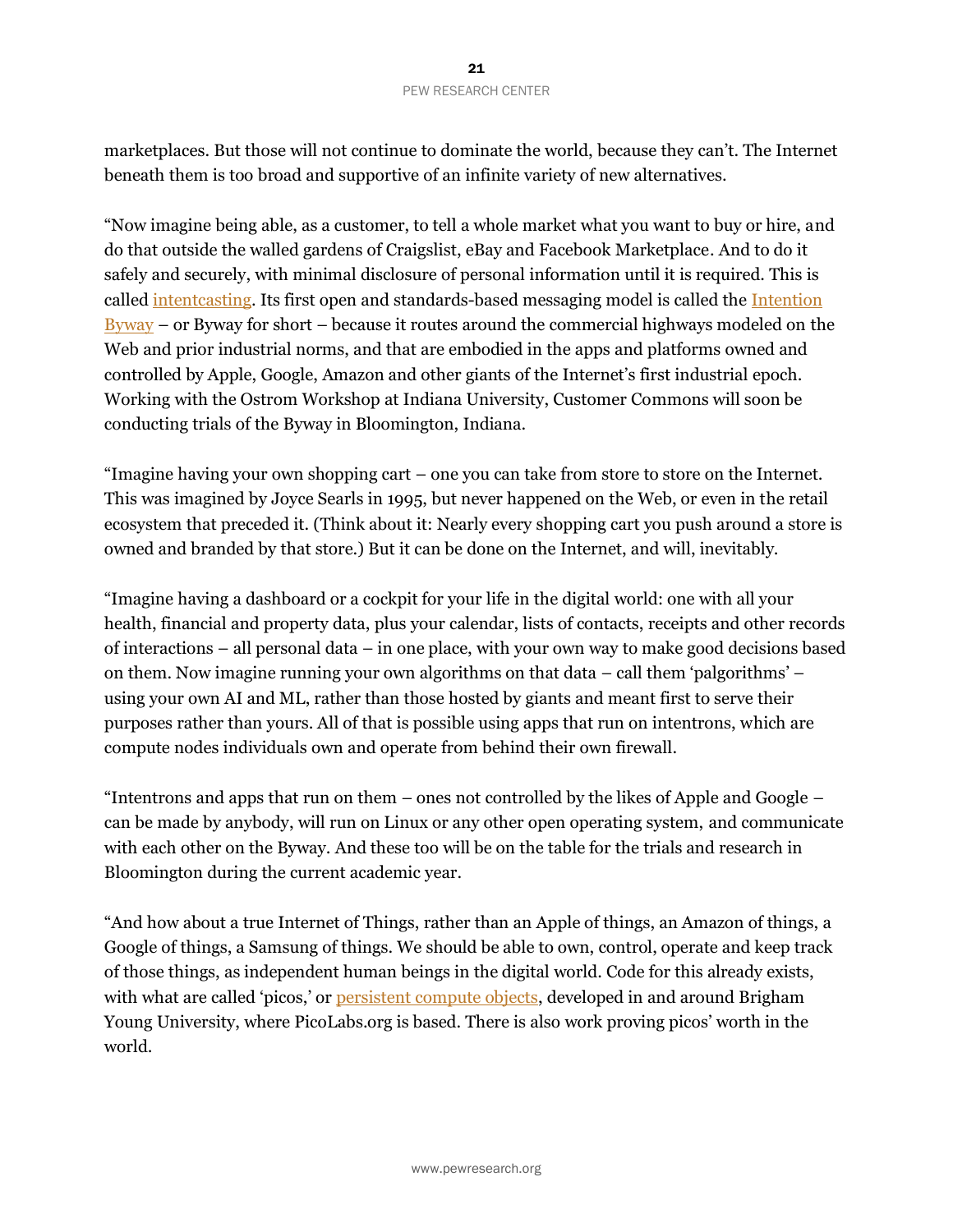"So much more can be imagined and developed when we exit the Web and the shadows of giants' silos:

- We can have loyalty programs based on actual loyalty felt by customers and expressed in standardized and noncoercive ways.
- We can have customer service that starts with normalized ways customers can call for and get support.
- We can have apps running on intentrons and communicating with companies on the Byway, just providing helpful feedback to companies willing to listen and improve how they work. (Picos can be involved in that too.)
- We can have political systems that work outward from citizen participation rather than starting with politicians working for wealthy influences or with algorithmically-amplified tendencies by citizens to vilify, complain and advance in partisan herds.

"Of course this is all stuff I've been thinking about and working toward for decades, in some cases with dozens or hundreds of others. The difference as I write this today – in August 2021 – is that I am on site in Bloomington, Indiana, working on developing the Byway and doing research around it. Whether or not that work succeeds, I do have faith that the Internet will support the kinds of developments outlined above, and not just the platform-dominated ecosystem that has dominated our thinking and policymaking in the first several decades of digital life."

# 'Home on the cloud' and living in the fourth dimension

**Mei Lin Fung,** chair of People-Centered Internet, predicted, "By 2035 instead of the 'home on the range' most people will be at 'home on the cloud,' able to stay surrounded by family and friends while finding and taking on income-earning, business opportunities anywhere in the world. I share the following excerpts from [a chapter I am writing with Leng Lim](https://techonomy.com/2021/09/digital-humanism-for-life-in-the-cloud/) for an upcoming book:

"For many, the past year has merged people's real, physical, geographically located home for work and family life with digital spaces due to a COVID-19-forced cohabitation that might last longer than we imagined. In our real, physical home, work and family life have in the last year or so been radically merging. This COVID-19-forced cohabitation might last longer than we imagined. The more-digital lives many of us now lead have come sooner than we expected. The consequences are many. Not only has remote work reduced the need for office space, but it has also brought down barriers to migrating for work. We can live by the beach in Bali and work each day with colleagues in Brussels or Brazil or Baltimore, even as we socialize at night or on weekends in Bangkok, Barcelona or Bogota.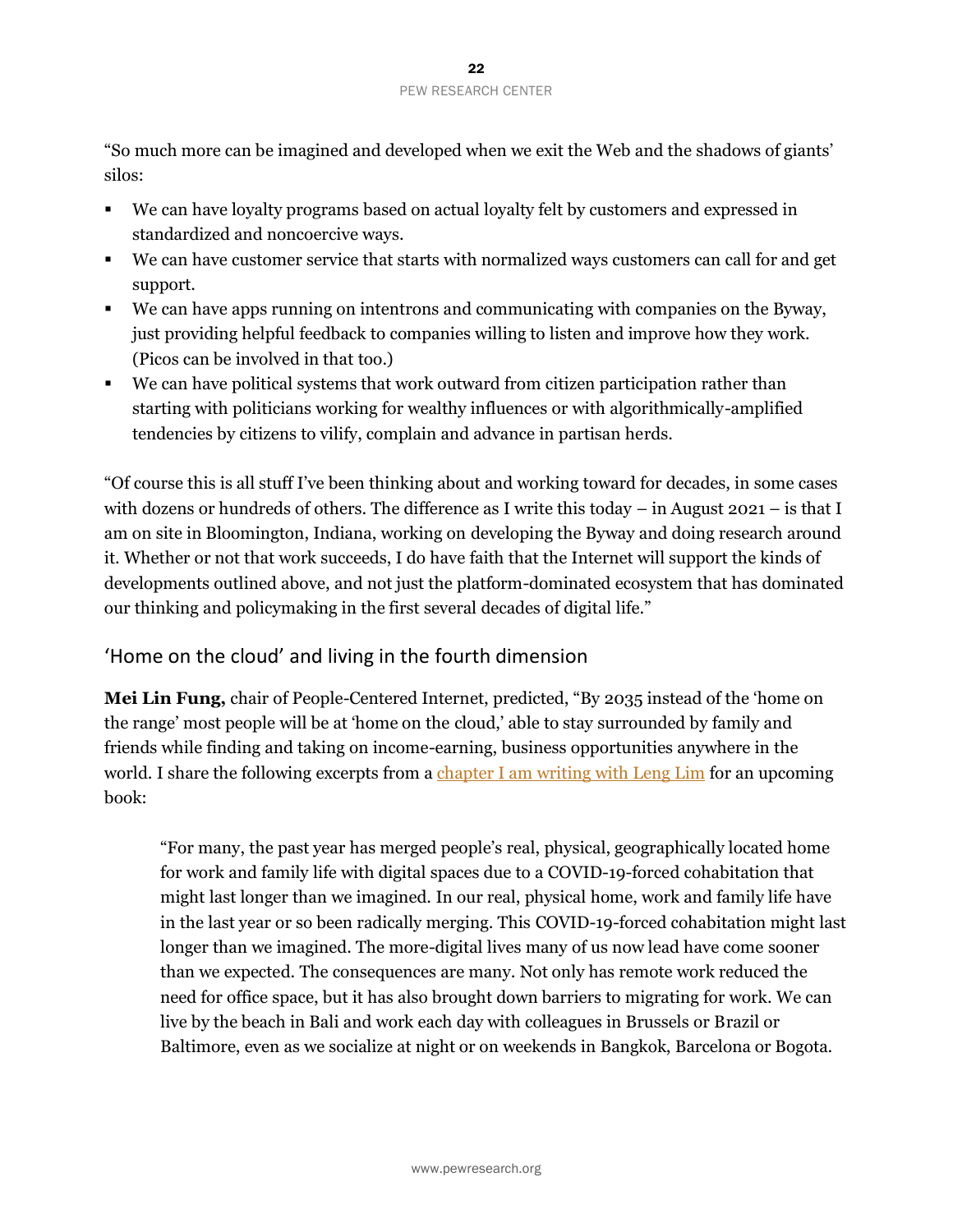"Digital humanism driven by love of people and planet is urgently needed as a counterweight to what will otherwise be an inevitable digital colonization driven by profit. Surely, we all want to prioritize collective flourishing over the fury that will result if the world's future is defined by conflicts between digital masters and the digitally unempowered. But too many feel helpless, blame others and find comfort in complaining. It's past time for such inaction. It's time to get going – with eyes wide open, not denying that the shift toward a more humane and sustainable society, however inevitable and badly needed, will be painful and fitful.

"We are connected now. The human factor in social, economic and relationship ecosystems can no longer be ignored. We can see, measure and model these interactions. We have an incredible opportunity to share and learn so we can find ways to flourish together on our planet home: what that visionary Marshall McLuhan called 'Spaceship Earth.'

"The Global South has come to visit in the living rooms of the Global North, and it's looking rather permanent. The Global North has put a device into the back pockets of many people in the Global South, and it's becoming ubiquitous, the mobile phone in every aspect of life around the planet. Those connections are generating collisions which were avoided when distance separated ideas. Western science and economics are meeting Eastern body-mind-spirit and yet all is not one. As the pendulum swings from the dominance of Western science and economics to the embrace of holistic well-being and oneness with the planet, we find ourselves in the cloud together, yes, but the usual buffers for human relations of understanding and empathy are not just worn thin, they are worn down by growing waves of cultural and religious misunderstanding.

"Yet as digital taketh away, it also gives: Humans have used measurement as a tool to increase understanding – measuring distances in the sky using telescopes gave us the science of astronomy. Timing a ball rolling down a slope gave us physics. Weighing ingredients before mixing them together gave us chemistry. Measurement is entering a golden age with the Internet of Things. Sensors can provide precise nanosecond tracking of movements, temperature, humidity, food security and agriculture, mobility and transportation, well-being and housing, climate and environmental sensing. This has potential for reducing waste and costs, increasing quality of life and making for more sustainable life on Earth.

"Of course, today, digital accounting and tracking can – with its current emphasis only on profitable private enterprise – make a few people rich and unrestricted and keep many people tightly controlled and constrained in opportunities. When only money is counted, only money counts.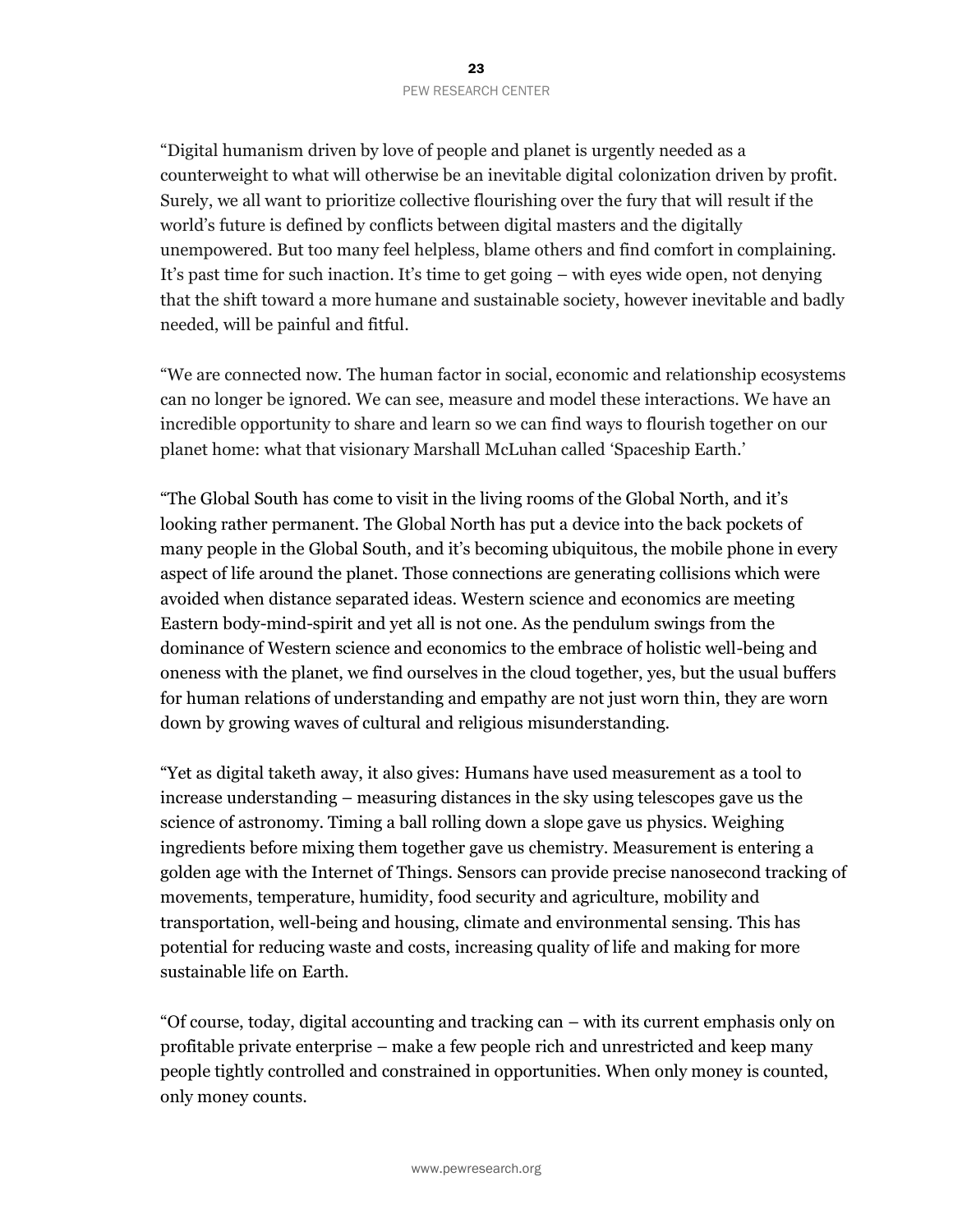"The politics of the Left and Right is an archaic notion now that we are in an era when the problem of both production and distribution can be solved in an infinite number of ways, with the precise possibility of dialing the lever left or right, not at the national level, but at the local subnational and even neighborhood level. Mayors matter more than presidents in the distribution of resources and wealth in a world where there is enough food, water, electricity and shelter for everyone. Yet political divisions tear the human fabric, tilting the winnings to the tribe that knows how best to leverage digital technology to win the power game.

"We have a new fourth dimension, and that is Digital. At any instant we can engage with the visual playing out of scenarios, digital narratives sped up or slowed down, entire lives depicted, courses of action storyboarded, the impact of public health interventions on population health shown in Monte-Carlo simulations, modeling using data from sensors far away to precisely time when to water the crops.

"This is a huge new frontier that we can't understand until our intuition begins to develop and that takes time, just as it takes time to learn to read and write until we can do it unconsciously. Humility and a sense of inquiry is the only protection we have in exploring life enhanced, enriched and endangered by the vastly and rapidly expanding digital dimension.

"Digital Humanism driven by love of people and planet is urgently needed as a counterweight to what will otherwise be an inevitable Digital Colonization driven by profit. Surely, you say, we all want to prioritize Flourishing over the Fury that will result in the subsequent conflicts between the Digital Masters and the Digital Slaves?

"But lacking understanding that this is what we are heading toward, millions already watch in horror as dystopian nightmares of Poverty, Pandemic, Prejudice encroach. Feeling helpless, blaming others, justifying inaction, finding comfort in complaining as an alternative to acting, the silent majority is like a frog where the water is so gradually heating up that the frog does not try to jump out.

"The environmental factors so long ignored for being too complex to consider in Western science and economics, are now being considered in digital accounting beginning with climate accounting. The human factors, so long ignored because of being too complicated to do laboratory experiments with, are now being considered in digital humanism, digital health and in the building of resilient communities. Stewardship to assure a sustainable planet, sustainable food, water, shelter, flourishing ecosystems are being raised as counterobjectives to the one-dimensional financial factor.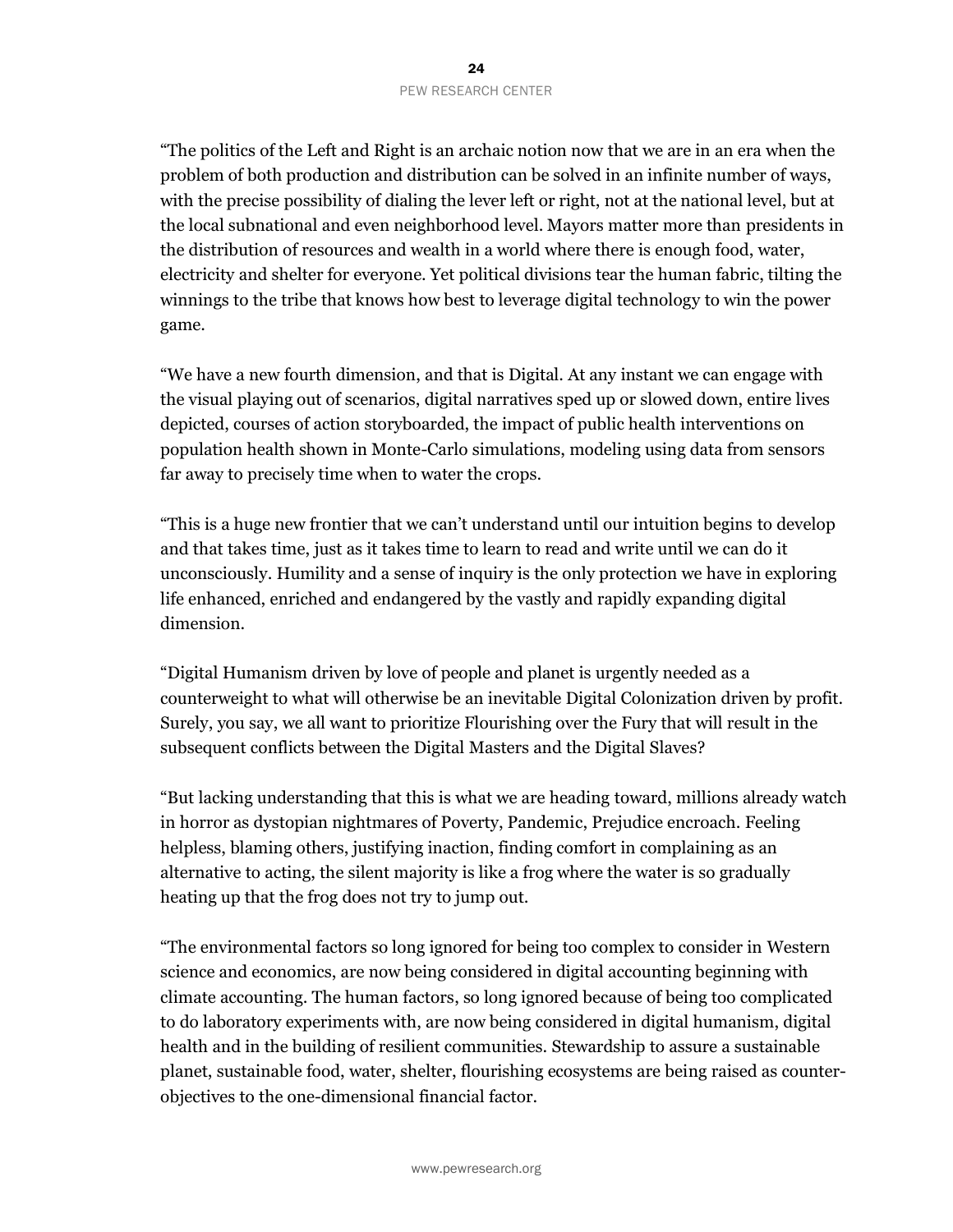"We are connected now, and the human factor in the social, economic and relationship ecosystems can no longer be ignored – we can see it, we can measure it, we must model it and we must share and learn the new knowledge to find ways we can learn to flourish together on a planet that stays livable."

#### How this report is organized

The sections that follow in this report organize scores of additional expert predictions under headings that reflect the themes listed in the tables at the beginning of this report: building better spaces; constructing effective communities; empowering individuals; changing economic life and work; altering "reality"; and tackling wicked problems.

A final section covers some of the more sweeping predictions and wishes of some of the key respondents to this canvassing.

For more details regarding how this canvassing was conducted, including full question wording, see the section "About this canvassing of experts" at the end of this report.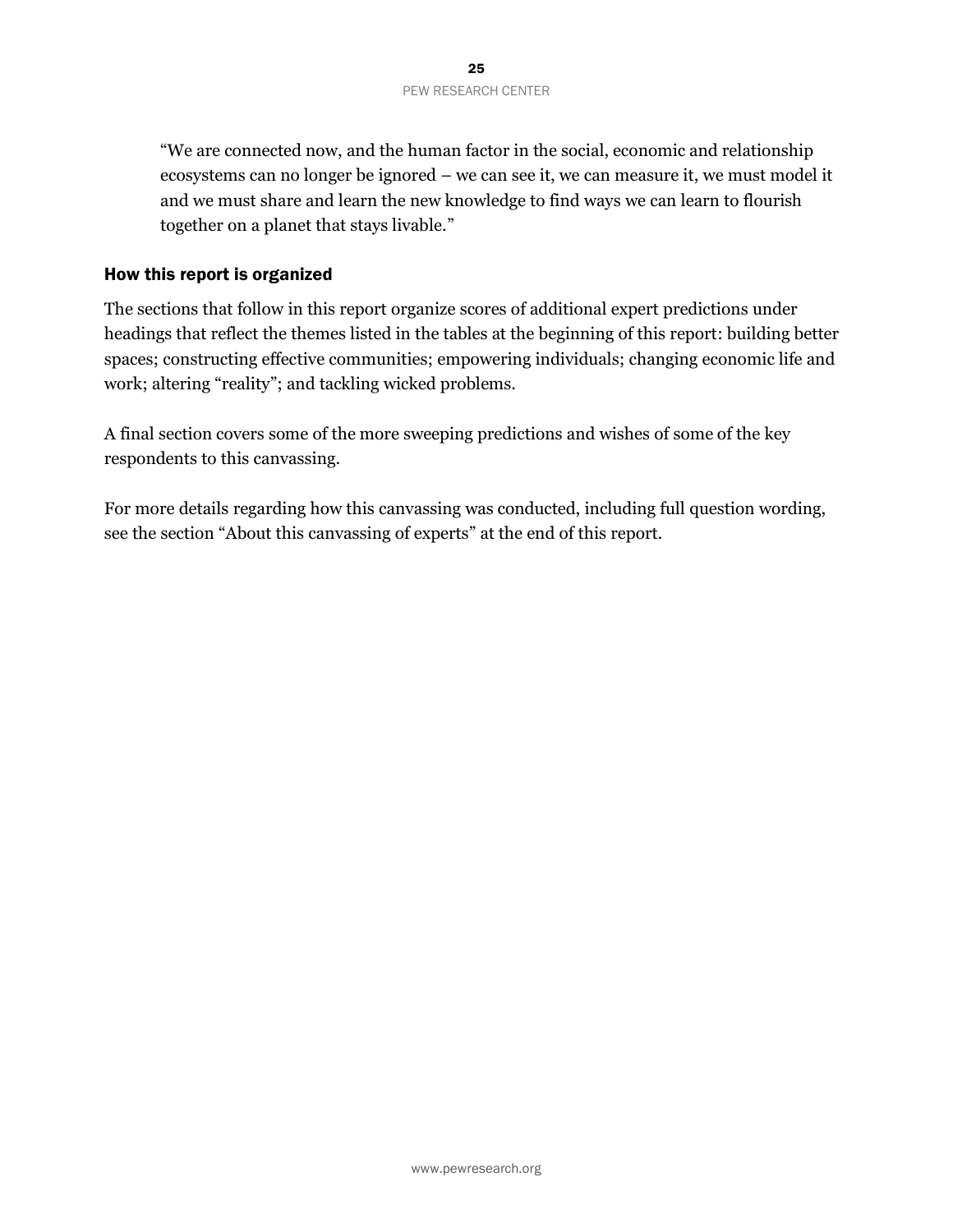# 2. Building better spaces

A large portion of respondents hoped and predicted that digital platforms will reform themselves and new platforms will arise by 2035 that could lead to a better online environment – one that enshrines new norms for discourse and allows for open and honest conversations that are less fractious and menacing. Among the reforms they imagine: people have control of their data and their relationships with commercial and nonprofit entities; big social media firms are regulated in ways that encourage them to create less socially-harmful spaces; interoperable systems allow people to move smoothly among digital spaces and not be confined to walled-garden commercial platforms; people are tied to clear online identities so they can be held accountable, though some forms of anonymity are enabled for those who are beleaguered; artificial intelligence (AI) plays a greater role in isolating bad actors, encouraging connections, moderating discussions; government-supported media platforms with different incentives and algorithms that encourage pro-social engagement; and auditors track the performance and impact of for-profit online enterprises.

**Eileen Donahoe,** executive director of the Stanford Global Digital Policy Incubator, wrote, "In a new and improved digital realm in 2035, I hope private sector companies are expected to engage in human rights impact assessments with respect to the design, development and deployment of their digital products and services. In addition, new processes will be developed for democratic governments to engage in human rights impact assessments with respect to their own procurement, use and regulation of digital tools and services. Part of what may motivate this trend would be global recognition that in digitized society, open democratic governments that protect the human rights of citizens will be stronger than authoritarian-leaning governments that use digital technology to repress citizens, and private sector companies that support democracy and respect human rights will be more successful than those that do not."

**Andy Opel,** professor of communications at Florida State University, predicted, "A major change that will improve the digital realm will be the rise of public broadband and publicly owned and operated social media tools. Wireless broadband will be recognized as a public good, akin to electricity, and access to broadband will be reinforced under the equal protection clause of the Constitution. The historic inequities of the digital divide will be recognized as economic inefficiencies that hold back large reservoirs of human potential. The ubiquity of access to broadband will accelerate the robotic revolution and promote shorter work weeks that allow for more sustainable work/life balance that supports families, the elderly, and the mental health of the entire society. The seeds of these trends emerged during the COVID-19 pandemic, and this lived experience will not be forgotten quickly. Publicly owned social media options will allow communities to build strong connections and not market fear and polarization. … The ongoing climate crisis, the visibility of dysfunctional income inequality, and the accelerating digital realm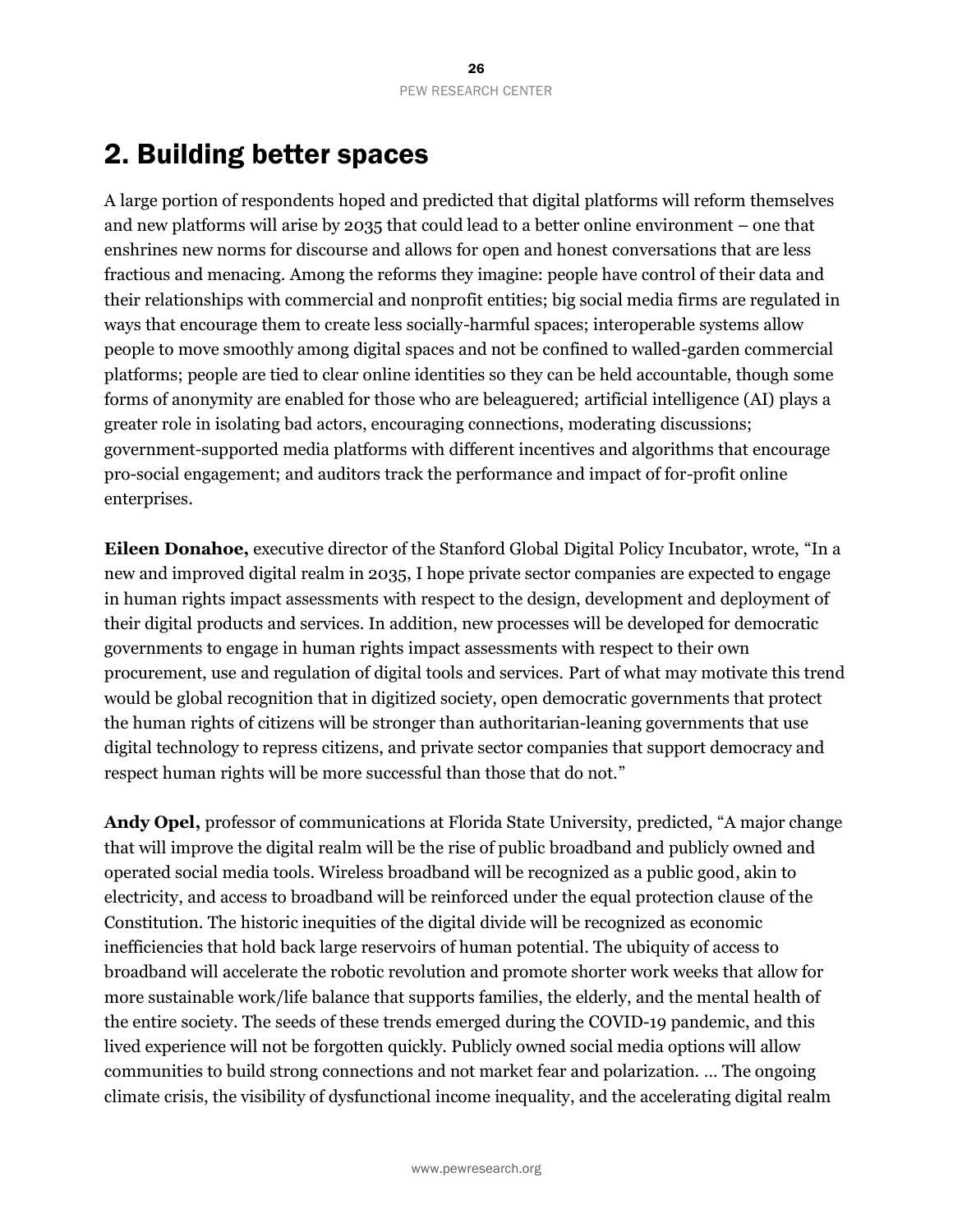create a dynamic force that is going to reshape our environment, culture, and economy and emphasize our interdependent, collective interests and limit the excesses of hyper-individualism. At this point in time in the near future, everyone will be fully in control of their digital profile. This control will allow people to edit their publicly available information and monetize their data, receiving micro-payments from companies that want to use personal data to market goods and services.

"Instead of black-box data harvesting of every moment online, with our data trails harvested and sold by Google, Facebook and others, a Digital Bill of Rights will empower people to both control and benefit from the use of their personal information. This concept will prove so popular that people will look back at our current era as the dark ages of digital technology. The idea that corporations created complex profiles of everyone and yet no one could access their own profile or know details about the algorithms that shaped their profile will be looked back upon as a repressive era of social control."

**Peter Levine,** professor of citizenship and public affairs at Tisch College, Tufts University, said, "Maybe by 2035, people will be able to spend their time on digital platforms that are not relentlessly engineered to compel attention, to transmit advertising and to collect consumer data from us, and are instead designed to serve their users' authentic needs and are accountable to the public. I don't think the problem is designing such spaces; the problem is making them profitable so they can compete."

**Jeff Jarvis,** director of the Tow-Knight Center for entrepreneurial journalism at City University of New York, commented, "I imagine the creation of an expert network such as the one scientists and doctors created in a matter of weeks at the start of the pandemic using preprint servers to share research and data and using Twitter – yes, Twitter – to peer-review those papers. I imagine social networks that are based on constructive collaboration regarding shared concerns. I imagine a media ecosystem – online and off – that breaks free of the corruptions of the attention-based business model it imported into the net."

**Mary Chayko,** distinguished teaching professor of communication and information at Rutgers University, predicted, "By 2035, politicians, the public and leaders from business, academic, technological and other communities can literally team up to address and solve pressing global social problems. For example, members from each of these groups could form actual teams that would take part in cross-field, interdisciplinary, international working 'summits' or 'competitions' aimed toward (and incentivizing) the creation of more equitable, just, inclusive accessible digital spaces."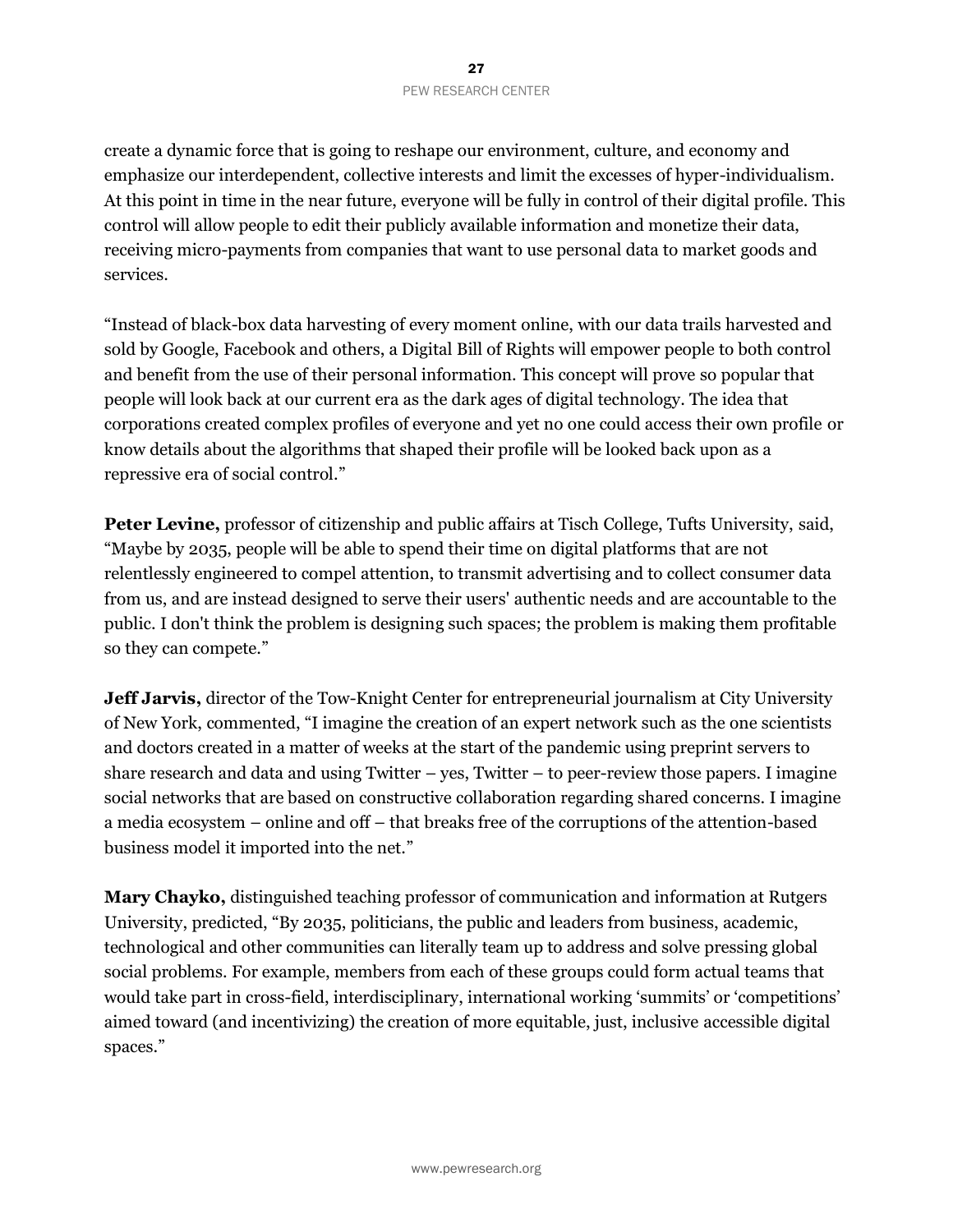**Yasmeen Ibrahim,** professor of digital economy and culture and author of "[Posthuman](https://www.goodreads.com/book/show/56446558-posthuman-capitalism)  [Capitalism: Dancing with Data in the Digital Economy,](https://www.goodreads.com/book/show/56446558-posthuman-capitalism)" commented, "We need to think through ownership and collective possession of data. A better online world is connected to a better offline world. When we pose questions about how to build a better online world, in essence we are asking how to build a better material, physical and tangible offline world as well. In essence, what we need to consider about the online environment is about how it amplifies social ills and misogyny through design. The governments and regulators have to intentionally curb data empires as a form of power in their own right. Retentive economies that save and track data should be countered by technologies which can selectively erase data after a transaction as a legal requirement where applicable. We need to think beyond consent and cookies, to think about how people may own and repurpose data for the common good collectively."

**Seth Finkelstein,** principal at Finkelstein Consulting and Electronic Frontier Foundation Pioneer Award winner, noted, "A long time ago I wrote in a column, 'There's an old joke: In heaven the police are British, the mechanics German, the cooks French, the lovers Italian and the Swiss organize it. In hell the police are German, the mechanics French, the cooks British, the lovers Swiss and the Italians organize it. An internet version might be: In theory, topic experts would supply our information, social networks would connect us for common humanity and Google would organize it for authority. In practice, we get our information from the most attention-driven sites, social networks bundle us for marketing and Google organizes it for ad sales.' … The public investment required to create such a system would be extensive. But it could happen – in the most utopian world."

**Larry Lannom,** director of information services and vice president at the Corporation for National Research Initiatives (CNRI), said, "The vastly improved compute and network facilities developed over the next decade or so will accelerate an evolution in the quantity, quality and availability of the data on which science makes its advances. Mere availability of data is insufficient, but work is already underway on interoperability, adding layers of abstraction that will push the details down into the technology stack, much as computer users today do not need to think about where the bits comprising their files are actually held or how their data flows around the world. We can assume that at some point, perhaps as early as 2035, all data will be instantly available to all scientists in an understandable and reusable form, with essentially unlimited storage and compute power."

**William Lehr,** an associate research scholar at MIT's Computer Science & Artificial Intelligence Laboratory with more than 25 years of internet and telecommunications experience, wrote, "In a new and improved digital realm there would be better-trusted curation so that digital speech is more trustworthy. Enablers of 'big lies' ought to be criminally liable for their speech. Society has to figure out how to design a framework for stopping speech that has real effects that can cause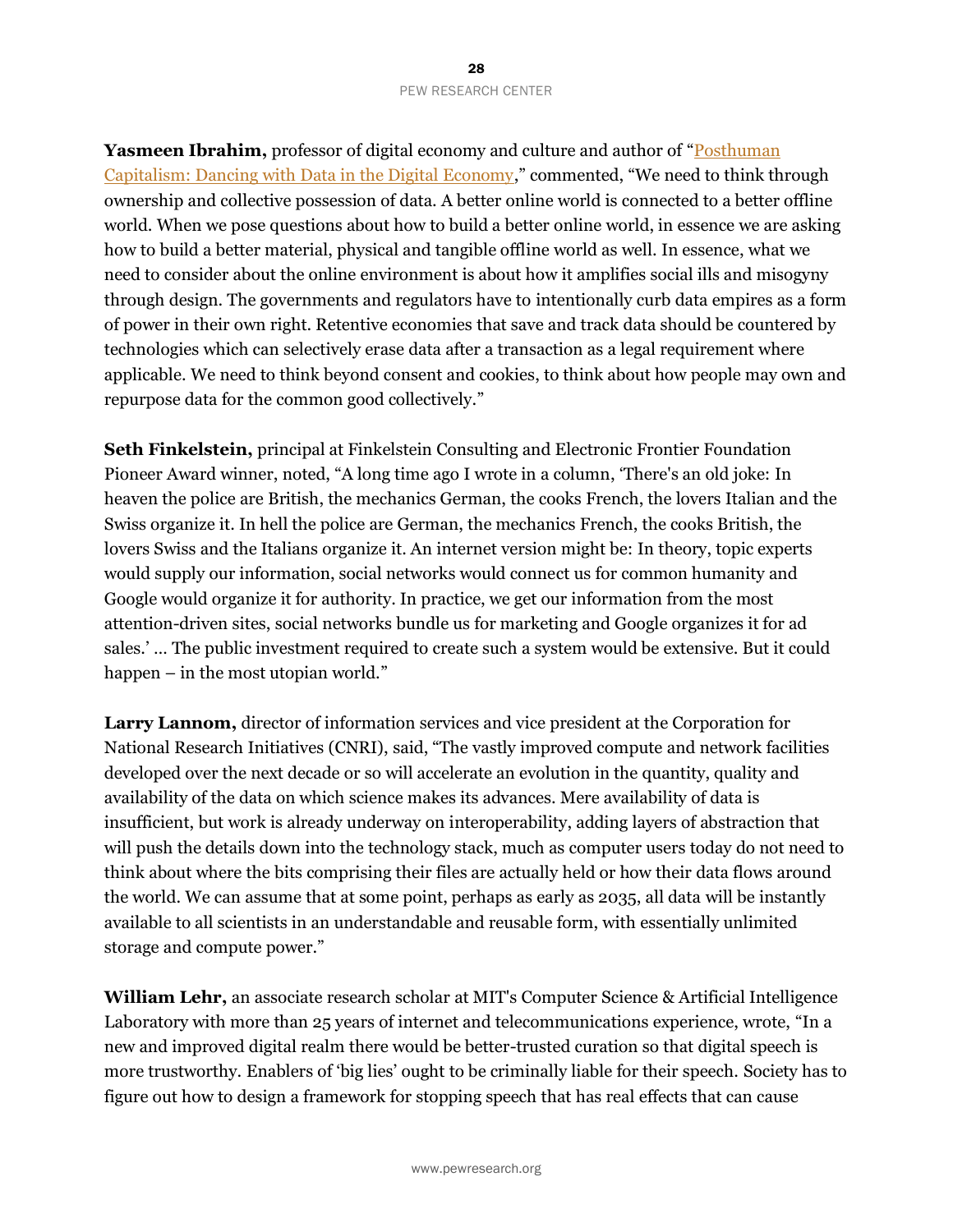major harm. When I go to my doctor and he diagnoses me with cancer, it is reasonable for me to trust his judgment and presume he is not lying to me, even though mistakes may happen. If a smart friend without medical training says he thinks I may have cancer and turns out to be wrong, I would not expect that friend to be liable. Whereas a doctor who makes an egregious mistake that violates reasonable standards of professional judgment or – much worse – intentionally lies to me about my cancer diagnosis in ways that cause harm, then there ought to be real penalties/liability.

"As more things move online, more types of speech may need to be subject to such graduated liability. In the future, there could be less insincere communication (bullying for effect, lies because they are easy, etc.) so that online is an extension of our better natures and behavior, rather than the converse. Online can expand access and make modalities of communication more inclusive and complement human capabilities with information resources. It can also be manipulated and used to capture or distort public narratives."

**Adam Nagy,** project coordinator at Harvard Law School's Cyberlaw Clinic, commented, "In an imagined future, one might consider platforms that make it easier to build bridges across communities that are different from one another within the platform and even across platforms. Today, people are increasingly atomized, distrustful, depressed, unable to organize for public goods, and divorced from civic engagement. Popular social media platforms can accelerate the growth of 'bonding' social capital, which is the reinforcement of relationships within an existing group or community. For example, one joins a group dedicated to topic X or exclusive to residents of neighborhood Y. One may follow news sources and personalities that typically align with their own political views. Even if one is a member of many different forums, the platform architecture compartmentalized those communities."

**Kent Landfield,** a chief standards and technology policy strategist with 30 years of experience, wrote, "If we are truly to become a new and improved digital realm in 2035, it is critically important that we can *trust* the infrastructure we are so dependent on. If we do not get a handle on improving the security aspects of the internet, we will continue to see ever-increasing and more-elaborate cybercrime, ransomware and nation-state attacks. Populations will distrust the internet as a way to communicate, collaborate and live our daily lives. We need a secure foundation from which to operate. Today's internet is fundamentally flawed because of the lack of built-in security to the foundational protocols. Identity theft brings the impact to the individual internet user. It adversely affects their lives, their finances and their futures. This is because we are currently operating on an Internet Protocol suite that is inherently and obviously insecure. If the government was to create a program for advanced research of a new set of Internet Protocols that are founded in a route of trust, we could, by 2035, create a foundation for a successful, valuable and useful digital realm. Without that transformation of our current infrastructure, we may find ourselves in a very scary place."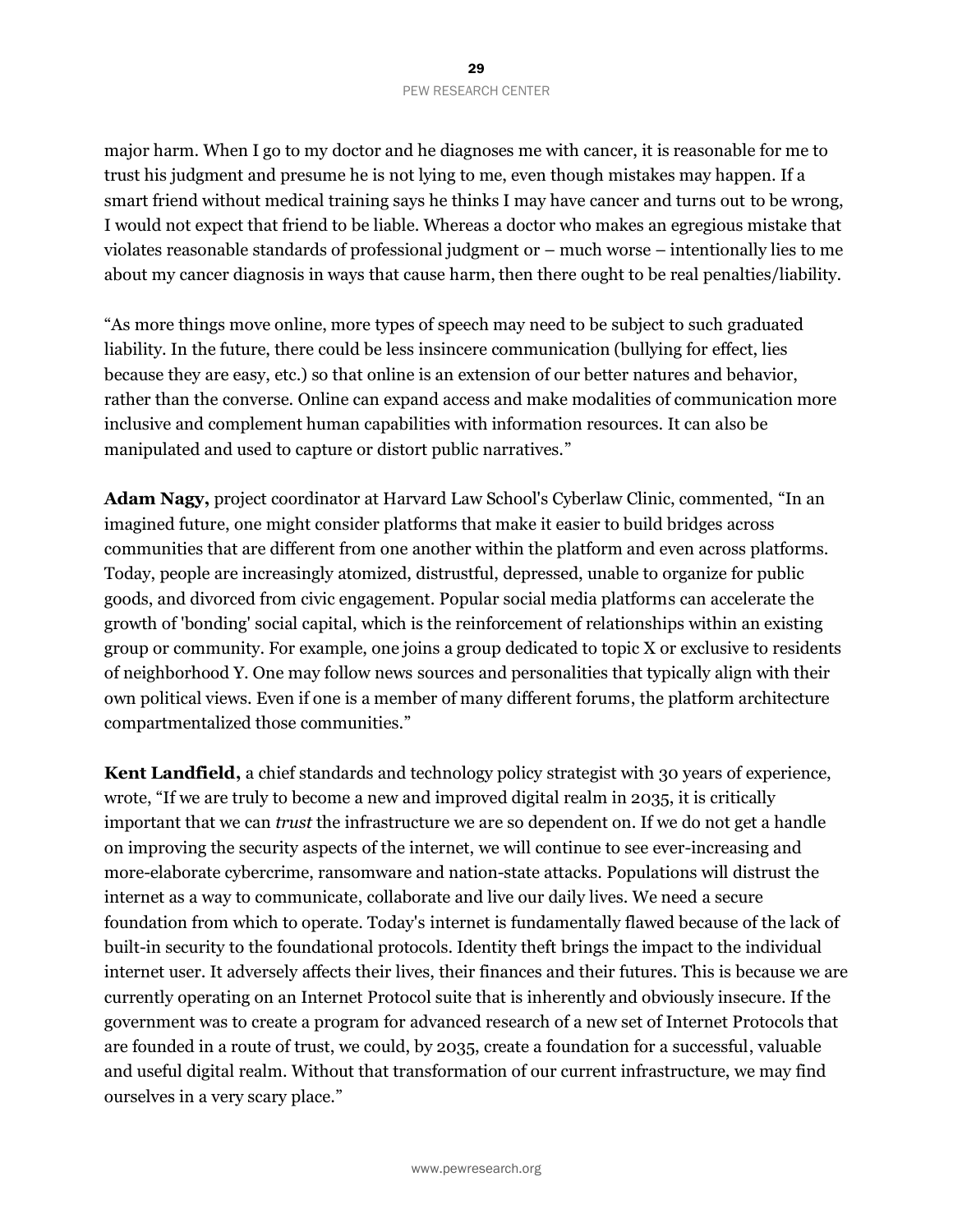**Ayden Férdeline,** a public-interest technologist based in Berlin, Germany, commented, "There are three protocols that are gaining traction and, if widely adopted, could change the internet for the better in the next several years. First, th[e Interledger](https://interledger.org/) protocol being developed by the Interledger Foundation is an open-payment network that seeks to provide unbanked and underserved populations with access to financial services. Organizations like [Coil](https://coilfoundation.org/) are now using Interledger to enable online micropayments, helping fund the work of independent content creators around the world. Second, [the Unlock protocol,](https://unlock-protocol.com/) which runs on the Ethereum blockchain, is empowering individuals to 'gate' their data, on their own terms, while allowing people to sell their data on their terms if they wish. Third, th[e InterPlanetary File System](https://ipfs.io/) developed by Protocol Labs is creating archival solutions for the Web so that content on the Web does not rot and disappear. All three of these protocols have robust, bottom-up governance processes and their builders are working to make the internet a healthier, better, more sustainable place."

**Leah Lievrouw,** professor of information studies at the University of California-Los Angeles, commented, "Way back in the 1980s, social psychologists already found that interaction online was often 'disinhibited' – rude, asocial, vulgar, etc. People would basically act out online in ways they would never do face-to-face, with few consequences. There were attempts at establishing expectations and etiquette, but we know where that went. So, at the micro level, I'd say from a young age, people should be taught to have higher expectations for their own actions and those of others. At the more-macro level, I would like to see innovative new arenas or landscapes invented in which people are expected to cultivate positive, constructive, considerate sociality online – not filled with the current 'all about me' content and not the type of brute-force broadcasting Castells refers to as 'mass self-communication,' but instead reflecting other types of more-beneficial expression. It's interesting to me that even after nearly 20 years of social media, the genres of discourse and interaction online still mimic mass forms – broadcast video, 'branding' and selfpromotion, telethons ('ring the bell!'), performance for unseen audiences (hopefully massive). Conversation and small groups have perhaps seen a bit of resurgence with platforms such as Zoom, but those have been designed to mimic conference rooms, which isn't exactly where we cultivate civil society, friendship and social capital in the Robert Putnam sense. I'd love to see the user-experience and interaction design communities really put their minds to this. Perhaps there will be a return to a kind of civics education that is more appropriate to the realities of public *and* private life online. People should be learning about the risks, responsibilities and ethics or ethos of 'being a good citizen' as well as being a genuinely good person online."

**Neil Richards,** professor of law at Washington University in St. Louis and one of the country's foremost academic experts on privacy law, wrote, "I'd love to see a duty of loyalty imposed on tech companies, requiring them to act in the best interests of the people whose lives they purport to improve. It's a simple change, but one that would radically reshape the digital world, surveillance capitalism, advertising and our ability to trust that digital world."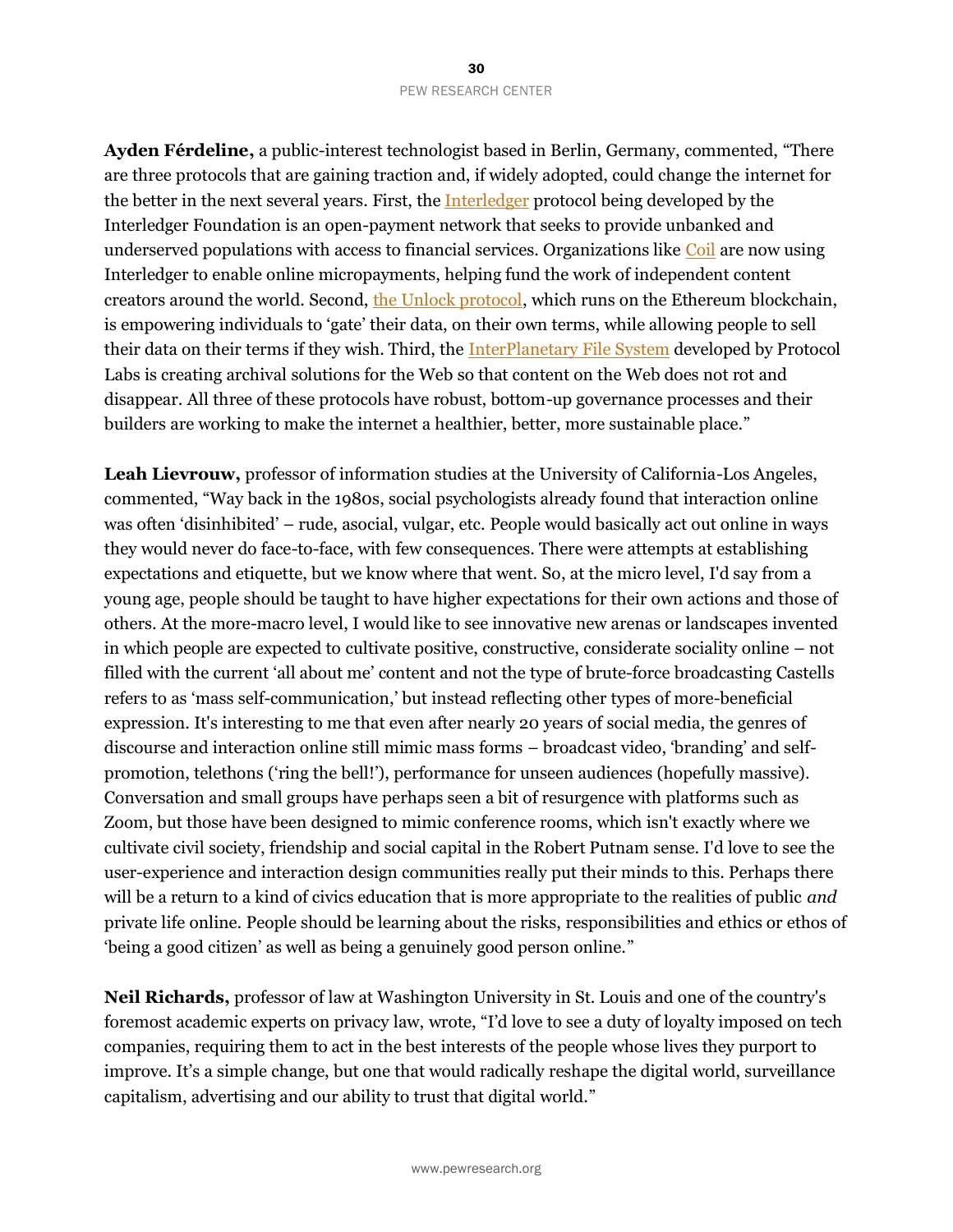**Charles Anaman,** founder of waaliwireless.co, based in Ghana, responded, "No online platform of more than 400,000 users will exist (or at least less than 1 million, ideally). Users will be split up to manage the levels of disinformation, with admins who are dedicated to the verification of information with help to ONLY flag possible violations. Humans who are trained to conduct research will work around the clock to review content in a decentralised federation of networks to track and block malicious sources of misinformation with the assistance of a legal team in every country. Platforms that are open to new users without verification will be exempt and not be indexed to global search engines."

**Bart Knijnenburg,** associate professor of human-centered computing at Clemson University, said, "The de-commodification of online discourse could result in a more diverse political landscape, where actors can discuss nuanced political positions with like-minded (but not too likeminded) peers, without directly being pigeonholed into the aggregate position of 'the left' or 'the right' by bystanders. With politics currently happening 'center stage,' it is difficult to move beyond black-and-white discussions ('Should we abolish the police or not?'). I envision a future where such discussions happen in smaller spaces, so that they can be much more nuanced ('What would abolishing the police entail?'). I also imagine that it would become easier for people to interact with others who are similar to them in unexpected ways. Currently, it might be easy to find a group for people who eat halal food, or a group for people who like to grill, but where does one find a group of people on the intersection of those two preferences? In a more-distributed environment, AI algorithms could predict what types of currently nonexistent discourses you would be most interested in, and then automatically find you groups of like-minded (but not too like-minded) individuals structured around those potential discourses."

**An author and social media and content marketing expert** wrote, "One very simple way in which digital spaces – specifically social media platforms – can be improved is users having to verify they are indeed a real person with a real name. That alone would begin to improve social discourse. If you look at a platform like LinkedIn, it is a much more pleasant atmosphere. No one hides behind a username that is anything but who they are. Their job is a way of verifying they are indeed who they are. Another improvement would be breaking up the major players through the antitrust legislation currently in Congress. This would allow room for new and perhaps more creative social platforms and more choice."

**Alf Rehn,** a professor of innovation, design and management at the University of Southern Denmark, said, "In 2035, smart technologies will ensure that political conversations online will look less like a series of increasingly heated comments and more like town hall meetings with relatively coherent conversations. An AI-system – tried, tested and trusted by all participants – will control the opening and closing of mics and other ways of commenting as well as ensuring that people's XR [extended reality] glasses aren't overrun by emoji and similar visual chaff. The AI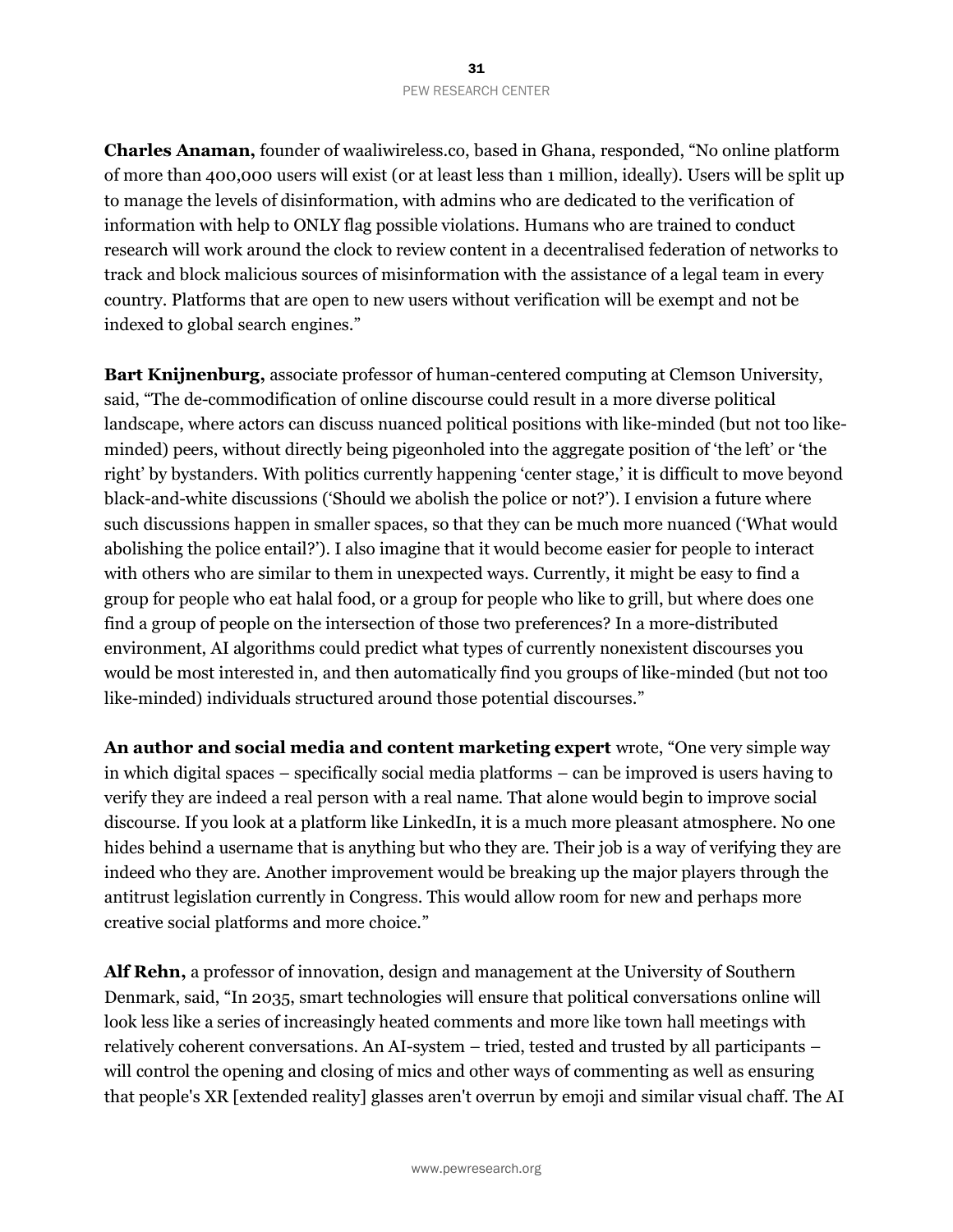will cycle participants throughout smaller breakout discussions, all whilst keeping everyone abreast of the general tenor of the conversation. People who are judged by the AI as being fair and equitable in the conversation will often get the best chance to input into the same – which will lead some to go for 'strategic listening' (keeping quiet and adopting a facial pose that indicates that they are taking in the argument) in order to game the AI for some extra time or decibels, but as listening is only part of the algorithm, this will not get anyone far. There will be no leaderboards, per se, as the AI will instead aim to continuously communicate the key argument in as fair a way as possible, taking on board all counterarguments whilst trying to filter out obvious rhetorical tricks and logical fallacies. As a result, seasoned politicians may find themselves marginalized in these conversations, as their pandering will often run afoul of what the AI sees as an interesting argument. Intelligent questions will tend to outperform the bombastic, and trolling will become difficult because people will not respond to obvious provocations simply because they never see them."

**Russ White,** a leading internet infrastructure architect at major technology companies for more than 20 years and a current member of the Internet Architecture Board of the IETF, responded, "Increasing transparency might help in some ways. While these big companies cannot be forced to open up their neural networks for examination (they often don't know how these decisions are made themselves), they could be forced to provide the ability for researchers to openly seek out bias, exposing that bias to public view. Further, governments *could* encourage the creation and use of truly local digital spaces to encourage a stronger sense of place, and to break up the strong centralization that is currently occurring in the internet realm (both in terms of services and infrastructure). Finally and importantly, we could educate people to stop taking these digital spaces so seriously. Digital spaces should be seen as an adjunct to the real world, rather than as a replacement to the real world."

**Peng Hwa Ang,** professor of media law and policy at Nanyang Technological University, Singapore, commented, "The current debate swirling around fake news and disinformation will lead to the development of rules, technologies and programs that will defeat such content. The quality of information will improve. The most downloaded economics article is the one by Nobel Prize winner for economics George Akerlof in 2001. His '[Market for Lemons](https://viterbi-web.usc.edu/~shaddin/cs590fa13/papers/AkerlofMarketforLemons.pdf)' paper argues that in a market where information is asymmetrical, the absence of indicators of quality will destroy that market. In essence, if there is a buyer and seller and the only the seller knows the quality of the product (asymmetry of information) and there is no way to indicate the quality of information of the seller, the market will be destroyed. Applied to the internet, if internet advertising continues as the Wild West, then the market for internet advertising will be destroyed."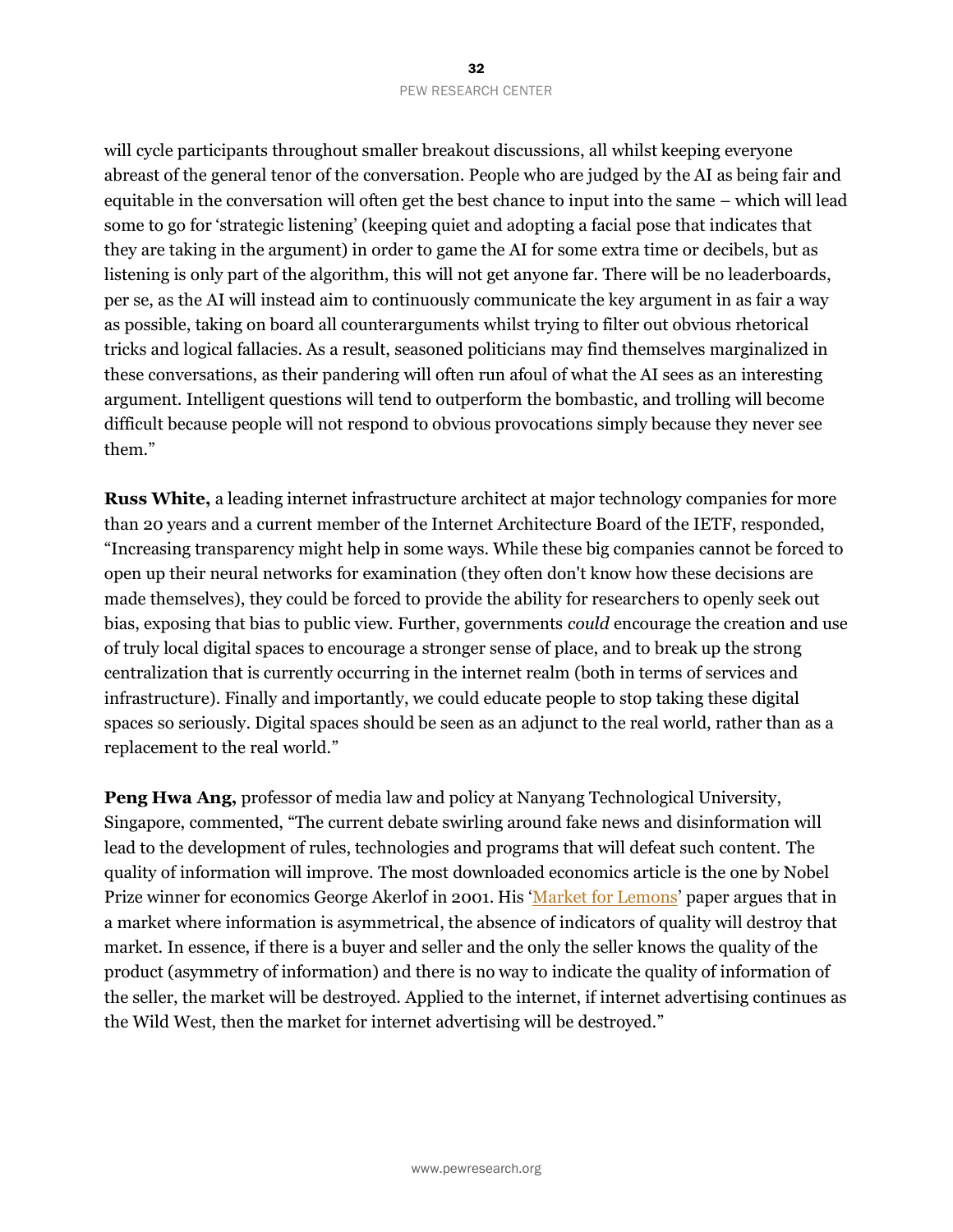**Alex Halavais,** associate professor of data and society and director of the master's program in social technologies at Arizona State University, commented, "Some people recognize that they cannot offload the responsibility for fighting disinformation or for reigning in toxic interactions to platform owners; that if they want spaces that uphold their values they will need to shape those spaces themselves. This will necessarily mean a fracturing of online spaces into smaller groups, and I suspect the early abandonment of some of the massive platforms that have benefitted from economies of scale will continue. Of course, this is currently marked by splintering into groups where those values are not those we might prefer within a liberal democracy: hate groups, cults of personality and those that amplify disinformation, for example. Of course, these are concerning, but I suspect they will continue to be matched by communities that reproduce more prosocial values. The question will become what this kind of centrifugal disaggregation will mean; what happens to our public when it is divided into small intentional spheres?"

**Kate Klonick,** a law professor at St. John's University whose research has focused on private internet platforms' policies and social responsibilities, responded, "I'd like to see a rise in platforms creating different governance structures that imbue their private platforms with the democratic and participatory ideals that we imagine for powerful actors that control our public rights. In particular, I'd like to see this in the context of speech platforms – which would effectively create different systems to govern their platforms. Some platforms might use a court-like model to solve speech disputes, some might use a user-choice/choice architecture model – but there would be a consolidation of a few different ways that we see as normatively acceptable for private platforms to govern speech online."

**Mark Andrejevic,** head of the Culture, Media and Economy Program at Australia's Monash University, responded, "I would like to see large-scale public investment in the collaborative, international development of public-service media platforms that combine content, sociality and public informational resources. I would like this to take place at the scale of a Google or Facebook – an international collaboration of public-service media that provides free access to news, information and entertainment, both professional and amateur, and uses this free access as a means of bringing people to the platform for the purposes of sociality and public education and deliberation. This would be subsidized by eliminating the loopholes that make it possible for tech companies to avoid a reasonable level of taxation. It would be a platform that does not need to collect and store the amount of personal information collected by the platforms (thus saving some costs). All platforms are curated – this one would be curated in the public interest using independent mechanisms similar to those developed for public service broadcasting."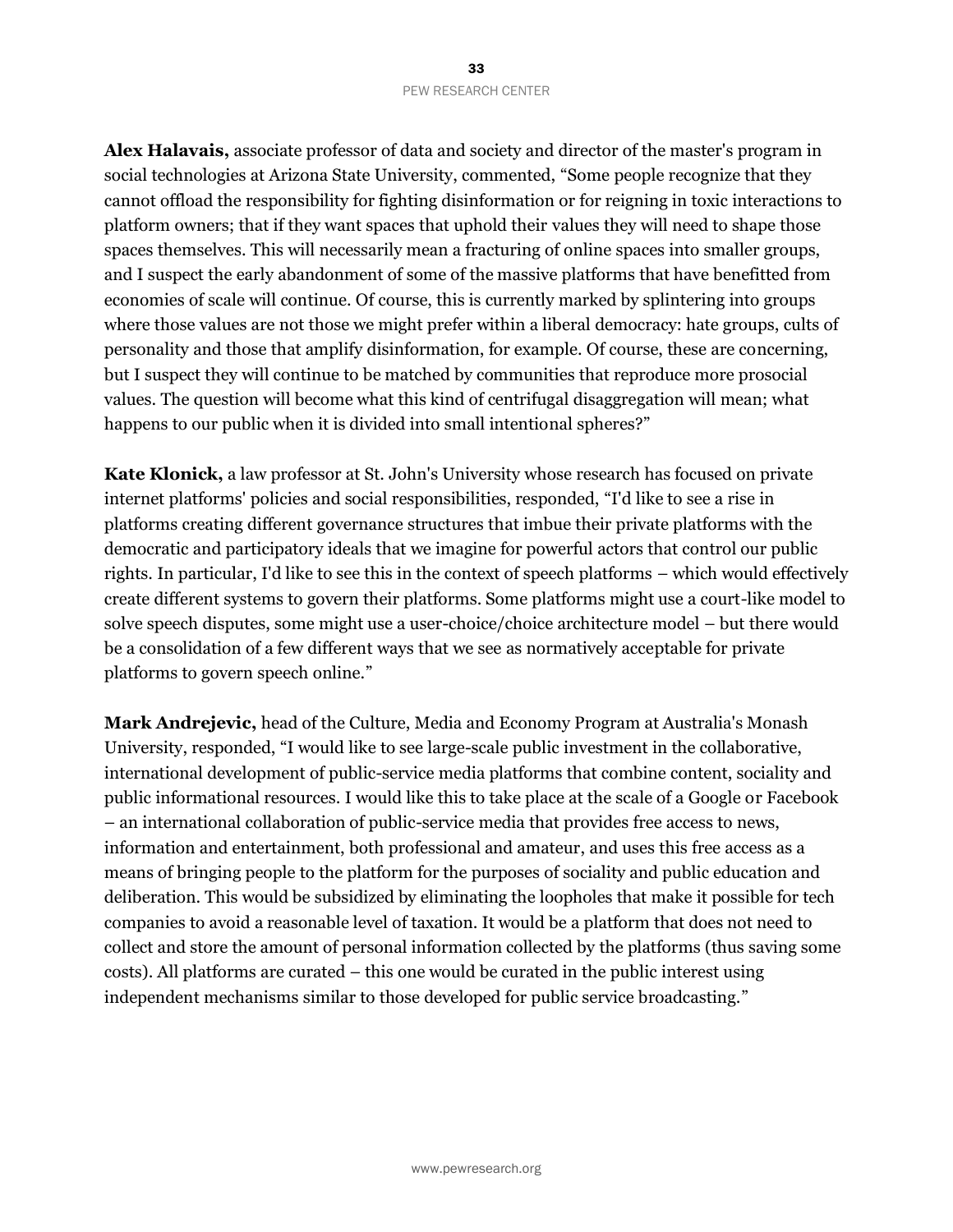**Tim Bray,** founder and principal at Textuality Services, previously a vice president in the cloud computing division at Amazon, wrote, "I would like to see larger players of the internet adopt the Wikipedia practice of flagging content as unsubstantiated, with such material subject to removal if supporting evidence is not supplied."

**Paul Manuel Aviles Baker,** senior director for research and innovation at Georgia Tech's Center for Advanced Communications Policy, wrote, "I could envision the continued splintering of digital spaces to occur in a way that cocoons people in a comfortable self-reinforcing space. The model would be something like the way the old larger broadcast television networks lost dominance to, first, cable, then online distribution and engagement platforms. One role for the public sector or even the private sector as possible alternative innovative platforms spring up would be to provide relatively neutral spaces that could serve as either or both moderated channels as well as generally recognized 'fact-checking' resources."

**Ellery Biddle,** projects director at Ranking Digital Rights, predicted, "One encouraging trend that I could see continuing to rise and produce strong outcomes is that of messaging services that cater to small groups. [Signal](https://signal.org/en/) supports this well and has increased its userbase substantially in recent years. It has become a place where people who know each other in real life can meet and chat with relatively strong guarantees of privacy and an ad-free experience, allowing us to use digital technology to improve and enrich our lives without some of the risks presented by more open and more commercial platforms."

**George Sadowsky,** Internet Hall of Fame member and Trustee with the Internet Society, said, "I hope the growth of healthy online communities will be a feature of 2035. These communities can be geographic, professional, hobby-oriented or even ideological, provided that we can get the meanness out of online behavior. Some modification of Section 230 might require online posters to assume more responsibility for their remarks, and some combination of technical progress and regulation would work to make identification of originators of content easily identifiable and therefore more responsible for their contributions to online conversations. We should definitely preserve the right to anonymity but restrict its use to concerns where anonymity is needed rather than letting it protect those who intend to make incendiary remarks without taking responsibility for them. This will not be easy, and it will require rethinking our relationships to one another at the community, country and global levels."

**An angel and venture investor who previously led innovation and investment for a major U.S. government organization** commented, "There will be no such thing as passwords. All digital behavior will be discoverable and trackable. It will be impossible to turn off location services because of legal mandates, so all people will be trackable physically wherever they are all the time."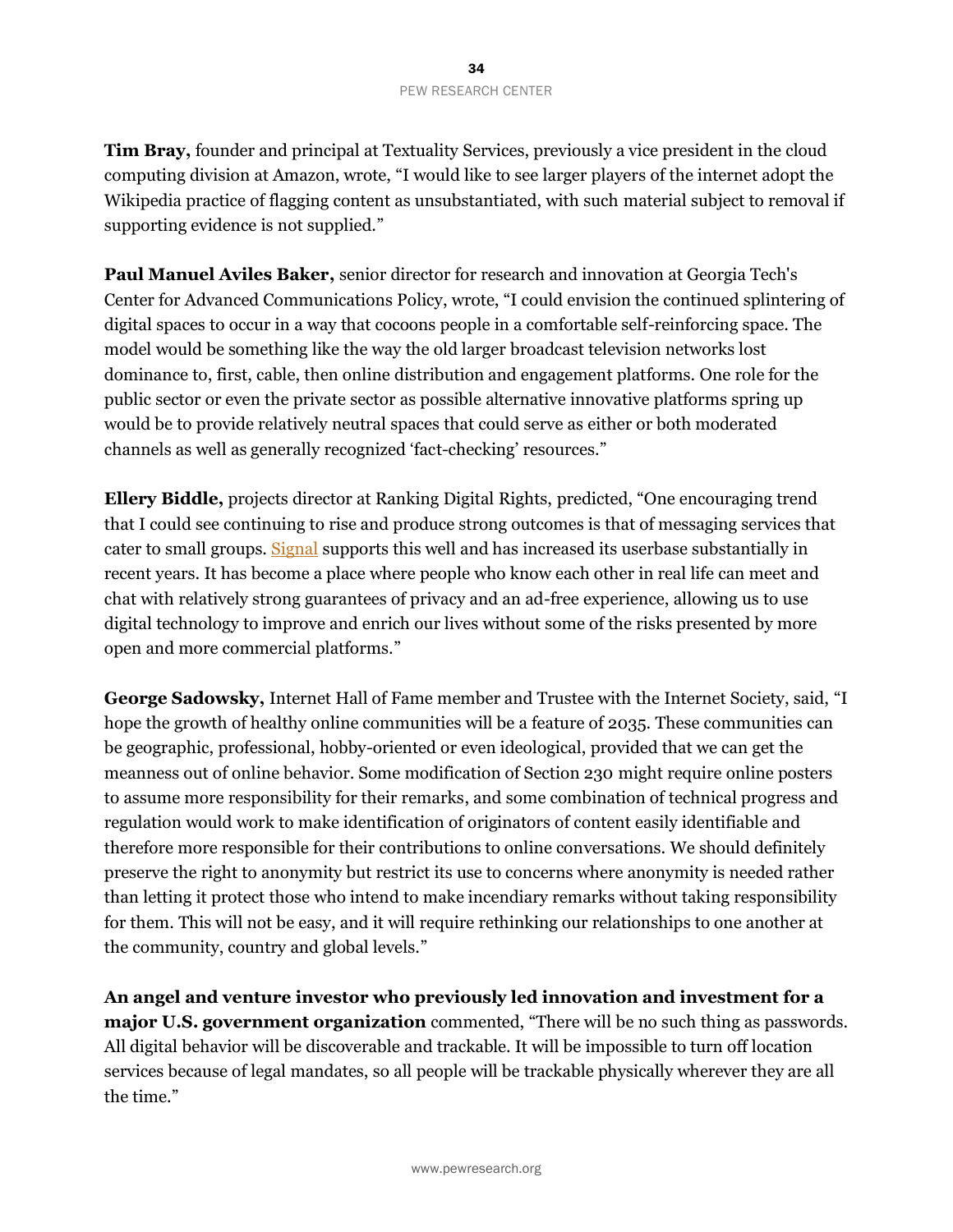**Jan English-Lueck,** professor of anthropology at San Jose State University and distinguished fellow at the Institute for the Future, responded, "In 2035 there will be a host of 'trusted' oracles for information. They won't all agree on policy and politics, but they will have moved away from unsophisticated lying as a source of persuasion. A new generation of technology developers will emerge from disgruntled youth to create an array of tools to maximize transparency and build a culture of accountability in the organizations in which they work. The overall environment of a multiverse of information will not have gone away, if anything, it will have intensified, but new tools will be leveraged to judge the quality of the information used in public debates."

**Bill Woodcock,** executive director at the Packet Clearing House, wrote, "The single most important factor in improving the quality of digital life and the trajectory of digital interaction is the disintermediation of human communication: The removal of the agents with separate and competing agendas, like Facebook and Twitter, that have positioned themselves between people who could otherwise be engaging directly in civil discourse. This requires decentralization, federation and the empowerment of the users of digital technology to act on their own behalf."

**Scott Santens,** senior advisor at Humanity Forward, commented, "In a new and improved digital realm, clickbait is a thing of the past. With incentives realigned, there is no longer the same incentive to provoke outrage, anger and fear in order to cause people to click stuff, and the stuff they click no longer does the best if it's false, greatly exaggerated or highly polarizing. What people are more interested in is helpful, accurate information and healthy community spaces. This may seem like science fiction at this point, but it is possible if we make the many systemic changes necessary to make it happen."

**A professor whose work is focused on technology and society** wrote, "Wouldn't it be beautiful if people had a good reason to gather and deliberate and exchange ideas in safe spaces? Capitalism rules the roost and likely will have sway for a long, long time, so I hopefully imagine future spaces in which companies are incentivized to create these kinds of structures. It's extremely Pollyanna-ish, but you asked! I love James Fishkin's [model of deliberative polling](https://cdd.stanford.edu/what-is-deliberative-polling/) and gathering people of all stripes. Once gathered and in a neutral space, Americans do great things. They're less stupid, less reactive, more tolerant and come up with better ideas. I would like to imagine structures online that incentivize these kinds of civic gatherings and mixings, as opposed to our social network-based echo chambers."

**Sean Mead,** strategic lead at Ansuz Strategy, commented, "I imagine that in 2035 AI agents could exhibit a high degree of understanding of and customization for what people need; agents that can act autonomously for the benefit of individuals within useful parameters. There could also be network and software security redesigns that limit or largely eliminate cyberattacks, ransomware, information leaks and similar trust destroyers."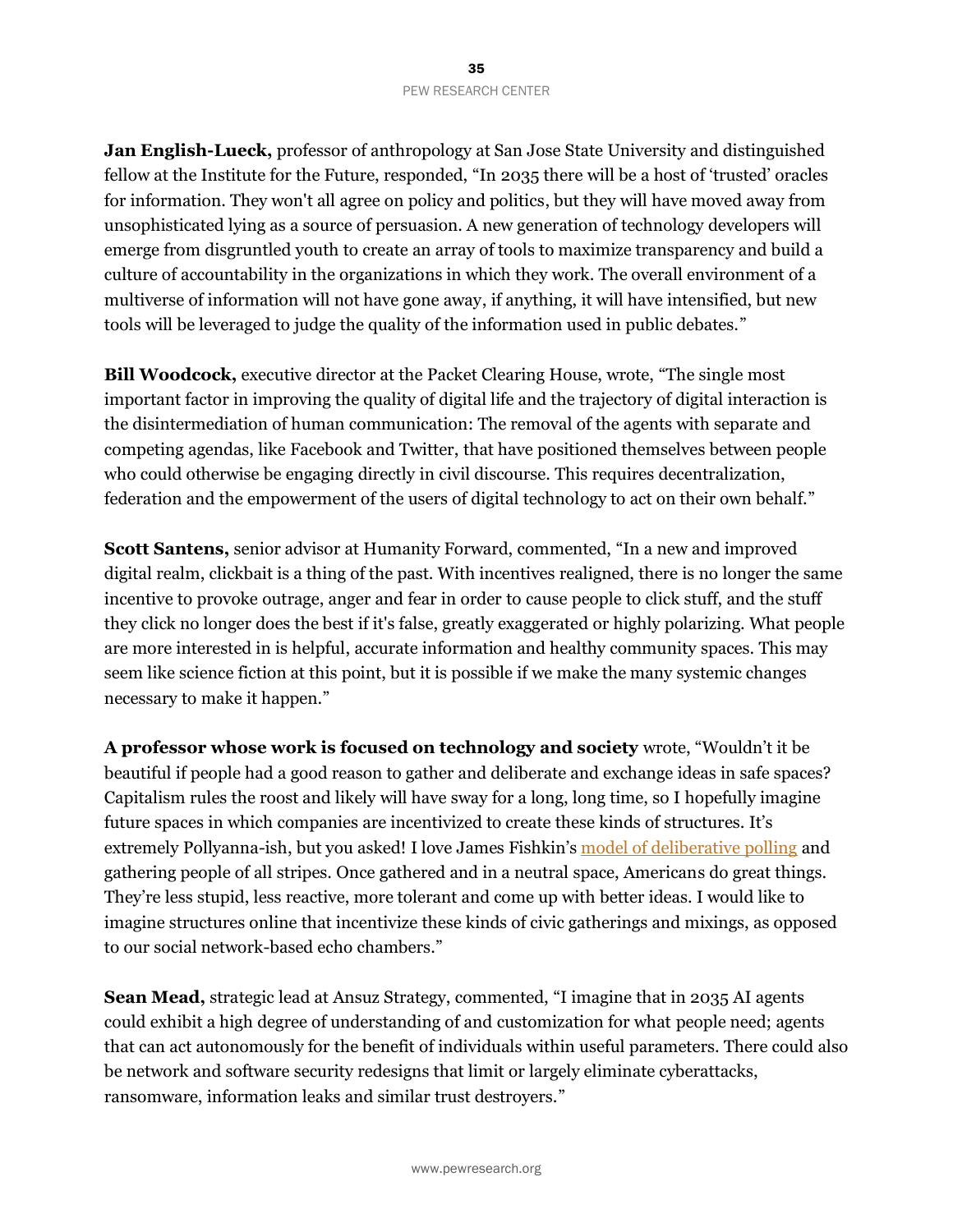**Oscar Gandy,** an emeritus scholar of the political economy of information at the University of Pennsylvania, said, "I had once upon a time imagined that we would see the development, promotion and use of something akin to 'informational dietary supplements,' perhaps akin to personal digital assistants, that would take note of our informational exposure and recommend, or even 'nudge' us toward more-comprehensive, challenging, reflective materials for consumption, while also providing assistance to us in exploring our own contributions to public discussions. My concern, of course, is whether we would see the development of trustworthy, rather than manipulatory digital assistants. Ideally, the development of trust would have to be based on some form of personal investment, rather than third-party investments by marketers or influencers seeking to promote their own visions of what I need individually and we all need collectively."

**A scholar, knowledge manager and adjunct professor** listed the following as his top wishes for improvement of the digital public sphere by 2035:

- "Establish a clear distinction between open crowdsourcing and 'qualified crowdsourcing' including in the latter only those with demonstrable competence.
- Make free and open-access the default mode for all internet content.
- Make exertion of intellectual property rights possible but difficult, and free ALL legacy scitech materials from intellectual property constraints, with the exception of potentially dangerous content – for example, insider information on chemical/biological/nuclear technology.
- All university courses should be free and open worldwide.
- Medical care should be freely and directly available on global scale."

**Christopher Yoo,** founding director of the Center for Technology, Innovation and Competition at the University of Pennsylvania, responded, "Most of the ways that digital life could change for the better involve users, who are ultimately the main determinant of what practices gain traction online. My hope would be to give users better tools to be more discerning about the information they encounter online. I would also hope that practices emerge that curb bullying, flaming and other forms of antisocial behavior, both by empowering users to avoid encountering such attacks and by encouraging a healthy distance from social media."

**Russell Newman,** associate professor of digital media and culture at Emerson College, wrote, "I hope we will have developed not just policies but entirely new schools of thought so that we can rethink our relationships with communication, with politics, with our economy and with our ecology. I imagine new schools of thought that supersede antitrust as a solution, simultaneously developing policies that address the very real material needs whose lack provides openings for 'culture warriors' to wedge us apart, with public subsidization of experiments directed toward the betterment of democratic discourse as opposed to simply the fomenting of new markets; and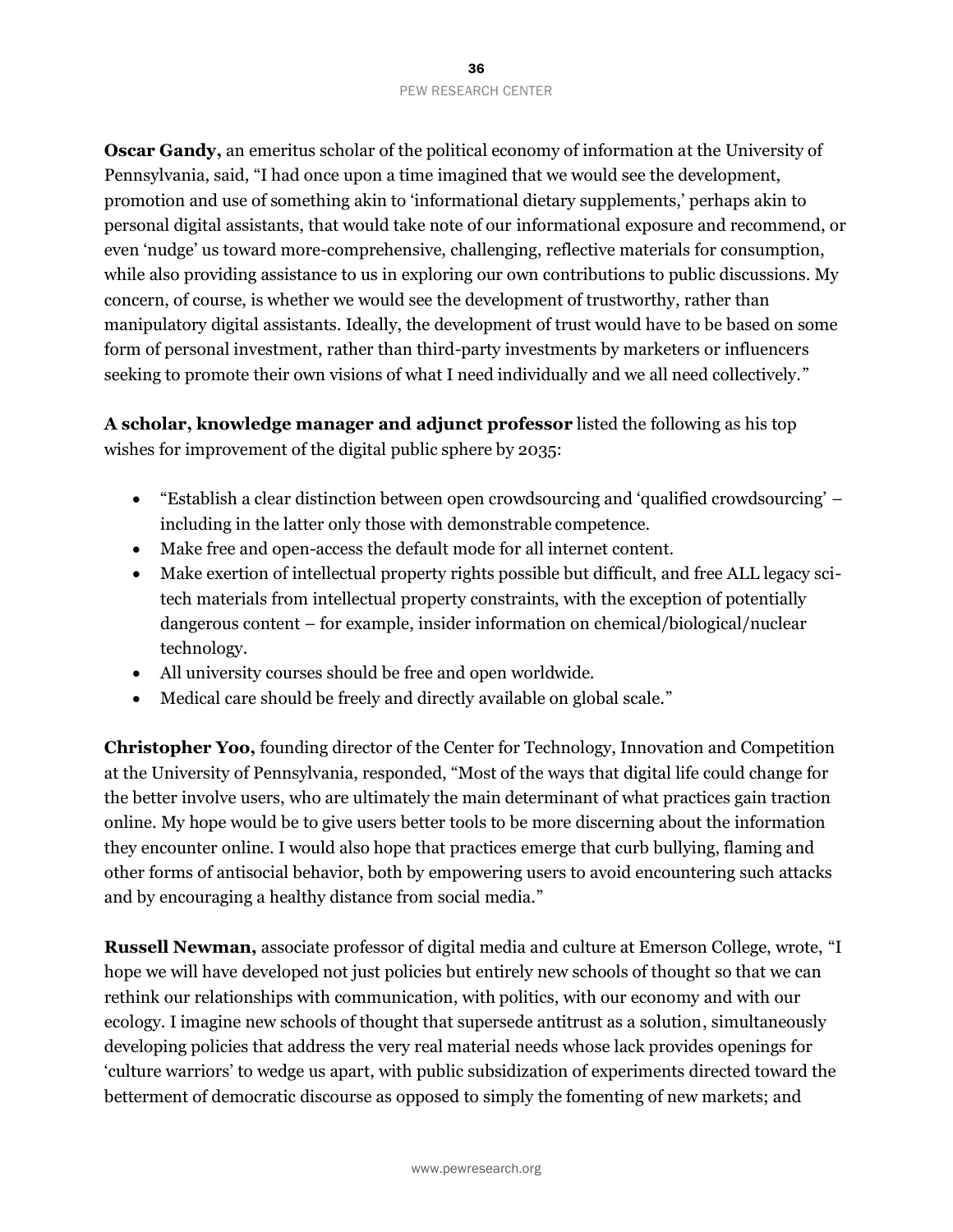maybe we find new uses for markets within a more just framework in which markets serve as means instead of ends. We won't tech our way out of our tech problems, even as we cannot leave the intricacies of the tech problems themselves to the dominant players today. Rather, we need to reframe the problems themselves. Perhaps by 2035, with enough effort, we will have conjured productive new formulations."

**An eminent expert in technology and global political policy** said in a better world in 2035, "The much-celebrated tech concept of 'permissionless innovation' will be replaced by 'responsible and accountable innovation,' in which digital businesses engage in serious dialogue with those with expertise in the areas likely to be affected by digital innovation and truly take into account, as an integral part of decision-making, its non-commercial impacts and risks (such as those that have impact on people's rights, the environment and in/equality)."

A share of these experts expect that government moves will have significant impacts on today's most-popular commercial social platforms.

**A machine learning research scientist based in the U.S.** wrote this futuristic news report: "Oct. 1, 2035. After five years of litigation, trillions in fines and countless incidents of civil strife, today YouTube, Facebook, TikTok and Twitter collectively announced they are abandoning the algorithmic ranking of user content. Content will now no longer be personalized to individual users but will instead present communities of information indifferent to the preferences of the user. The action follows a long series of incidents related to violent extremism as people's worst instincts were reinforced in deepening filter bubbles."

Several respondents suggested requiring public digital platforms be categorized as public utilities.

**Brent Shambaugh,** developer, researcher and consultant, said, "Order in the data world may allow for more chaos in the physical world that is conducive to creativity and innovation. Digital communication technologies have allowed for collaboration across space. By 2035, many organizations may be more flexible than before if interoperability of data is achieved. Online games will become more immersive, but the physical world will not be replaced. Social media has led to isolation and relationships that cannot compete with physical ones. However, it has also initiated relationships that when they enter the physical world are of high quality. The digital realm in 2035 will be improved when people are able to express their views openly."

**An AI scientist at a major global technology company** said, "Social media and tech companies that provide basic internet services (i.e., internet connectivity, internet search, email, website hosting) are categorized as utilities and forced to be open about how their algorithms work. Certified auditors monitor their algorithms in a secure manner to protect their intellectual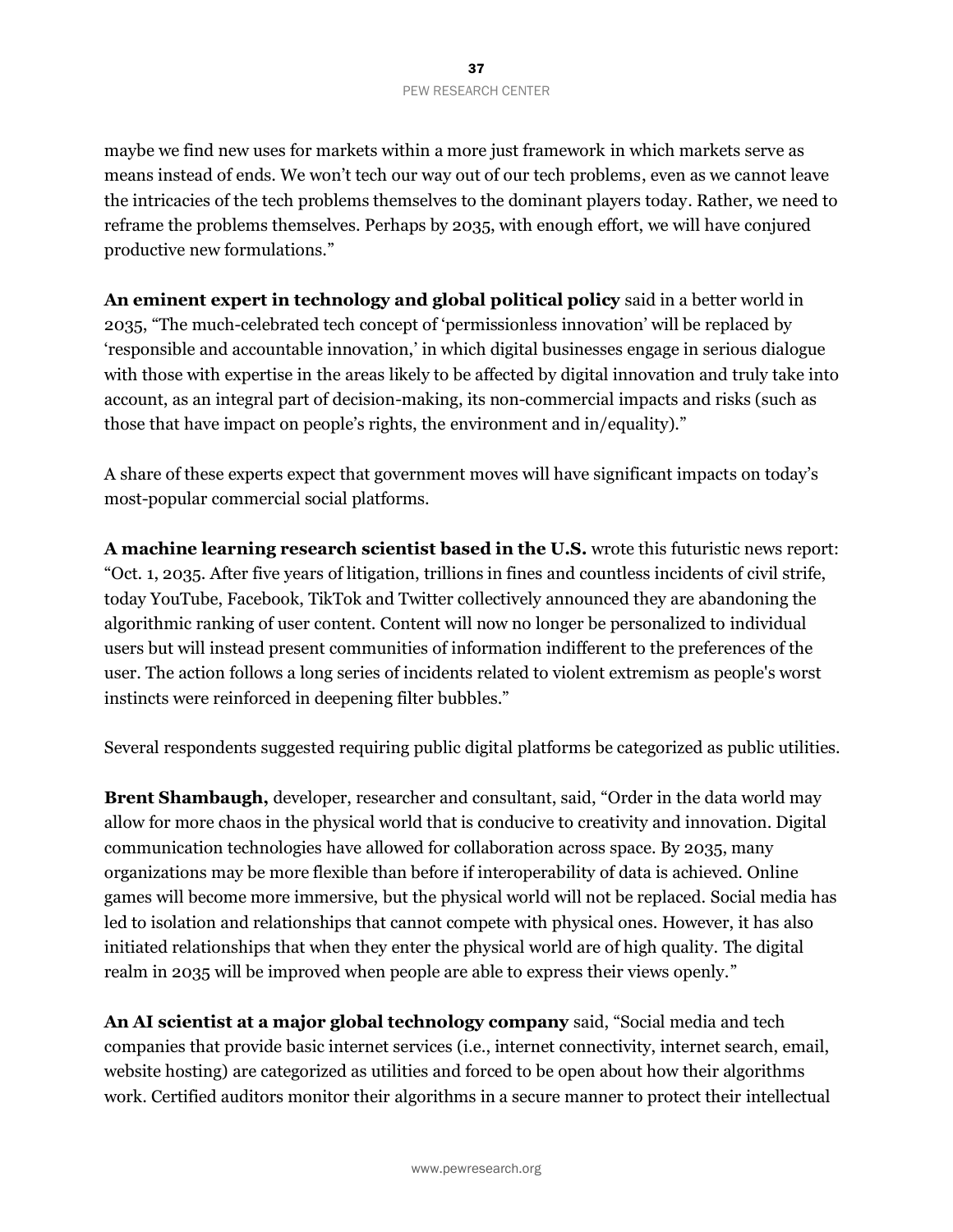property, but they are able to see when algorithms violate human rights or social good, for instance, selling private data without consent, targeting ads to vulnerable populations (e.g., gambling ads to addicts) or promoting violent, hateful or disinformation content. When this activity is detected, companies are immediately warned to take action, victims are notified and compensated, and companies are fined if they do not alter the algorithms within 48 hours. Broadband is considered a basic necessity like water and electricity and provided to every citizen as a public good."

**An activist and voice of the people** wrote, "Ultimately the internet has to be governed like a public utility … to ensure that they are no longer so vulnerable to crime, trafficking are held responsible for outcomes."

**A French professor of information science** suggested a revamp for 2035 that divides the internet into non-commercial and commercial branches, writing, "I propose a division of the Internet into two distinct networks: the Original Internet and the Business Internet. The Original Internet would have a general ban on all for-profit activities, advertising, sales, marketing and so on. The Original Internet would be refocused on human activities: art, science, nature, knowledge, education, health, leisure, amateur sport, gardening, games (non-gambling games). An ereputation for users in this setting is but only their non-commercial human activities can be mentioned. Any solicitation by email or sales of lists would be prohibited. The Original Network could be moderated a priori. No private company could impose anything on the Original Internet, which would be placed under the control and authority of a commission (for example a National Commission for Data Processing and Freedoms) from a government of sovereign states. The Original Internet would be maintained by accredited companies and under the control of the CNIL which could, at any time, withdraw its approval and take legal action in case of breach and fraud. The Business Internet would be dedicated to commercial activity and allow advertising, online shopping and so forth. Individuals' secondary, business email addresses would be available on the Business Internet to those who would like them (but people would not be required to have one). If a user deems that their Business email address is misused, they can at any time delete it and create a new one. All lucrative activities (transactions, sales, advertising revenues) on the Business Internet are taxed and all such proceeds are earmarked for the updating and maintenance of the nonprofit activities of the Original Internet."

### New norms could be *the* principal driving factor for better human engagement online

A share of these respondents said that change by 2035 will emerge organically or with some focused assistance due to the gradual acceptance of new norms as the public adjusts to operating in online spaces.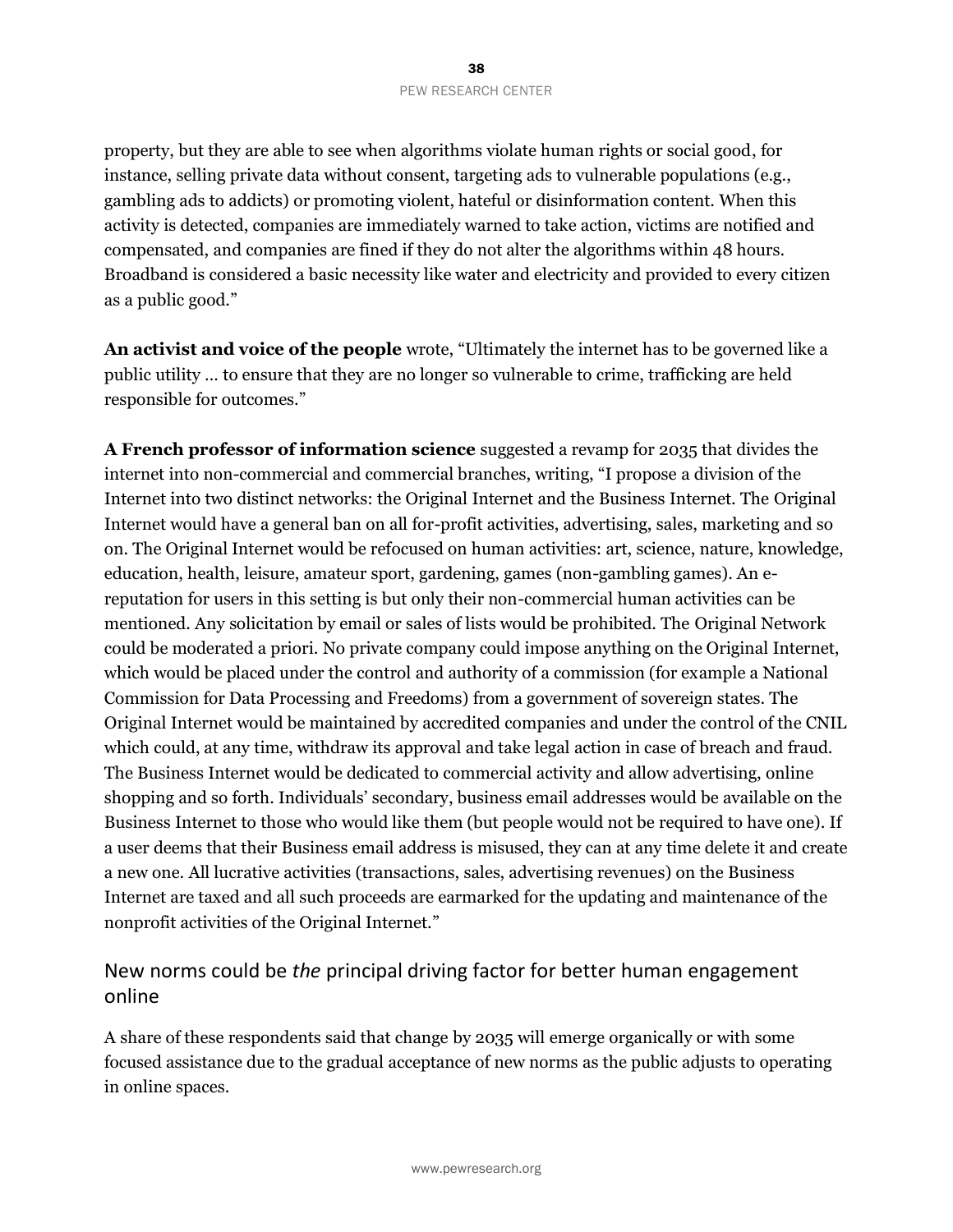**Steve Jones,** co-founder of the Association of Internet Researchers and distinguished professor of communication at the University of Illinois-Chicago, said, "By 2035 we will hopefully have a better understanding of how to evaluate and integrate the digital into everyday life and how to manage our online and offline interactions more holistically."

**Robert Bell,** co-founder of Intelligent Community Forum, urged, "Users of public digital spaces must evolve the same kind of etiquette that governs their behavior when in public. Most of us do not go to the biggest public square we can find and shout vile imaginings, filthy wishes and threats. Most of us do not form impromptu gangs and roam around seeking those who might disagree with us so that we can punish them. Most of us do not laugh uproariously in the face of another's harm or embarrassment. Why? Because we have been socialized to keep such things to ourselves when the eyes of others are upon us. How we get to that kind of etiquette, I have no idea. But the fact we have done it before, evolving over decades and centuries, shows that it can be done and what is required."

**An expert in urban studies based in Venezuela** observed, "We find ourselves in the middle of a digital emergency today, similar to the one we already recognize regarding climate change, and with dramatic consequences if we do not act promptly. There are two complementary fronts that should be addressed in parallel. One is information literacy. That is, disruptive educational programs (not under traditional pedagogical models) so that people are continuously (throughout life, from children to adults) developing skills that allow them a critical use of digital tools. The other aspect is the construction of socially acceptable behavior patterns to be applied to the development and use of these technological resources. Ethical codes agreed between the various social actors and gradually implemented are necessary. The goal would be to consolidate a culture toward information (infoculture) that recognizes the peculiarities of each set of actors (children, developers, teachers, officials, entrepreneurs, parents, etc.) and that regulates the relationships between all these groups."

**Chris Arkenberg,** research manager at Deloitte's Center for Technology Media and Communications, shared this scenario: "It's morning and I want to check in on the two major social nets I use regularly. I put on my viz lenses and their biometrics certify my identity, allowing me access – my followers only see my username, but it's just a couple layers to get to my real name. I have other nets I can use anonymously because they haven't met the 10 million-user mark that requires that I use my real ID. I scan the feed on my desktop screen as the viz lens adds additional layers. Any users with more than 100,000 follows have an overlay. If I scan it, I can see the largest nodes they're connected to on the network, for instance, I can see who they share the most and who shares them as well as their other major non-network relationships – employers, major stock holdings, military or law enforcement affiliation, etc.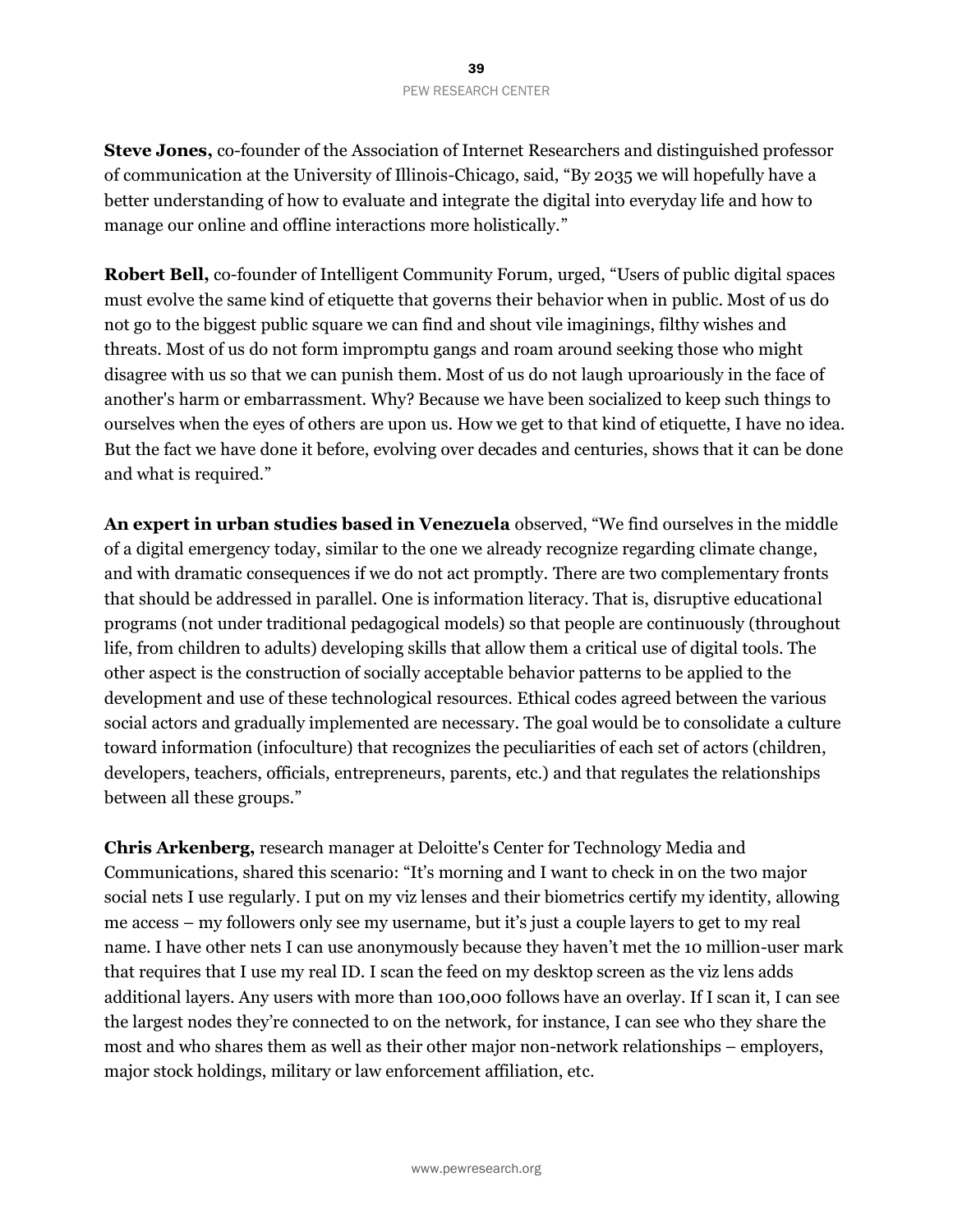"If people want to use the largest social nets, they have to be open and honest about it. In real life, actions have consequences and it's clear that this was needed in our digital lives as well. That's how socialization and mores work. In 2035, I can pull a layer that shows their network and how information and content move across it, tracking it all the way back to the originating source. Along the way, each of the nodes (i.e., accounts) is marked with trustworthiness, transparency and history ratings. It's a great way to determine where information comes from, how it moves across the network and gets amplified, and whether or not it's objectively credible or malicious.

"When I start to interact with another user's post – for instance gazing at it or starting to comment or annotate – some will show emotional indicators. These are mostly a mix of animated emojis rendered directly from the poster's face, but some include videos and livestreams. Once people understood how much communication is physical and embodied and how much of that is removed from a primarily textual medium online, they started to add more ways to signal emotions and body language. Then the services adopted it. You can even use the viz lenses to stream your face and EKG readings from your scalp. It's a start at actually being able to see in a person's eyes how they feel about something shared on the network, how they react to an insult or compliment and how the information highway is often an emotional roller coaster. So far, this has started to noticeably reduce the amount of trolling and griefing. And, with user transparency and traceability, it's much harder to insult someone with anonymity.

"There are consequences, and the network can see it all. And, of course, these days the network is also part of the real world and all the physical touchpoints around us that connect to the net. It's not a centralized, government-mandated social credit system. It's just society and sociology and norms and mores and the consequences of violating them finally starting to take form online."

**Christopher Savage,** partner and cyberlaw specialist at Davis Wright Tremaine, responded, "People will learn to identify clickbait and propaganda more effectively by 2035 than they do today. We were spoiled, in a sense, from roughly 1940 through roughly 1990, in having a national and largely responsible, reasonable set of media outlets. All of that splintered with the growth of the internet and social media, and we are still learning how to separate wheat from chaff, etc. Once new norms arise regarding these issues, the online/digital world will be much more civilized and hospitable."

**Valerie Bock,** principal at VCB Consulting, wrote, "I hope that by 2035 we will have become sufficiently familiar with online meeting spaces that a rich set of cultural norms will have replaced the 'anything goes' craziness which started with the advent of large scale online anonymity and pseudonymity. Children will have been taught that the other person in a digitally mediated conversation is just as human, with feelings just as deep, as the kids they talk to on the playground. (Except, of course, in those cases where they are speaking with a robot. I'd like to see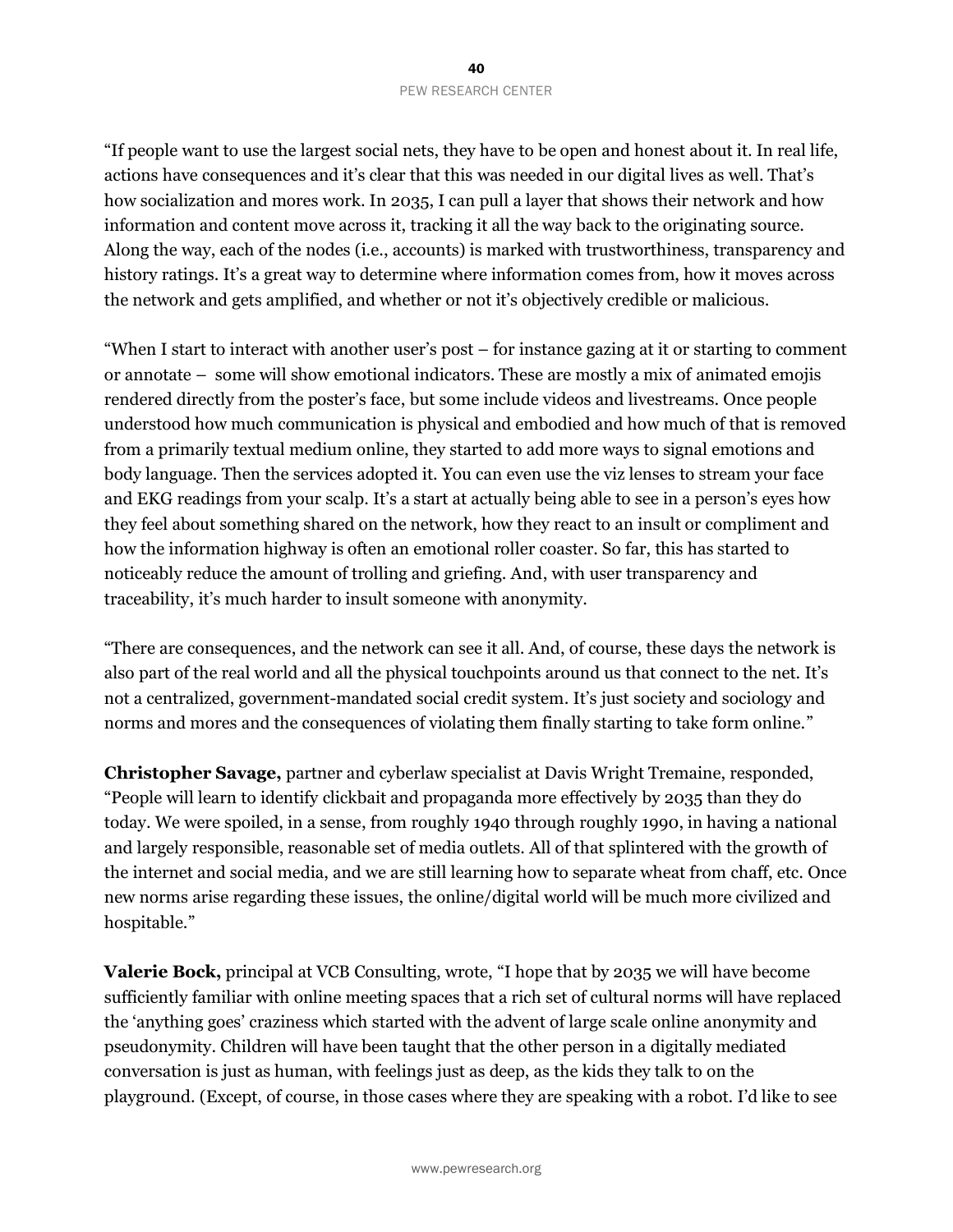cultural norms developed around those conversations as well, involving 1) the preservation of a respectful tone, just to keep those muscles in good shape and 2) some sort of intermittent reminder, akin to the beep on a recorded line, that one's interlocutor is not actually human.) We will be mostly known by our real names and/or persistent, traceable pseudonyms in our digital conversations in quality venues, and hence will be less likely to spew angry words into what is no longer a void but is, instead, a valued, shared space where a welcoming, patient, kind tone of expression is expected. More of us will have had long-term practice in developing such a conversational tone, even in writing, and more will be aware of the common pitfalls where voice tone is missing – hence less likely to use sarcasm without explicitly making it clear that that is what we are doing."

**Stephan G. Humer,** Fresenius University of Applied Sciences in Berlin, said, "Despite all the difficulties, the trend of digitization is a positive one, because people want the continuous improvement of their lives and digitization can help them do that, just as industrialization did before. There will be a better digital culture, a more diverse internet and a broader usage of digitization. We will see more socio-technical knowledge and more holistic designs in digital technology. The internet will be more interweaved with our lives, there will be fewer gaps where digitization hasn't been thought about at least once and there will be better solutions for a better life."

Deanna Zandt, media technologist and author of "Share This: How You Will Change the World [with Social Networking,](https://www.goodreads.com/book/show/7645343-share-this)" said, "I wrote a book about this back in 2010. While I didn't foresee Russian troll farms and how many people were willing to attach their names to their abusive behavior, I still see a future where our digital tools create meaningful collective participation and the ability to hold power accountable. I still believe we create empathy when we share our stories. How could we improve one aspect of making that happen? I think we need to focus on digital literacy and understanding the impact of what we do online. I suspect Gen Z and even younger folks already understand much more than folks my age. When I used to teach workshops and give talks explaining how the neuroscience of digital interaction works, people were always sort of dumbfounded. Teaching and training each other in intentional ways should be part of a larger media literacy/criticism effort, and rather than demonizing the tools themselves as hopeless, we can and should learn and have agency over what we choose to do with them."

**Howard Rheingold,** a pioneering sociologist who was one of the first to explore the early diffusion and impact of the internet, wrote, "Between now and 2035, more and more people become more and more disillusioned by Facebook, and new regulations by governments around the world begin to enable people to port their friendship networks to other online venues. The widespread use of synchronous and asynchronous media and educational dissemination of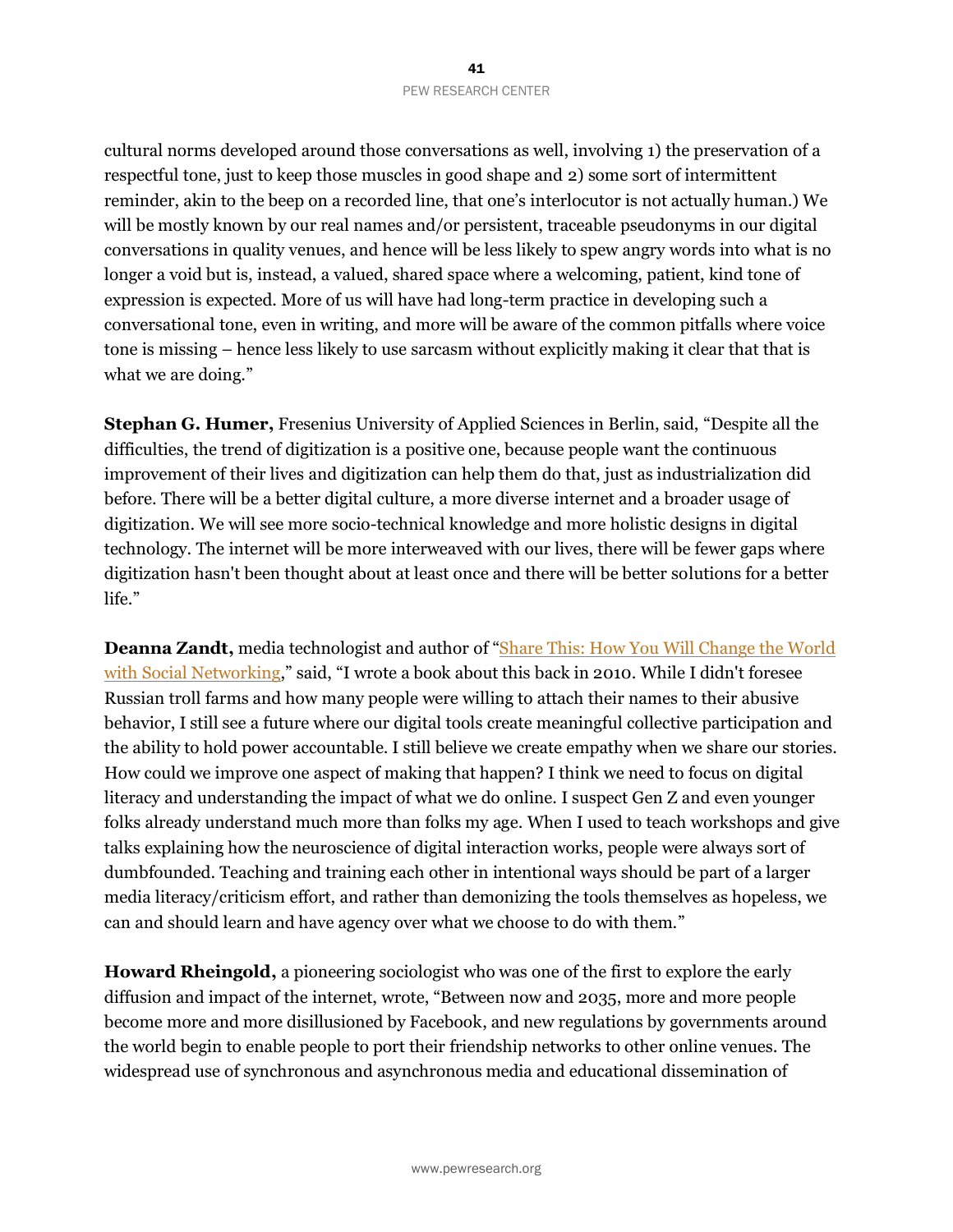knowledge of how to use these free media then leads to a kind of renaissance of mass-creatorship, similar to the way the web originally grew."

**Dan Caprio,** founder and CEO of The Providence Group, a privacy and security firm based in Washington, DC, said, "I hope the golden rule will be back in vogue in 2035."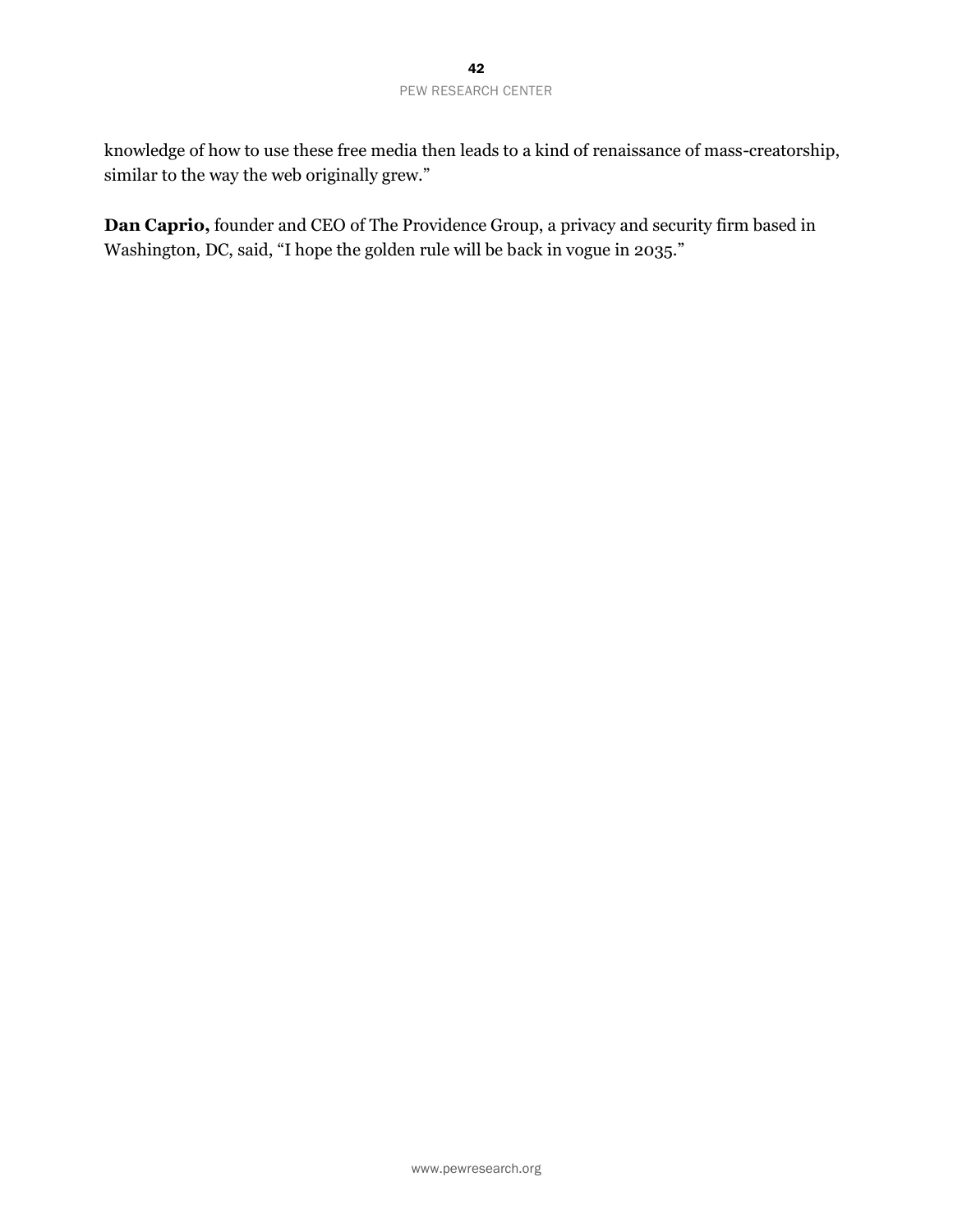# 3. Constructing effective communities

A significant number of these experts outlined their dreams about the kinds of internet-enabled communities that could emerge by 2035. Among the traits they seek in those online spaces: activities that diminish social inequalities; groups in which participants' main focus is on collecting, organizing, publishing and archiving useful, reality-based knowledge; healthy debates that create trusted centers of knowledge; discourse in which evidence prevails over arguments that come from those with status and emotionally-compelling material; contributions from AI and machines complement and smarten up the contributions of humans; clampdowns on antisocial behavior that suppresses people's interest in contributing; and a global culture of lifelong education built around people supporting each other's growth.

**Melissa Sassi,** the Global Head of IBM Hyper Protect Accelerator, commented, "In 2035 I see a world where underserved and underrepresented communities have a greater role in creating, making and doing in both the tech entrepreneurship space and computer science in general. This will result in a more people-centered internet that is truly for the people, with the people, and by the people, implementing the true vision of Vint Cerf – the father of the Internet. I see tech playing a role in each and every industry and in all aspects of our lives. This will be a world in which people are trained, skilled and ready to make meaningful use of the internet to drive economic, educational, health care and agricultural outcomes. Many problems could be diminished, including alleviating the need for tactical, operational and repeatable tasks that could be handled by artificial intelligence. E-government services could replace time-consuming manual and repeatable tasks that lack accountability, transparency and ease. Blockchain and digital assets could alleviate challenges associated with inflation relating to faulty monetary policies and/or federal banking institutions. The world could be connected to the internet and have the access, skills and utilization of tech necessary to drive the aforementioned outcomes.

- I see a world where there's greater diversity and inclusion in tech, including the builders and the users.
- I see a world where people transition from solely being users of technology into people who create, make and do, empowered by technology and the skills that go along with such empowerment.
- I see an informed society when it comes to rights, civic duty, volunteerism, collaboration, communication and leveraging tech to inspire and empower others.
- I see a world where people understand healthy online habits; this may include attention to emotional intelligence, screen time, addiction and elements that could be seen as unsavory.
- I see a world where organizations at all levels, both public and private, put greater effort into data protection, privacy and security that eradicate ransomware and other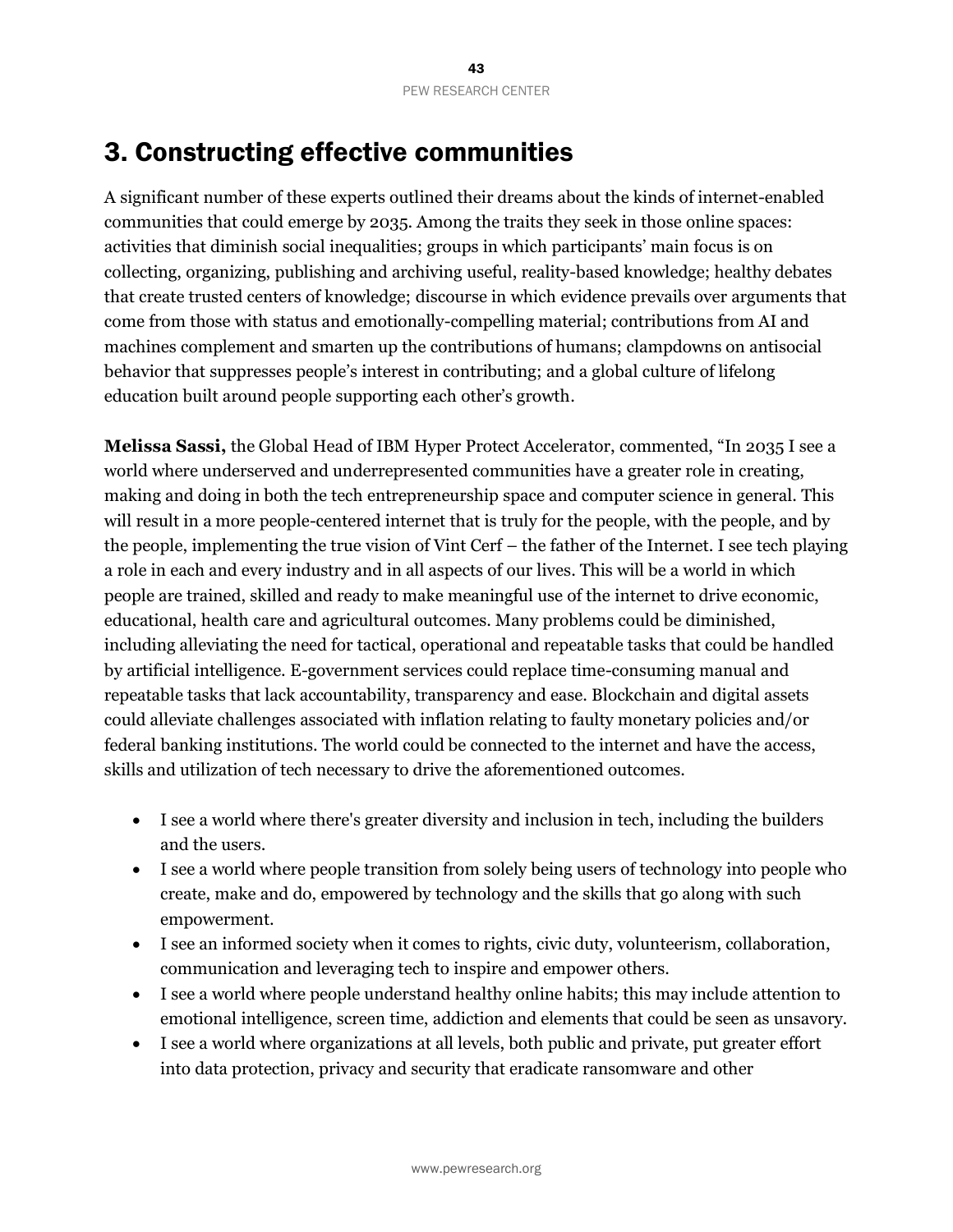information-security breaches from nefarious characters looking to exploit vulnerable people, systems, policies and technology.

• This is a world in which companies begin to manage data-protection, privacy and security through technological solutions and rely less on training and policy writing alone."

**Stephen Downes,** an expert with the Digital Technologies Research Centre of the National Research Council of Canada, wrote, "In a nutshell: I hope to see communities that are supportive and not toxic. To be clear: This is a *really* high bar, and a lot of things have to fall into place for this to happen. There has to be an increase in productivity through automation, there has to be some measure of a more equitable distribution of wealth and there has to be social resistance to the politics of fear and division. Let me be clear that I do *not* think this is achieved by the creation of community through segregation. That has never worked. If we simply separate people into distinct interest groups, whether they're based on language, religion, culture, favourite TV show, etc., we do not eliminate toxicity, because, first, these groups clash with each other, and second, because factions inside the segregated groups begin to develop and clash with each other. So, I do not foresee a segregated digital environment in the future. If we go in that direction then we have failed utterly to create something that is 'new and improved.'

"What I would envision is a 'community of communities' model, where there is an easy and fluid transition from one community to another, where a person can maintain membership in multiple communities, where communities are dynamic, self-organizing and self-forming, and where these communities are characterized not by barriers between 'inside and outside' but rather by the active connections and interactions between members (thus it becomes impossible for an outsider to disrupt a community, because there isn't a 'space' they can invade, but it becomes easy for members to come and go, because membership requires nothing more than interaction).

"Such a community is more like a circle of friends than it is a place, though the circle might habitually meet in a certain place. But what makes the circle work is that the members can build a community directly and select a new place if the old place isn't working for them, or to arrange the timing of their gatherings so people can't simply interrupt them, though the circle meets publicly enough, in an open place, so as to allow for serendipity and fluidity of interaction. This works only if there is more than one place they can meet, only if there's a variety of different settings with different affordances, so they could meet at a cafe, a gym, a bar, a swap meet, a hockey game – whatever suits their interests and affinities.

"In this network of digital circles of friends, people are not limited to talking and physical activities; they can play games, co-author documents, make movies, whatever. One of the attractions of TikTok is the way it has made these sorts of interactions (through, for example, the 'duet') seamless and intuitive. And in the 'new and improved' digital realm of 2035, these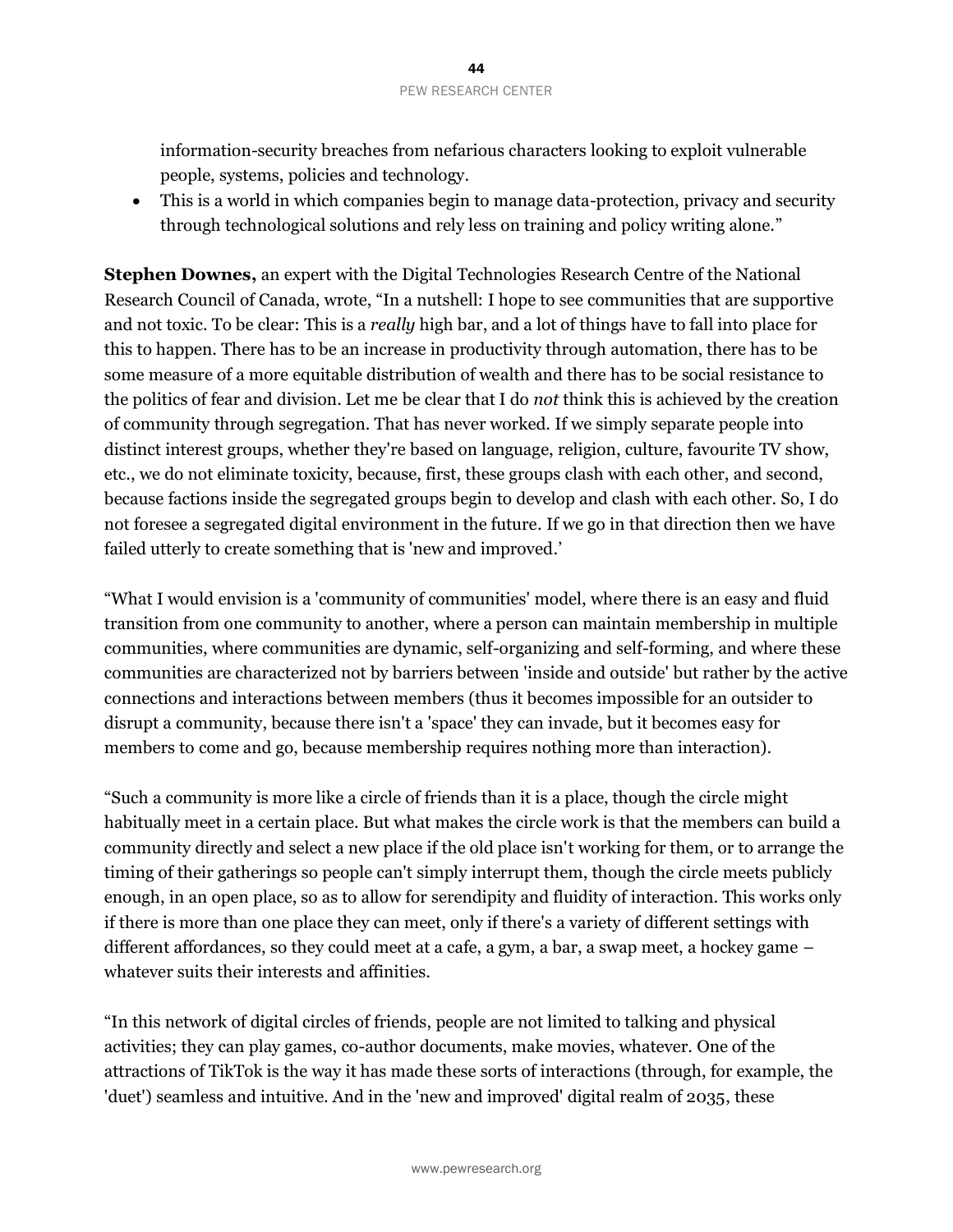interactions and their outcomes create genuine benefits and impact; communities cooperating together can generate flows of resources to create social infrastructure, and their deliberations feed into, and become a part of, community decision making.

"Many years ago, when I was first hired at my current employer, I used my inaugural lecture to pitch a concept of what I called a 'budget simulator' to capture this idea. To be sure, I was young and idealistic at the time, and thought it could really be implemented within my tenure. The idea was that people could join and each would get their own personal budget simulator where they could plan out the federal government budget: what would be taxed or collected, how much, where the money would be spent, and on what priorities. It's the sort of thing that could start as a simple spreadsheet but become much more detailed as more people became interested and as people's interests narrowed. The community part occurs where people contribute on given line items, given priorities, wherever. People can exchange ideas, argue with each other, negotiate, etc. They can draw on a sea of resources from economists, universities, Statistics Canada, and in these communities they can offer justifications or explanations for their particular decisions.

"There are no 'set' communities, but rather, a fluid mechanism to create a circle around a topic (not through some formal process, the way Google+ set it up, but by simply informally interacting with each other). Obviously, people could influence each other, but there would be no way to influence everybody. An idea, to be successful, would have to pass through from context to context on its own. And, ultimately, each person would manage their own budget simulation, to whatever degree of detail they felt comfortable with. It's not a 'vote' – it's just an expression of preferences. It wouldn't be a vote because there's no real way to vote on budgets when there are so many different versions of the same thing. Each factor has an impact on the other; what revenues are collected directly impact what is spent, and different methods of collecting and spending impact what can be collected and spent, and so on. That's why federal budgets are hundreds, maybe thousands, of pages long. But somewhere in there, there is a consensus – a way of expressing what would make the most people the most happy (or maybe there are several ways of doing this) and these consensus can be better and better known, and over time – even without a formal process – it becomes difficult to justify actually managing the federal budget in a way that varies from the consensus, and thus the budget simulator effectively becomes the decision-making body for the budget.

"Now this is probably in the far future, but maybe by 2035 we have the framework of such a system; we have the self-organizing decentralized communities, and we have personal tools like a budget simulation engine, and we have moved away from centralized social networks.

"By 2035 we can see how these systems could become the way we make decisions moving forward, not just on national platforms, but globally, and not just for finances but for laws and social policy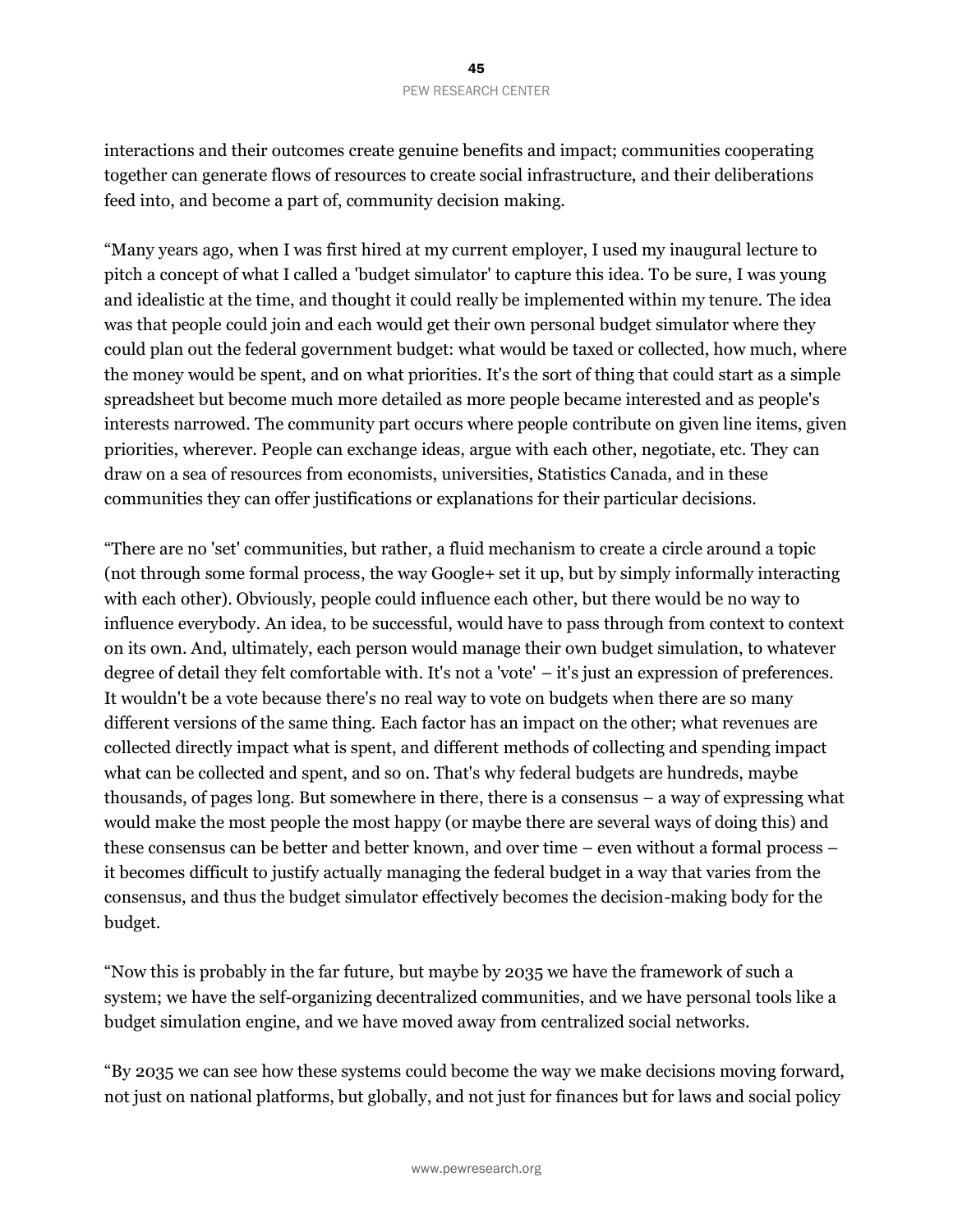#### 46 PEW RESEARCH CENTER

generally. And we are beginning to ask what it would take to make such a system work effectively to reach *good* decisions. And we're talking about education and open access to learning resources plus the ability of each person to be able to envision and work toward social policy that not only helps them but also helps others – what has been called in the past 'enlightened self-interest'."

**David J. Krieger,** director of the Institute for Communication and Leadership, based in Lucerne, Switzerland, responded, "The fundamental norms and values of a data-driven global network society in which decisions on all levels and in all areas are based on evidence instead of position, intuition, bias and so on are: connectivity, the free flow of information, communication, participation, flexibility and transparency. These values are the norms guiding digital life and practice insofar as they underlie the construction of networks in business, education, health care, science and politics.

"These network norms require new forms of regulation and organization – no longer can there be top-down command and control communication; bottom-up, self-organizing governance frameworks are needed. Government must become *governance*. If we take the example of education, learning analytics will gather and evaluate with AI all data involving a student's learning activities, which include social activities, sport, etc., and will derive the optimal course of studies for this particular student including not only content, but methods, learning path, etc. This personalized educational journey will begin in primary school and proceed throughout the individual's lifetime, including on-the-job training, continuing education and all other learning activities regardless of institution or employer. The data will belong not to the educational institution alone but also to the student who has a say in how the data is used. Schools will be selforganizing networks including students as stakeholders. They will be regulated not by economic or political priorities but by the governance regime established by all the stakeholders following the norms of connectivity, the free flow of information, communication, participation, flexibility and transparency. The state plays only the role of auditor to ensure the governance regime is fair and effective."

**David Weinberger,** senior researcher at Harvard's Berkman Center for Internet and Society, commented, "One of the most remarkable developments over the past 20 years or so has been the shift to thinking of learning as a public activity. Increasingly, keeping what you learn private looks like selfishness. If you have a question, you might as well ask it in a public place so that others can find the answer. If you know how to do something, you might as well write it up and post it. I hope that we find ways to bind this knowledge together more formally and openly than accessing it via search engines.

"Search engines are great, but – underneath at least – the Google search engine is *their* 'knowledge graph,' a web of knowledge in which each piece is ultimately connected to every other.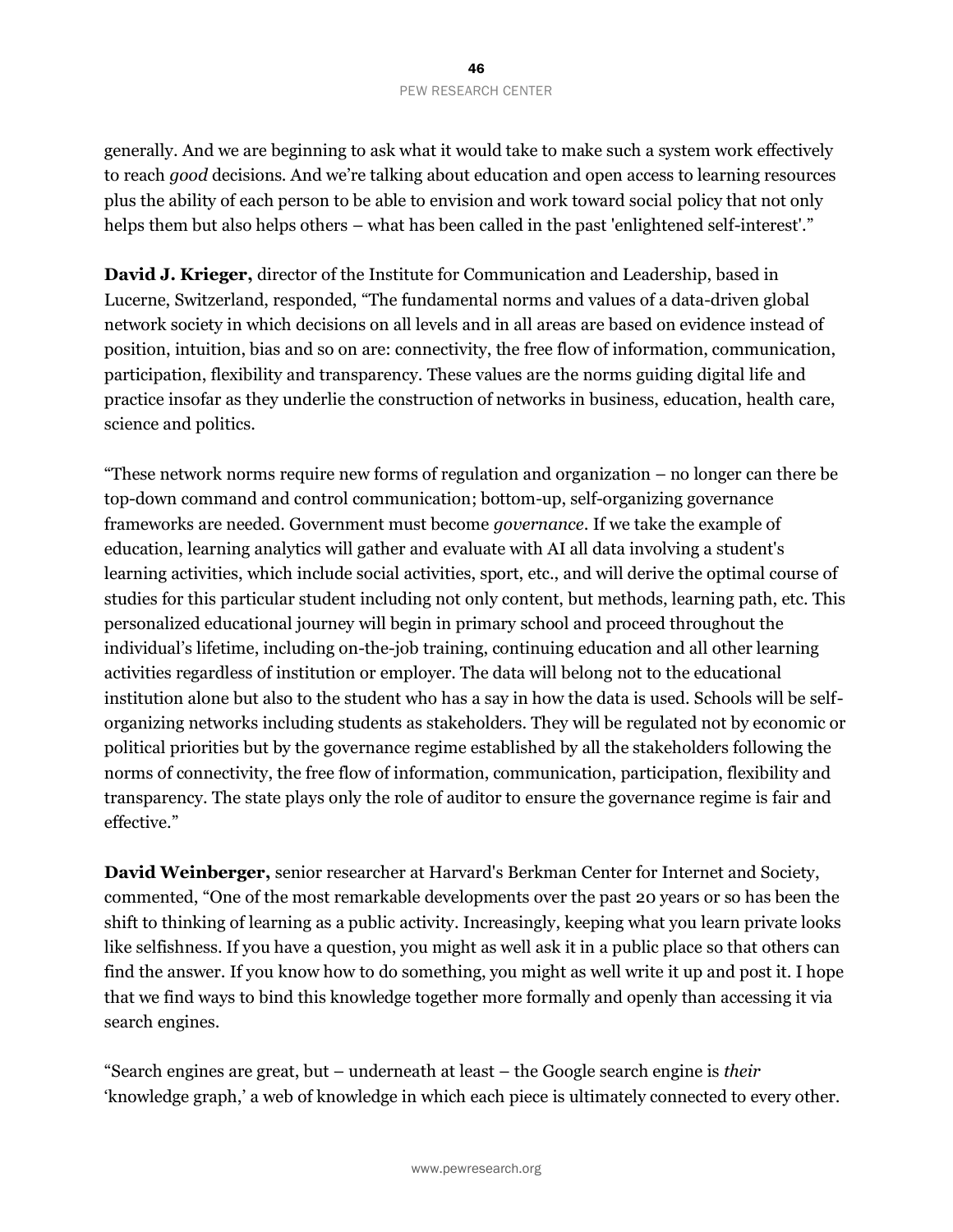It is loosely structured, unlike a database, so everything in it can have as many connections as it needs. Now imagine a knowledge graph that is not owned by any one entity that can easily connect to other centers of knowledge so that it's constantly growing and becoming enriched with more connections. What a glorious resource it could be! It would have to be easy to filter so that groups that want a version free of what they consider to be prejudices could be accessible. And, of course, it would have to have an open license so it can be used as a source without having to request permission. There are bunches of efforts in this direction already. [The Underlay project,](https://www.underlay.org/) the [WikiData project](https://www.wikidata.org/wiki/Wikidata:Introduction) affiliated with Wikipedia, the fledgling [Open Global Mind](https://openglobalmind.com/) come to mind. This would be a great project for the world's libraries and librarians to oversee."

**Bruce Bimber,** a professor of political science and founder of the Center for Information Technology and Society at the University of California-Santa Barbara, suggested, "I'd like to see legislatures and courts realize that 'incitement' works differently online than in physical spaces. It works faster, with global reach. We have to rethink the fact that we now tolerate societies tearing themselves apart online because we are stuck in a 1970s-era conception of speech and communication. I would like to imagine a world online where free speech is understood in a much more nuanced and relevant way. Shouting 'fire' in a crowded theater in the real world is understood to pose a threat and is not protected by free speech principles. The same is true for racial slurs, and 'fighting words.' At this point, shouting 'fire' in online theaters is tolerated and social media companies bear no responsibility for people issuing racial slurs and fighting words inside their business operations."

**Deirdre Williams,** an independent internet governance consultant, said, "In 2035 my youngest grandchild will be turning 14 and I, if I am still around, will be 88. Because of the familiarity with diversity bred by 'digital life,' both of us will feel happy and relaxed in the world we live in. I will feel perfectly comfortable living inside a White skin in a majority Black-skinned country – in fact almost invariably that is how I feel currently – and she, in her brown skin, will feel at home in a country still predominantly White but where there is nothing unusual about 'looking different' because the difference is no longer marked as being of significance. Both of us are female, but this will be neither an asset nor a liability. There will no longer be a distinction between her 'developed' birth country and my 'developing' country of residence. The philosophy and the language will have changed. Variations on the term 'developed' will have become old-fashioned, will almost have been forgotten. The world will have learned to accept difference as normal.

"There will no longer be bullying attempts by some countries to force all countries to emulate them. The mindset will have changed toward tolerance, sharing, collaboration. There will continue to be disruptive (in the old-fashioned sense) elements, but these will be smothered by peaceful peer pressure. The global population will be settling into a phase of collaboration, facilitated by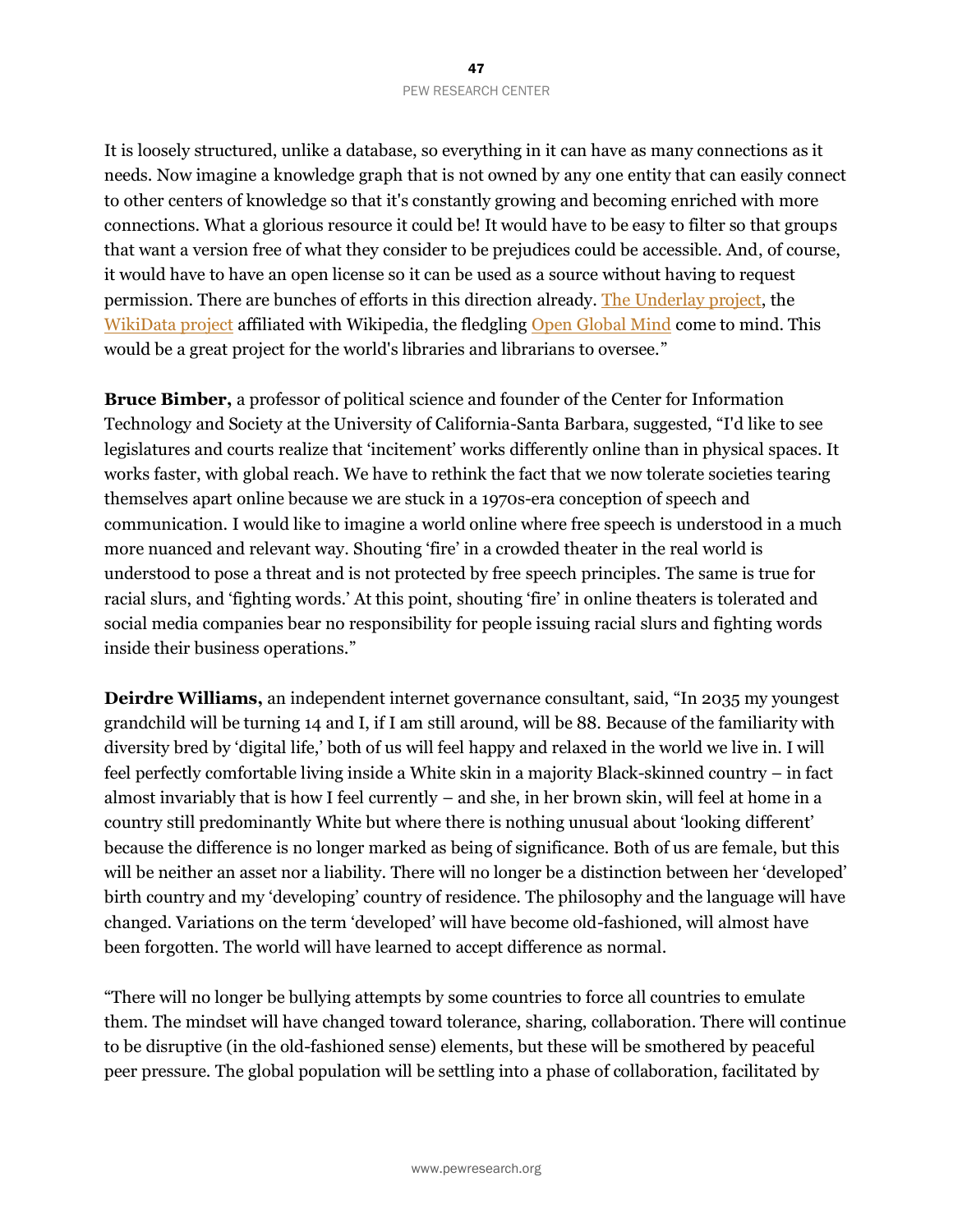#### 48 PEW RESEARCH CENTER

'digital life,' while at the same time celebrating the specialties, the individual differences between people and people. This will all happen because of the propinquity enabled by 'digital life.'"

**Eugene H. Spafford,** leading computer security expert and professor of computer science at Purdue University, responded, "I see the possibility for community service hubs. These would be digital points similar to the ways in which citizens can telephone the numbers 211 or 411 or 911 in the United States and get a seamless connection to community and government services. Hubs could allow anyone in need of health care, education, social services, child care, civil information or simply someone to chat with to connect to useful information. A combination of AI and inperson response would result in connection to an appropriate point of contact – or actual delivery – for the service. What we do now with web searches, back-and-forth email and phone calls would instead be an integrated service. People would only need to know one address to contact for services."

**Deana Rohlinger,** professor of sociology at Florida State University focused on media, digital participation and politics, said, "If I throw out a lot of contemporary knowledge regarding political behavior online – not to mention digital inequity – and try to think about a shift that is possible (although it will probably not be widespread), my vignette would go something like this:

"It is a typical morning for Fatima. She took her morning run, showered and is ready for coffee and the news of the day. She instructs her smart home, Victor, to display the morning news and different groupings of topics appear on the screen. She asks for a closer look at the headlines related to local politics. She notices that county officials are talking about raising taxes again for local schools and she wants to know more. She asks Victor to give her a summary of the proposal and the superintendent of schools pops up on the screen and briefly outlines schools' needs, the average cost of the tax hike per household and a timeline for spending. Fatima then asks Victor to open the link providing her an economic summary of current school spending in the county. A series of visuals with a voice-over gives her a picture of school spending in the county for the last 15 years, including a comparison to demographically and economically similar districts in the state. Finally, she instructs Victor to take her to the live community chat on this topic. She wants to hear what others are saying.

"A gallery pops up and she can see, among others, her friend Gina in her kitchen. Gina's kids are getting their lunches ready for school as Gina tells listeners about her limited support for the tax increase. She says that her children's school simply needs a tech upgrade. Another parent whose children go to the same school chimes in that the science labs could really use some new equipment. Fatima listens to the debate over school until the community discussion ends at its designated time. The automated moderator signals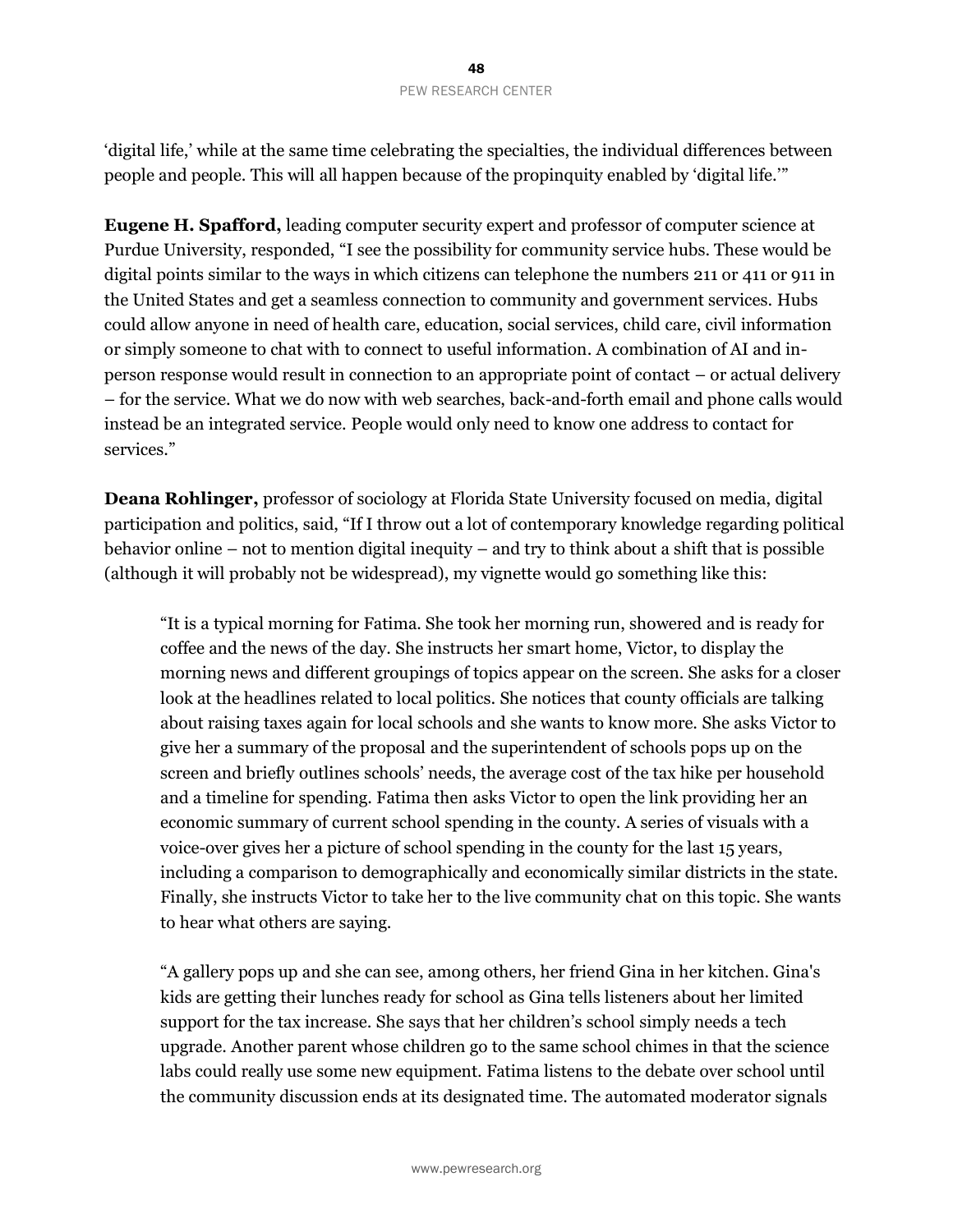that a summary of the conversation will be sent to the district and schools mentioned. Fatima decides she will vote for the increase."

**Paul Jones,** emeritus professor of information science at University of North Carolina-Chapel Hill, offered this scenario: "She is not as she appears to be, but then no one is these days. Everyone changes themselves in various ways almost daily. Yet – somewhere beyond the physical, visual and tactical modifications chosen – each of us keeps something of the original. What we see and hear and feel now is more than a projection. Something nearly solid carrying with it (her in this case) even the illusion of a subtle scent. The Presence Module is by now very sophisticated, making virtual and augmented realities of 15 years ago seem like 8-bit graphics must have looked to her parents. These were retro-amusements but not something that could compare to the way we do things now.

"We can't be sure where she is in the world, in her other physical being, the one that requires various bio-up-keepings – things like sleep and food and the like. How she appears now may have even been recorded ahead of this meeting, not just for playback but for interactions, for a multitude of possibilities of actions and reactions. There are rules, of course, but who really follows those? They change from country to country in any case. But the norms are fairly simple and mostly followed. And each Apparition, as they are called, has to be linked to a fleshy mate, however tangential the resemblance. One-to-one. Or so say the laws. That everyone agrees upon, at least socially and legally. Yet like the legendary sailors and traveling salesmen, some perform several different lives at the same time or almost the same time, visiting virtual port after port to cavort and work out con games.

"She seems well-prepared, not just in having the facts  $-$  those are simple to come by  $-$  nor in arguments – those, too, come easily thanks to templates, but with the ease in which our meeting is conducted. She listens, or so it seems. Of course, she has access to our body states. She knows who is zoning out or alert. Or, so she thinks. So much of that can be handled by our own Apparitions who, while not completely autonomous, have a couple of tricks of our own unique to us."

**Perry Hewitt,** chief marketing officer at data.org, a platform for partnerships to build the field of data science for social impact, commented, "If I could envision one area with a new and improved digital experience, I am hopeful for education. Ideally, U.S. universities will become less selective and more expansive in their missions, developing collaborations and technologies that can reach more students with core content and partner for in-person local delivery and engagement. At the same time, the definition of a 'student' in higher education must change from our mental model of 18- to 22-year-olds on a physical campus. Even today, that's a minority of undergraduates. As jobs require more-sophisticated use of technology (and the critical thinking, humanist concerns needed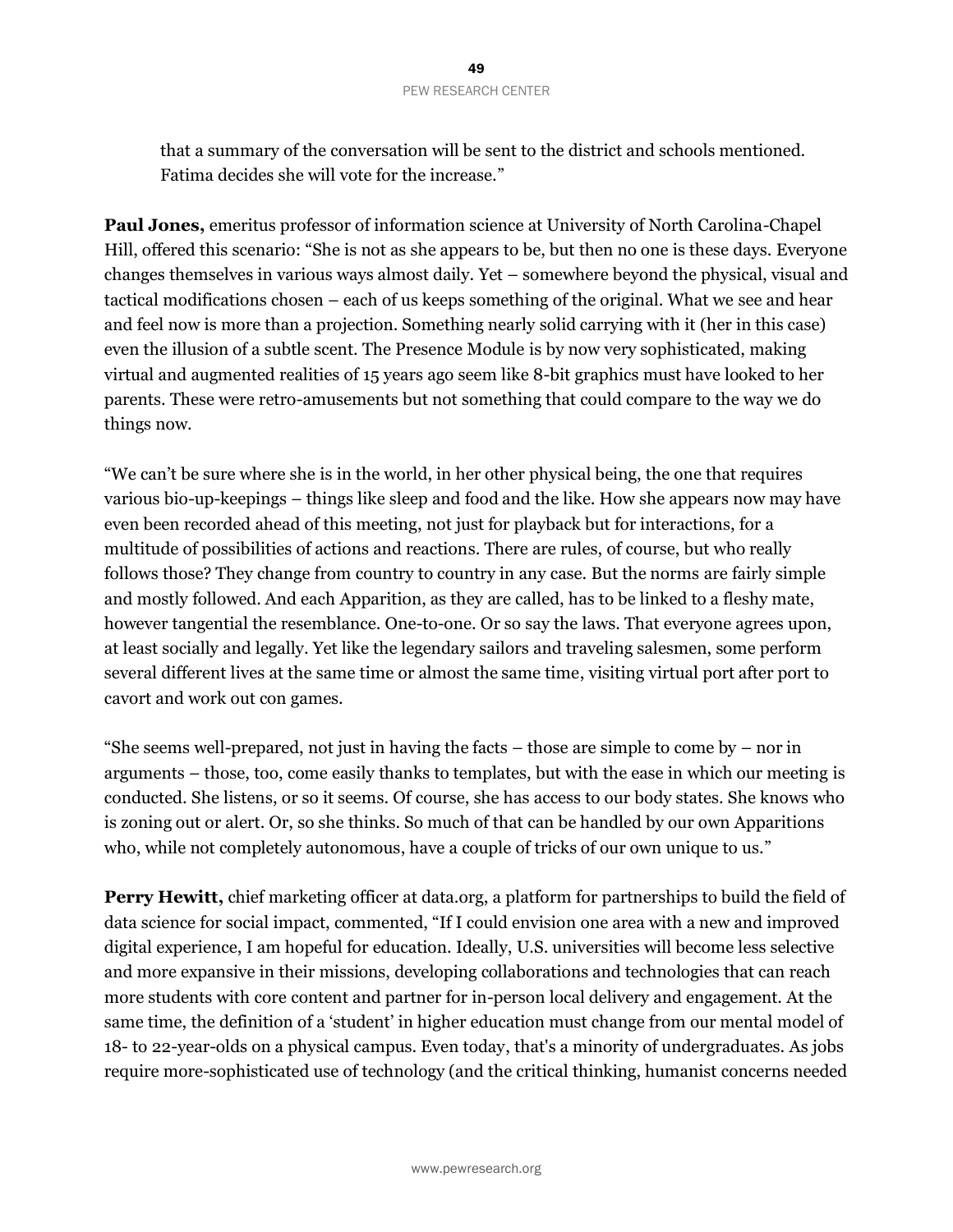for ethical deployment), by 2035 there should be an ingrained path for lifelong learning. Digital educational spaces must provide:

- Effective content delivery;
- Online/offline learning opportunities;
- Peer community engagement in safe spaces;
- Meaningful evaluation; and
- A self-learning capability where learning gains and challenges improve the model."

**Calton Pu,** professor of computer science, software chair and co-director of the Center for Experimental Research Systems at Georgia Tech, wrote, "A vision for a 'new and improved' digital realm of 2035 would be an information civilization where most people can easily see and understand factual information through improved digital spaces. The distinction of facts from opinions would help reduce the propagation of misinformation and disinformation. This fundamental change will improve our physical and mental health, as well as bring social, economic and political benefits.

"Of course, people will be entitled to their own opinions, but they should know when their opinions conflict with the facts (e.g., a flat world and vaccine hesitancy). One of the important reasons for the success of information civilization is the adoption of factual information as building blocks. Facts make good foundations on which to build; they do not crumble easily.

"We are at the dawn of information civilization. Although it seems impossible to imagine a life without digital spaces, the internet was created only about 50 years ago. The benefits of digital life have only begun, primarily on the physical dimensions, e.g., the same logistics infrastructure that helped us live through the pandemic. Deep inside, most humans remain unaware of the fundamental distinction between factual information and misinformation. They think everything is just a matter of opinion and each person is entitled to his/her/their own opinions.

"This 'barbaric' view that downgrades factual information to be deemed lesser than opinions is clearly visible in the difficulties of convincing a higher percentage of people to take COVID-19 vaccines. The facts are very clear: 1) The vaccines are very effective, including against the more infectious new variants; 2) Very rarely do they have serious side effects, if any; and 3) They are needed for achieving herd immunity and to stop the next generation of new variants from arising. Despite these well-known and well-publicized facts, there are more vaccines in the U.S. than people who want to take them, even as the pandemic rages and grows around the world. The vaccine hesitancy is a concrete instance of a question sometimes asked in the media: 'How do we convince people to believe in science?' That apparently innocuous question misses the whole point of science and the distinction of facts versus opinions. By definition, scientific skepticism would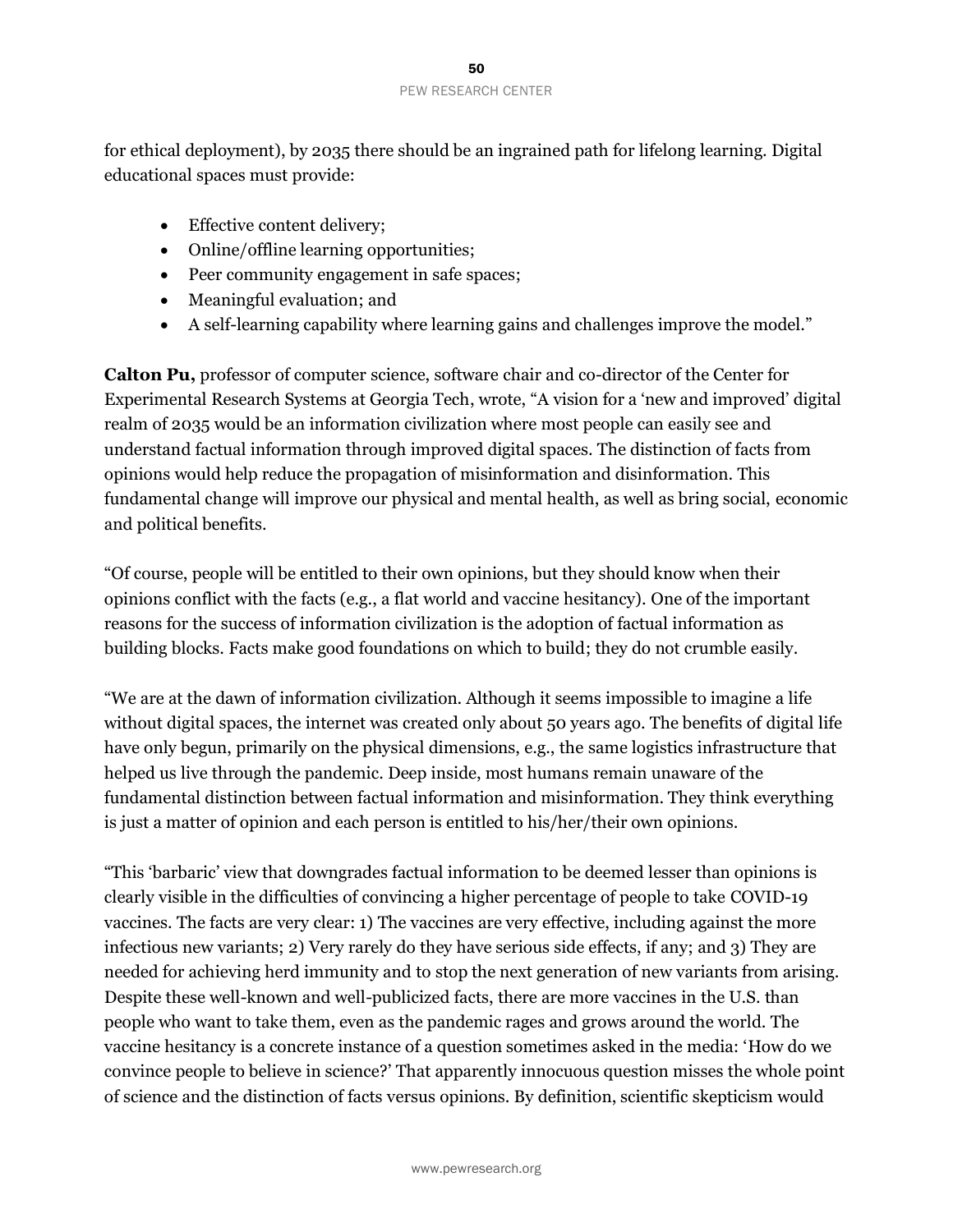not 'believe' in science, which is built on facts. There are very few benefits to have people 'believe in science,' which would be an opinion easily changed."

**Daniel Castro,** director of the Center for Data Innovation, wrote, "I expect education technology that delivers personalized learning experiences. Classrooms today are outdated, and Zoom has only helped parents firsthand see the challenges with synchronous learning models. A massive investment in ed tech could help transform the U.S. education system. By 2035, social media platforms will give users more choice. This will give people more control over their data, and also how they interact with others. For example, more choice over what is shown in their timelines or what appears in their recommendations. More choice over whether to see only vetted news sources or whether to see labels about the veracity of content. Better connectivity will also transform physical space, leading to more augmented and virtual reality. The same debates we have today about social media will map onto these virtual spaces. And email will be dead."

**Evan Selinger,** a professor of philosophy at Rochester Institute of Technology, wrote, "By 2035, I'd like to see a new and improved way of approaching local social networking. I'd like to imagine that new techno-social arrangements will be created with better local governance mechanisms; perhaps they can bring about needed reform that's harder to institute at scale. With local newspapers withering away and specialized groups on the leading social media platforms having the burden of depending on companies with checkered histories, services like the one [Nextdoor](https://nextdoor.com/) provides initially seemed promising, on paper at least. But the reality, as critics contend, is that public interest communication on services like Nextdoor all too often is subverted through the amplification of racial and class prejudices, the spread of dangerous misinformation, a spirit of meanness and pettiness and other damning problems. In other words, the toxic features of largescale social media appear to be replicated in the local varieties."

**Eileen Rudden,** co-founder of LearnLaunch, responded, "By 2035, we will have a better perspective on the value of in-person and virtual experiences and interactions. The pandemic has accelerated this trend by forcing people to try more digital experiences than they might have in the past. Digital education will be much more prevalent and accepted in 2035, especially in college, graduate school and corporate training. This will result in more access to education for those who are working and with families. More universities will adopt the online student support innovations of South New Hampshire University, Western Governors University and Arizona State University. At the high school level, students will have broader access to courses not offered in person at their school, again leading to broader access. Relationships between teachers and students and among students themselves will continue to be of primary importance, and in-person education will be considered the gold standard for relationship building, even as relationships are supported online."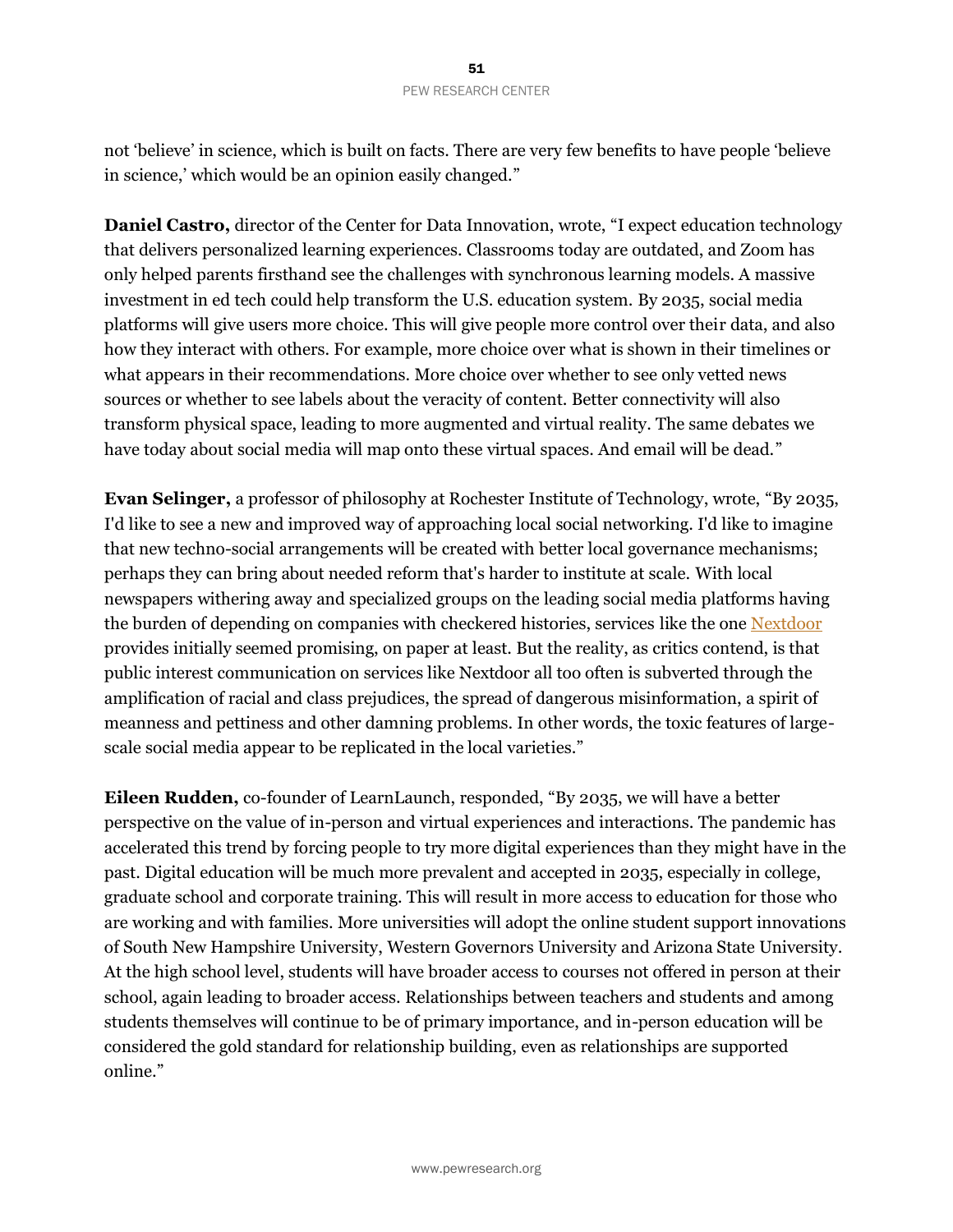### 52 PEW RESEARCH CENTER

**Theresa Pardo,** senior fellow at the Center for Technology in Government at University at Albany-SUNY, commented, "A new and improved digital realm would be one in which we are able to identify and eliminate the sources of structural racism, in particular those that result in minority health disparities. In this new and improved digital realm, data is collected, managed and used in ways that help ensure we have a full understanding of structural discrimination of all kinds and that we use that data, along with expert knowledge and community engagement, to create continuous processes of evaluation and refinement of relevant policies and programs to ensure that disparities of all kinds are identified, understood at their source and then eliminated so we can achieve health and social equity. [Our research](https://www.albany.edu/communicationsmarketing/covid-19-documents/Differential-Impacts-of-COVID-19-NYS%20-%20June-2021%5b2%5d.pdf) has shown that race and ethnicity data is often not collected by health care providers, in many cases, at all, and when collected, it is often not usable across county systems, throughout a state and at the national level."

John L. King, a professor at the University of Michigan School of Information Science, observed, "The biggest change could come from giving those who have little or no 'voice' fuller access to the public square. These people have mental and/or physical reasons they can't participate at present. By 2035 it will become more possible to dial-in the means to incorporate them without doing violence to them. The rest of us will confront a more pluralistic world than we've known, but this seems to go in the right direction. I'm specifically looking forward to the growth of assistive technologies that will help people avoid being shut out of liberating activities as readily as they have been in the present and past."

**Ray Schroeder,** senior fellow at the University Professional and Continuing Education Association, commented, "We are at the tipping point at which we can see a majority of learners engaging online. The flexibility and personification of learning online using AI technologies will change the way that we teach and learn. Already, we are seeing a growing community of adult learners who are seeking upskilling, reskilling and career-changing credentials in online programs. Already, Coursera and other massive online programs are thriving. They are turning real profits. As such, their field will grow and grow. Surveys of workers show that they seek professional development. As we move into the Fourth Industrial Revolution, we will see expanded online learning and development. It will be increasingly self-paced and adaptive."

**Chris Labash,** associate teaching professor of information systems management at Carnegie Mellon, said, "I would love to see a digital space devoted to intellectual exploration of considering the prevailing point(s) of view with alternative ones. Universal basic income is an example. The prevailing point of view here in the U.S. was (before COVID-19, at any rate) that it was not affordable and it was unattainable, unfair, unsustainable, rewarded laziness and violated our Puritan work ethic. Research (and now experience) shows that's just not true. Perhaps by engaging in a wider consideration of all the facets of an idea, we can challenge our own biases and come to a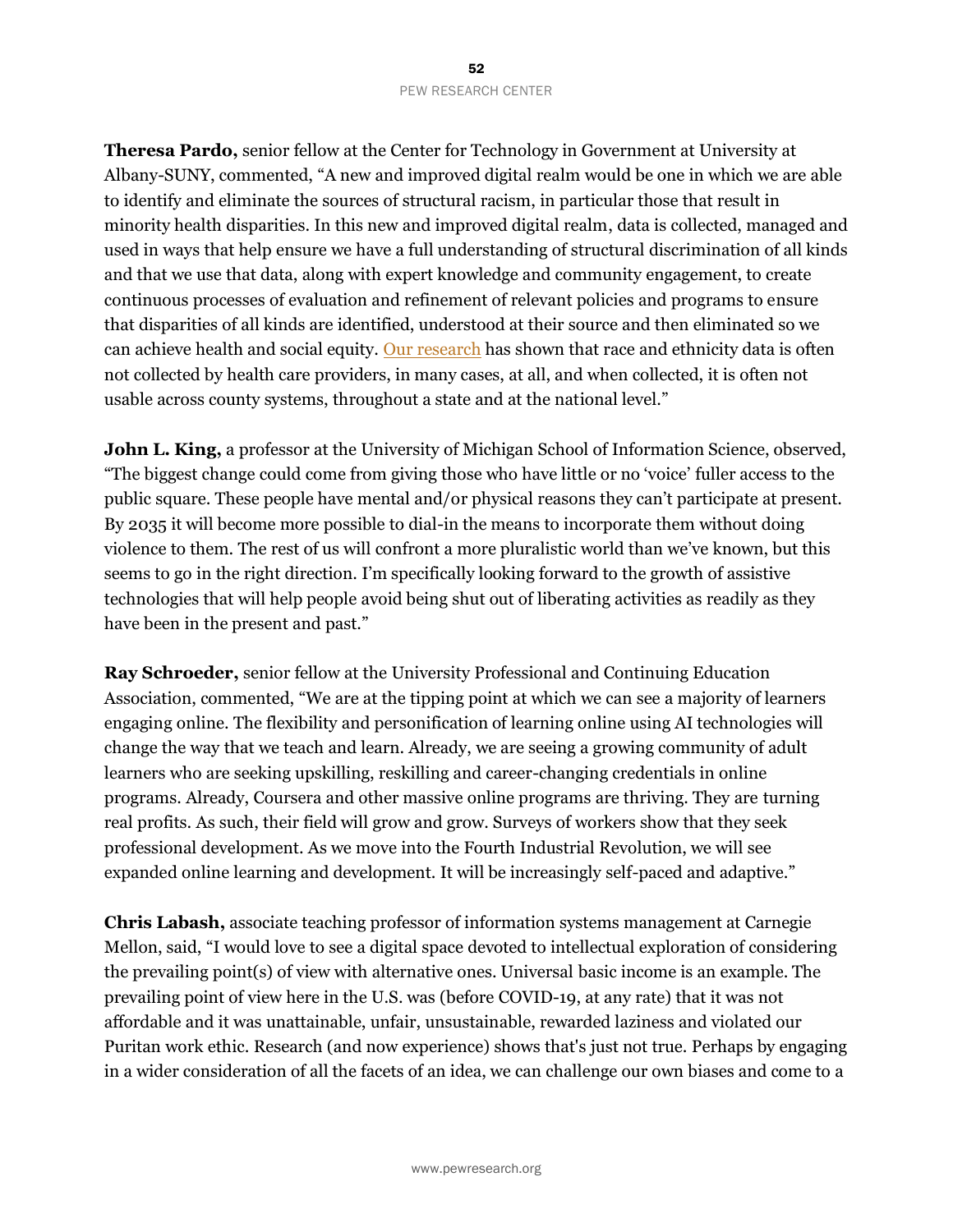more thoughtful and balanced understanding of ideas, and so engage in more intelligent dialog around them."

**A Chinese social media researcher** wrote, "There could be some innovative technologies that help individuals to team up in peer-to-peer ways to generate a higher level of intelligence or social consciousness to help information getting into order in a way that will not torture or confuse the common public, especially the young generations."

**A North American research scientist** commented, "We will be working in a virtual 3D space that will give people around the world access each other. This will broaden our understanding of our role in the world; we will become more understanding of different groups and races."

**Ian O'Byrne,** an assistant professor of Literacy Education at the College of Charleston, said, "Our digital futures will be fluid, deictic, and ambiguous in nature. New as-yet undeveloped literacies, technologies, and practices will soon take root. This requires a continual re-examination of the knowledge, skills and dispositions utilized as we read and write the web. We need our schools to create cognitively flexible individuals that are nimble enough to handle any digital contexts while being empowered to create new possibilities."

**Karl M. van Meter,** research sociologist and director of the Bulletin of Sociological Methodology, wrote, "Of course, better education and better information exchange for all people is necessary to improve global well-being, and by 2035 the two together will greatly improve the contribution of the internet to society in general and, at the same time, damper the deleterious aspects of the internet."

**Stephen Abram,** principal at Lighthouse Consulting, predicted, "Once the issue of systemic bias in 'big data' is addressed we will see some massive improvements in discovery of 'new' ways of viewing things. For example, moving beyond the Western and White bias in genomic data, we have opportunities to understand disease and consumer health at a plateau heretofore never really mined. On the political front, it might be beyond 2035 that we can hope for diverse points of view to be able to be seen in social data – rather than the U.S.-centric bipolarization in thought to one informed by many communities' experiences."

**Thornton May,** futurist and co-founder of the Digital Value Institute, noted, "With everyone and just about everything online, the 'cost of knowledge' has never been lower. Thomas Jefferson almost bankrupted himself buying books. In 2035, access to knowledge will be free or negative cost (i.e., philanthropic institutions will pay people to remove ignorance in critical areas). With so many folks on the 'past middle age' stage of the demographic curve, there is a huge body of knowledge that can be tapped. I envision significant improvements in the digital ability of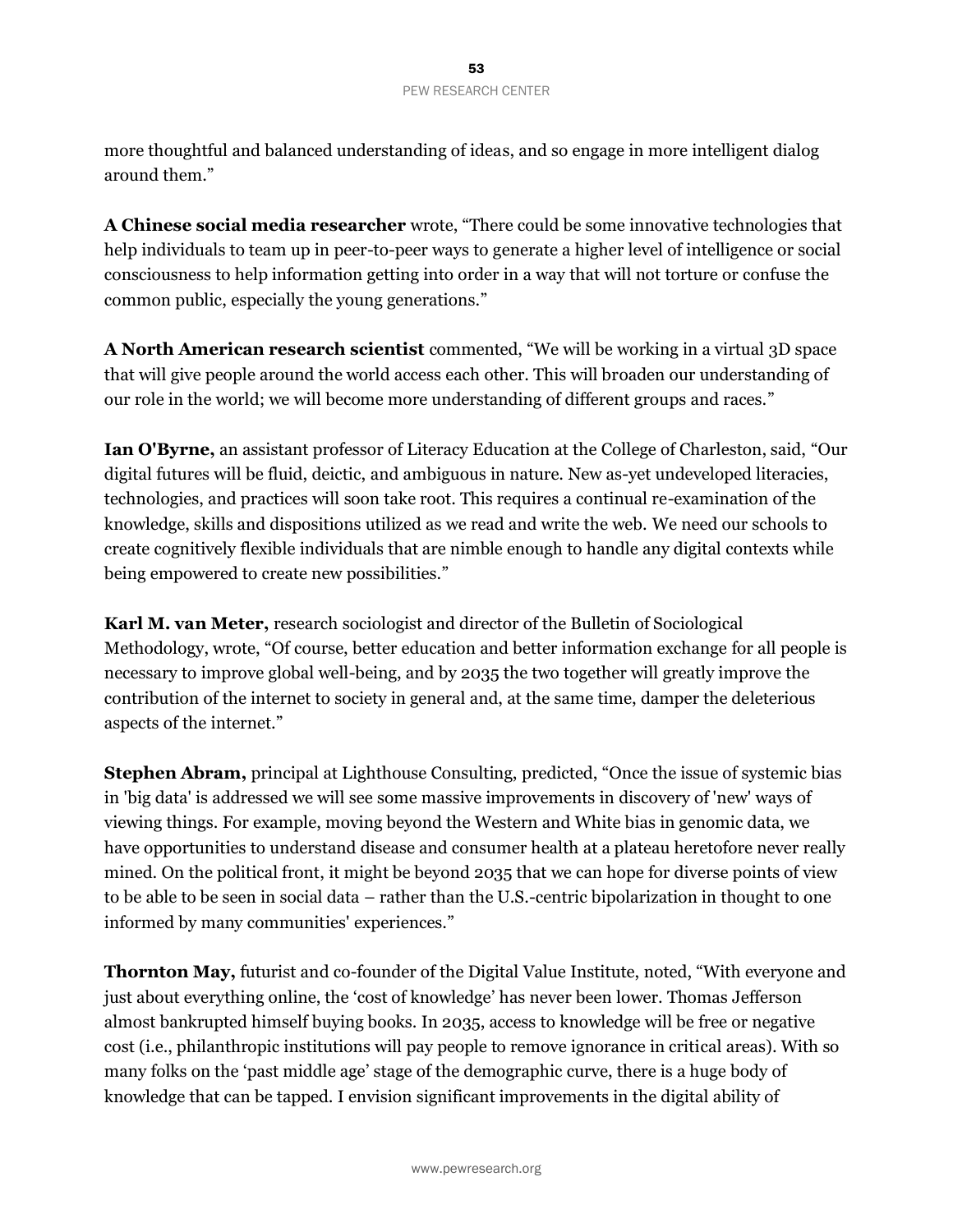someone to raise their hand and ask for help. Think a knowledge version of Go Fund Me pages. The dark side of digital is misinformation and the ability of personal-agenda-obsessed 'fringers' to slow legitimate knowledge accumulation.

"Many individuals currently ages 18 to 34 have never really experienced great leadership and benefited from the tutelage of exceptional teachers/professors. Think of transitioning the nation's 'nursing homes' into skill accelerators/mentoring spots for younger people (instead of the 'places people go to die'). Could we tap the collective genius of the just-now-retiring extraordinary leaders/teachers and use it to assist the next generation?"

**Scott G.K. MacLeod,** an associate professor of educational leadership at the University of Colorado-Denver, said, "There are many ways to imagine a better world online, many of which are already in the process of development, including a free, universal education offered by organizations like the [World University and School](http://worlduniversityandschool.org/) (WUaS), which envisions free universal education through people-to-people wiki teaching, and MIT's well-known [OpenCourseWare.](https://ocw.mit.edu/index.htm) In addition, [universal basic income](https://en.wikipedia.org/wiki/Universal_basic_income) (UBI) programs and experiments are emerging globally in a quest to help end poverty. Health promotion is also becoming more widespread, as more programs than ever are now connecting professional medical and mental health services to those with no such resources in their communities or no ability to attain such services in person.

"The following initiatives may have a big impact as they develop further: 1) A realistic virtual [Earth, a mirror world](https://en.wikipedia.org/wiki/Mirror_world) for everything – and especially actual-virtual, physical-digital developments and conversation. 2) A single, open cryptocurrency backed by most of 200 countries' central banks, such as th[e Pi public-access digital currency network,](https://capital.com/pi-network-pi-coin-price-prediction-2021-2025) could help end poverty in concert with other positive economic developments such as universal basic income experiments with each person receiving a Wikidata PIN number for distribution questions as well as a device for accessing this. 3) The World University and School – like MIT's advanced Open Courseware in its four languages and Wikipedia in its 300 languages – but in each of 200 countries and in the 7,139 known living languages; a free online university offering high school, college-level and graduate school degrees."

**Rajnesh Singh,** chair at Asia Pacific Regional Internet Governance Forum, commented, "A 'new and improved digital realm' will only come into being when 'the last girl in the last village' is connected online and she is able to participate in the digital realm in a safe, secure and empowering manner. Reflecting on where things are at right now, it should be obvious that we have a very long way to go."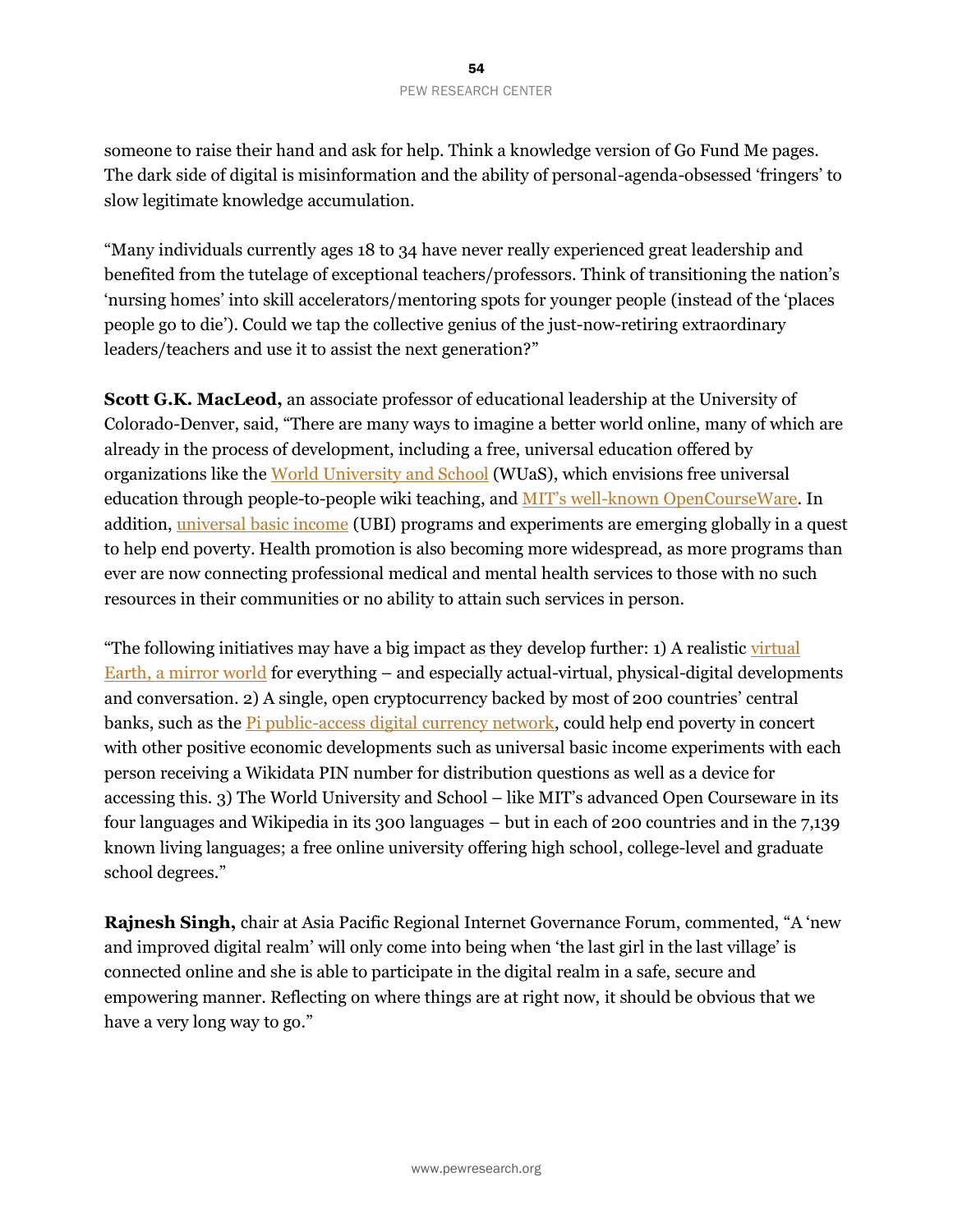#### 55 PEW RESEARCH CENTER

**A professor based in Australia** responded, "The internet is thoroughly owned by and operated out of the first world. The first world has a standard of living that has been obtained through the relentless exploitation of underdeveloped nations. Now is the time for things to change. It would be amazing to use a peak product of the developed world to redress the disadvantages suffered in developing nations. There are one-to-many tutoring systems like Khan Academy, but many forms of technical knowledge and skilling can only really be successful if enacted through more personalized and direct one-to-one training that may emerge through advances in VR and AR by 2035. Mixing this with an Uber model would be very interesting. I would love to be able to mentor/tutor individuals in the third world, but since I know my health would be challenged greatly by living conditions there, I would have to do so via the internet. It would be a true marvel."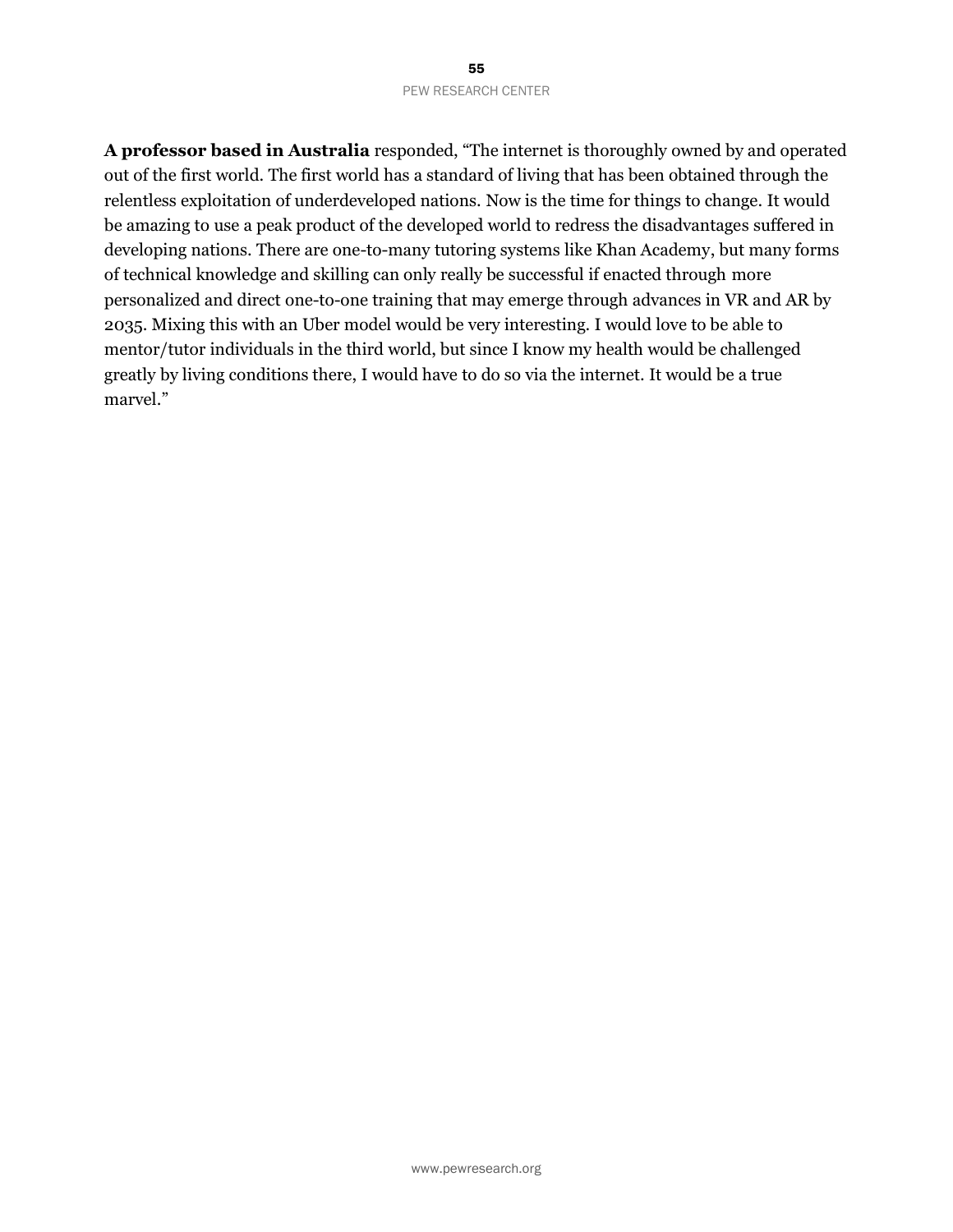# 4. Empowering individuals

A share of these expert respondents argued that a better digital sphere would empower individuals, granting them privacy and control over their data and improving their interactions with and access to government and health services, businesses and other entities. They also seek a world where the decisions people make about what information and which people to trust are enabled by newer kinds of tech tools like blockchain; localized mesh networks; digital passports; virtual and augmented reality; digital "credit unions" that facilitate online interactions; supportive AI and bots; privacy "nutrition labels" for online activities; encryption; data cooperatives; new kinds of customized filtering that will enable personalized health care and learning opportunities; algorithmic health care diagnoses; simple language translation interfaces and digital twins of humans that could help them be more productive.

They also hope different kinds of groups can be brought into being, including citizen juries to bring collective insights to legislative and rule-making processes – and even, eventually, make their own decisions outside of formal government processes.

**Toby Shulruff,** senior technology safety specialist at the National Network to End Domestic Violence, wrote, "In 2035, digital life will be even more deeply interwoven in people's lives; the online experience will not intrude on the moment in physical space or social time. As I walk through a park, I will be able to note available traces of those who passed that way before, maybe even glimpses of their (freely shared) stories. I will also be able to connect my present moment experience to other data about the weather, the prevalence of songbirds, the seasonal blooming of flowers and the position of my specific location above the inner movements of the Earth and also see it extend relative the stars above. I will have available to me at any time meaningful, contextrich information, but I will not have it thrust upon me by notification dings, advertisements or nudges toward purchases or political leanings. Mostly, I will not be distracted by the technology, the information. I will be able to be present with those around me, if I choose, and also with the environment around me. In the moments I am online I will be able to choose how I am seen and experienced. No one will have more information about me than I myself have, no one will use data or my presence in a space to coerce me into a course of action they prefer. I can create, share and engage with other people."

**Mark Surman,** executive director of the Mozilla Foundation, a leading advocate for trustworthy AI, digital privacy and the open internet, predicted, "By 2035, most of us will belong to a new kind of bank, trust or credit union, one that holds our data and represents our interests with the companies and government agencies we interact with online. Legally, this new kind of trust would be sworn to put our interests first. Practically, it may not only hold our data but also offer us 'personal AI' that can negotiate and manage automated decisions on our behalf. It could sort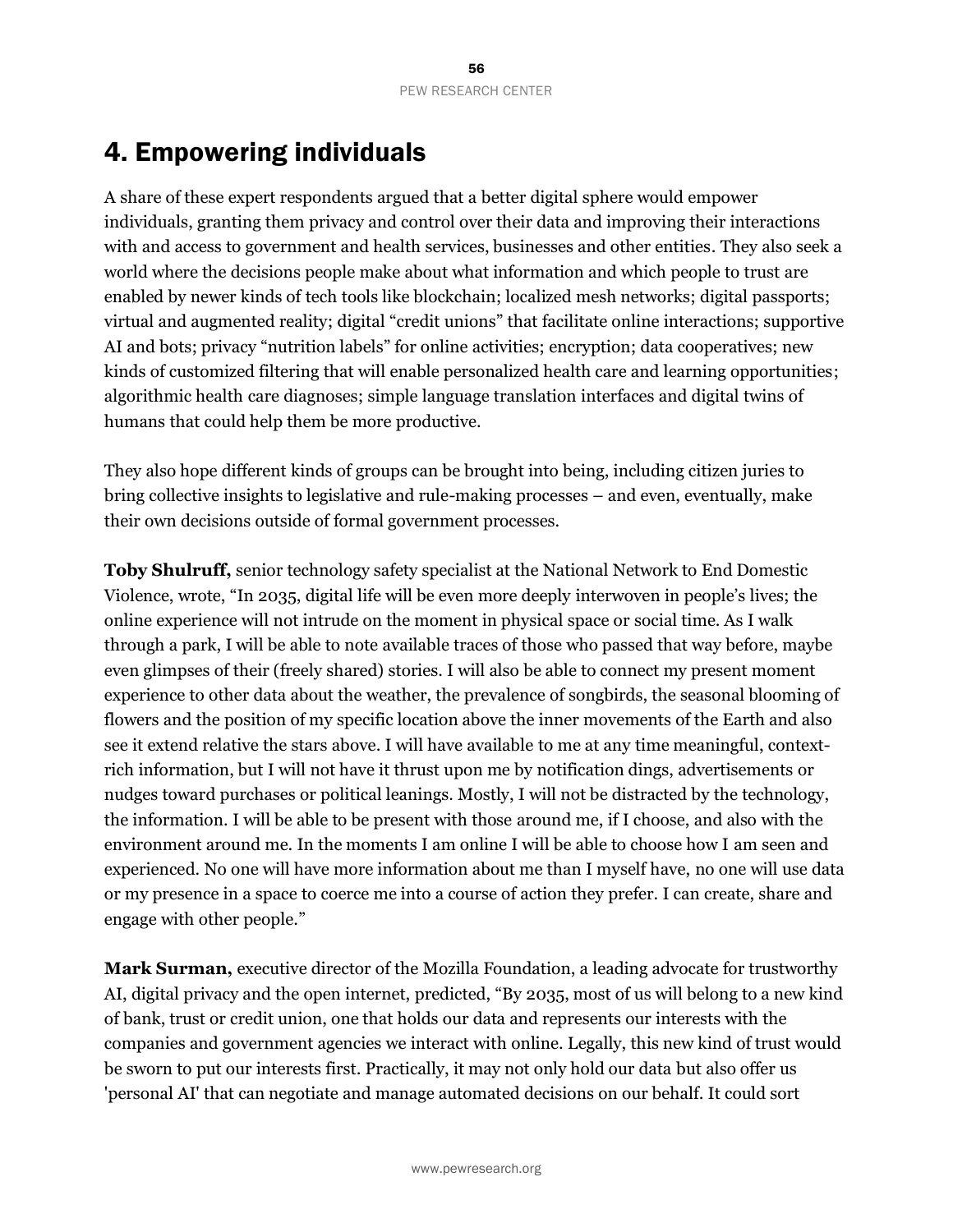through obvious problems like scams and misinformation. And it could go much further in figuring out which products and services most match our desires and our interests, moving our data around and allowing it to be used/not used with the same power and grace that corporate AIs use our data against us today."

**The co-founder of a global association for digital analytics** commented, "By 2035 cloud computing will have ceased to exist, replaced by low-level personal servers and mesh networking. Online surveillance and profiling will be replaced by individuals' personal control of their own data, accessible to companies only through mediated broker services in which the consumer is paid directly for access to their personal profile. There will be widespread use of small-scale AI that is directly owned by and serves each individual to provide a defensive net around their data and personal control of social/civic services. Politicians will no longer vote to determine laws – there will be direct citizen voting on all laws via secure digital services (not that I think this ideal is likely to occur)."

**William L. Schrader,** board member and advisor to CEOs and previous co-founder of PSINet Inc., said, "Due to climate pressure, money pressure, virus pressure, etc., this evolution will not occur by 2035. We need better encryption globally that can be accessed on people's platforms of choice by any individual who chooses to share their beliefs. If any of you still have hope, then wish for the educated to continue to educate their families, share their thoughts, exchange ideas peacefully and not filled with hate, and visit the world. Digital space will remain ungovernable. But *nothing* can stop the encryption teams around the world from building and deploying untouchable and unreadable digital spaces. *Nothing*. People will find a way to communicate, privately, with those with whom they wish to share ideas, no matter what any government wants."

**Micah Altman,** an MIT-based researcher in social science and informatics, observed, "Today's digital world, however marvelous, is daunting to even the most technologically sophisticated. I imagine a world in which individuals have agency over and visibility into the information collected from them or about them; automated decisions and algorithms are more transparent and explainable, and digital platforms are more accountable to the societies in which they function. Imagine if every 'app' came with a privacy 'nutrition' label showing, in a straightforward way, what information was shared, and with whom; where you could obtain a meaningful explanation for any algorithmic decision that affected you."

**Alexander B. Howard,** director of the Digital Democracy Project, predicted, "In 2035, I'll be able to renew my passport at the State Department or my driver's license online using a virtual call with a staffer, a faceprint, and a physical token to confirm my identity, instead of facing a monthslong backlog and a physical trip to an office. In 2035, I'll be able to securely access and update my medical records using my health band from wherever I am, without blocking and formatting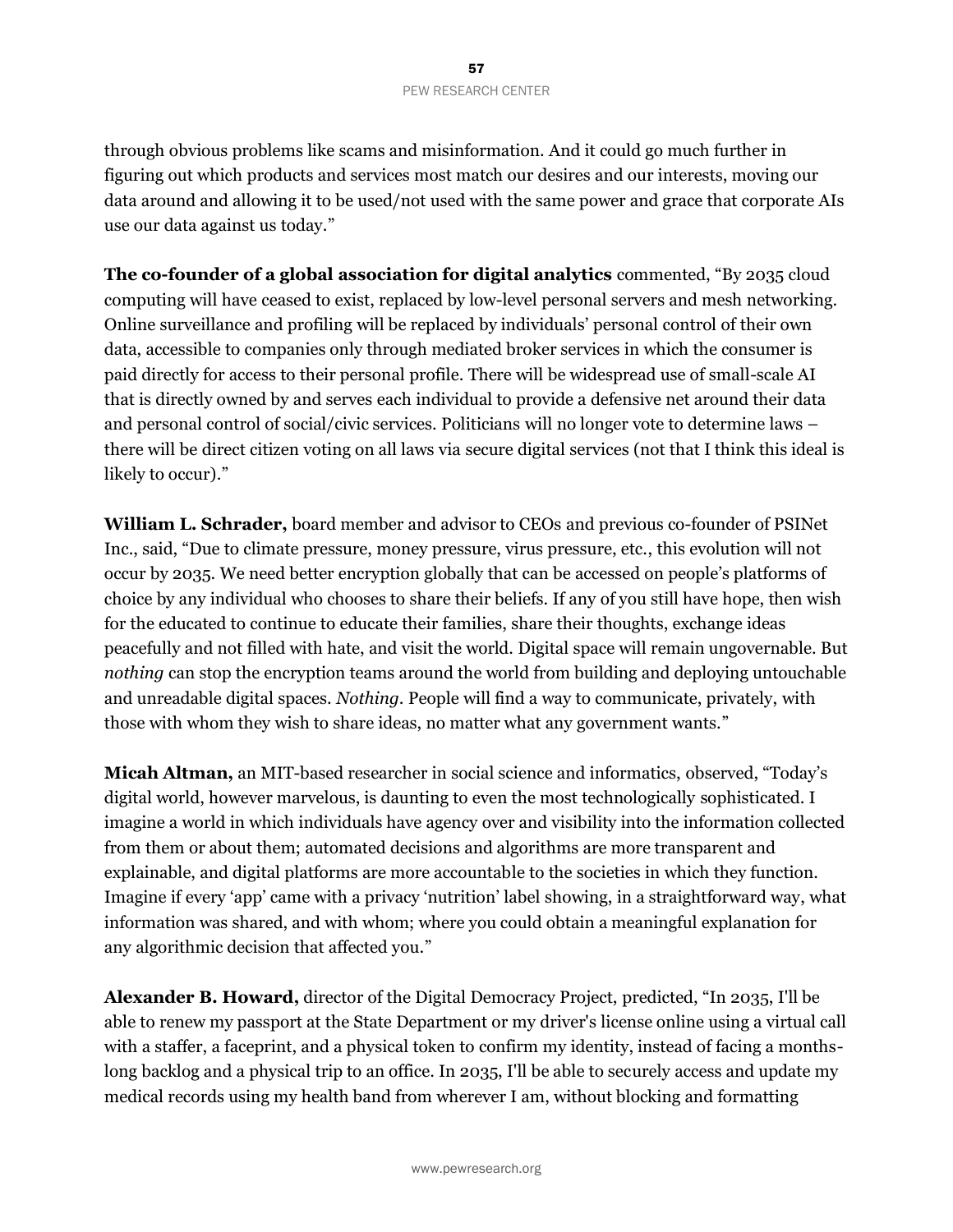### 58 PEW RESEARCH CENTER

issues, and choose personalized genomic therapies which mitigate the risks of diseases from environmental pollution or genetic predisposition. My vital signs will be monitored by sensors in my health band that a doctor can review but will be inaccessible to the insurers which wish to raise my premiums after a historic data protection law that banned dynamic pricing in health care in the crude ways that car insurers once did using remote monitoring of vehicles in 2021."

### **A military leader specializing in understanding the impact of social information**

**systems** wrote, "In a democratic and free society, I can imagine a digital public sphere in which each of us possesses a certified/verified online identity whose metadata and data we control fully. Fake/alternate identities will be available, but they will be clearly marked as such and we will understand that whoever is using a fake/alt-ID is doing so for particular reasons. There will still be the ability to fake this new 'Real ID' of course, but it will be rare enough, and difficult enough that it will take a great deal of effort, time and money to do so. This will not necessarily be a good for refugees, because immigration will now involve being issued a Real ID, but so long as we don't tie such ID to all forms of commerce, it might be tolerable. Such an infrastructure can only exist, of course, in a benevolent state with no interest in controlling its citizens. In such a scenario, we might escape some of the weirder/wilder problems of people saying things in the digital public sphere, but, honestly, the people shouting the loudest right now are real, identifiable people, and we can't know if they actually mean the crazy stuff they say or if they are saying it for attention, power, money or due to some other motivation. This scenario won't solve problems arising from the actions of such individuals, but it might tamp down the swirl of misinformation created by adversarial state and nonstate actors. As a folklorist, I don't think misinformation is going to go away in such a scenario, because misinformation did just fine before any kind of digital public sphere, and it will continue to do just fine within one, but we might be able to return to something more like a pre-internet moment, in which we were not all seized by the latest bit of misinformation. To be clear, the 'pre-internet moment' was a historical oddity in which mass media dominated the American, and many other, information landscapes."

**Carolyn J. Heinrich,** professor of public policy, education and economics at Vanderbilt University, said, "The practices across states are widely varying, with some exceptionally good and exceptionally bad. We could use this kind of information to make significant improvements across all states (e.g., identify best models nationally and share information on how to implement them). By 2035 we could look across states and localities to determine best practices/approaches to helping people get the information they need and access to services and resources. This could be done across a range of areas, e.g., access to public health insurance, school registration and so forth. For example, we are doing a study now to look at how people access information about the COVID-19 vaccines and get vaccinated."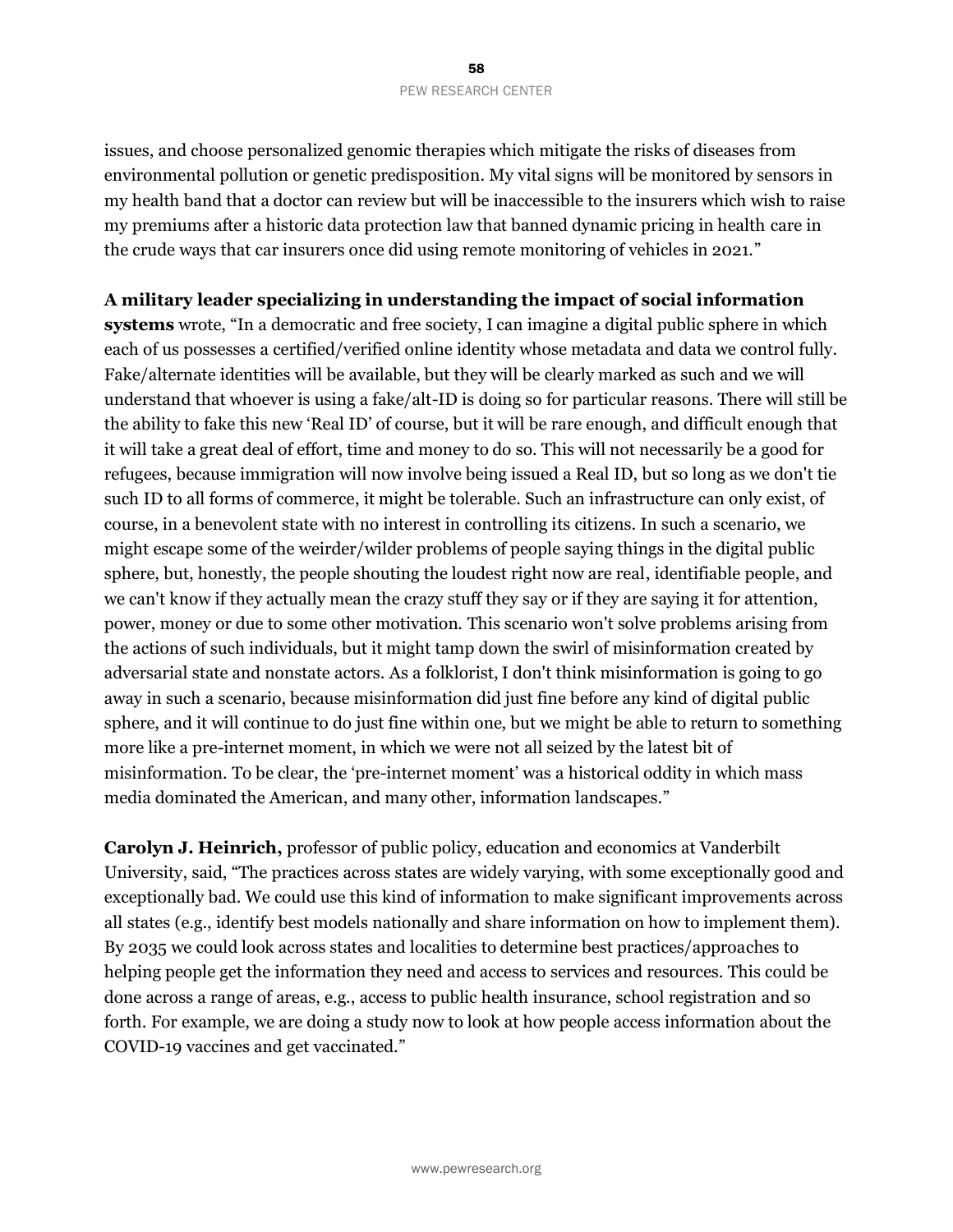**Christina J. Colclough,** founder of the Why Not Lab, wrote, "I believe in a world where collective data rights have paved the way to the formation of data stewardship institutions. For workers, these 'worker data collectives' can act as a way to break the monopolisation of truth created by vast power asymmetries between those who hold data and those who don't. For citizens many such stewardship arrangements can coexist, allowing citizens to pool their data into institutions that they chose. This all requires new governance structures and new enforcement, monitoring arrangements."

**Adam Nelson,** software development manager at Amazon, said, "I would hope to see extranational jurisdictions where information rights are protected without concern about where people are physically, nor through which jurisdictions the data flows to create digital spaces that connect us. The Westphalian system is propagating itself online and it requires constant pressure to keep it from consuming all of the available space."

**Andrew Wyckoff,** director of the OECD's Directorate for Science, Technology and Innovation, commented, "I'd like to see ubiquitous computing (the Internet of Things) augmented by edge computing and next-generation AI that results in data flows being overwhelmingly local as process and feedback occurs at the data source or in near proximity. This change will recast the debate over data flows as the bulk of data will not be personal but will be engineering data, and its localised state will return control of data to a micro level of individual people and businesses. The torrents of data will be analysed with homomorphic encryption that will preserve privacy and thwart surveillance while enabling system optimisation that will drastically reduce the environmental impact of humans, save lives and strengthen democracy at a very local level."

**Brock Hinzmann,** co-chair of the Millennium Project's Silicon Valley group and a 40-year veteran of SRI International, said, "Imagine a world in which we are able to see and feel the 'emotional' state of our social and natural environments just as we see the state of weather and road traffic today. City governments would be able to see and measure progress in the public's satisfaction with government services, in environmental change, in sense of well-being and so forth in real time. Machines, animals and humans could all understand each other's beliefs, desires and intentions more clearly than they can today, avoiding so much miscommunication of same."

Liz Rykert, retired president and founder of Meta Strategies, noted, "There could be a universal digital passport that would track a person's preferences about digital privacy, include their citizenship and vaccination status and be accessible to whomever they want to share it with."

**Peter Suber,** director of the office for scholarly communications at Harvard University, commented, "I'd like to see decentralized social media that allow people to post, share and read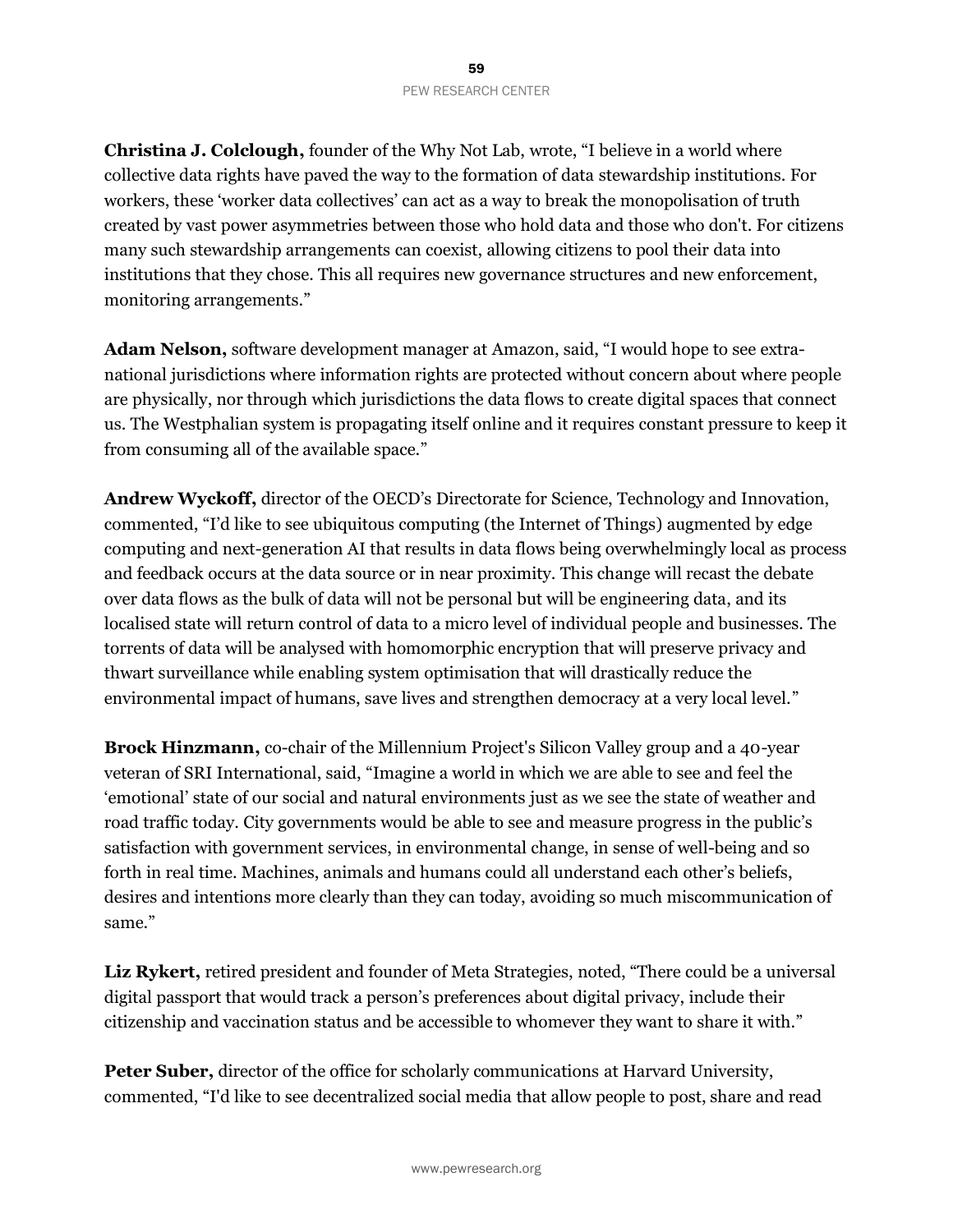messages in large online communities without any of us having to sign up for an account with or support large corporations. For this, we need small modular and interoperable social media tools, preferably open-source and following open standards. The platforms are notorious for surveilling us and violating our privacy, yet when we 'volunteer' information about ourselves in an attempt to fine-tune our content streams, they are very slow and ineffective learners. I want tools that are good at learning and that use the resulting information about me only for fine-tuning my stream, and not for any other purpose. I want much better tools to help me see more of what I want to read and less of what I don't want to read. I realize that these tools will have to learn a lot about me. But if they work well, I'd be happy to load them up with personal information about my preferences. … When I choose to act on that information, I'd like tools to help me find bubble-breaking sources that I might have been overlooking (as opposed to boycotting on purpose)."

**Rob Reich,** associate director of the Human-Centered Artificial Intelligence initiative at Stanford University, said, "We need greater pluralism and decentralization in our digital spaces. I hope that we will champion more-decentralized technical infrastructures and (perhaps through antitrust) aim to create more competition and choice for users rather than a broader political economy and technical infrastructure that creates powerful dynamics for centralization and scaling platforms and products to billions of users."

**Kate Carruthers,** chief data and insights officer, University of New South Wales-Sydney, wrote, "I would like to see the use of dark patterns outlawed and the digital advertising industry regulated to stop their egregious tracking of individuals. I would like to see governments implement legislation and regulations as code that would enable digital service delivery. I would like to see design thinking and service design underpin all digital services both private and government. I would like to see telehealth be an improved reality with AI/ML detection capabilities. I would like to see education to be a true hybrid model with seamless handoffs between on- and offline with AR and VR as mature technologies that are easy to use. I would like to see seamless connections between online and offline; work from anywhere. Retail could be all online, with online capabilities for perfect fit and measure of clothing and increased ability to buy custom-fitted clothing."

**David Eaves,** a public policy entrepreneur and expert in information technology and government at Harvard University's Kennedy School of Government, predicted, "More technology will be regulated like utilities, with clear, universal rules so that users are not – for example – wrestling with understanding how their data might or might not be used."

**Steven Miller,** professor emeritus of information systems at Singapore Management University, said, "I wish that I could make one declaration that I don't want any provider of digital services or spaces to attempt to sell me anything unless I specifically ask for that type of input and across all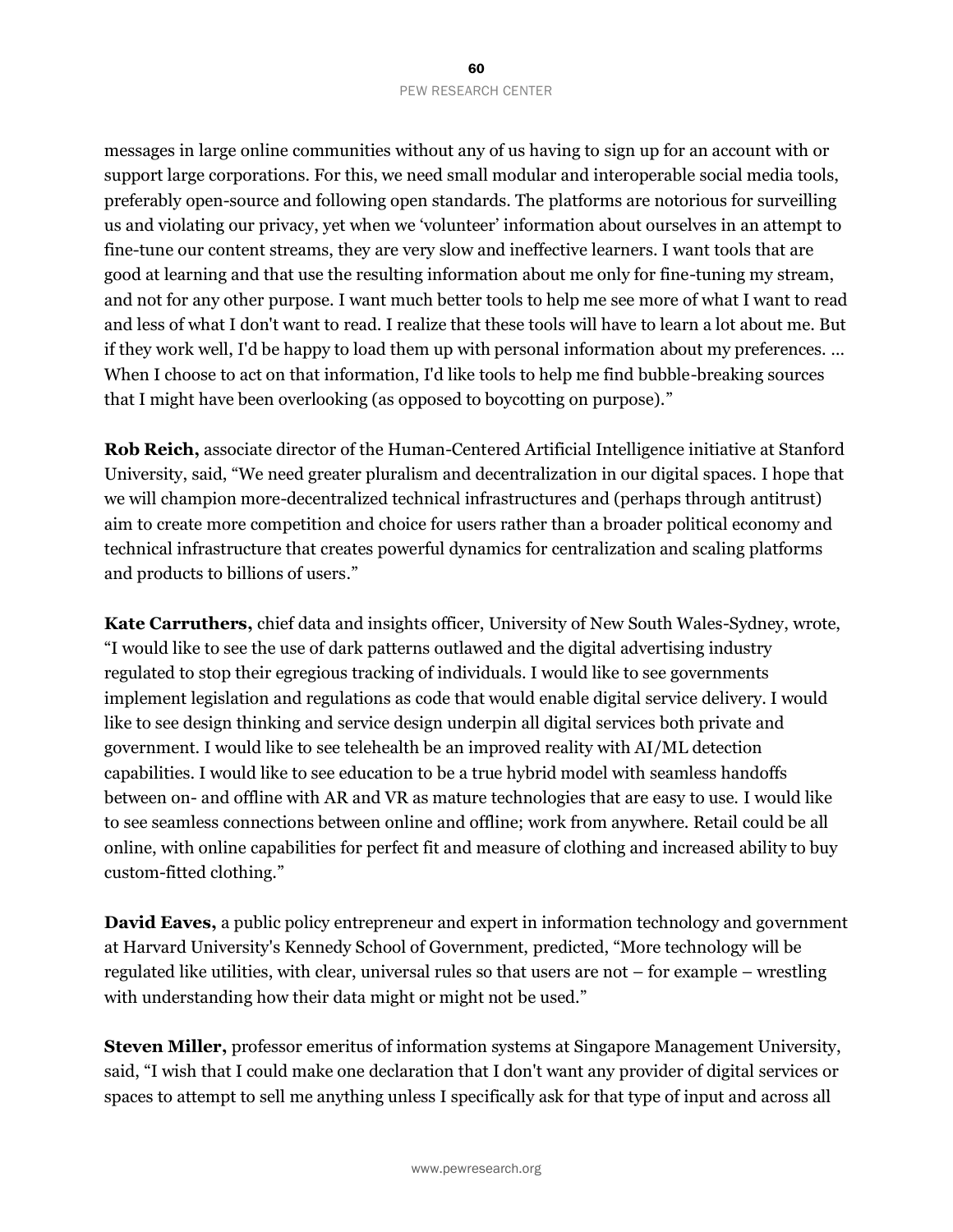the digital places I visit, the clutter of advertising junk disappears. I hope it gets easier for us to manage our plethora of passwords and login credentials, though in a way where digital identity theft becomes near impossible. This would be beneficial to all, and especially so for those who are already ages 60 and older. I hope that the day comes when customer service chatbots can actually answer most of my questions, especially questions that are not the simplest or most common things."

**Randall Mayes,** instructor at Duke OLLI, futurist and author, predicted, "I envision an advanced version of blockchain or Etherium which will store genomic data and electronic health records, smart contracts and provide micropayments for individuals' data and reduce cybercrime."

**An entrepreneur based in the American South** commented, "A better world online for me is a world that has an army of protection for its users that is determined by its users. Each platform creator is responsible for what they allow their platforms to become over time. Each platform leader/creator has to solve for questions such as whether or not the platform they have created can be a safe haven for children, people with mental health issues, the elderly and/or others with expressed interest to have more privacy and or visibility into how their data is used. It's a world of inspiration, design, creativity and hope. Each individual has their unique voice in this space and can heard in constructive ways. These platforms enable users the ability to easily navigate their unique digital life experience with fewer concerns. It is a world where individuals can learn more about themselves, if they choose. It is a world where the mind is valued and nurtured, a career or passion can emerge or grow, healing can take place, therapy can be administered, business can flourish, exploration happens and access to resources is abundant. It is a world that allows individuals to filter through some of the harmful digital experiences with more ease."

**Meredith P. Goins,** a group manager connecting researchers to research and opportunities at U.S. laboratories, wrote, "I hope by 2035 there will be an improved wealth redistribution online in which people are paid by platforms for uses of their likeness, their writing and their personal content instead of the internet billionaires profiting from them. There should be better infrastructure, so all individuals have high-speed access, and internet access should be priceregulated – we shouldn't have to pay \$150-plus per month. Platforms should ask individuals if I want to be tracked (my answer is no), they should ask if they can use people's data (my answer is no). People should have a right to maintain their privacy instead of the government and big business taking it away. The internet should be more secure. Cybercrimes are exposing far too many data breaches, and none of our information is secure. Why do we bother putting our data on the internet if others can steal it and use it inappropriately? This isn't the Wild West of the early internet anymore. We have had this tool for over 50 years. Why are we acting like it is new? Firm data-sharing rules and regulations should be made that must be followed by all."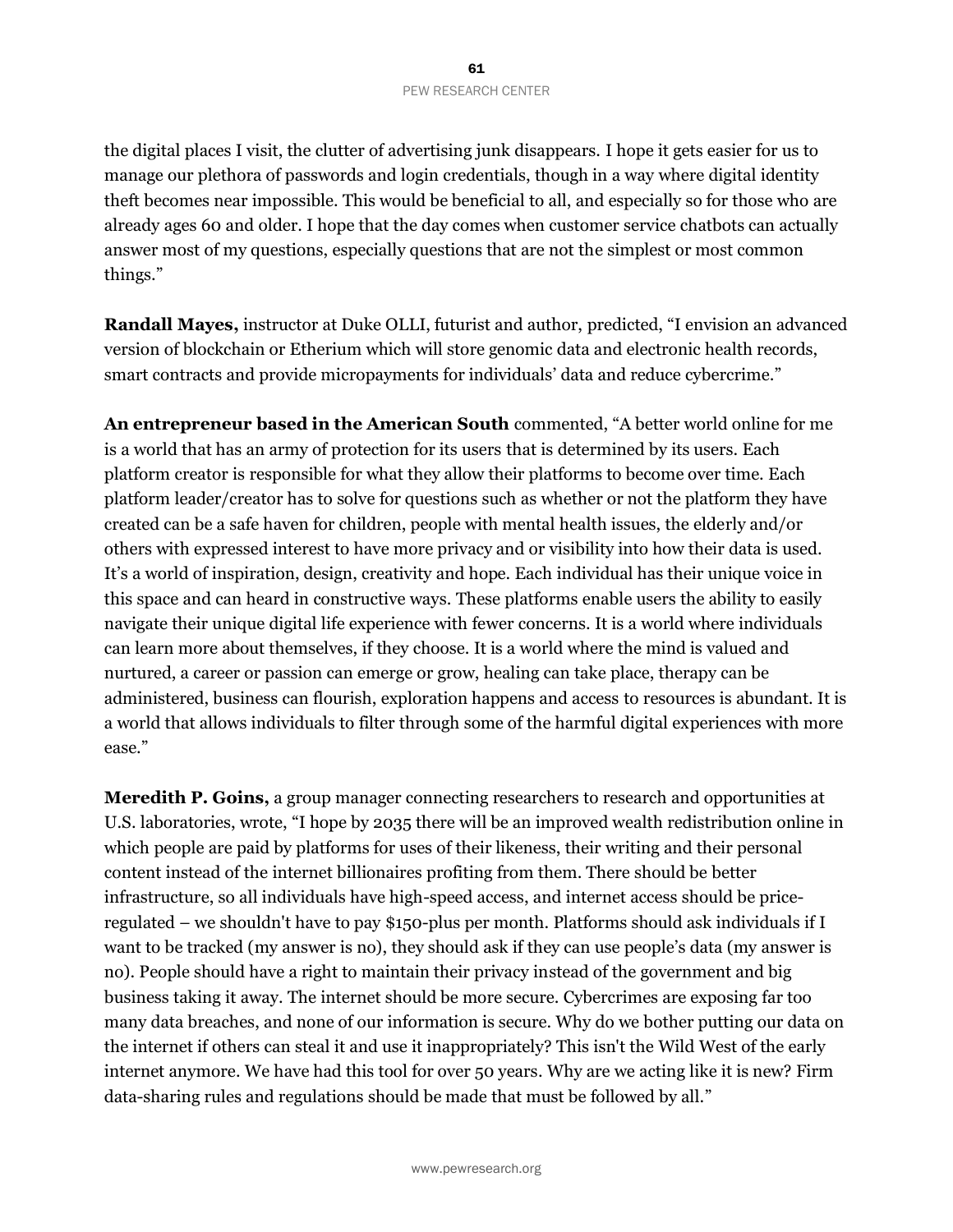**Frank Kaufmann,** president of the Twelve Gates Foundation, said, "I expect the improvement in coming years to arise from the social environment in which the digital realm is situated. When digital life, blends and integrates more fully into the infinite sphere of love and purpose found in family life, the 'digital realm' will begin to yield wonders we have not even begun to imagine. Rooted in what social reality does digital life happen?"

**Jeff Johnson,** longtime Silicon Valley tech veteran now working as a professor of computer science at the University of San Francisco, commented, "See my scenarios from 1996, some of which have been realized and some of which have not:

<http://cpsr.org/prevsite/publications/newsletters/issues/1994/Fall1994/johnson2.html/>."

### Politics and governments can be improved by 2035

Many of these experts share the hope that politics and governments will finally get the digital upgrades many have been hoping for and predicting since the early days of the internet.

**Beth Simone Noveck,** director of the Governance Lab (GovLab) and its MacArthur Research Network on Opening Governance, said, "[Fifteen-plus years ago I wrote](https://doi.org/10.5210/fm.v10i11.1289) this potential-future scenario that is yet to be realized: Imagine a world in which, not only are citizen juries mushrooming all across the country to harness the collective imagination to the legislative and rule-making processes, but juries and groups of all kinds increasingly make their own decisions about issues in economic and civic as well as political life.

"In the same way that the State defers to the 'self-regulatory' decisions of associational bodies – such as journalists, physicians and lawyers, or Congress enacts legislation made by the consensual agreement of industry and public interest groups, or federal agencies defer to negotiated rulemaking through technology – it is possible to imagine that groups will have power not only to consult with existing political structures, but also to make their own laws to which the state can defer. For every bill proposed in Congress (or state legislatures, for that matter) and for every regulation proposed on the regulatory agenda of federal agencies, an online citizen jury would be convened to serve for a short period in shepherding the proposal to its resolution.

"This does not necessitate creating a deliberative fourth chamber or a centralized deliberative process but, rather, introducing distributed and decentralized input into political decision making. The elected legislature will continue to make the final decision to ensure that lawmaking does not become so decentralized and fragmented so as to be ad hoc, but a new mechanism of collective accountability will be introduced to give citizens greater input in setting the agenda for lawmaking and produce greater accountability to a wider constituency. In this vision, ordinary people join citizen juries and serve for varying lengths of time depending on the jury to which one is assigned.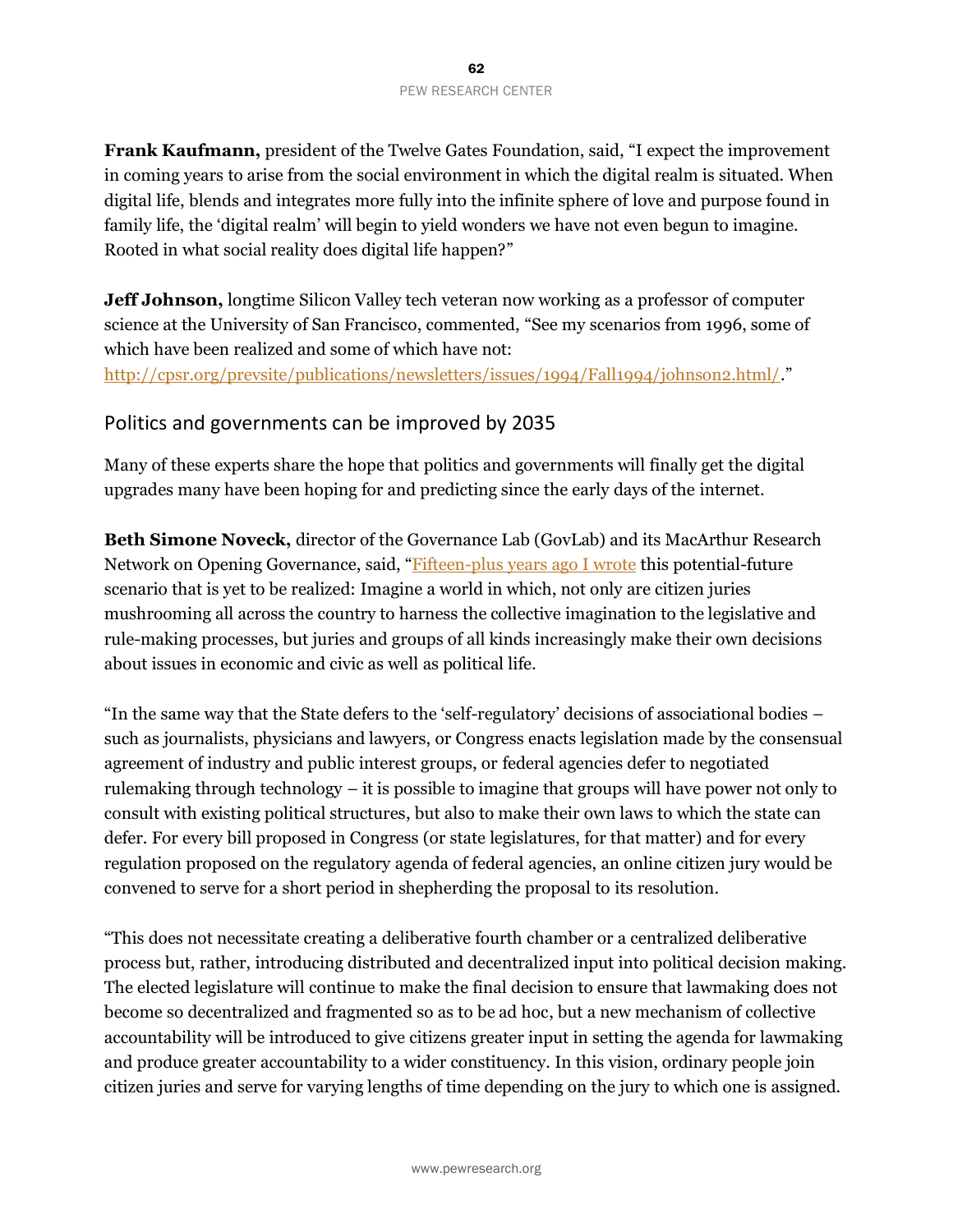Participation is an alternative to traditional jury service. In case requiring participation is not enough incentive to overcome personal impediments, participation might also earn a tax credit or trigger other financial incentives provided by government and industry. Imagine earning bonus points for civic participation.

"It can take place from the courthouse but also from home via the internet or in interstitial spaces, such as bus stops or subways platforms, using networked kiosks to join and visualize the jury, connect with other members, view information about an ongoing proposal and provide feedback: the so-called 'deliberative bus stop.' It is not deliberative in the sense of being a place for talking but, rather, a place for reasoned input via the computer screen. Reasoned input might take the form of working with visual diagrams, directing an avatar or other more efficient but equally critical forms of shaping opinions. The computer kiosk might output, for example, a card (like a subway ticket) that the user could insert with a PIN number to track the progress of an initiative and participate in the life of the group. …

"A small amount of demographic information would be collected from each public participant in order to create groups that are diverse and pluralistic. The staff members and other professionals working on a proposal (i.e., agency officials and congressional staffers) become part of and report to the group. They speak to and are accountable to everyone in the group, which acts as an oversight team. When questions arise, they are put to the group. The group can deliberate in realtime or asynchronously. They can also participate in research, work and drafting, taking advantage of the screen to share assignments effectively. Groups might appoint a reporter or rotate the role of reporter, blogging about the work of the group to a collective policy weblog. Groups might appoint a representative or rotate the role of representative, who collaborates with the other small groups assigned to that proposal. That representative might take the form of an avatar, for example, that is 'played by' different or all members of the group. …

"Currently, lawmakers make proposals too late in the game for input to be meaningful; citizens react viscerally and vociferously without the benefit of adequate information or channels to make a difference in policymaking. Yet politicians and public alike worry about how to exploit the internet to create meaningful public consultation. They worry even more about relinquishing power to the public to make its own decisions, organize its own discussion and build participatory groups of the kind we have seen emerging through such efforts as [Meetup](https://www.meetup.com/) and [MoveOn.](https://front.moveon.org/) If the state takes groups seriously, policy discussions – whether of congressional bills or agency rulemaking – might take place online, encouraging groups to engage in positive and proactive activities. This can take the form of officially sanctioned citizen consultation exercises organized both online and off. But, in addition, such citizen participation in lawmaking might be the result of decentralized and self-generating action taking place in the blogosphere and in groups of all kinds.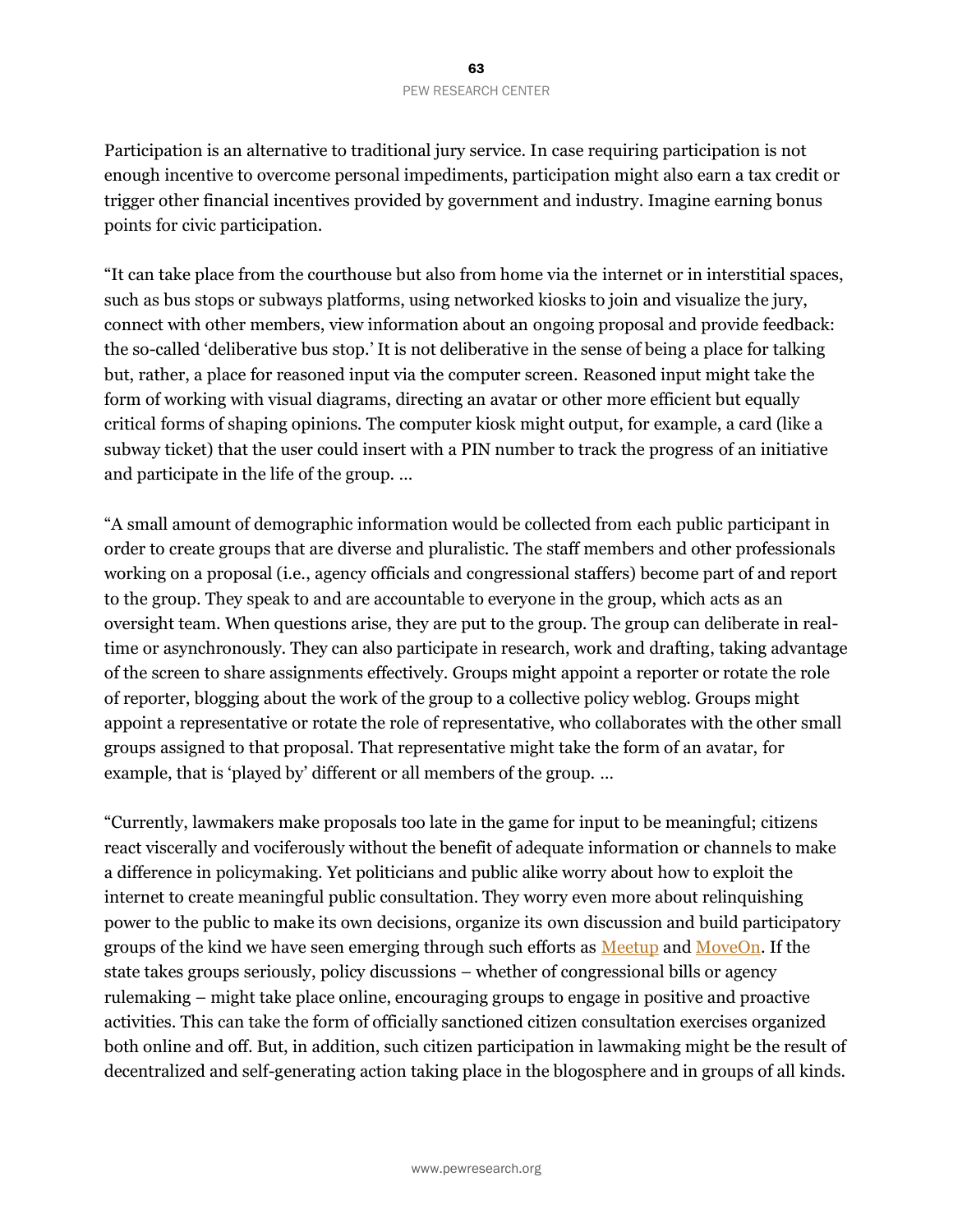"This is a first step in the transition from consulting the public to engaging the public. There is much to flesh out if we are to develop a system of 'deliberative bus stops' to connect people using the networked screen to groups to create greater political accountability. The details require extensive planning, collective imagination and experimentation. But crucial is the suggestion that we have and will soon have the tools and the widespread access to them to enable people working in groups to participate effectively in governance. However, these socially engineered mechanisms for citizen consultation are not nearly as interesting, complex and potentially worthwhile as the emergent, self-organizing, diverse and fully voluntary groups we also want to promote."

**Michael H. Goldhaber,** an author, consultant and theoretical physicist who wrote early explorations on the digital attention economy, wrote, "In the U.S., as well as in other countries that have some form of constitution supposedly allowing electoral democracy, the constitutions have not kept up with changes such as globalization, the rapid pace of technological change, intentional manipulation by antidemocratic forces, growing reliance on a technocratic elite, increasingly monopolized corporate hegemony, the state's growing police powers and other problems. In addition to all those, the growth via the internet of what [I originally termed 'the](https://journals.uic.edu/ojs/index.php/fm/article/view/519/440)  [attention economy'](https://journals.uic.edu/ojs/index.php/fm/article/view/519/440) has furthered a new kind of inequality. Democracy requires that everyone can somehow have a voice in the broad conversation as to what changes should take place. However, the details of many kinds of popular change can be quite hard to decide, since each little detail can lead to different overall outcomes for some fraction of the populace. This demands more involvement than most people might have patience or time for.

"With practically everyone connected via the internet, the solution may be tens or hundreds of thousands of citizen groups each focusing narrowly on one slice of one issue, yet interacting also with other groups dealing with connected concerns. The necessary learning to participate usefully in each group would be developed within the group so that the ones with prior expertise or educational attainment would not dominate over those with less."

**Alexander B. Howard,** director of the Digital Democracy Project, predicted, "In 2035, I'll be able to sit virtually in the gallery of my city, state and national legislatures in a public metaverse, watching holograms of representatives in meatspace debate with the legislators physically present and participating in drafting bills or oversight hearings in collaborative workspaces that show the impact of proposed changes to codes and regulations, from cost to societal changes."

**Daniel S. Schiff,** a Ph.D. student at Georgia Tech's School of Public Policy, where he is researching AI and the social implications of technology, shared this scenario, "In 2035, political life online has embraced innovations in digital and participatory democracy, recently coined as 'Democracy 3.0.' Given shifts in life owing to the pandemic of the 2020s, and the expansion of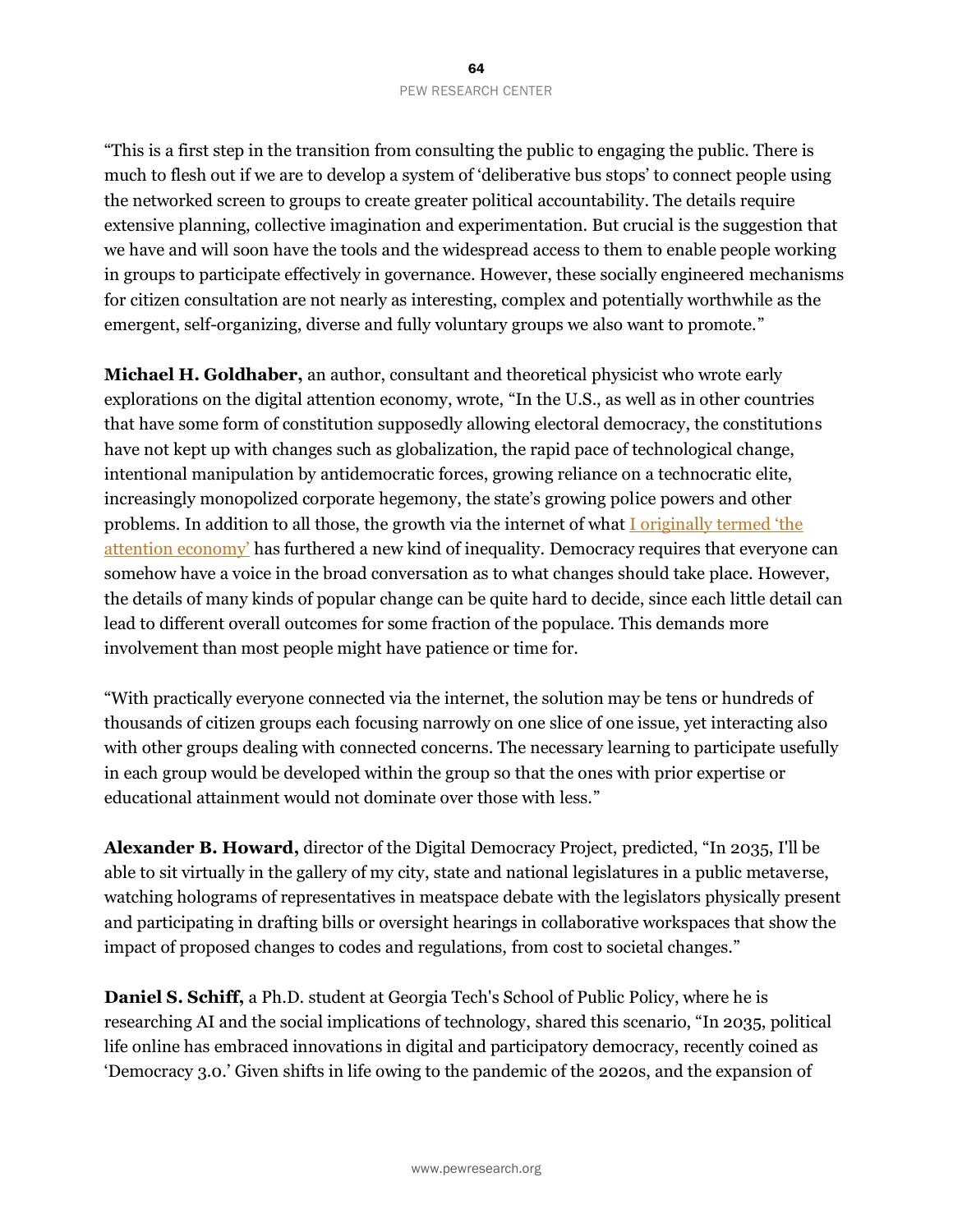remote work, governments in the United States have increasingly relied on the digitization of citizen contact and engagement to solicit feedback and drive decision making.

"City councils in both large and small cities now connect regularly with the public via tele-town halls and policymaker Q&As, allowing citizens to directly engage with local political leaders. In state and federal policy, it is now common for thousands of citizens to join monthly meetings to discuss policy issues of the day, engage in participatory budgeting and vote on proposals for city councils and government agencies. Skilled facilitators work with online breakout groups to systematically explore issues, educate participants and gather citizen feedback, and political leaders have started to embrace and promote these developments.

"Through these platforms, citizens also elect Neighborhood Liaisons to represent them in more extensive discussions, aimed at tackling some of the most 'wicked' problems where individuals may hold divergent preferences and values. Volunteer moderators from participants' local communities also assist with encouraging constructive dialogue and reaching out to individuals who are flagged by AI systems as engaging in hateful speech or misinformation, a strategy that has found some success.

"These new spaces represent creative public-private hybrids, as governments' tentative use of platforms like [SeeClickFix,](https://seeclickfix.com/) [NextDoor](https://nextdoor.com/) an[d FixMyStreet](https://www.fixmystreet.com/) in the 2020s has expanded into full-blown partnerships. Now, citizens can indicate their concerns and preferences about local, state and federal policy for issues as small as fixing potholes to as large as submitting concerns about the environmental practices of giant technology companies. Scholars have noted that citizen attitudes about political life, social cohesion and government responsiveness are stronger than they have been for nearly a half century. Nearly 60% of adult citizens are members of these platforms, overwhelmingly using their true identities in their profiles, and non-citizens are also encouraged to participate, at least in some U.S. states. Moreover, federal and state coordinators have established programs to reach out to low-income, minority and vulnerable groups, and the participation gap in Democracy 3.0 platforms has closed considerably in the last four years. Citizens are now 'bowling together' again, well, over the internet at least."

**Anna Andreenkova,** professor of sociology at an institute for comparative social research, noted, "Direct democracy – voting for issues/solutions rather than delegating decisions to mediators (representatives) – is one great opportunity offered by the digital world. Direct public influence in decisions will require that the public take on more responsibility. A second trend I see as possible is a movement away from people choosing to live in large cities, stopping the seemingly unlimited growth of urbanization. Cities' roles in serving as community and cultural centers will be more developed. Just as the ancient Greeks did, we will come to our agoras, large public gathering spaces in which we meet, discuss, take a meal together and gain new cultural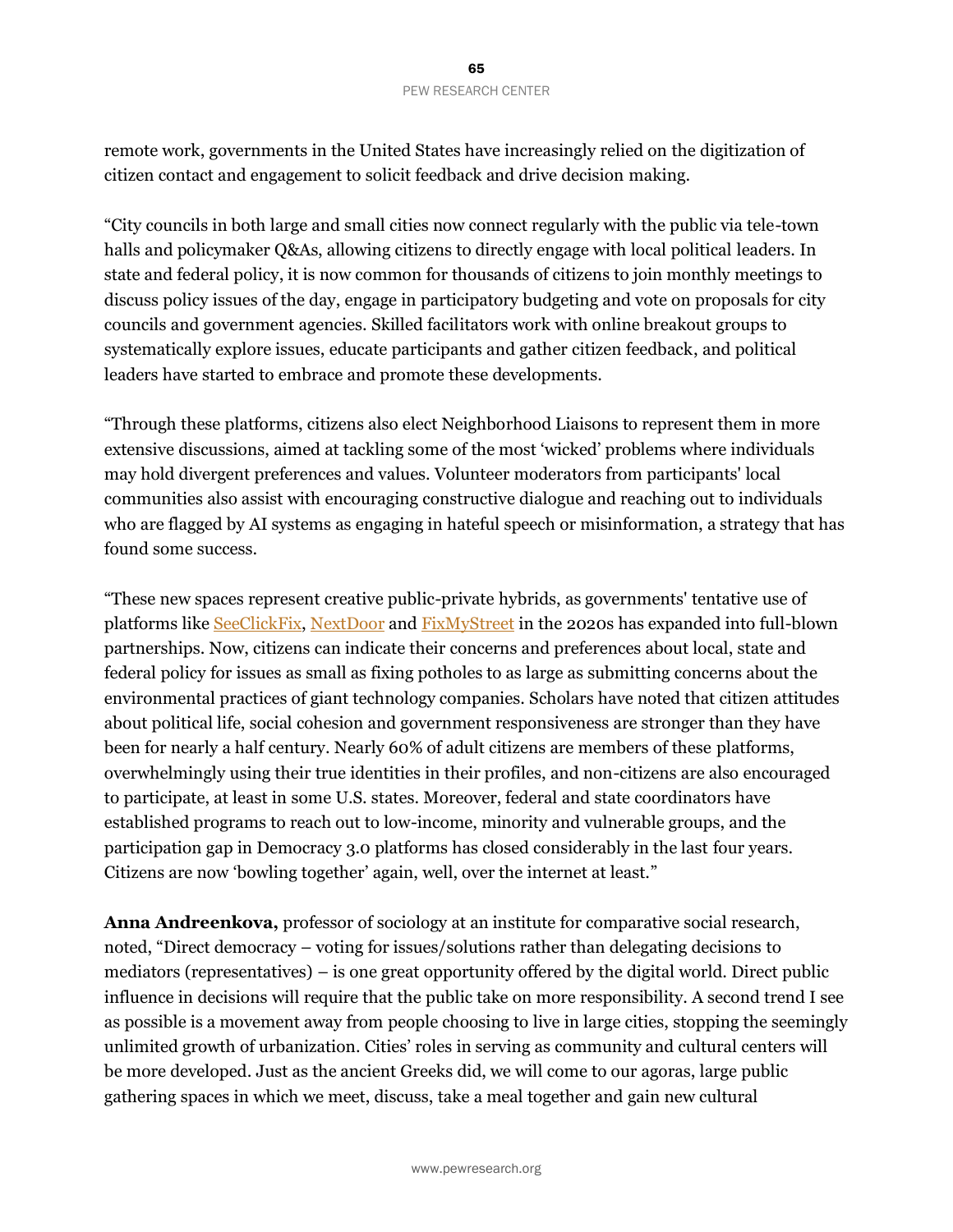experiences. People will also travel in order to change their spaces and stay for a longer time in order to experience differences in life and culture rather than doing quick trips to the well-known tourist attractions highlighted in travel books. And maybe in 20 to 25 years all national borders will be open and barriers such as visas, government permissions and other forms of control over freedom will be forgotten."

**Henning Schulzrinne,** an Internet Hall of Fame member and former CTO for the Federal Communications Commission, said, "Better support for local communities would be helpful. For example, local communities should be able to easily set up systems to record and index community government meetings, from town councils to school boards to committees, and make it possible for citizen journalists to inform their community. Also, for local (municipal, county, state) candidates, there should be better ways to inform voters of their record and platform."

**Thomas Streeter,** a professor of media, law, technology and culture at Western University, Ontario, Canada, wrote, "Routine access to legal institutions to resolve disputes, settle contracts, etc., is currently organized in a way that favors the wealthy and those with elite social connections. A legal system could be created that offers itself as a service available to ordinary people, where guidelines and procedures are available via easy-to-understand websites and online forms presented at a sixth-grade reading level, and judges could organize their courtrooms around the schedules of citizens rather than the other way around. Ponderous legal documents such as mortgage contracts that are hundreds of pages long and legislation too long for any legislator to read before voting on it, should become a thing of the past. Trying to digitally automate the law is *not* the way to do this; rather, the goal should be using digital technologies to foster easy access for everyone, from citizens to legal personnel. This is a huge communication problem, not necessarily one for AI to solve."

**A principal architect for one of the world's leading technology companies** predicted, "2035 could be revolutionary. The pandemic compressed a decade's evolution of communication technology down into a few months in 2o20. Before it, streaming media and real-time communications were evolving independently, offering a choice of either large-scale *or* low latency. That changed as the technology distinctions blurred and applications emerged enabling both large-scale and low latency. This manifested itself in massive online courses and interactive meetings with over 100,000 participants as well as online events and streaming/real-time hybrids. The impact of this technology revolution made itself quickly felt. During the 2020 U.S. election season, we saw this technology harnessed by groups such as [the Lincoln Project](https://en.wikipedia.org/wiki/The_Lincoln_Project) that were able to bring more people together in a single meeting (over 100,000) than the total margin of victory in the battleground states. By 2035 it seems quite likely that we will see interactive meetings with 1 million-plus viewers, turning 'interactive podcasting' into a viable alternative to today's news media. In addition to the positives of this there are, of course, potential downsides – mass rallies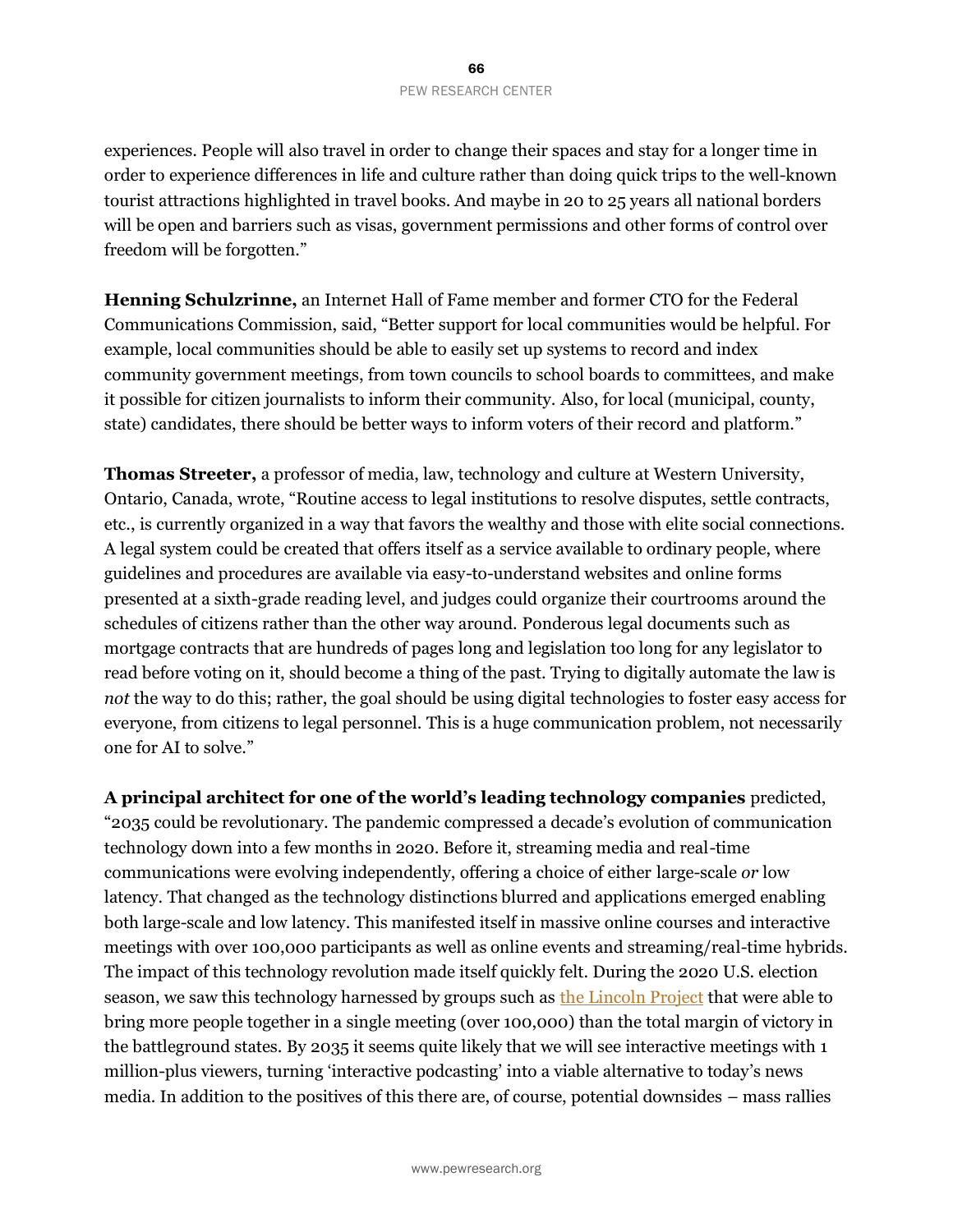will become much less expensive to put on and allow demagogues to get their messages out more easily."

**Amali De Silva-Mitchell,** futurist and founder/coordinator of the Internet Goverance Forum's Dynamic Coalition on Data-Driven Health Technologies, said, "In a perfect future 2035, there is tremendous opportunity for advances in affordable, universal eHealth and mHealth to support traditional health care service. An ideal would be to have person-specific health service delivery to an ultimate state of perfection. It will include:

- 1. The use of lasers, holograms, nano technologies and other minimally invasive technologies (causing no pain) to diagnose medical conditions.
- 2. Pharma care that is patient-specific, affordable and timely in development, to meet cures for new and existing health issues.
- 3. Wearables and supports that identify and monitor personal health risk.
- 4. Public health tools that allow for management of public health with no lapse in time.
- 5. Data collection and use that is unbiased, risk-free, private and secure."

**John Lazzaro,** retired professor of electrical engineering and computer science, wrote, "By 2035, medical care delivery in home settings will be the norm. A standardized hardware, software and communications platform will be manufactured at scale, and sent to patients as a tool for wellcare. Costs will be comparable to mass-market consumer electronic products. Components of the platform will include clinical-grade vital signs monitoring, point-of-care diagnostic kits and a medicine cabinet of the most common generic medications. Each component will be under a digital 'lock-and-key,' dispensed only upon digital orders from a physician. I'm just old enough to remember primary care physicians who made house calls to patients too sick to visit an office. The pandemic led us to revisit the concept of medical care delivered in a home setting, this time via digital technology that was unthinkable in my youth of rotary phones and wringer washing machines. Since the pandemic came with no warning, there was no time to craft hardware and software tools customized to the remote medical care at scale."

**Karen Yesinkus,** a digital services professional, presented this scenario: "Julie is 5 years old and is visiting on her own with her elderly grandmother, June, while her parents are away. June wears a wristband with her profile, history and health care records digitally recorded, encrypted and available in the event of a health crisis. A pendant around June's neck records vitals and transmits to the wristband to include with her previous digital records. The wristband and pendant both have geo-tracking. Because the band and pendant constantly communicate and analyze incoming data with the digital records, etc., a determination is made if there is an impending condition that will cause a crisis or occurring emergency. Emergency, mental health or other professionals and services are notified based on the analysis. All contacts (POA of records, relatives, etc.) within the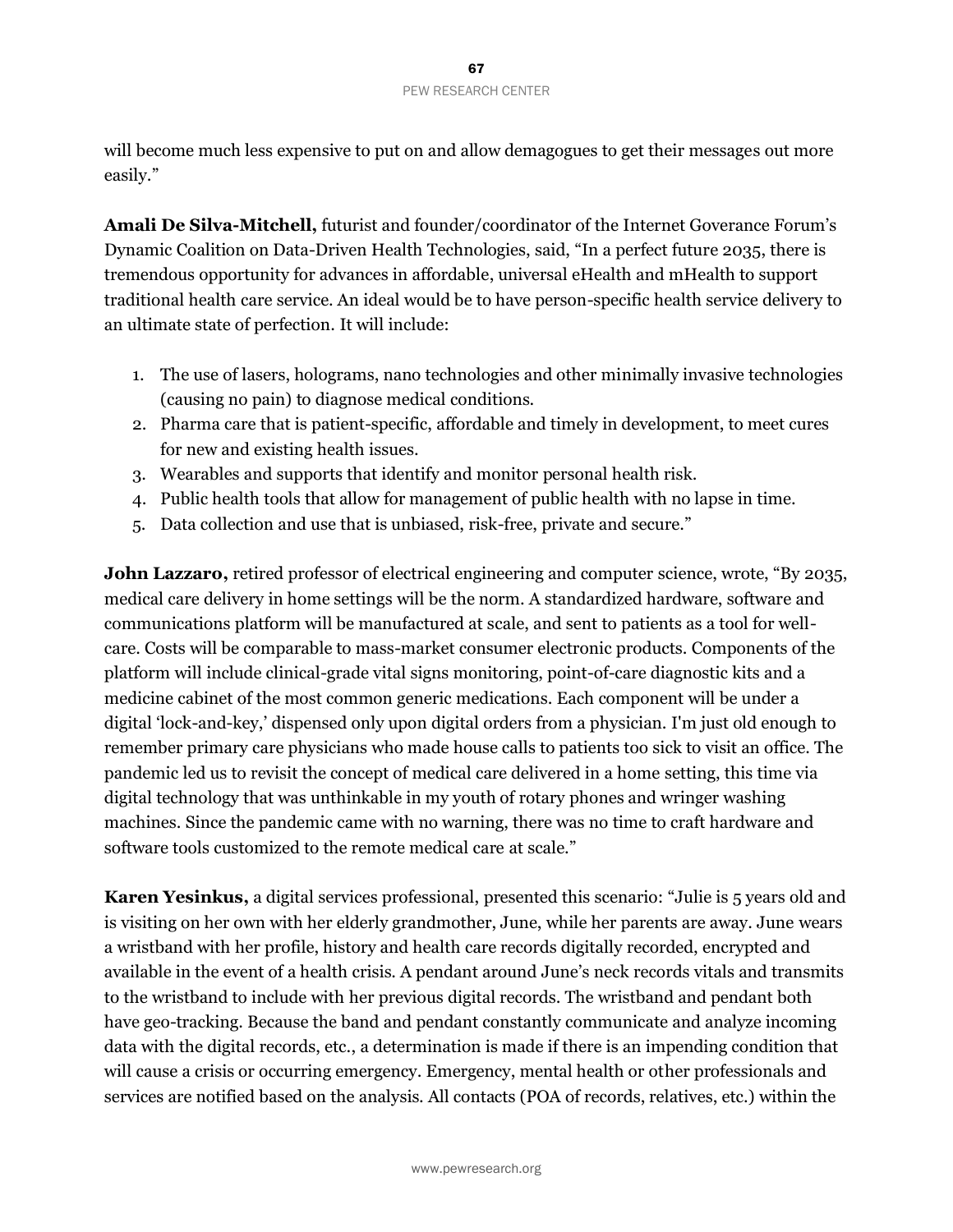programming of these devices are notified through redundant means to ensure everyone is aware and on same page. In this scenario, if young Julie's grandmother starts suffering the signs of a stroke, she or health care providers may be alerted in order for her to arrive at the hospital 36 hours in advance and be treated successfully. Her father and her mother would be notified via phone, email, text and a universal health care portal that securely transmits voice messages from professionals and doctors, and they can confer with each other. This scenario could be available to all citizens, but government, legislators, physical and mental health professionals, social services and law enforcement must coordinate for these types of best outcomes."

**Thomas Lenzo,** a consultant and community trainer and volunteer in Pasadena, CA, predicted, "I hope for two improved digital realms. 1) Connected medical tech and records: The low-cost components we have today should be able to communicate with each other and to a central database that individuals control (and share as appropriate), and there should be just one electronic medical record about me. Right now, I have a digital watch, digital scale and a blood pressure cuff. They all track my data and store it on themselves. Meanwhile, my primary care physician, dentist, eye clinic and pharmacy each have their own online databases that I can access, but they cannot share with each other. 2) A universal translator: I'd like one that is lightweight, body-worn, long-life and works in real-time conversations. I have been a volunteer first responder for more than 20 years and I have been in many situations where victims did not speak English. I am in Southern California, where there are 200 different languages."

**Courtney C. Radsch,** journalist, author and free-expression advocate, said, "In 2035, people who are ill are able to get excellent virtual health care, with all of their information readily accessible and aggregated for the health care. The provider will know if there are prohibitions on using any health or well-being information for any reason other than the voluntary provision of care, with safeguards in place to protect against misuse or data breaches. The digitization and learning made possible by these developments enables new types of treatment and proactive wellbeing approaches that serve a wide range of communities."

**Brooke Foucault Welles,** an associate professor of communication studies at Northeastern University, commented, "In my 2035 fantasy, we build on the best of the COVID-19 year of hybrid and geographically-dislocated life to develop thriving hybrid communities where people can be physically and virtually co-present. People are freed from the constraints of physical space, yet they are still able to engage with them as they want. People are able to live where they are most physically, socially and emotionally fulfilled and study or work in the place that best meets their intellectual, financial or career needs. Physical spaces would be rendered more accessible by digital technology, but not rendered obsolete. Indeed, in this alternate-future we might get more diverse social networks and more diverse information ecosystems as work, school, family and friends are not so fully geographically co-dependent. A queer young person from a deeply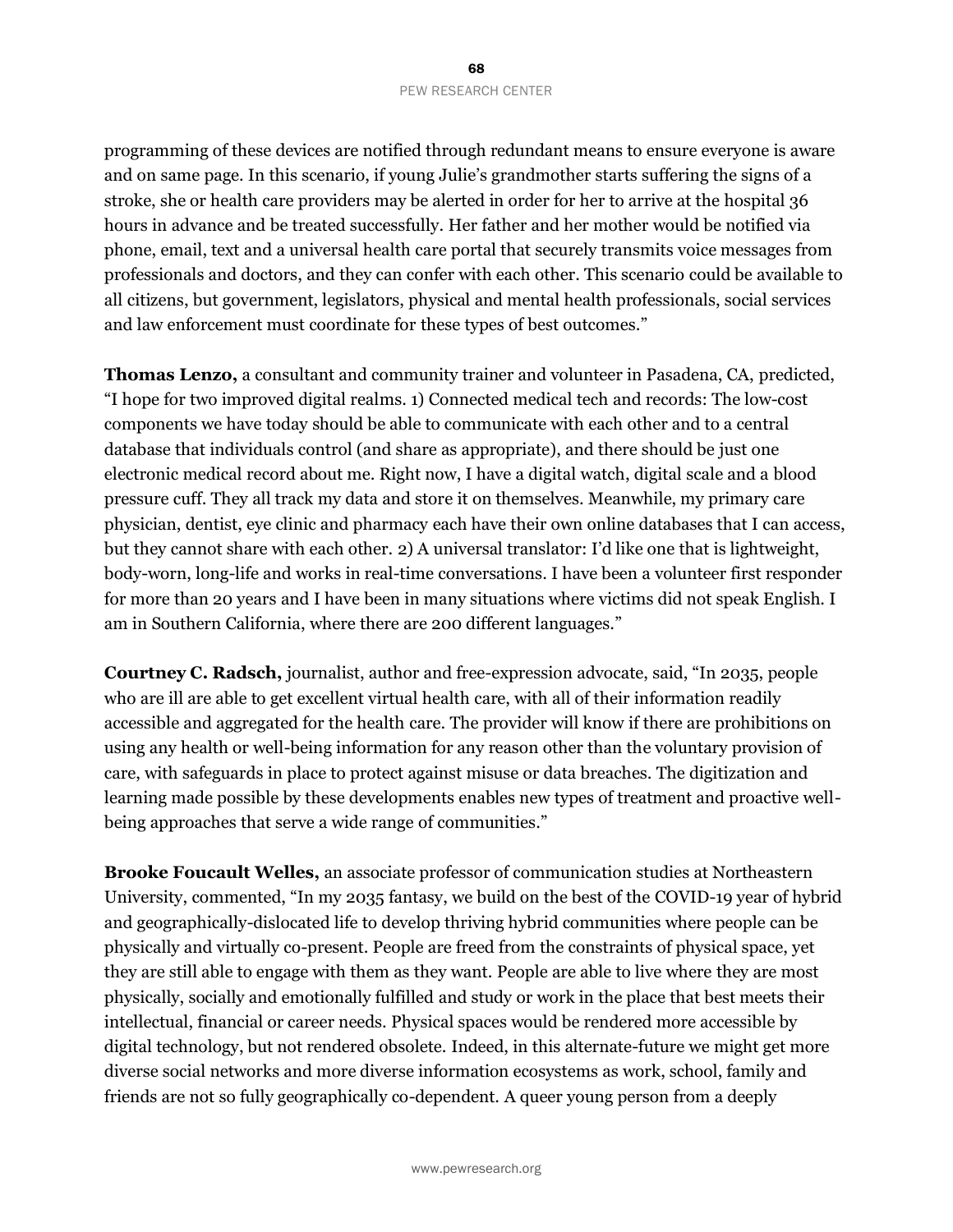conservative town might be able to attend public school in a more affirming district in another state. Or a young couple might be able to raise their kids down the street from grandparents while working for a company headquartered on the other side of the country."

**Monica Murero,** associate professor and director of the E-Life International Institute at the University of Naples, wrote, "I imagine an improvement in the active techno-participation of seniors – those currently 55 years old – and the rise of technology assisting them with health, administration, house management and social life needs. I also expect to see significant changes in education and more home-centered, digitally-connected humans. I see this process interacting and merging with local (analogical) realities such as meeting people at the local store and in other socialization spaces, especially in online micro-realities (communities) that are more and more connected."

**Jessica Fjeld,** assistant director of the Cyberlaw Clinic at Harvard's Berkman Klein Center for Internet & Society, said, "I hope that by 2035 there will be regulation of the techniques that are used to drive people's addiction to their devices, so that people will be better able to take advantage of digital technologies while also disconnecting."

**Jerome Glenn,** co-founder and CEO of The Millennium Project, predicted, "A duplicate cyber version of ourselves that has been generated from future full-body scanning can improve medical diagnosis and allow for the testing of various treatments to determine which is the best for our real, biological bodies. Thousands of tests could be done in a very short time to get the exact, unique treatment. Computer simulations of our bodies seem inevitable."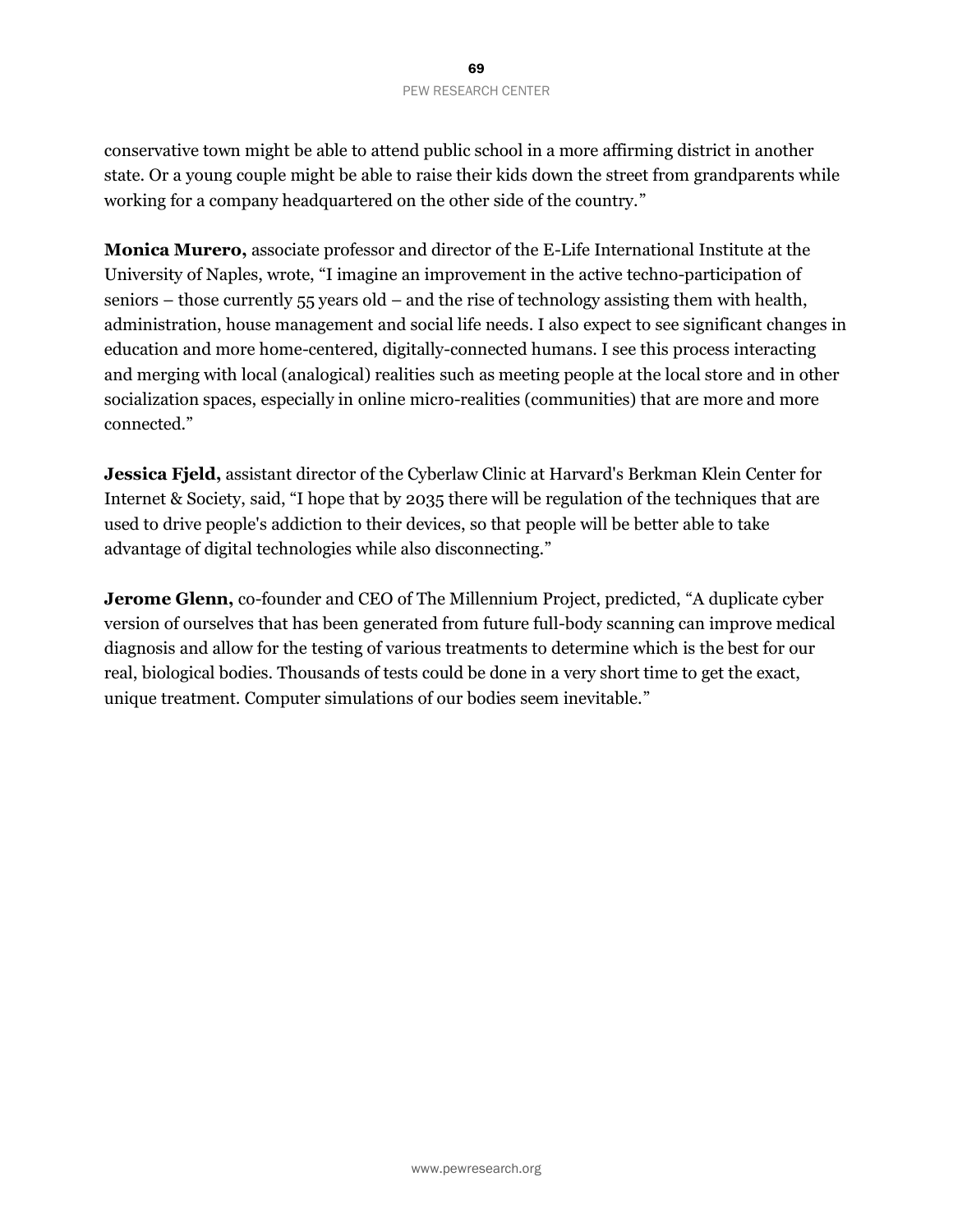# 5. Changing economic life and work

A notable number of the expert respondents made the case that by 2035 advances in the digital public sphere could boost economies and ease the transition to a new world of work. They often mentioned the benefits they expect that better digital spheres might bring to economic development and people's transition into new kinds of work and into old kinds of work that have been transformed by the rise of the internet. The nature of jobs will also change, they believe, because remote work will become a norm, technology will evermore-deeply move into the workplace as aids to (or replacements of) workers and more people will become eligible for more kinds of jobs.

**Tammy Katsabian,** postdoctoral researcher at the Labor and Work-life program at Harvard Law School, observed, "Just as smart technology has been used to influence other basic distinctions in the workplace that we could have not imagined 50 years ago, 14 years from now the basic logic in the capitalist economy that seem inevitable – owners and products, workers and suppliers – can also be changed. Technology will enable it to be more flexible, communal and collaborative in its nature. In other words, the future utopian workplace will be a type of new innovative collaboration.

"The future utopian workplace will be flexible in its organization and based on multiple connections. It will be less formal. It will resemble a collaborative greenhouse of innovation. In this manner, the capitalist view of traditional hierarchical relationships between employee and employer will be transformed. Furthermore, smart technology will be used differently to challenge the basic employee-employer dynamic. This will enable new and old actors to participate and influence conduct in the workplace in a manner that will benefit workers, customers and society as a whole.

"This reality is not irrefutable. The utopian workplace will be based on two current trends that smart technology has brought to modern life and workplaces. The first is the flexibility and blurred nature of the well-known traditional distinctions in the workplace, and the second is fast and multiple online connections. To understand the potential of this type of revolution, all that is required is to examine the numerous collapses of classical distinctions that smart technology has created so far, as well as the new connections and definitions it has enabled.

"Over the course of the Web 2.0 revolution, information and communication technology (ICT) has already changed our basic concept of working time and space and enabled people to connect to work easily from a distance, communicating with employers, peers and clients in varied time and space. Similarly, the emergence of platform economy and platform-based work has changed the traditional relationships between employee and employer and generated more complex, flexible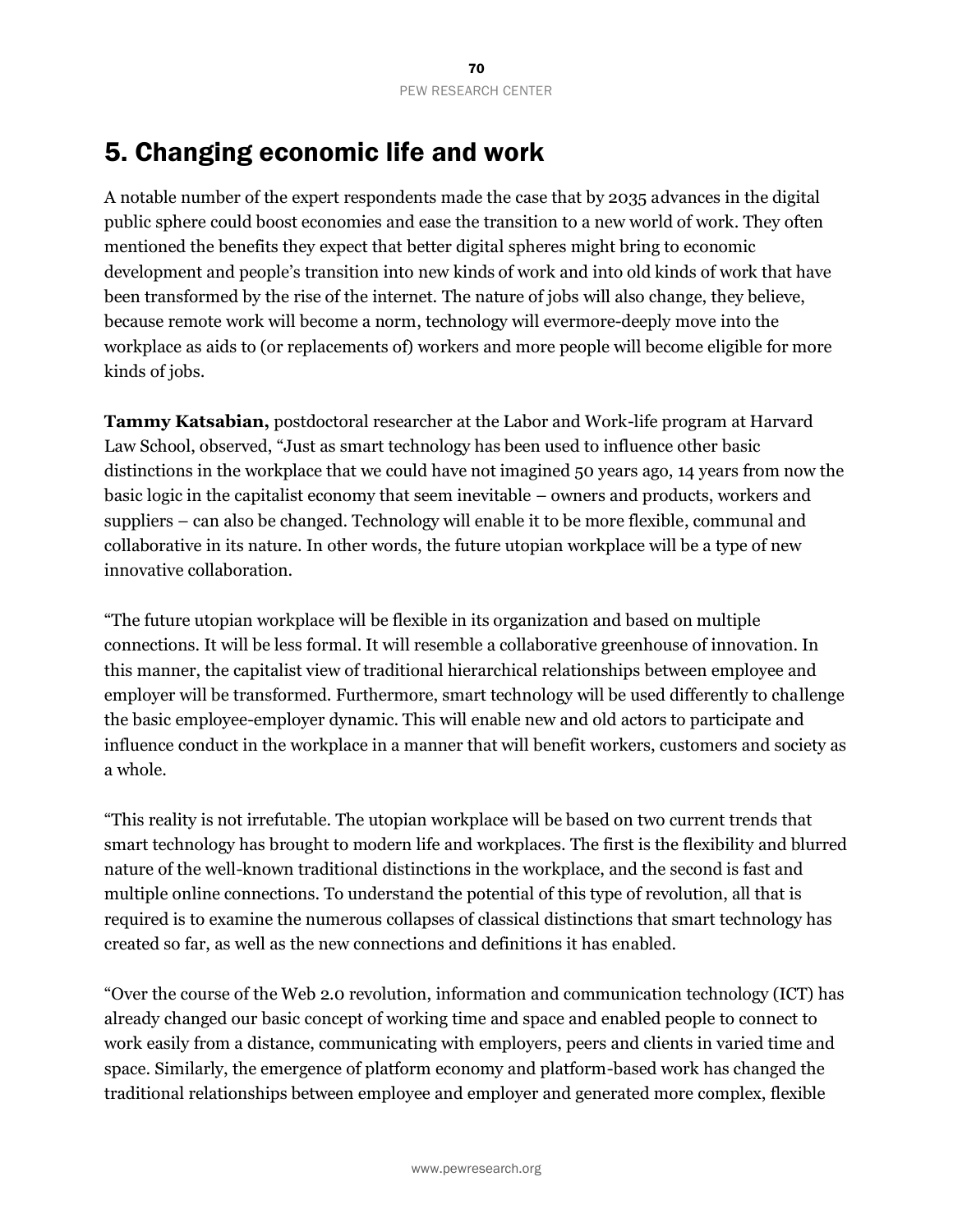and numerous relationships between platform owners, suppliers (whether defined as independent contractors or employees) and numerous clients who can now easily and directly reach a worker through such platforms.

"Big data has also altered work. It has enabled employers to easily enter the private and professional spheres of employees, process all the data therein and gain a relatively accurate image of their private behavior and habits. Because of this, previous basic distinctions between the private and public realms of employees have also blurred.

"Finally, the use of artificial intelligence and robots in the workplace – both as workers and as supervisors of human workers – has challenged the classical understanding of the workplace community, and furthermore, it has created new connections between people and AI.

"Thus far, most of these trends have been used as part of the capitalist system to benefit employers who own technology. However, technology itself is neutral, and the flexibility, blurriness and numerous connections that smart technology creates and enables can be used by workers for the good of society. We just need to get it right.

"In the utopian future, workers and trade unions will have a genuine right to access technology in the workplace context. The importance of equal access to technology is slowly being acknowledged worldwide, as part of the wish to develop digital rights. Alongside this, diverse labor rights have evolved.

"Already in Germany today, trade unions have the right to influence – and in certain cases even veto – the emergence of smart technology in the workplace in cases where it might negatively influence labor rights. This right tends to view technology suspiciously and limit its conduct, thus technology is compelling us to evolve another basic labour right: positive access to technology. This can be used in a manner that will empower the workers' role in the workplace as well as the participation of other relevant sides, such as clients, human rights organizations and environmental organizations. Furthermore, it can lead to new versions of workplace community and management.

"A platform can, for instance, enable clients not only to directly access workers but also to 'supervise' workplace conditions and ensure that suppliers enjoy basic rights, including a decent salary and genuine rest time. Moreover, the ability to use big data in the workplace will be provided to the workers' representatives, who can use it to acquire knowledge on the general voices and needs of the worker community in the workplace. This knowledge can be used to have a general notion of wage gaps in the workplace, or even in a specific sector that contains several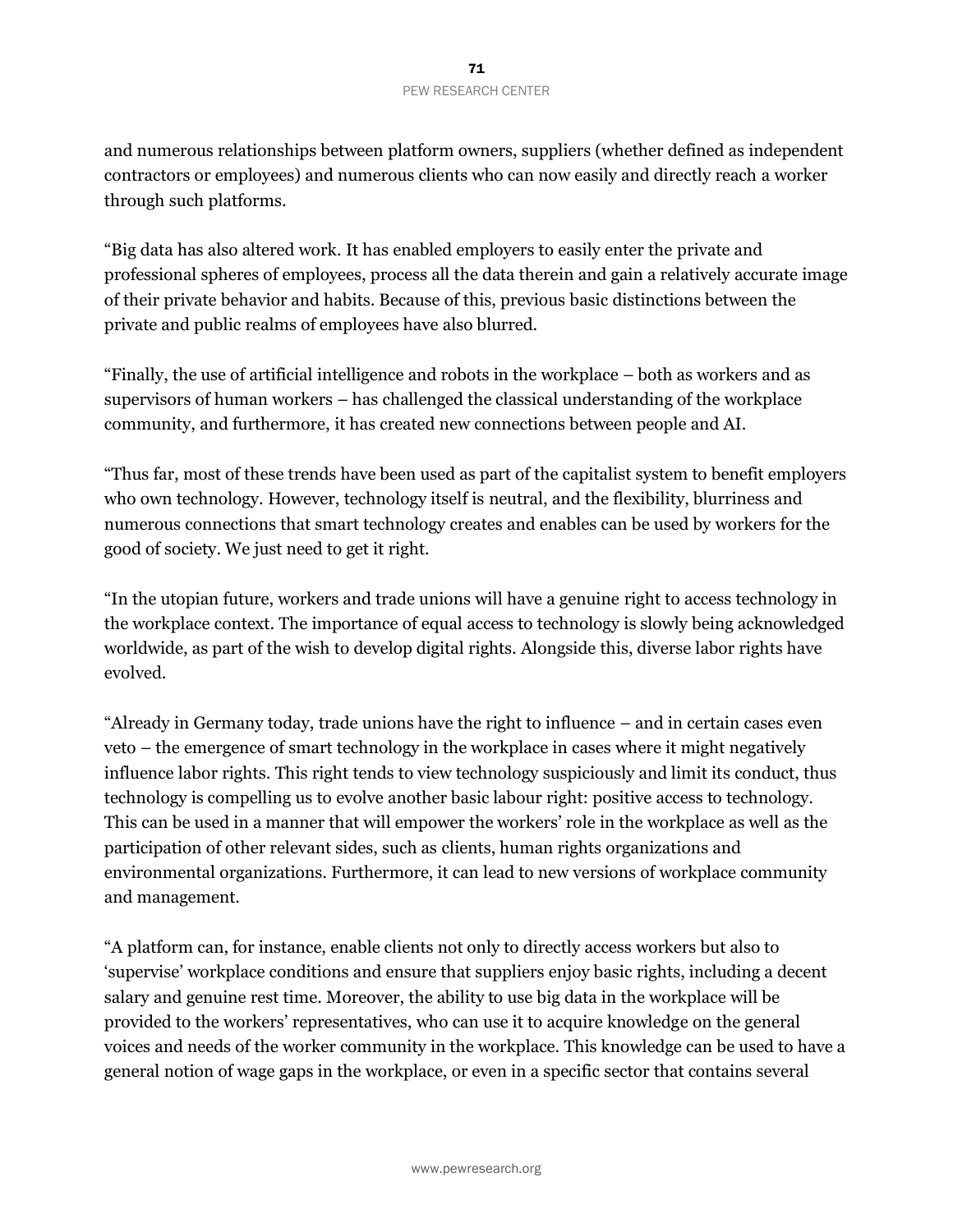workplaces, with the different roles and shifts considered. In addition, big data can be used to acquire knowledge on the possible and actual influences of the workplace on the environment.

"ICTs will be used to enable workers to work from a distance, as well as to enable new actors such as trade unions and human rights organizations to participate in the workplace's ongoing conduct. Thus, for instance, ICTs can enable environmental organizations to participate and influence the workplace's outcomes when they may influence environmental issues.

"Finally, the future designs of robots and AI can be programmed to consider the needs of these numerous relevant sides – not only employers' needs but also those of workers, clients, and society as a whole (e.g., women's rights and environmental issues)."

**Terri Horton,** work futurist at FuturePath, LLC, shared this future scene: "It is 2035, and the unfolding of the future of work is dynamically underway. The workplace and how we work  $$ fundamentally transformed by technology, artificial intelligence and the pandemic of 2020/2021 – is fluid, equitable and inclusive. It is 80% remote and facilitates the integration of work-life harmony for most.

"While most work alongside and are managed by algorithms, there are several opportunities for human collaboration, culture and community-building embedded into the worker experience. A significant amount of work takes place in the metaverse. Holograms transcend hybrid workspaces, meetings, conferences and client events. AI Alexa-style managers driven by a human-centered culture lead with empathy and emotional intelligence, prioritize well-being, performance, growth and development, engage workers and empower them to thrive."

**Kenneth A. Grady,** a lawyer and consultant working to transform the legal industry, said, "The pandemic has been the cataclysmic event pushing change. Employers and employees have proved that for many jobs, work can be detached from physical location. We have just touched the surface of the benefits of this change. Although some businesses will retreat to traditional work-from-theoffice structures as the pandemic recedes, others will push forward with work from home.

"The impact can be significant. Where people choose to live, what constitutes a commute, changes to congested cities and thousands of other items all will see the effect of people untethered from offices. As remote work increases, pressure for better digital tools and online spaces will increase. In the competition for the best employees, perks such as fitness centers, free cafeterias and massages could give way to better work-from-home tech. Being able to change jobs without changing where one lives, allowing children to stay in the same school, could become a new measure of work satisfaction."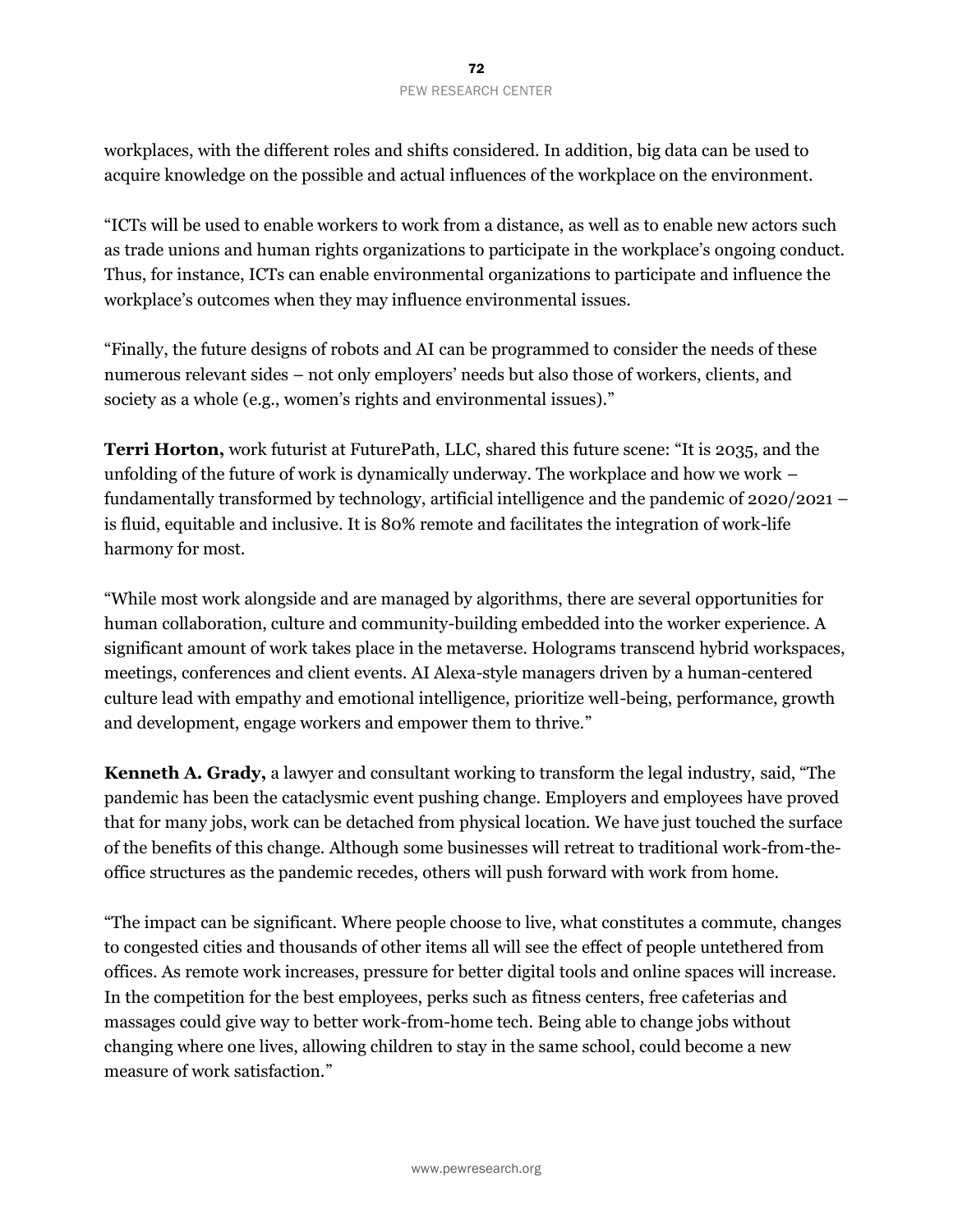**Don Heider,** executive director of the Markkula Center for Applied Ethics at Santa Clara University, wrote, "Recently the Business Roundtable (representing CEOs of America's largest corporations) made a significant change, shifting from stating that the primary point of a corporation is to maximize shareholder value to stating that corporations must consider how they treat customers, how they treat their employees and how they support their local communities while at the same time increasing shareholder value. In the U.S., technology seems inexorably linked with for-profit companies, thus only if companies take this statement seriously can there be progress made. Using ethical decision making as a guide, companies can transform themselves into organizations that truly help people rather than simply trying to maximize profit. If venture capitalists and private equity firms also begin taking ethical behavior into account, this could be transformational."

**An American innovation lab's director emeritus** commented, "I think we have to understand the effects on the pandemic and technology's reaction to it. Although I don't agree with him a lot, I think this quote from [Marc Andreessen](https://www.businessinsider.com/marc-andreessen-remote-work-more-important-than-internet-civilizational-shift-2021-6) is pretty smart: 'Permanently divorcing physical location from economic opportunity gives us a real shot at radically expanding the number of good jobs in the world while also dramatically improving quality of life for millions, or billions, of people. We may, at long last, shatter the geographic lottery, opening up opportunity to countless people who weren't lucky enough to be born in the right place.'"

**Jeremy West,** senior digital policy analyst at the Organization for Economic Cooperation and Development (OECD), wrote, "In 2035, the online world will be far more interoperable, making digital life even faster and easier to navigate. You will not have to leave your music app to buy concert tickets for the artist whose song is playing, for example, or to brag to your friends that you just got them. The experience will, in other words, be more like what Chinese ecosystems such as WeChat already are, but without all the functionality necessarily being owned and controlled by the same entity as it is in the case of WeChat."

**Stowe Boyd,** managing director and founder of Work Futures, wrote, "I'm sharing a glimpse at the future of work in a persona vignette set in 2028 titled '[Carla Paredes in the Cab](https://stoweboyd.com/post/180650049842/a-working-future-carla-paredes-in-the-cab-2027)':

- 1. Fact 1, it's 2028.
- 2. The protagonist is a woman Carla Paredes 27 years old, certified in various augmentedreality classifications, like drone pilot, school backup, hotel front.
- 3. Considered college but in 2021 took an aptitude test and was offered drone pilot training; she worked for a few years driving trucks and delivery vehicles remotely until moreautonomous delivery systems were perfected – highways, doors, warehouses, etc. – and people were no longer needed.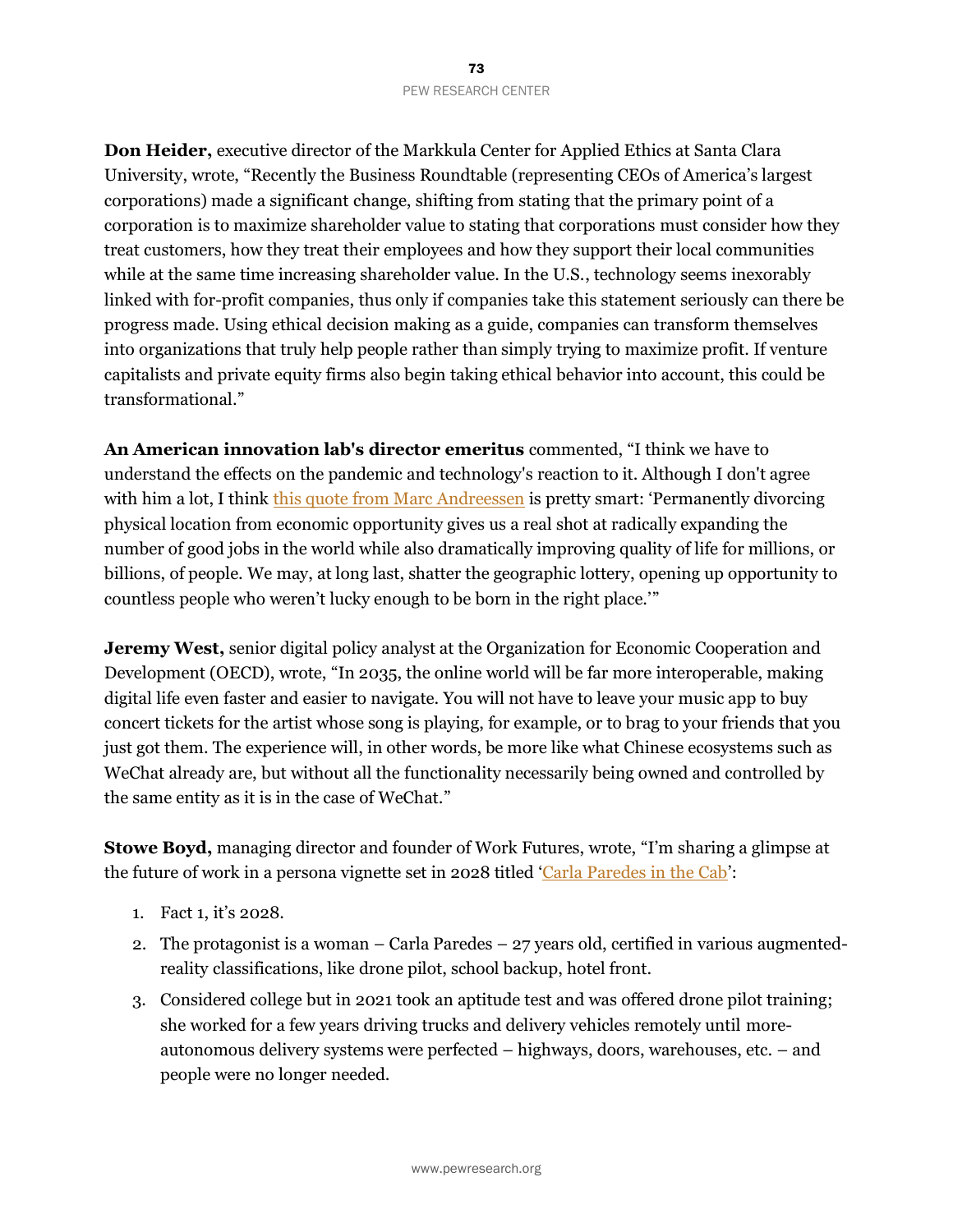- 4. Worked as school backup but lacks education to do more than herd kids around.
- 5. Worked as hotel 'front' the front desk, concierge and bell desk, but those jobs were trimmed as travelers grew used to fewer personnel in hotels and relied on AI-based services.
- 6. Considered working as a sex 'surrogate' inhabiting a sex 'bot' and passed the aptitude test, but took a social augmented reality editor job, and is now being retrained as remote home care admin.
- 7. En route in a driverless car.
- 8. Heading to a retraining day.
- 9. The day is mediated by personal and professional AI.
- 10. The retraining is a month-long experience negotiated by a worker's council, a government labor agency and her former workplace.
- 11. She had been working as a contracted editor filtering fakery on a social AR service. Her actual employer is a work platform partly owned by her workers' council and otherwise funded by the government's Right to Work Bill of 2021, administered by the state of New York.
- 12. The emergence of workers' councils came after the job riots of 2023.
- 13. She's now being retrained with new AIs as a remote home care administrator a la CareHome."

**Ellery Biddle,** projects director at Ranking Digital Rights, predicted, "The movement for workers' rights in various areas of the tech sector – click labor, gig work, digital-first delivery work – is growing and may be much stronger and celebrating big wins by 2035."

**Maja Vujovic,** owner/director of Compass Communications in Belgrade, Serbia, said, "The gig economy already has all the technology it needs to thrive. What it lacks is a more flexible legislation and an upgraded fiscal framework worldwide. Gig workers are connecting all the dots and are being empowered to espouse their unsolicited entrepreneurial status. As proprietors of billions of smart devices, computers, vehicles, drones, etc., they already own the means of production or service.

"If we keep our eyes and our minds open and our star innovators' greed in check, gig work will prove the most viable way to reduce and, in time, rectify economic inequalities everywhere. Such workers will have negotiated better terms of work by 2035. This will turn the present-day precariat into a stable class with a highly adaptable and thus sustainable business model. Comprehensive apps will sprout that will be able to tackle many diverse gig categories simultaneously. They will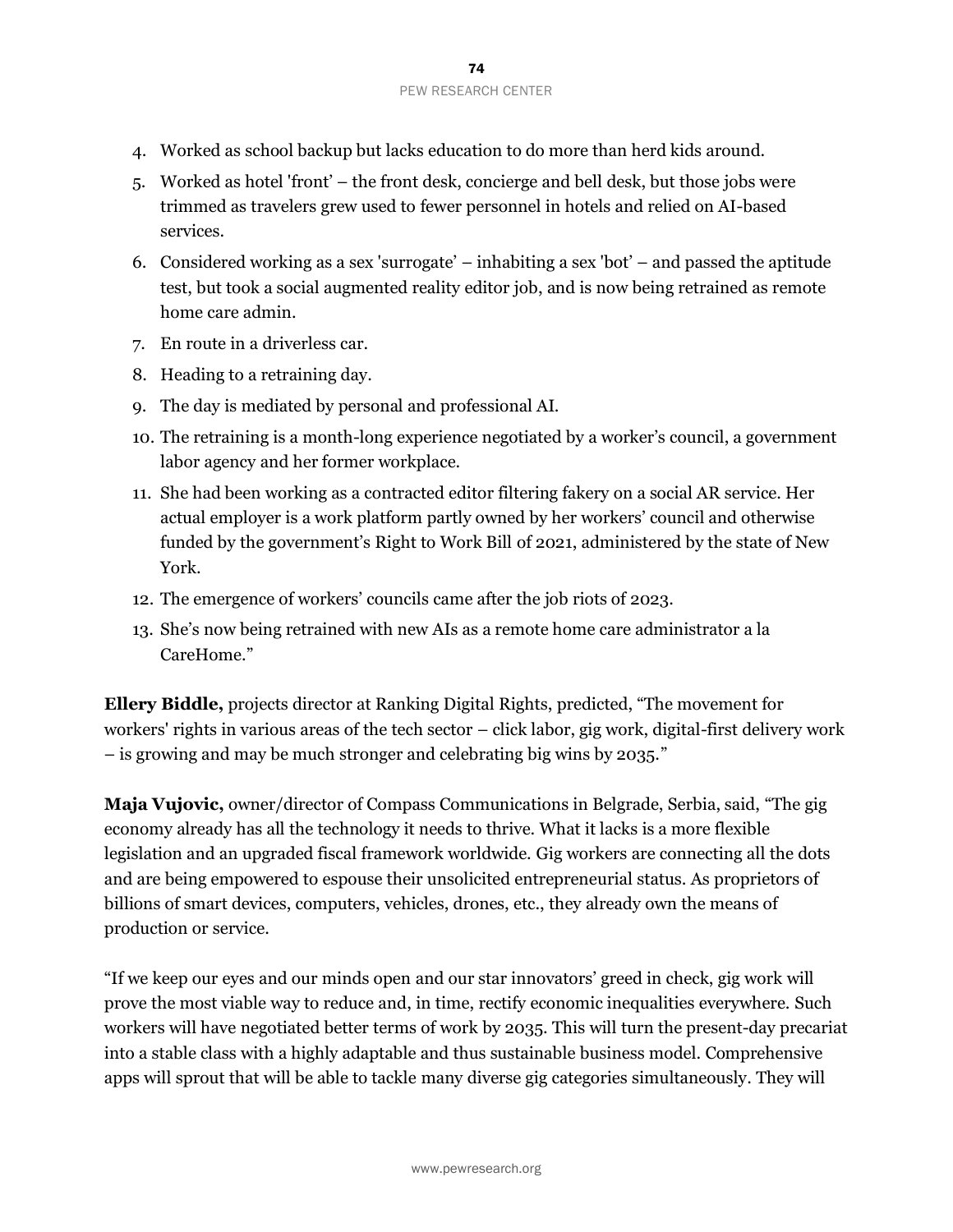automate micro-taxation and provide finely customizable gig alerts cutting across sectors and industries."

**Robert Cragie,** senior principal research engineer with Gridmerge Ltd., predicted, "Postpandemic, the attitude to workplace will change, with both positive and negative effects. A positive effect could be the revitalisation of communities in rural areas that have long suffered from the drain to cities and the build-up of other local spaces that focus on a different dynamic. Collaborative work hubs based more on locality than profession can provide a stimulating environment for many workers, allowing interaction between people from different professions who would not normally speak to each other. As the focus is more on the *local*, there would be a better sense of community, and if there are local issues it is likely people would work together to resolve them. This could translate into politics whereby more of our political representatives come from the grassroots instead of the elite."

**Jeremy Foote,** a computational social scientist studying cooperation and collaboration in online communities at Purdue University, responded, "I would love to see an internet that advances people from the Global South and other groups left behind. The internet's affordances of open, borderless education combined with jobs that can be performed online can be transformative. An internet that enables people to participate more fully in the global economy is an incredible boon to the world."

**A professor of public administration based in the U.S. South** said, "The move to broader adoption of work from home (WFH) will likely reshape cities. If WFH becomes a norm it may be the impetus for better high-speed connectivity to penetrate communities that do not currently have good access. Small towns in places such as in the Midwest may become more attractive places to live due to lower costs of living, lower population densities and the like, also boosting economies across the country."

**An executive with an African nation's directorate for finance for development** wrote, "By 2035, universal access to all online services will be a reality. Access to energy and the internet for all will be funded in all countries to enable online lifelong education and access to an online specialist for universal medical assistance."

**A user-experience designer based in Boston** predicted, "By 2035 work from home – or wherever you want to work – will be the norm. Office buildings will be reinvented to serve a better purpose. The changeover to having millions more digital nomads who work wherever they want to work, no longer tied to a physical location, will give workers new freedoms. It will also interrupt workforces because if labor is cheaper in one part of the world than in other parts, the cheaper regions will get more business and more jobs. This will be somewhat driven by how well-educated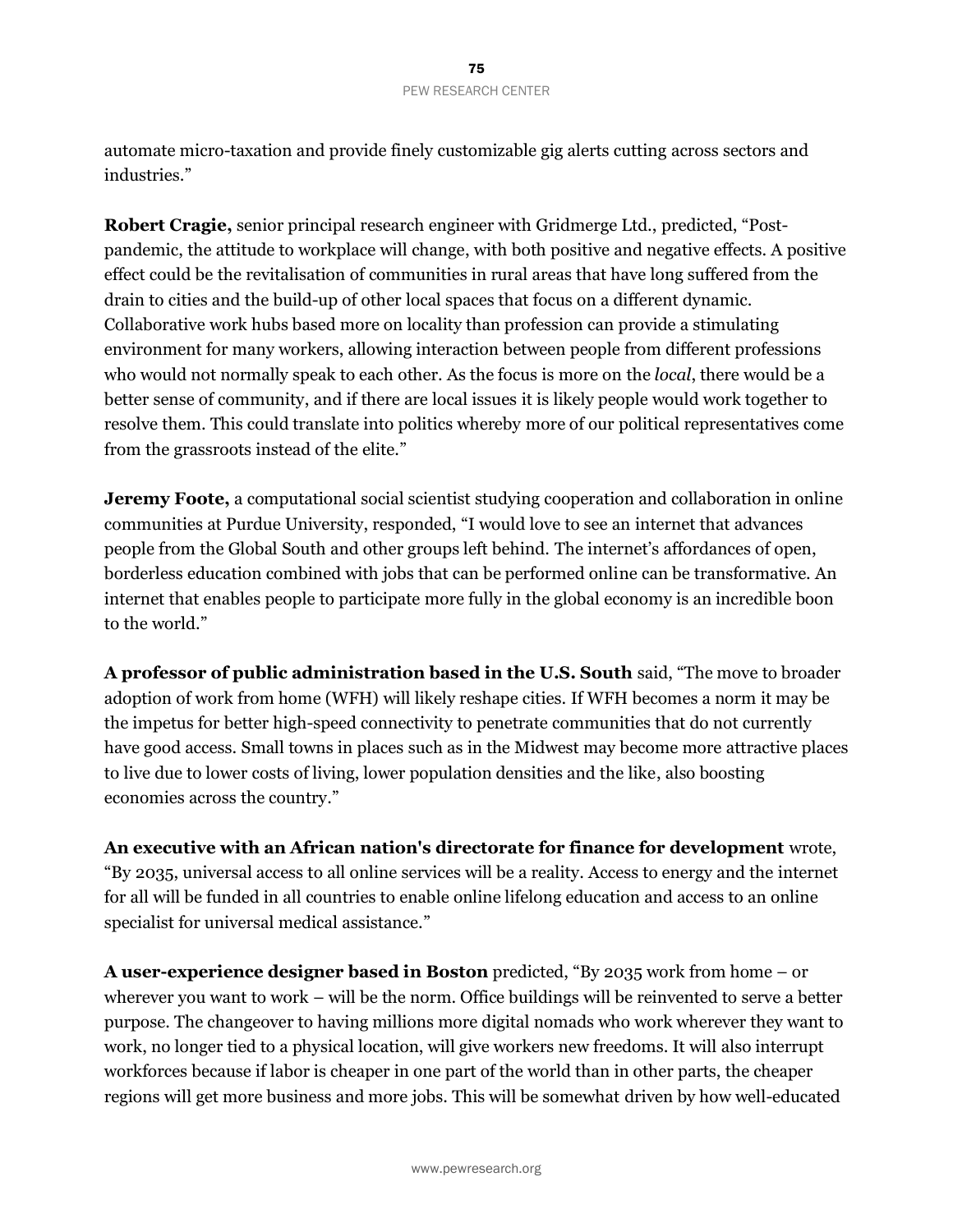and trained a local populace is, but that offset will gradually disappear as education also becomes increasingly digital and more equitably distributed. Online voting will make democracy more accessible to a wider range of people. Medical attention in the form of virtual visits will make medical care easier to obtain."

**A consulting business communications analyst** commented, "Trends to watch tied to business, but also to be widely implemented in other sectors:

- Adoption of graph databases and data standards, taxonomies and ontologies, for example, [XBRL,](https://en.wikipedia.org/wiki/XBRL) a global framework for exchanging business information; global LEIs [legal entity identifiers] offering standardized legal reference data; and authentication APIs that allow people to manage user identity.
- Cryptocurrencies in the global-remittance space and central bank digital currencies.
- Alternatives to credit reporting-based wealth profiles such as Equifax, Experian and TransUnion; plus, the availability of digital doubles and alternate personas.
- Hyperlocal, data-driven journalism.
- Exascale graphics processing units (GPUs), quantum networking and quantum computing."

**A technology professional based in North America** predicted, "In 2035 the continual rollout of electronic payment and ordering will foster innovations in the delivery of goods and services. It will lower costs and increase competition while raising flexibility in employment and other markets. It will be hindered by poor security, theft of financial assets and slow-moving government initiatives."

**Melissa R. Michelson,** professor of political science and dean at Menlo College, shared this scenario: "It's 2035, and it's time for the annual meeting. Before the pandemic, folks flew in from around the world to attend – allowing for the benefits of a face-to-face gathering, but with significant impacts on the climate due to the use of fossil fuel-based transportation. During the pandemic, meetings were held virtually, mostly via Zoom, but this was unsatisfactory. Folks had issues with their connections, and Zoom fatigue made meetings tiresome. Aside from formal sessions, there were few and dissatisfying ways to network informally as had previously taken place in hallways, at receptions and at meals.

"In a new and improved digital world in 2035, we will have found a way to gather to change ideas and conduct business virtually in ways that are engaging and that allow folks to make new connections and socialize. Now that digital meetings are so productive and enjoyable, we're able to move forward in our professional lives without burning fossil fuels or negatively impacting the planet. And we can sleep in our own beds at night."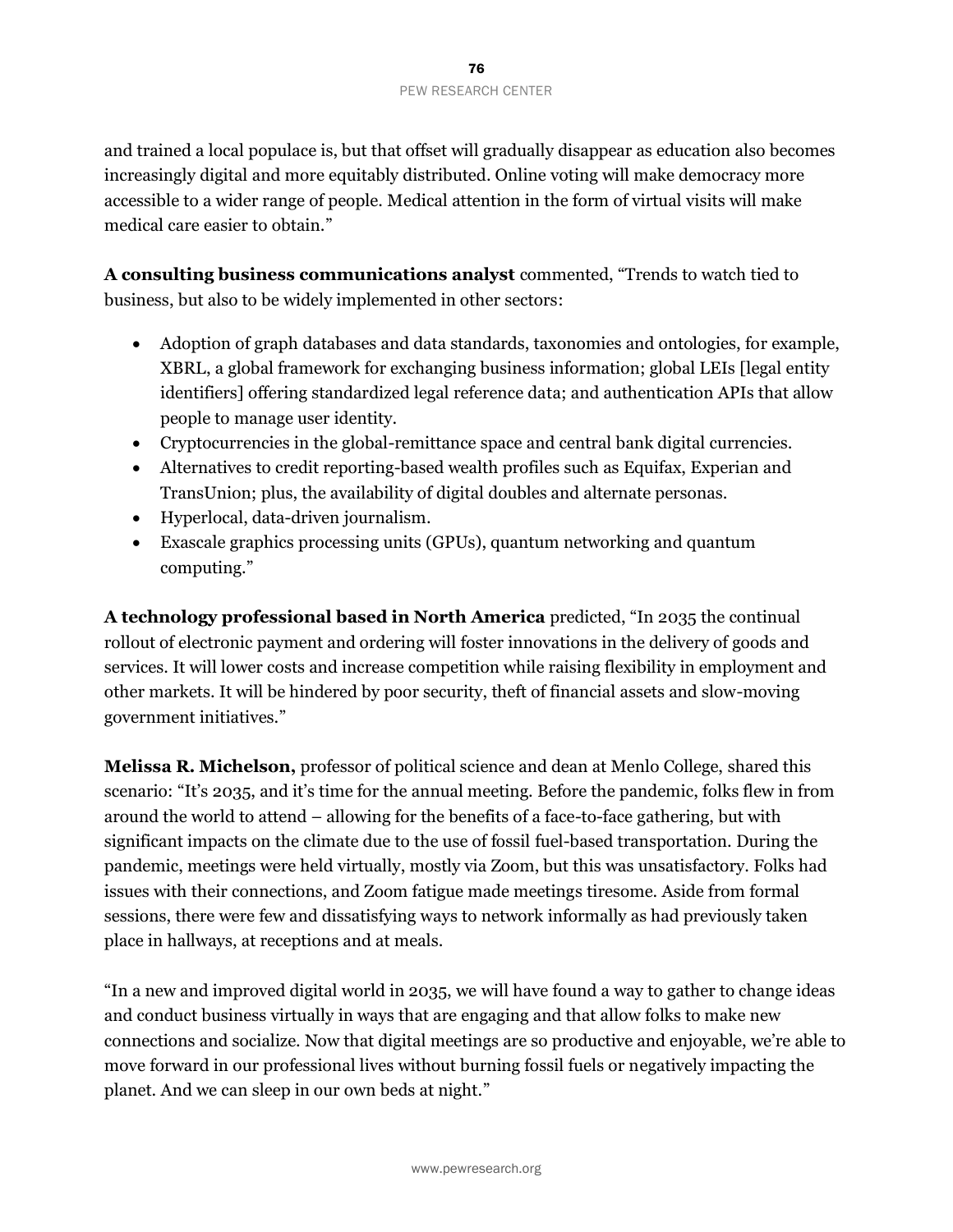**Amy Sample Ward,** CEO of the Nonprofit Technology Enterprise Network, said, "I would love to see digital tools enabling accessibility in a diverse way through everyday life. Digital wallets via devices that are affordable and accessible used for ease, as well as a way to navigate around physical disabilities that could make carrying a wallet or getting out cash or credit cards difficult. Options to navigate a customer service situation like going to the post office, buying dog food, or shopping for new shoes via devices as desired for folks with diverse challenges with waiting in line, carrying heavy items, handling loud or overwhelming situations, or otherwise to make the experience more efficient. Even a general acceptance that digital forms of participation are equal to (and not a lesser or additional request) non-digital participation, from work to education to social life."

**Amy Gonzales,** an associate professor of communication and information technologies at the University of California-Santa Barbara, wrote, "Ensuring that job searches, education, health care and other everyday activities do not require that people have access to the internet will be important to mitigate inequalities caused by widespread ICT adoption.

"We must create and protect information redundancies (i.e., use both 'paper' AND 'plastic'); a new and improved digital realm should still also retain many of the organizational processes of a nondigital realm. Unlike many other information innovations widely adopted over the past 100 years (phones, radios, televisions), the upkeep costs of digital computing are much higher. Thus, we must not assume persistent digital access for all, especially not expecting that everyone can accomplish activities that require a large screen or substantial amounts of data."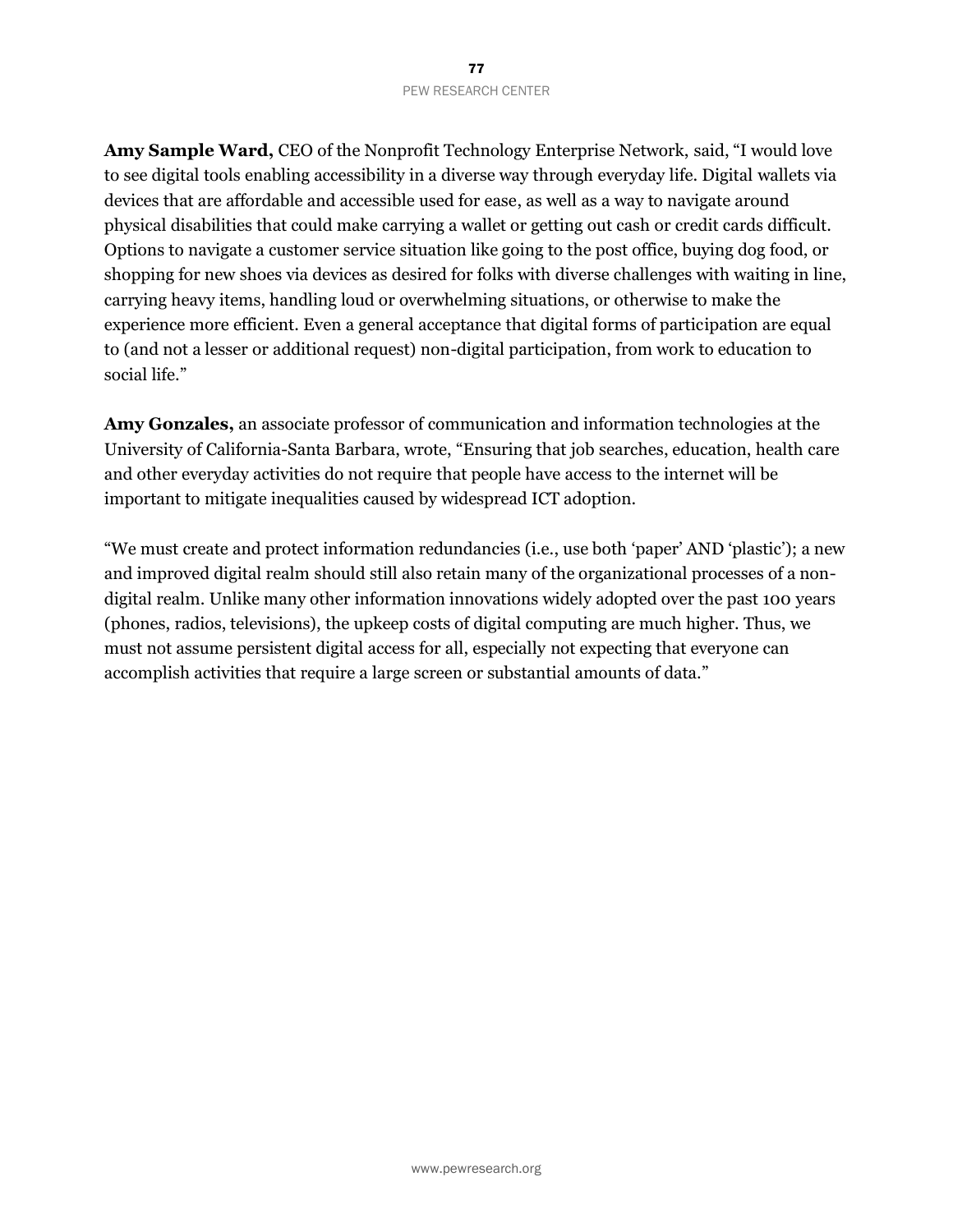# 6. Altering "reality"

A considerable number of these experts focused their answers on the transformative potential of artificial intelligence (AI), virtual reality (VR) and augmented reality (AR). They say these digital enhancements or alternatives will have growing impact on everything online and in the physical world. This, they believe, is the real "metaverse" that indisputably lies ahead. They salute the possibilities inherent in the advancement of these assistive and immersive technologies, but also worry they can be abused – often in ways yet to be discovered. A number of respondents also predict that yet-to-be envisioned realms will arise.

**Andrew Tutt,** an expert in law expert and author of "[An FDA for Algorithms,](https://papers.ssrn.com/sol3/papers.cfm?abstract_id=2747994)" predicted, "Digital spaces in the future will be so widely varied that there will not be any canonical digital space, just as there is no canonical physical space. A multitude of new digital spaces using augmented reality and virtual reality to create new ways for people to interact online in ways that feel more personal, intimate and like the physical world will likely arise. These spaces will provide opportunities to experience the world and society in new and exciting ways. One imagines, for example, that in the future, digital classrooms could involve students sitting at virtual desks with a virtual teacher giving a lesson at the front of the room.

"There will be future digital concerts with virtually limitless capacity that allow people to watch their favorite bands in venues. And through AR and VR, people will take future 'trips' to museums that can only be visited today by buying plane tickets to fly half a world away. Unlike the experiences of today, which are tightly constrained by limitations of physical distance and space, these offer an opportunity to create a more engaged and interactive civil, political and artistic discourse. People are no longer prevented from meaningfully taking advantage of opportunities for education, entertainment and civic and political discourse. These opportunities will not eliminate the problems that digital spaces today confront.

"A fundamental reorientation around these new types of spaces – one in which we impose shared values for these types of shared spaces – will be necessary, but the multiplication of opportunities to interact with friends, neighbors and strangers across the world may have the salutary effect of helping us to be better citizens of these digital spaces and thereby improve them without necessarily changing the fundamental technologies and structures on which they rely."

**Mark Lemley,** professor of law and director of the Stanford University program in Law, Science and Technology, said, "We will live more of our lives in more – and more realistic – virtual spaces."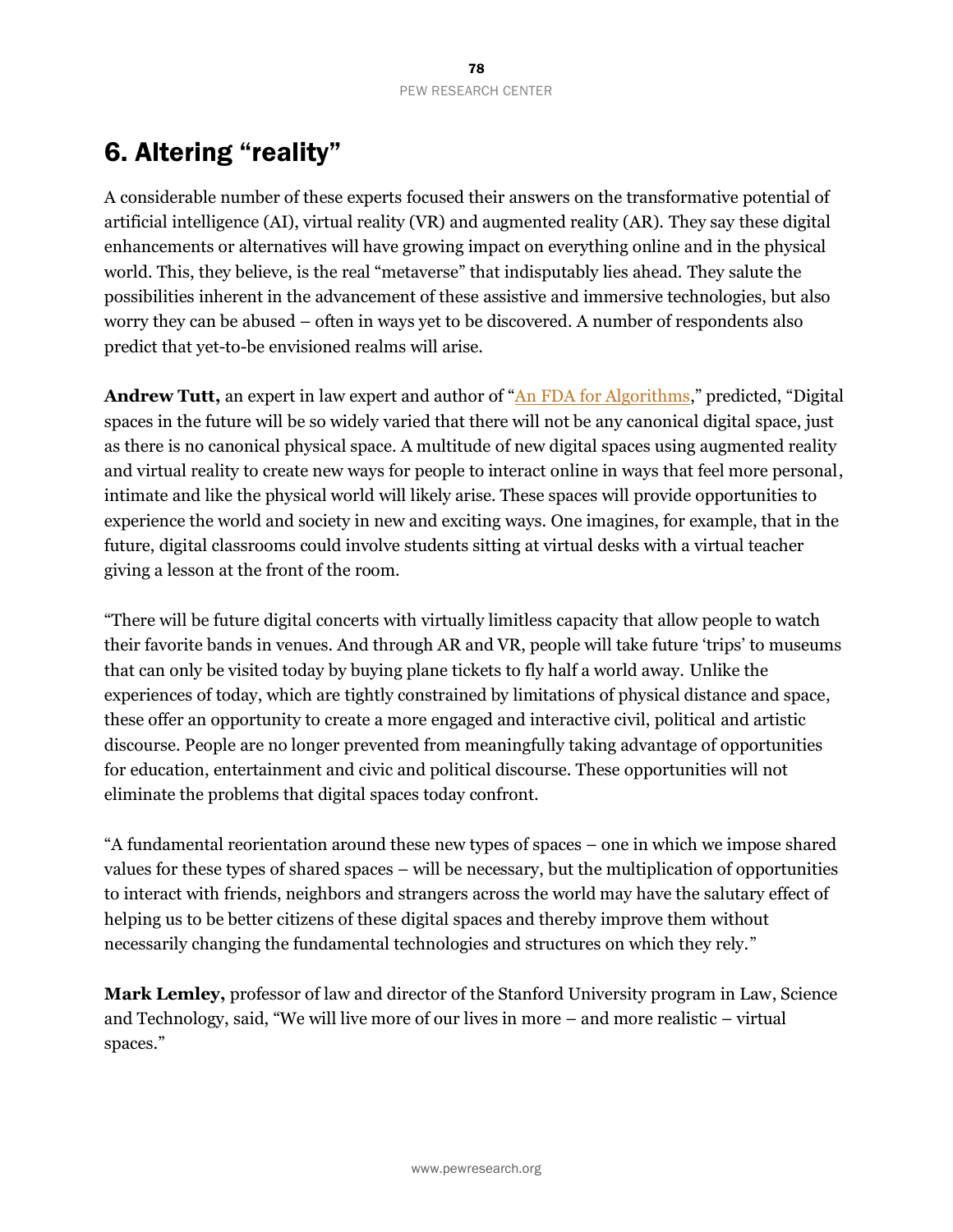**Mark Deuze,** professor of media studies at the University of Amsterdam, the Netherlands, wrote, "The foundation of digital life in 2035 will be lived in a mixed or cross-reality in which the 'real' is intersected with and interdependent with multiple forms of augmented and virtual realities. This will make our experience of the world and ourselves in it much more malleable than it already is, with one significant difference: By that time, almost all users will have grown up with this experience of plasticity, and we will be much more likely to commit to making it work together."

**Shel Israel,** author of seven books on disruptive technologies and communications strategist to tech CEOs, responded, "By 2035 AR and VR are likely to fit into fashionable headsets that look like everyday eyeglasses and will be the center of our digital lives. Nearly all digital activities will occur through them rather than desktop computers or mobile devices. We will use them for shopping and to virtually visit destinations before we book travel. They will scan our eyes for warnings of biologic anomalies and health concerns. We will see the news and attend classes and communicate through them. By 2045, these glasses will be contact lenses and by 2050, they will be nanotech implants. This will be mostly good, but there will be considerable problems and social issues caused by them. They will likely destroy our privacy, they will be vulnerable to hacking and, by then, they could possibly be used for mind control attempts.

## "Positives for 2035:

- 1. Medical technology will prolong and improve human life.
- 2. Immersive technology will allow us to communicate with each other through holograms that we can touch and feel, beyond simple Zoom chatting or phoning.
- 3. Most transportation will be emissions-free.
- 4. Robots will do most of our unpleasant work, including the fighting of wars.
- 5. Tech will improve the experience of learning.

"On the dark side of 2035:

- 1. Personal privacy will be eradicated.
- 2. The cost of cybercrime will be many times worse than it is today.
- 3. Global warming will be worse.
- 4. The computing experience will bombard us with an increasing barrage of unwanted messages."

**Jamais Cascio,** distinguished fellow at the Institute for the Future, shared this first-person 2035 scenario: "Today, I felt like a frog so I became one. Well, virtually, of course. I adjusted my presentation avatar (my 'toon') to give me recognizably ranidaean features. Anyone who saw me through mixed-reality lenses – that is, pretty much everybody at this point – would see this froggy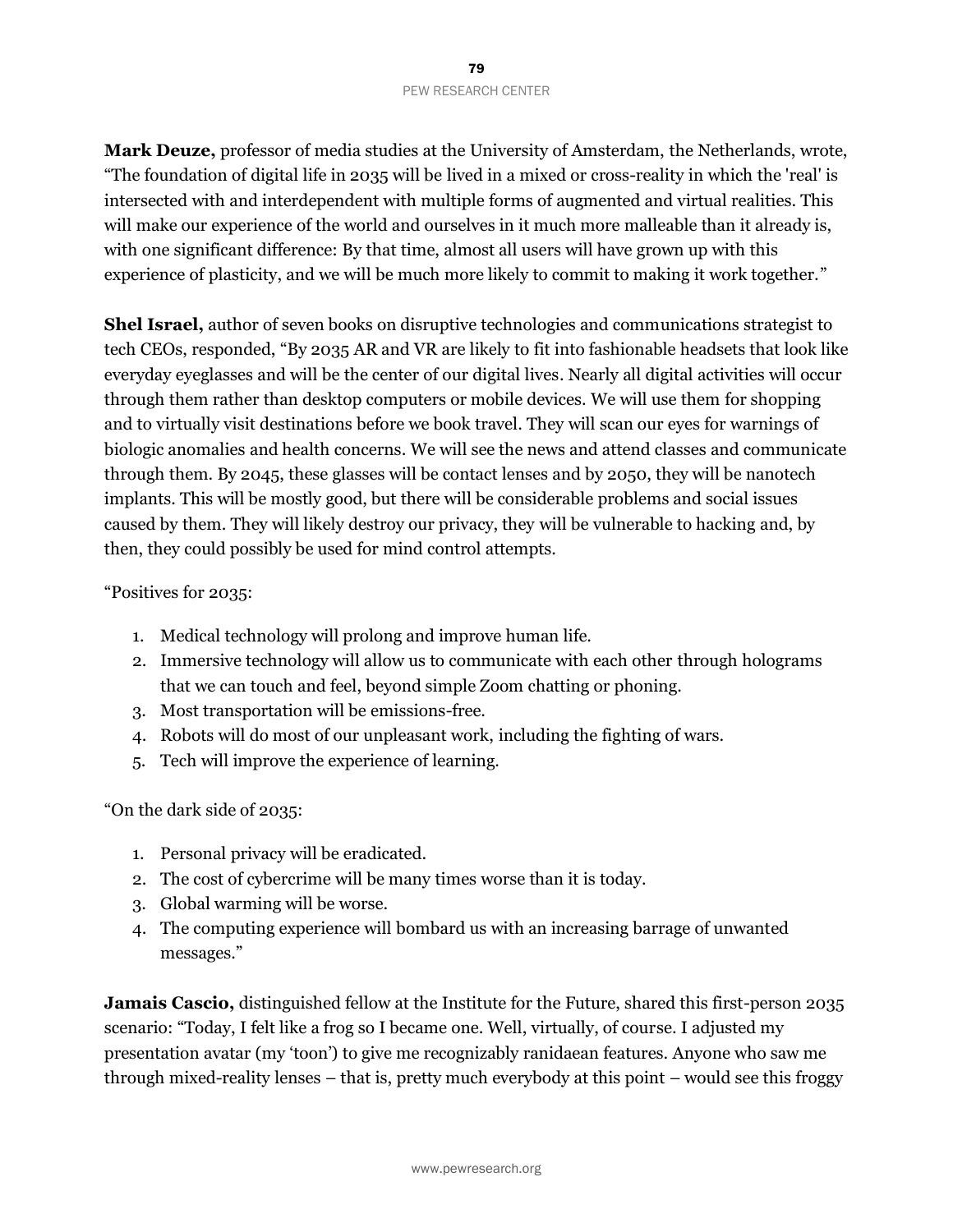version of me. I got a few laughs at the taqueria I went to for lunch. It felt good, man. My partner, conversely, had a meeting in which she had to deal with a major problem and (worse) she had to attend physically. To fit her mood, she pulled on the flaming ballgown I had purchased for her a few years ago. The designer went all-out for that one, adding in ray-tracing and color sampling to make sure the flames that composed the dress properly illuminated the world around her from both her point of view and the perspective of observers. She said that she felt as terrifying as she looked. When mixed reality glasses took off late in the 2020s, most pundits paid attention to the opportunity they would give people to remix and recreate the world around them. Would people block out things they didn't want to see? Would they create imaginary environments and ignore the climate chaos around them? Turned out that what people really wanted to do was wear elaborate only-possible-in-the-virtual-world fashion. Think about it: what was the big draw for real money transactions in online games? Skins – that is, alternative looks for your characters. It's not hard to see how that could translate into the non-game world. You want to be a frog? Here are five dozen different designs under Creative Commons and another several hundred for prices ranging from a dollar to a thousand dollars. You want to look serious and professional? This outfit includes a new virtual hairstyle, too. We sometimes get so busy trying to deal with the chaos of reality that we sometimes forget that the best way to handle chaos is to play."

**The founder and director of a digital consultancy** predicted, "AR and VR technologies will do more to bring us together, teach us about distant places, cultures and experiences and help us become healthier through virtual diagnostics and digital wellness tools. I suppose what I'm really envisioning is a future where the entities that provide digital social services are reoriented to serve users rather than shareholders; a new class of not-for-profit digital utilities regulated by an international network of civic-minded experts. I would like to envision a digital future where we assemble around communities – geographical or interest-based – that provide real support and a plethora of viewpoints. This is really more of a return to the days before Facebook took over the social web and development from there."

**A leading professor of legal studies and business ethics** responded, "The expectation that persistent metaverse experiences will be more widespread by 2035 isn't a prediction, it is a certainty given current development and investment trends. I have wonderful experiences in the digital space of World of Warcraft, which started in 2004. With the huge investment in metaverse platforms, I expect that more people will have that kind of social experience, extending beyond it simply being used for gaming. But that doesn't mean that digital life will be better or worse on average for 8 billion people in the world."

**A distinguished scientist and data management expert who works at Microsoft** said, "In 2035 there will be more 'face-to-face' ('virtual,' but with a real feel) discussion in digital spaces that opens people's minds to alternative viewpoints."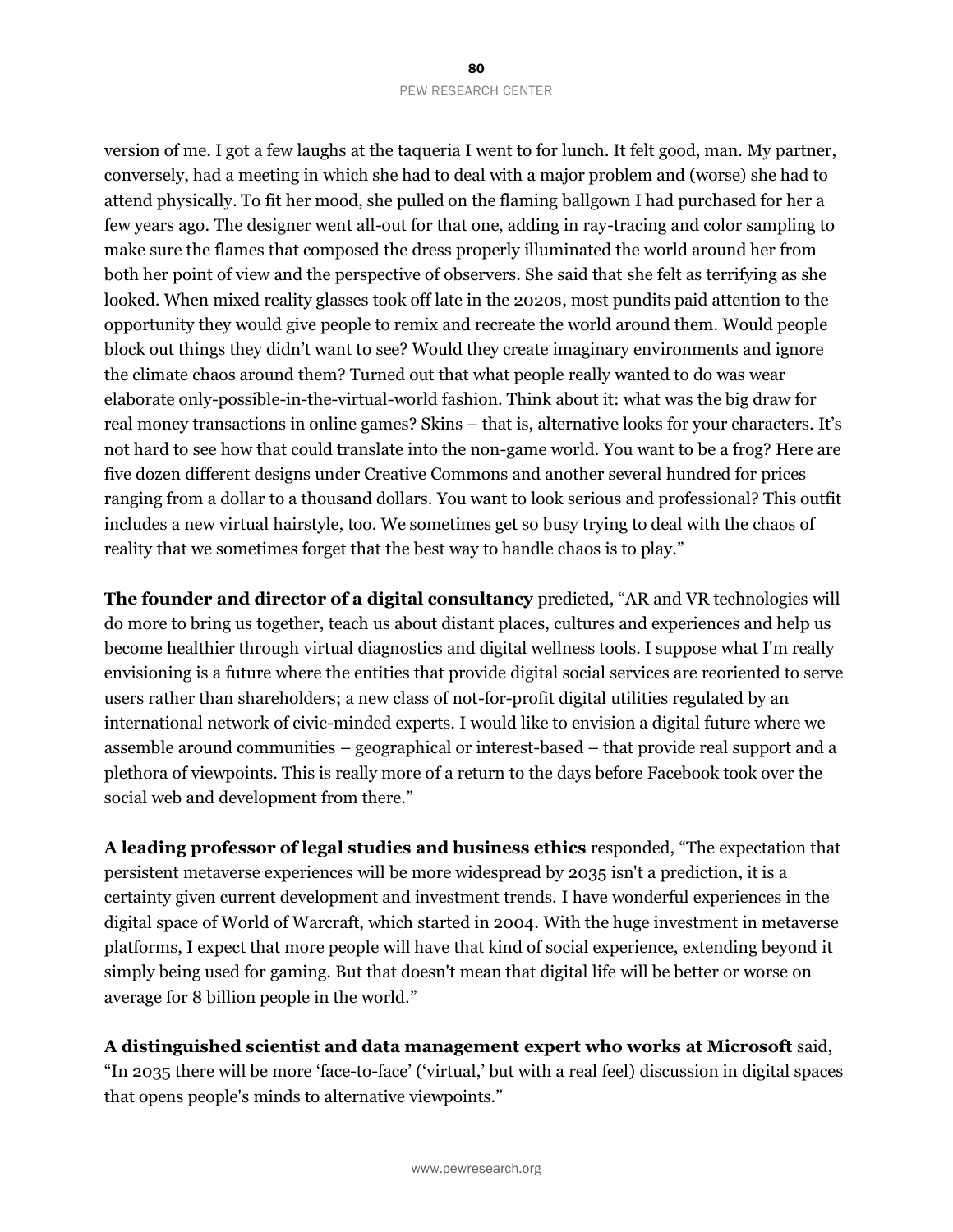**Sam Punnett,** retired owner of FAD Research, said, "A better world online would involve authenticated participants. It isn't too far-fetched to imagine that 15 years from now we will have seen a broad adoption of VR interfaces with a combination of gesture and voice control. After many years of two-dimensional video representation and its interfaces, technology and bandwidth will advance to a point where the VR gesture/voice interface will represent 'new and improved.' Watch the gaming environments for more such advances in interface and interaction, as gaming most always leads invention and adoption."

**Seth Finkelstein,** principal at Finkelstein Consulting and Electronic Frontier Foundation Pioneer Award winner, commented, "If virtual reality improves akin to the way that video conferencing has improved, VR gaming will be awesome. We have the 'Star Trek' communicator now (with mobile phones). If better sensing of body movement was combined with additional advances in head-mounted display and audio, we'd have something like a primitive 'Star Trek' holodeck."

**A professor of computer science and entrepreneur** wrote a hopeful, homey vignette: "Wearing augmented-reality hardware, a child is learning by doing while moving – launching a rocket, planting a tree, solving an animal-enclosure puzzle in a virtual zoo. In the next room, a sitting parent is teaming with colleagues across the globe to design the next version of a flying car. Grandpa downstairs is baking cookies from the porch Adirondack chair by controlling – via a tablet and instrumented gloves – a couple of chef-robots in the kitchen. While Grandma, from an adjacent chair, is interacting with a granddaughter who lives across the country via virtual-reality goggles."

**Victor Dupuis,** managing partner at the UFinancial Group, shared a shopping scenario, writing, "You are buying a new car. You browse cars by using a personal Zoom-type video tech, then switch into a VR mode to take a test drive. After testing several EV cars from different manufacturers, you simultaneously negotiate the best possible price from many of them. You settle on a choice, handle a much more briefly-structured financial transaction, your car is delivered to your front door by drone truck and your trade-in vehicle leaves in the same way.

"Between now and 2035, digital spaces will continue to improve the methods and efficiencies of how we transact life. Financial decision making, information interpretation, major personal and home purchases, all will be handled more efficiently, resulting in reduced unit costs for consumers and the need for companies to plan on higher sales volume to thrive. On the negative side, we are eroding relationally because of an increased dependence on digital space for building relationships and fostering long-term connections. This will continue to erode the relationship aspect of human nature, resulting in more divorces and fractured relationships, and fewer deep and abiding relationships among us."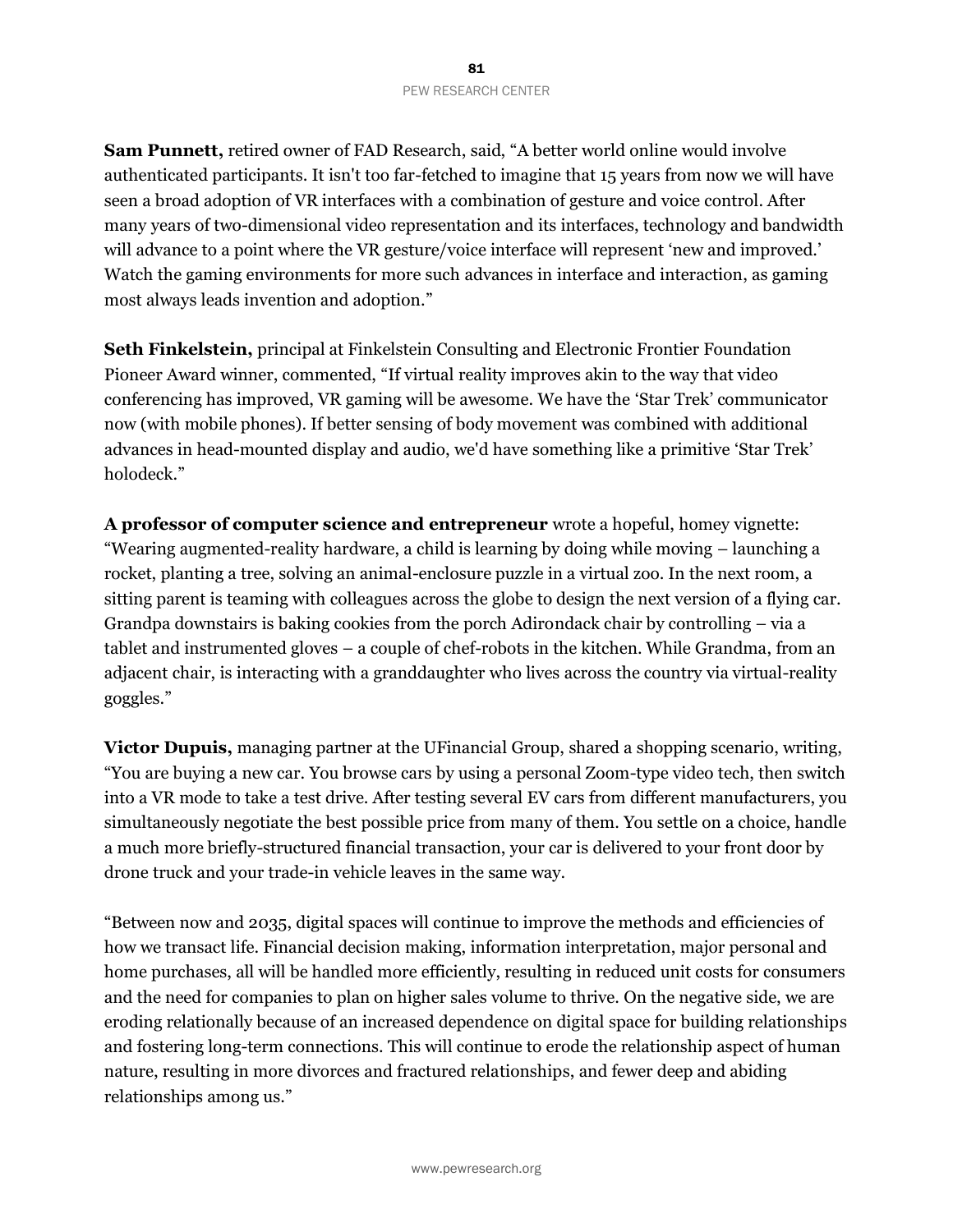## Advances in AI can be crucial to achieving human goals

**Alexa Raad**, chief purpose and policy officer at Human Security and host of the TechSequences podcast, said, "In 2035 AI will increase access to a basic level of medical diagnostic care, mental health counseling, training and education for the average user. Advances in augmented and virtual reality will make access to anything from entertainment to 'hands-on' medical training on innovative procedures possible without restrictions imposed by our physical environment (i.e., geography). Advances in the Internet of Things and robotics will enable the average user to control many aspects of their physical lives online by directing robots (routine living tasks like cleaning, shopping, cooking, etc.). Advances in biometrics will help us manage and secure our digital identities."

**A foresight strategist based in Washington, D.C.,** predicted, "Probably the most significant change in 'digital life' in the next 14 years will be the geometric expansion of the power and ubiquity of artificial intelligence. I consider it likely that bots (writ large) will be responsible for generating an increasing portion of our cultural and social information, from entertainment media to news media to autonomous agents that attend our medical and psychosocial needs. Obviously, a lot can go right or wrong in this scenario, and it's incumbent upon those of us who work in and with digital tech to anticipate these challenges and to help center human dignity and agency as AI becomes more pervasive and powerful."

**Peter B. Reiner,** professor and co-founder of the National Core for Neuroethics at the University of British Columbia, proposed the creation of "Loyal AI," writing, "As artificial intelligence comes to encroach upon more and more aspects of our lives, we need to ensure that our interests as humans are being well-served. The best way for this to happen would be the advent of 'Loyal AI' – artificially intelligent agents that put the interests of users first rather than those of the corporations that are developing the technology. This will require wholesale reinvention of the current rapacious business model of surveillance capitalism that pervades our digital lives, whether through innovation or government regulation or both. Such trustworthy AI might foster increased trust in institutions, paving the way for a society in which we can all flourish."

**Paul Epping,** chairman and co-founder of XponentialEQ, predicted, "The way we think and communicate will change. Politics, as we know it today, will disappear because we will all be hyperconnected in a hybrid fashion: physically *and* virtually. Governments and politics have, in essence, been all about control. That will be different. Things will most likely be 'governed' by AI. Therefore, our focus should be on developing 'good' AI. The way we solve things today will not be possible in that new society. It has been said that first we create technology and then technology creates us. At that point, tech will operate on a direct cognitive level. Radical 'neuroconnectivity'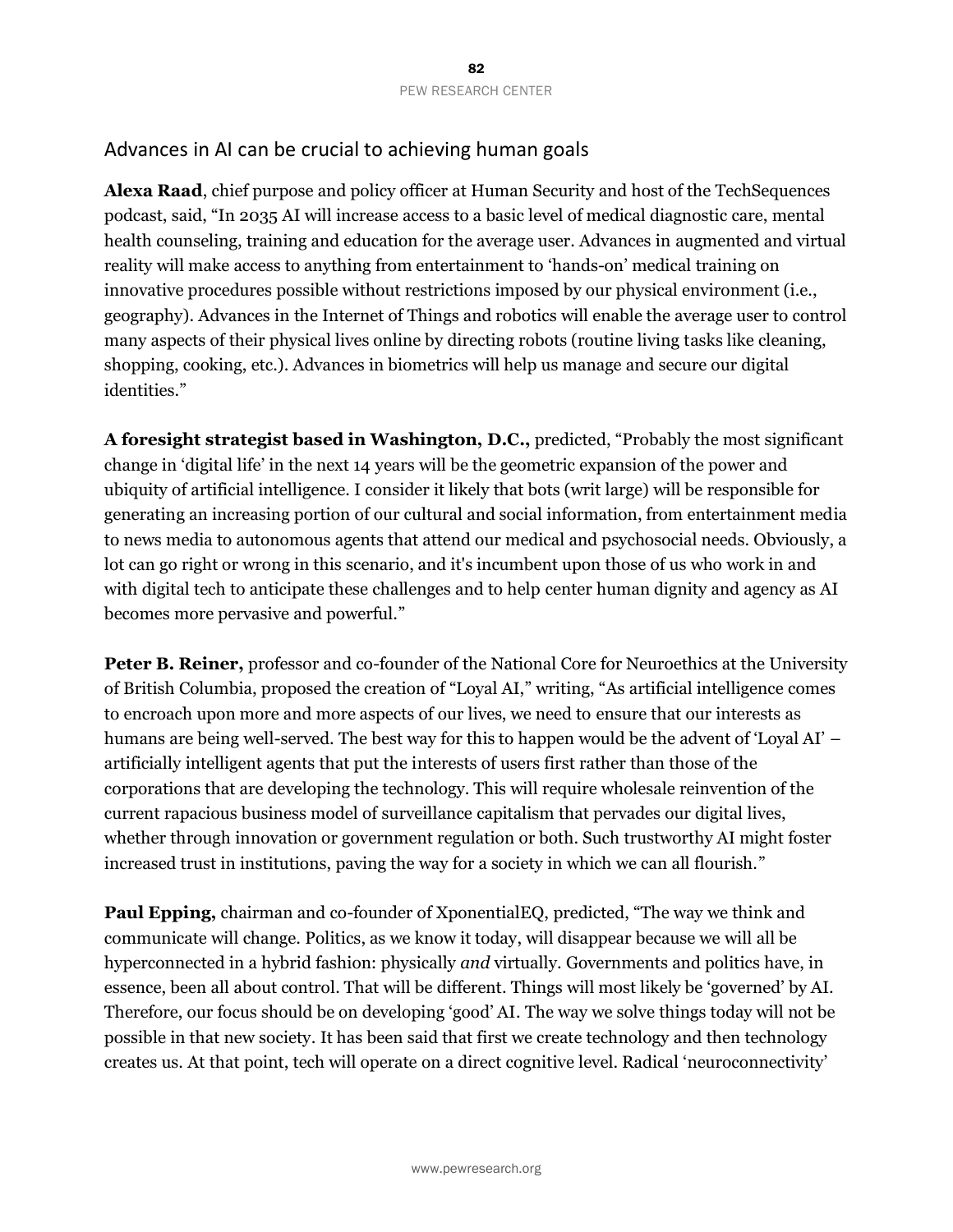has exponentially more possibilities than we can imagine today; our *old* brains will not be able to solve *new* problems anymore. Technology will create the science that we need to evolve.

"Digital spaces will live *in* us. Direct connectivity with the digital world and thus with each other will drive us to new dimensions of discovery of ourselves, our species and life in general (thus not only digital life). And it will be needed to survive as a species. Since I think that the technologies being used for that purpose are cheaper, faster, smaller and safer, everyone can benefit from it. A lot of the problems along the way will be solved and will have been solved, although new unknowns will brace us for unexpected challenges. E.g.: how will we filter information and what defines the ownership of data/information in that new digital space? Such things must be solved with the future capabilities of thinking in the framework of that time; we can't solve them with our current way of thinking."

**Heather D. Benoit,** a senior managing director of strategic foresight, wrote, "I imagine a world in which information is more useful, more accessible and more relevant. By 2035, AIs should be able to vet information against other sources to verify its accuracy. They should also be able to provide this information to consumers at the times that make the most sense based on time of day, activity and location. Furthermore, some information would be restricted and presented to each individual based on their preferences and communication style. I imagine we'll all have our own personal AIs that carry out these functions for us, that we trust and that we consider companions of a sort."

**Sam Lehman-Wilzig,** professor and former chair of communications at Bar-Ilan University, Israel, said, "I envision greater use of artificial intelligence by social media in 'censoring' out particularly egregious speech. Another possibility: Social media that divides itself into 'modules' in which some disallow patently political speech or other types of subject matter, i.e., social media modules that are subject-specific."

**An expert on the future of software engineering** presented the following scenario: "A political operative writes a misleading story and attempts to circulate it via social media. By means of a carefully engineered network topology, it reaches trusted community members representing diverse views, and – with the assistance of sophisticated AI that helps to find and evaluate the provenance of the story and related information – the network determines that the story is likely a fabrication and damps its tendency to spread. The process and technology are very reliable and trusted across the political spectrum."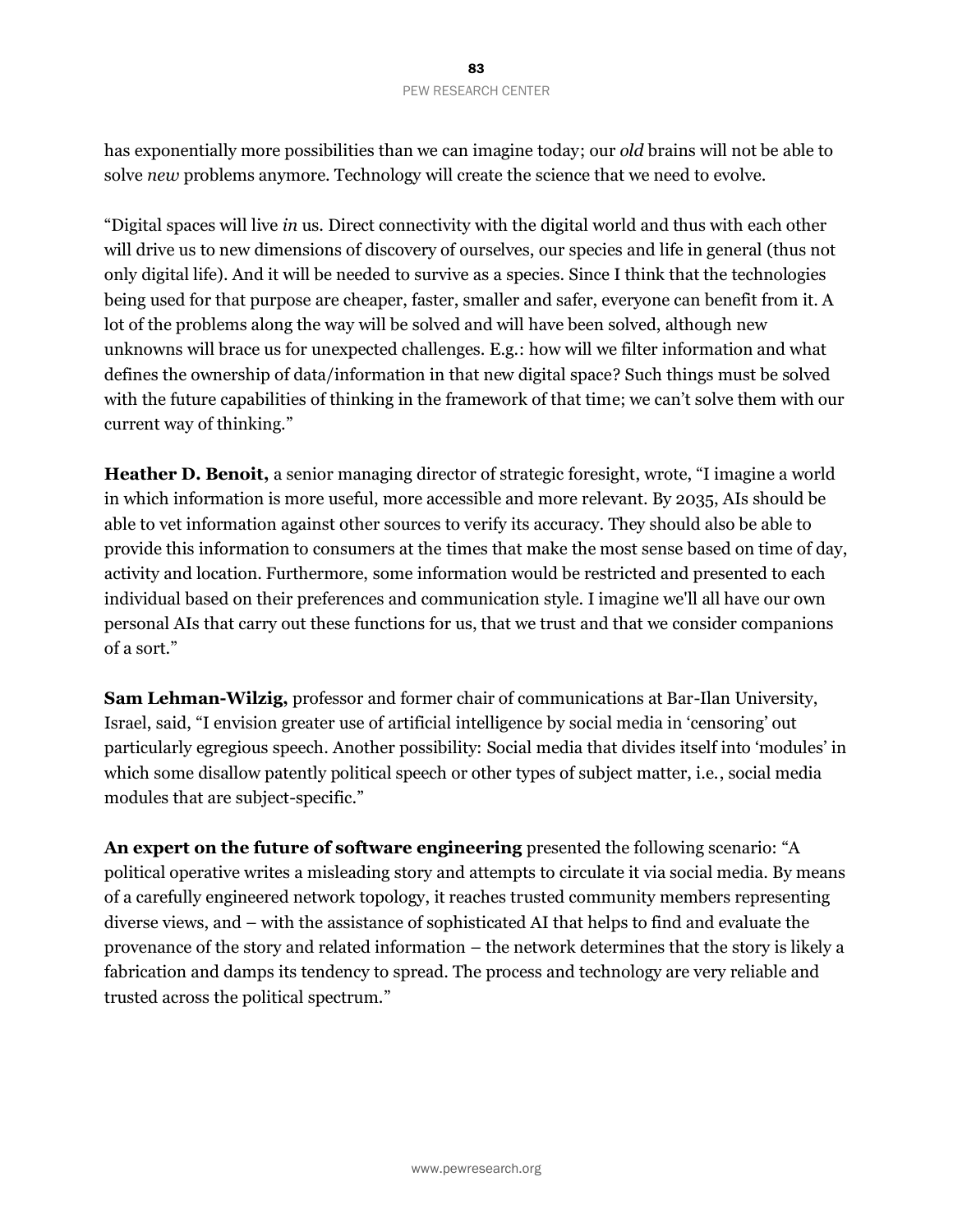**Jerome Glenn,** co-founder and CEO of The Millennium Project, predicted, "Personal AI/avatars will search the internet while we are asleep and later wake us up in the morning with all kinds of interesting things to do. They will have filtered out information pollution, distilling just the best for our own unique self-actualization by using blockchain and smart contracts."

**Dweep Chand Singh**, professor and director/head of clinical psychology at Aibhas Amity University in India, said, "Communication via digital mode is here to stay, with an eventual addition of brain-to-brain transmission and exchange of information. Biological chips will be prepared and inserted in brains of human beings to facilitate communication without external devices. In addition, artificial neurotransmitters will be developed in neuroscience labs for an alternative mode of brain-to-brain communication."

**An ICANN and IEEE leader based in India** proposed a potential future in which everything is connected to everything, writing, "Our lives, the lives of other humans linked to us and the lives of non-human entities (pets, garden plants, homes, devices and household appliances) will all be connected in ways that enhance the sharing of information in order for people to have more meaningful lives. We will be able to upload our thoughts directly to the internet and others will be able to download and experience them. The 'thoughts' (experiences, sensory information, states of mind) of other non-human entities will also be uploaded. Among these online thought-objects, there will also be 'bots' (AI thought entities), and the internet will become a bus for thoughts and awareness. This will lead to stunning emergent properties that could transform the human experience."

**A futures strategist and consultant** warned, "Within the next 15 years, the AI singularity could happen. Humanity can only hope that the optimistic beliefs of Isaac Asimov will hold true. Even in the present day, some AI platforms that were developed in research settings have evolved into somewhat psychopathic personalities, for lack of a better description. We might, in the future, see AI forecasting events based on accumulated information and making decisions that could limit humanity in some facets of life. Many more jobs than present will be run and controlled by this AI, and major companies will literally jump at the nearly free workforce that AI will provide, but at what cost for humanity? We can only hope as we wait and see how this technology will play out. AI lacks the human element that makes us who we are: the ability to dream, to be illogical, to make decisions based on a 'gut feeling.' Society could become logic-based, as this is the perception that AI will base its decisions on. Humanity could lose its ability for compassion and, with that, for understanding."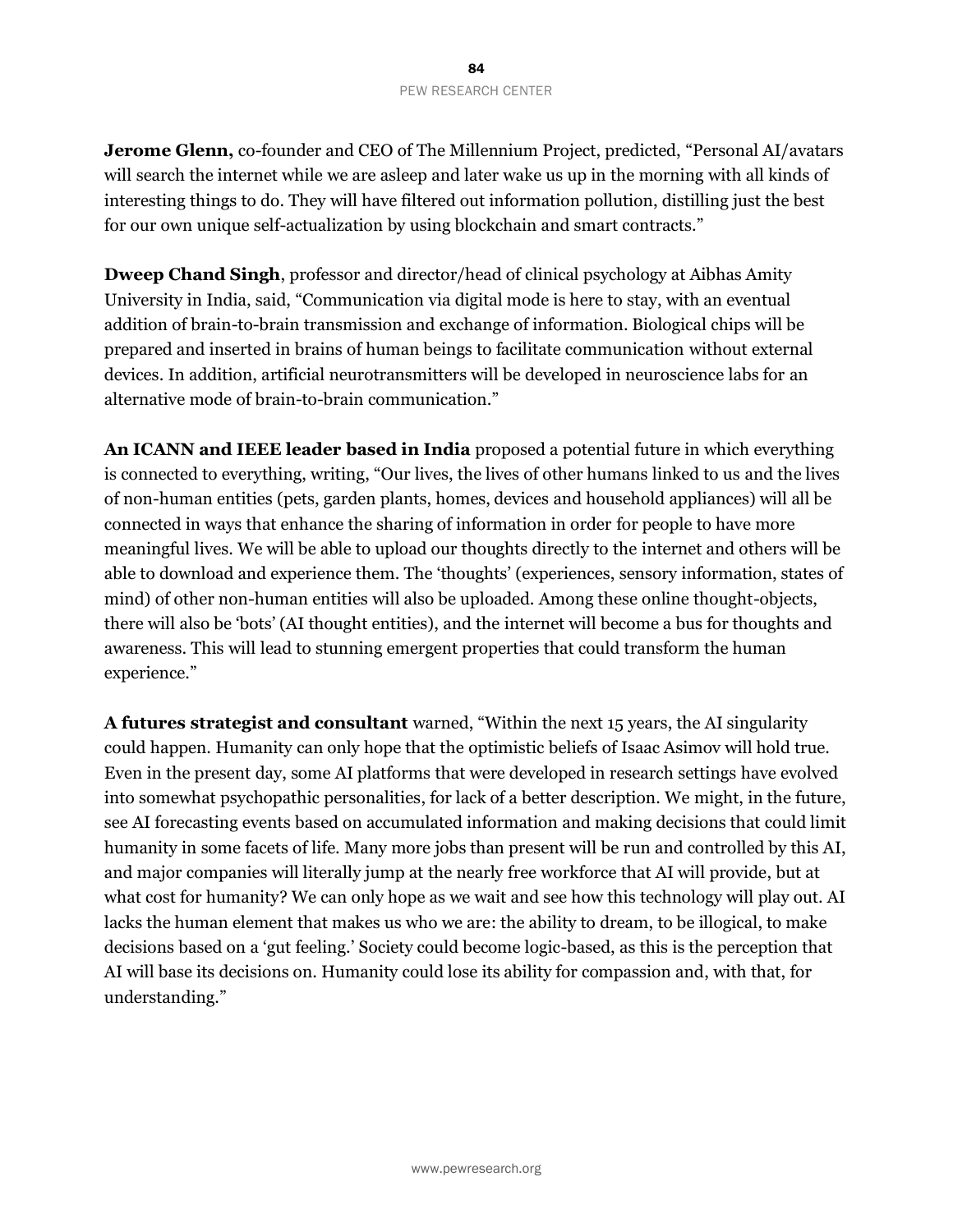# 7. Tackling wicked problems

Some of these expert respondents wrote of their hope that digital interactions and tools will be essential parts of global efforts to tackle grand challenges such as climate change, defending human rights and addressing pandemics. They often foresee – or advocate for – changes in the way knowledge is generated and applied.

**Marcus Foth,** professor of informatics at Queensland University of Technology, exclaimed, "My biggest hope is that eventually global social and environmental crises such as COVID-19 and climate change will create enough stimulus for *strategic essentialism*, that is, for humankind to forget about its petty differences and come together to tackle the wicked problems that are at stake, urgent and pressing. COVID-19 is not so much just a health challenge, it's a political challenge. Climate change is not so much just a science challenge, it's an economic challenge. While the world at large and national leaders are still putting most of their hope into the STEM field, the real challenges cannot be tackled whilst maintaining an ideological belief in technological solutionism. The underlying issue – as old as humankind – at the core of our chronic inability to really shine and build the scale of ingenuity needed to face what's coming for us, is *governance*. Perhaps there are some weak signals at the internet's 2035 horizon that point to new models and approaches of more-than-human governance that are more collaborative, fair, just, ethical, inclusive and able to care for our planetary health and well-being."

**Greg Sherwin,** an active leader in digital experimentation with Singularity University who earlier engineered many startups, including CNET and LearnStreet, said, "The challenge of digital life is that information is increasing exponentially and our ability to process it fails to scale. This leads to gross oversimplifications of people, their conditions, their ideas, their perspectives. Nobody has time to listen when a billion people are asking to be listened to. I envision the creation of 3D and exploratory worlds that help people build better presence, understanding and empathy, aimed at small subsets of people whom we listen to in order to dig deeper. This could never be done at scale, however. Worlds like this could result in better engaging with humanitarian aid in response to an international crisis of climate change and/or global migration in a faraway territory. But it would require participants to focus on themselves and filter everyone else out, unlike the modern temptation to go viral and expose as many as possible to as little as can be understood as possible."

**Rich Ling,** a professor of media technology at Nanyang Technological University in Singapore, responded, "There are two critical areas we need to address. Digital mediation and digital technology can be used to address these. The first is the environment and the second is social/racial divides. My sense is that digital technology and AI can contribute to solving climate change. AI can help to provide the resources we need in a more environmentally sustainable way.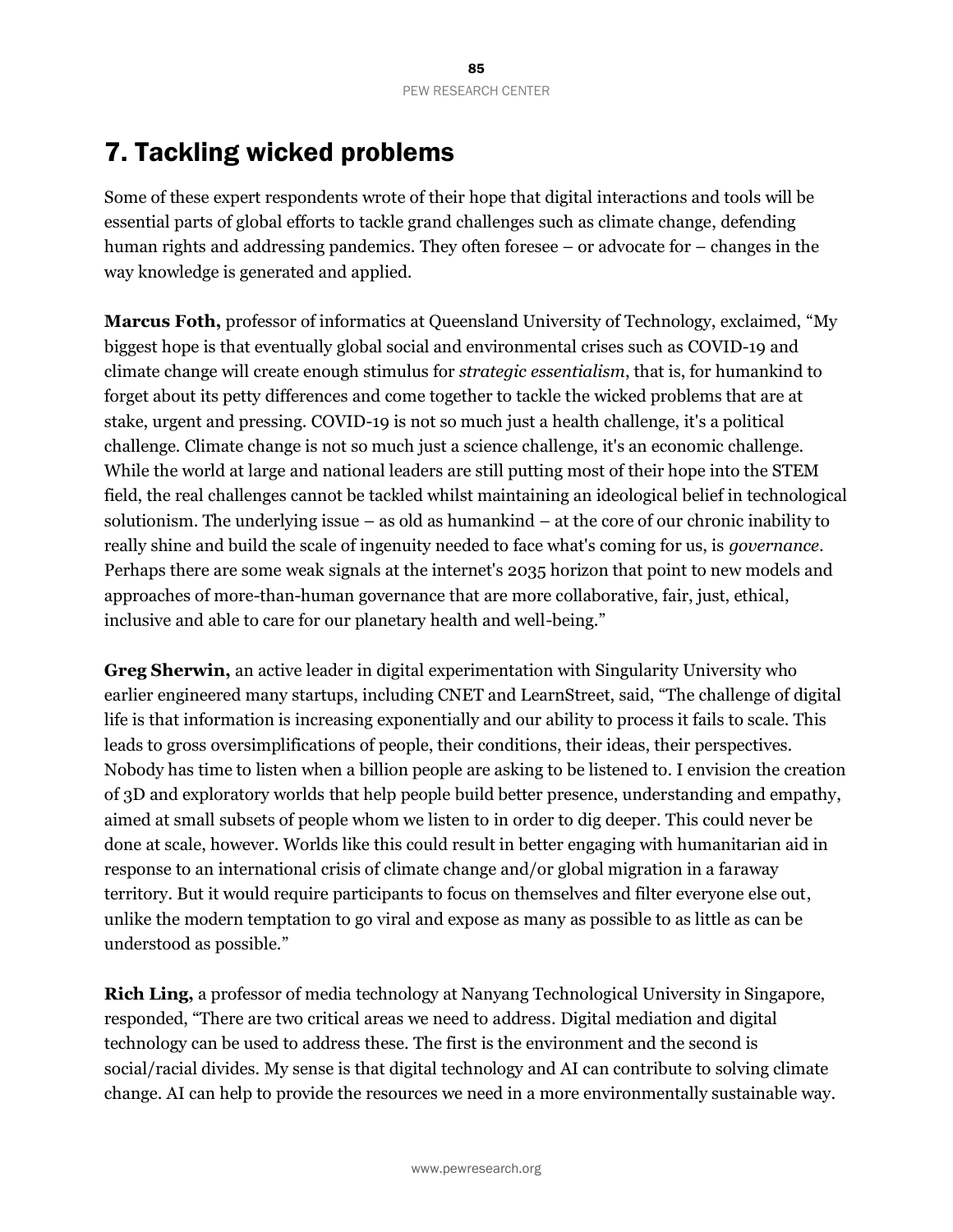AI systems have the potential to provide better management of resources. AI systems can help us to produce and transport things more efficiently and with fewer environmental consequences. Similarly, I think that digitally-mediated communication can help to reduce social barriers. We have seen how social media has been used to fan the flames of racism and hate over the past few years. I have the hope that social media will also become a tool with which to reduce these barriers. Its use in the educational system during the pandemic has shown that social media can be used in the project of social development. It is clear that face-to-face education has its advantages. However, supplementing this with remote education increases the reach of the system. Education is known as one of the ways to reduce intolerance. Thus, the growth of remote education can be a positive force in the reduction of social/racial divides."

**Jonathan Grudin,** principal human-computer design researcher at Microsoft and affiliate professor at the University of Washington, wrote, "Seventy-five years ago, in my public school in a small rural village, we learned about the United Nations, a significant institution covered regularly in the news. We collected money for UNICEF and devoted much of one year to the International Geophysical Year. Today, attention to such global cooperation is minimal. There is no reason not to reestablish such a consciousness, and, forced by climate change consequences that put us on a long list of endangered species, we must. We must, and digital technology will be central, informing and engaging young and old much more directly and effectively than was done through print media 75 years ago. The digital space will not be difficult to design, finding solutions will be challenging and reaching consensus on enacting them will be the most difficult in a contentious era. We could do it now if Xi Jinping, Vladimir Putin, Joe Biden, the European Parliament and others decided it was time. They haven't or can't, but they or their successors will. You can bet on it, because if they don't there will be no one to collect your losing bet."

**Brian Southwell,** director of the Science in the Public Sphere Program at RTI International, wrote, "By 2035, we could be experiencing the richness of human connection in a sustainable way that avoids the worst excesses of fossil fuel use. We could use technology to raise up important voices that wouldn't be otherwise heard. We could discover possibilities for vibrant community development in areas of the world that currently are struggling economically."

**Sonia Livingstone,** a professor of social psychology at the London School of Economics and Political Science, wrote, "The digital world would be much improved if we could prioritise human rights as an overarching principle and consult the public using careful, respectful and rightsrespecting mechanisms. My focus is primarily on children's rights in a digital world and I urge that it is time for adults to listen to the voices and experiences of children, as they committed to do when all countries worldwide except the U.S. ratified the United Nations Convention on Rights of [the Child.](https://en.wikipedia.org/wiki/Convention_on_the_Rights_of_the_Child) Children are independent rights holders, agents in a digital world, and their views challenge the lazy assumptions of adults in ways that demand and deserve attention. Their input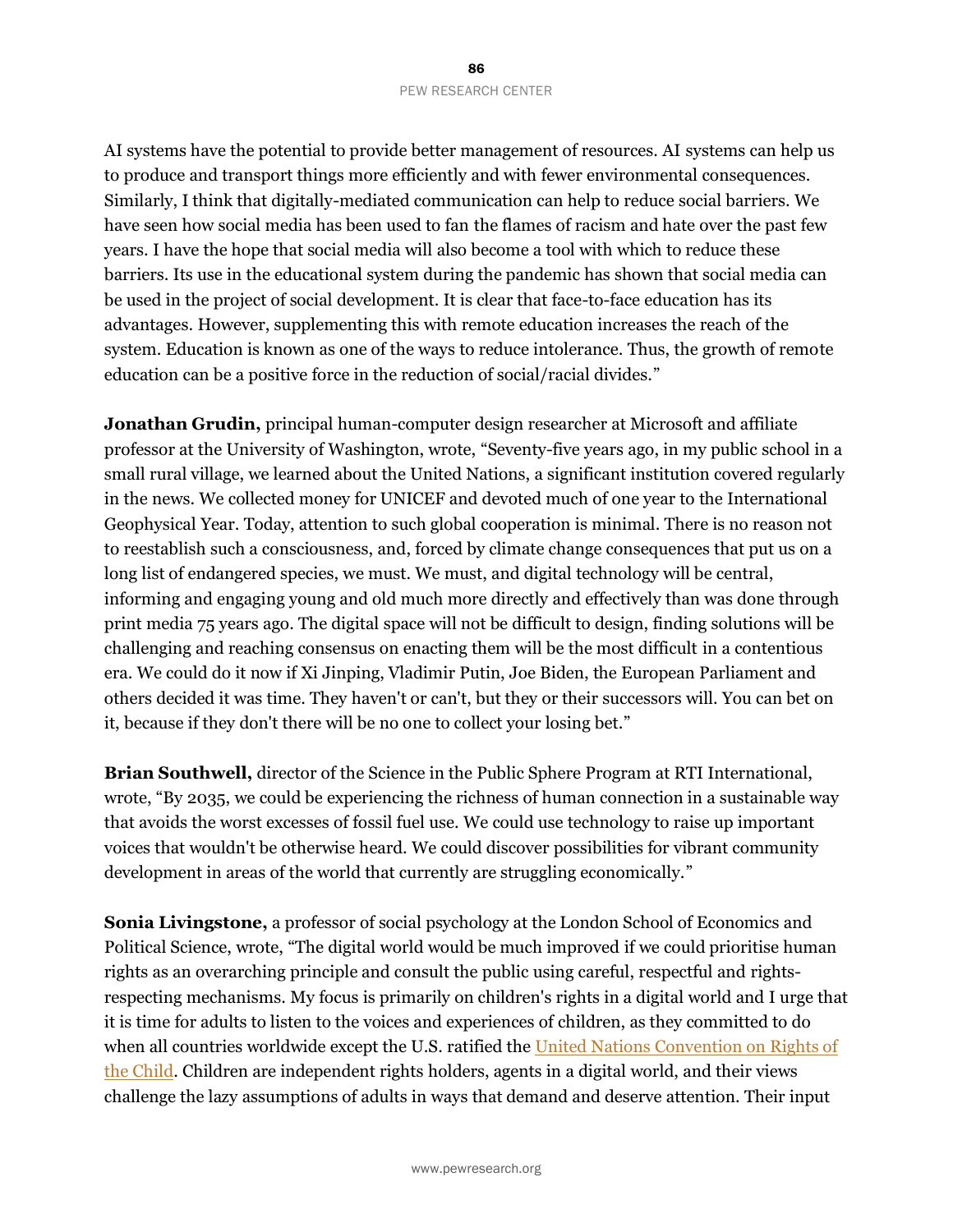already improves the digital world and would improve its governance if only we didn't routinely ignore, marginalise, speak for, neglect or postpone attention to children. They account for a third of the world's population, and a third of its internet users. Stop talking as if 'people' are all ages 18 and older."

**A tech CEO, founder and digital strategist** said, "I suspect we will continue to see global improvement associated with pervasive network access. We will see ongoing improvements in collaborative capability, distribution of information, effective monitoring of global natural and technical systems, etc. At the same time, we have urgent issues that have so far not been well addressed: e.g., climate change, global health challenges (potential pandemics) and the uneven management and distribution of resources. A better world online depends on how well we address these issues. By 2035, I would hope to see increasingly effective collaboration to address these and other challenges, with increased widespread digital literacy and emphasis on critical thinking. This is my 'expansive' thought: We can remedy the misuse of social media and email to spread falsehoods and practice cultural manipulation and we could have smarter and better uses of social media – support for our best efforts and intentions – versus the current fog of ignorance and polarizing conflict."

**James Hendler,** Director of the Institute for Data Exploration and Applications and the Tetherless World Professor of Computer, Web and Cognitive Sciences at Rensselaer Polytechnic Institute, wrote, "Imagine if a community organizer in, say, Bangalore could discover a solution that had worked for a problem in Baltimore, discover and interact with those who'd made it happen and figure out how to adapt it to their local issue (with appropriate cultural changes). All of this despite language and culture difficulties. It is well within the realm of possibility to do this sort of thing today as one-offs, as domain-specific solutions in certain areas, or with significant resources – but not easily, not cheaply and not at the local level. The creation of such 'social machine' software is a vision that has been around for a while. It is motivating research work and is likely to be available in the next decade."

**Annalie Killian,** vice president for strategic partnerships at sparks & honey, based in France, commented, "Health interventions and food supply chains could be hugely transformed through improvements in digitization. Algorithmic doctors online could diagnose and treat common ailments or provide maternal care, pediatric counselling and eldercare all from the comfort of home and, through a series of referrals, combine house visits by community physicians on an asneeded basis whilst also plugging patients into communities of care and social support – often the thing people need most. As far as industrial farming is concerned, imagine how smart sensors and smart demand/supply projections could manage food supply chains on a much more local scale in which supply and demand is better matched, there is less travel to distant domains, the process is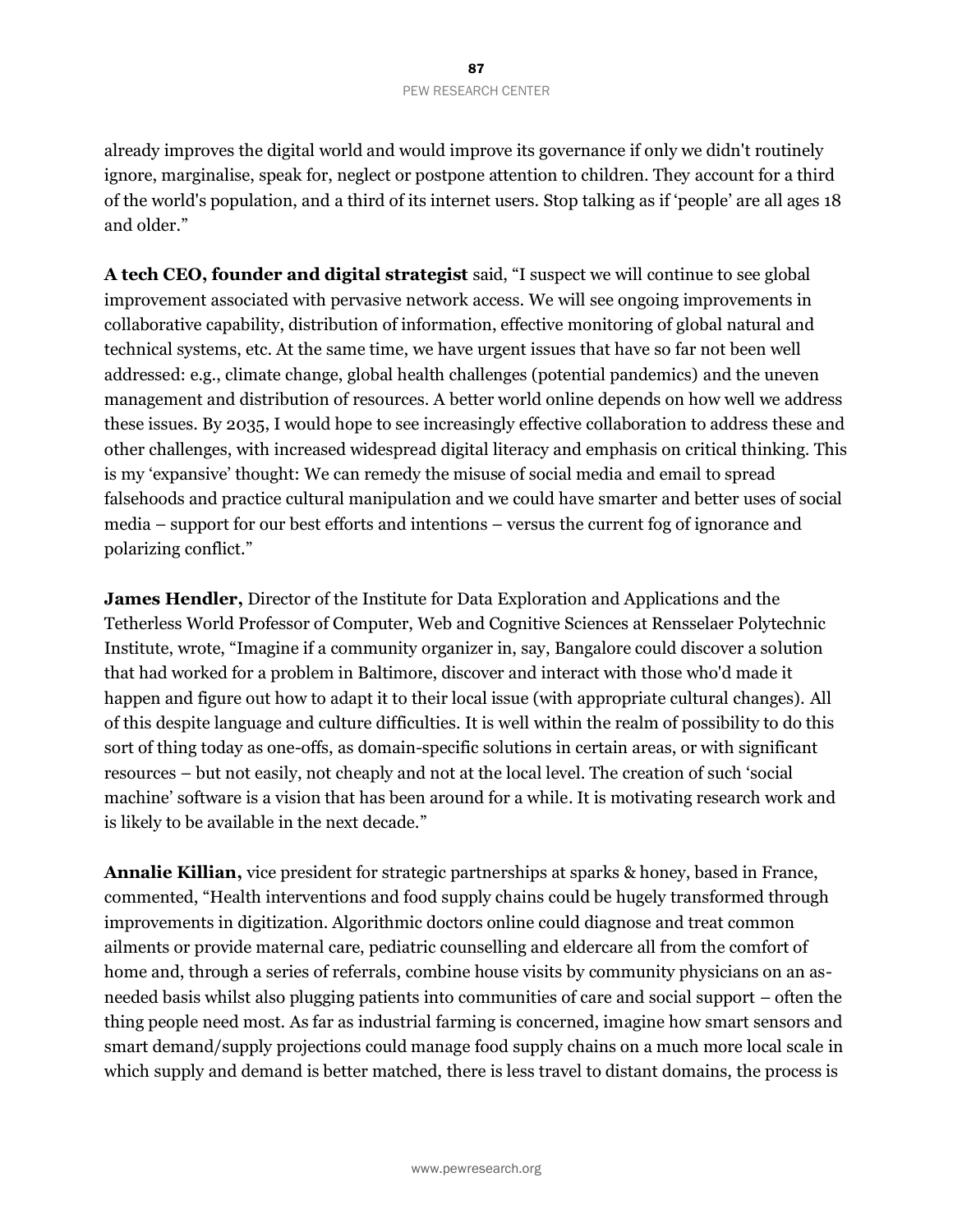less wasteful and less damaging to soil and water, and we could reclaim industrial farmland and restore forests to sequester carbon emissions.

"Given the climate change crisis, by 2035 the acceleration of digital interaction should, in theory, allow for a lot less friction in terms of moving ideas, people and goods in a global economy and it should democratize access to education, health and economic participation for millions of people in underdeveloped countries, whilst also bringing the costs down of things like health care in developed countries (in theory, if the incumbents in the system were to cooperate rather than trying to maintain their fiefdoms). I wonder if Digital Life/Lives is the right term. We will remain human, with physical needs connected to our emotional and spiritual needs, so our lives will not be entirely digitized, but much of our interactions with the world will be. I think this will give rise to the premiumization of the physical. It will be more expensive and less accessible and become the new luxury."

**A professor based in Australia** wrote, "With global warming looming as a severe destabilising influence in the world, it is a very high priority to use advances in the tools available on the internet and IoT to provide fine-grained, timely information on the state of microenvironments."

**A researcher working in the field of global humanitarianism** shared this 2035 scenario: "Knowledge economies are emerging and growing more rapidly in the Global South than anyone predicted back in 2021. Refugees and migrants are able to safely and effectively access information and operate online along their journeys, supported by a rise in peer-to-peer networking that also facilitates a global crackdown on human trafficking and sexual and labor exploitation and enslavement. As fossil fuel use rapidly declines in the Global North, the use of smart-home systems exponentially increases per-capita energy efficiency. A major percentage of households in the Global North are now contributing energy to the grid and have backup energy storage capacity to support both household and communitywide resilience to disasters and blackouts. The Global South is benefitting directly from its production and use of energy-efficient, low-water and lowwaste technologies, while also experiencing greater levels of stability due to the limitations placed on information weaponization, cyberattack and other digital war-making activities through the Fifth Geneva Convention. Global corruption and organized crime are no longer as able to move money, as human trafficking ceases to be such an exploitable venue. The new blockchain and digital currency regulations make dark money harder to hide and serve to rein in the rampant mining of e-currency."

**Gary A. Bolles,** chair for the future of work at Singularity University, said, "Imagine this: When they are young, every citizen participates in tech-enabled community activities that enable heterogenous groups of youth to solve community problems. They do the same with youth from other countries. As young adults, every citizen participates in a digitally-enabled year of public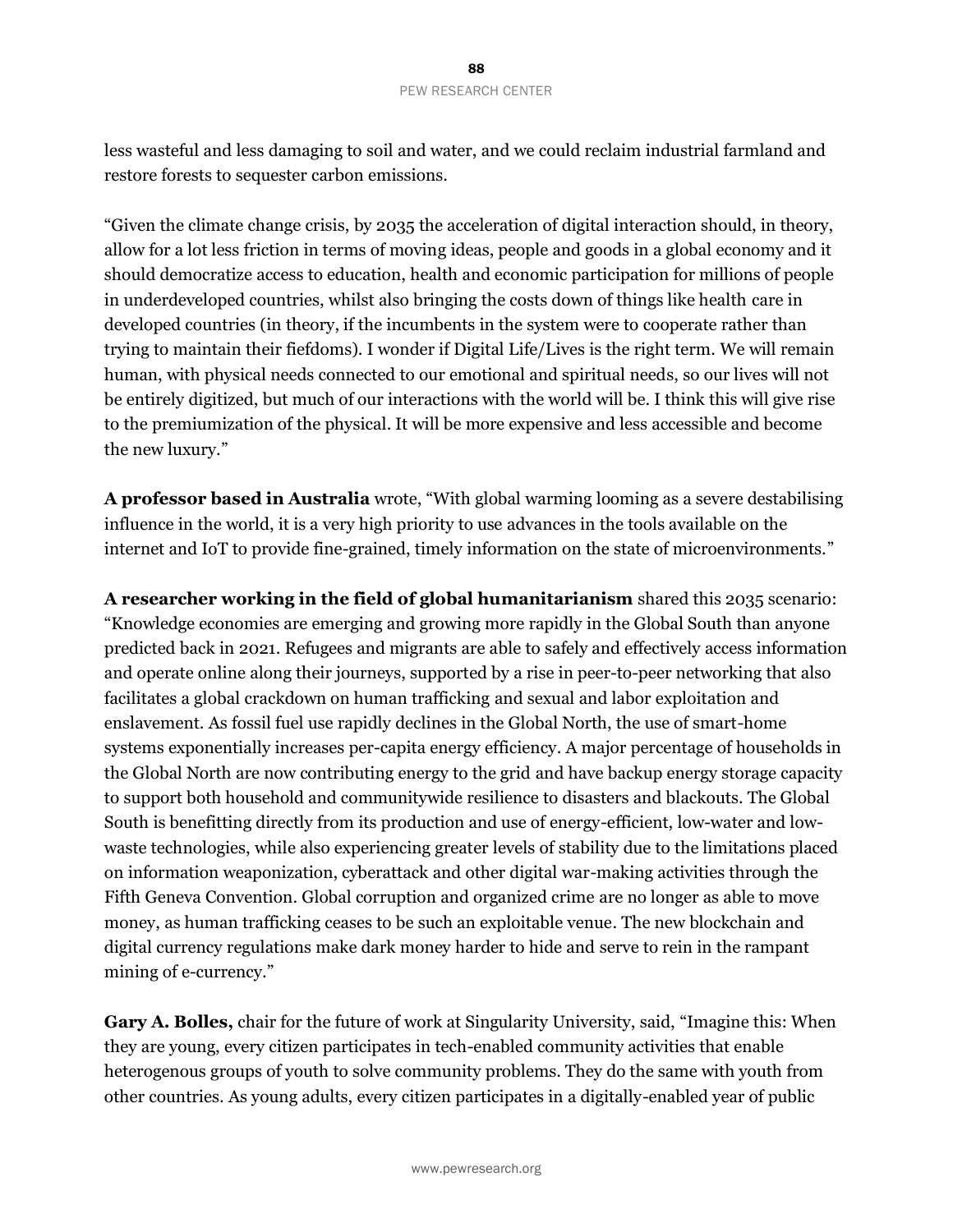service, requiring them to meet others outside their current community and support problemsolving for an affected population in that other community. When they are older, every citizen in every community uses collaborative tools to involve and empower others to identify and solve community challenges, support others with personal challenges and gain support from others. Community-anchored meetups bring people together from across the socio-economic spectrum who might never have met otherwise. Families collaborate to share strategies for solving problems ranging from enabling their children to go to college to prioritizing community issues to be solved. And communities across the country and around the world share their effective strategies. These tools exist today, but they are not widely known, easily transferable or readily scalable. But these are all solvable problems."

**John Battelle,** co-founder and CEO of Recount Media, wrote, "[By 2035] we will have choices for engagement at scale that do not depend on platforms as we understand them today."

**Raashi Saxena,** project officer at The IO Foundation and scientific committee member at We, The Internet, urged, "We need to embed human rights in our infrastructures. Being able to define a clear list of digital harms is the first step. We need to move toward defining Digital Rights and compile them into a Universal Declaration of Digital Rights (UDDR). This document would act as a technical reference for future technologists, the next generation of human and digital rights defenders, so that technology is designed and implemented in ways that proactively minimize digital harms by 2035. As data becomes an increasingly powerful economic, political and social force, programmers are emerging as the next generation of human and digital rights defenders. The big missing piece in our digital lives is to ensure, to the very least, the same degree of protections that we enjoy in our real-life interactions. This is not possible now due to the nature of the current implementation of infrastructures, products and services. For example, laws are enacted aimed at protecting citizens and their data, but they are not structured in a way that ensures their compliance in a transparent, burden-free and standardized manner."

**A veteran investigative reporter for a global news organization** said, "People of like minds, experiences and identities have always used the internet to create micro-communities of interest. I expect them to continue to be able to use it to find one another; that is one of the great legacies of the rise of the online world. There will be fora for constructive engagement and strategies for combatting climate change, endemic corruption and inequality. Encryption will never be broken despite all attempts of repressive and ignorant politicians to do so. I hope that 'healthy' online activities are not forced underground. If that happens, there will be much more serious global challenges. Online censorship and surveillance will not go away, but the next digital generation will at least be more conscious of how to circumvent them."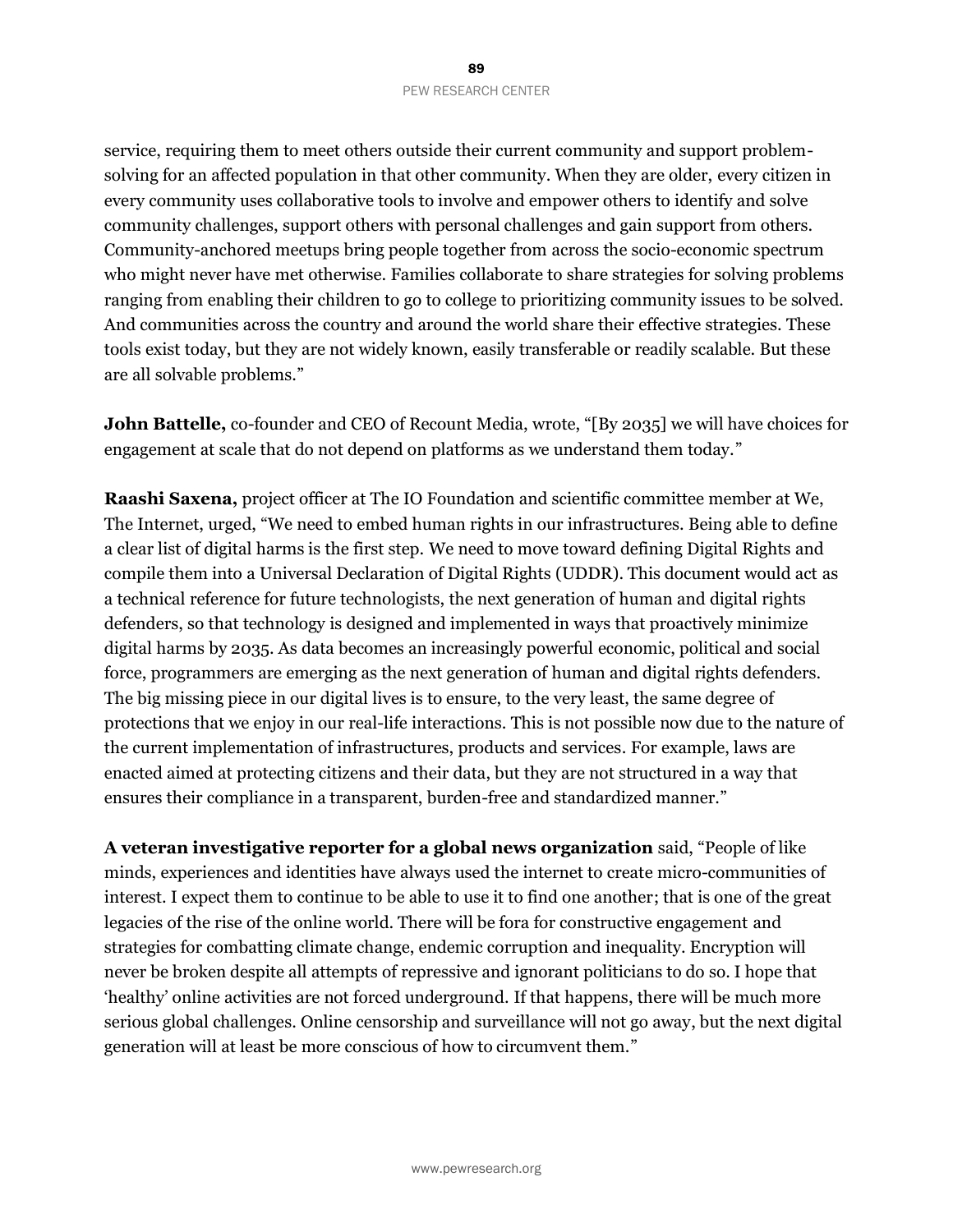**An anonymous respondent** said, "There will be real-time matching of displaced people with housing."

**Timothy L. Haithcoat,** deputy director of the Center for Geospatial Intelligence, said, "I hope for unbiased AI/ML used to compile health, income, economic, ethnic, age, gender and other inequity indices so that society could move on from arguing whose data is better to addressing the facts and discussion of real ways of mitigation for society to move forward."

**A strategist, business analyst and project manager based in the Caribbean** chose to make a doleful prediction: "In 2035, worldwide, governments are attempting to break encryption to follow and punish criminals, but simultaneously opening people up to hounding for their public commentary. Authoritarian governments are leaning toward the Russia/China style of localised, firewalled 'internet,' which is not actually connected to the rest of the world and is more like a local wide-area network. Platforms are fighting, winning and ignoring the reasons they are having to deal with antitrust cases while limiting the entry of meaningful competitors by monopolising computer resources. The cost of access will skyrocket worldwide as the economic dislocation following the COVID-19 pandemic ravages poorer countries and as large wealthy countries drain human resources. When Facebook launches its own currency, numerous small countries will collapse economically. All of the above and [cancel culture](https://en.wikipedia.org/wiki/Cancel_culture) will lead to further offline radicalisation."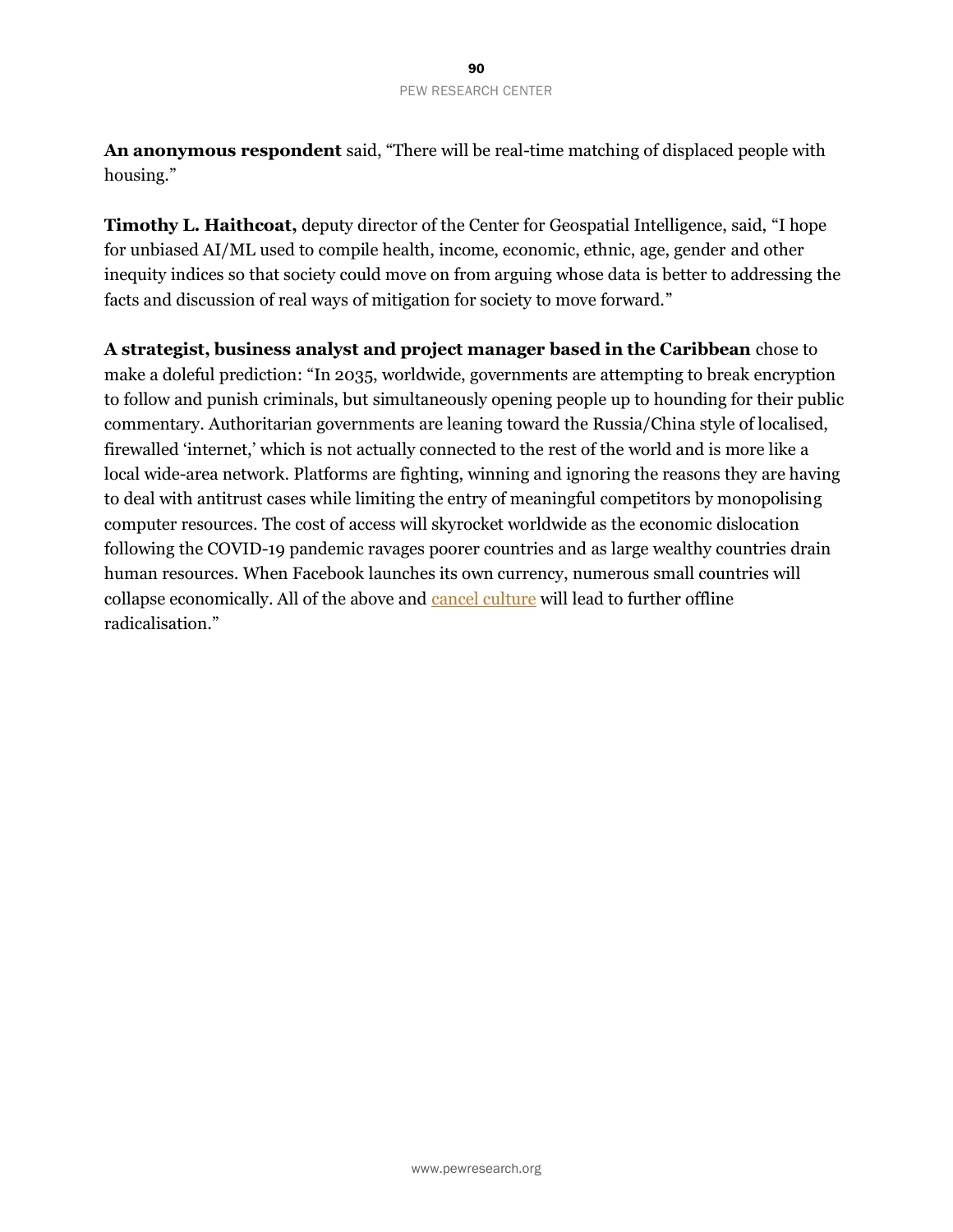# 8. Closing thoughts

The following respondents wrote contributions that consider the range of issues societies confront.

**David Bray,** inaugural director of the Atlantic Council Geo Tech Center, wrote, "Across communities and nations we need to internally acknowledge the troubling events of history and of human nature and strive externally to be benevolent, bold and brave in finding ways wherever we can at the local level across organizations, sectors or communities to build bridges. The reason why is simple: we and future generations deserve such a world.

- 1. We must give voice to those who are asking and providing ideas regarding how we can fix issues of injustice systemically. Specifically, if enough positive #ChangeAgents start raising these questions, ideas and possible solutions to 'what comes next' for the decades ahead – and, most importantly, what social institutions will allow for the plurality of human co-existence and encourage peaceful resolution (and forgiveness) of disputes – then perhaps we have a lasting chance.
- 2. We must focus on positive solutions to ensure that diversity, inclusion and justice are cornerstone values. The importance of focusing on being positive #ChangeAgents is essential. Giving in to hate removes our ability to empathize with others and strive to find the common humanity in us all.
- 3. We must build bridges across different groups, we cannot be a house divided; this includes bridges to those who hold different views or views that challenge our own. As Abraham Lincoln once said: 'I don't like that man; I must get to know him better.' If we only take the time to get to know people we like, then we reinforce an age-old human paradigm of 'us versus them' and miss the opportunity to try and find a merit of compassion or insight even in people we might not agree with in principle.
- 4. We must find ways to benefit multiple groups, not just groups we self-identify with. We must build bridges, interact and engage, with different groups and individuals. We must engage with each other as mutually interconnected humans and embrace the reality that each of us were born, were infants and toddlers, had a series of life experiences that shaped us, and we will die. In these experiences, humans are all the same and part of 'an escapable network of mutuality.'
- 5. We must work across communal groups and help build a world in which different ideas and people can coexist. Over the centuries of history, both during the historical moments where people came together and during historical moments where people were treated unjustly, polarized or divided – throughout these moments, human nature itself has not changed. We humans can do both wonderful, inclusive actions and we can do the opposite. For the connectedness of us all and our shared humanity, we must find ways to correct injustices at home and abroad as a small planet of 7.7 billion people (up from 5.3 billion people in 1990 – 2.5 billion in 1950 – and just 1.8 billion 100 years ago, in 1918).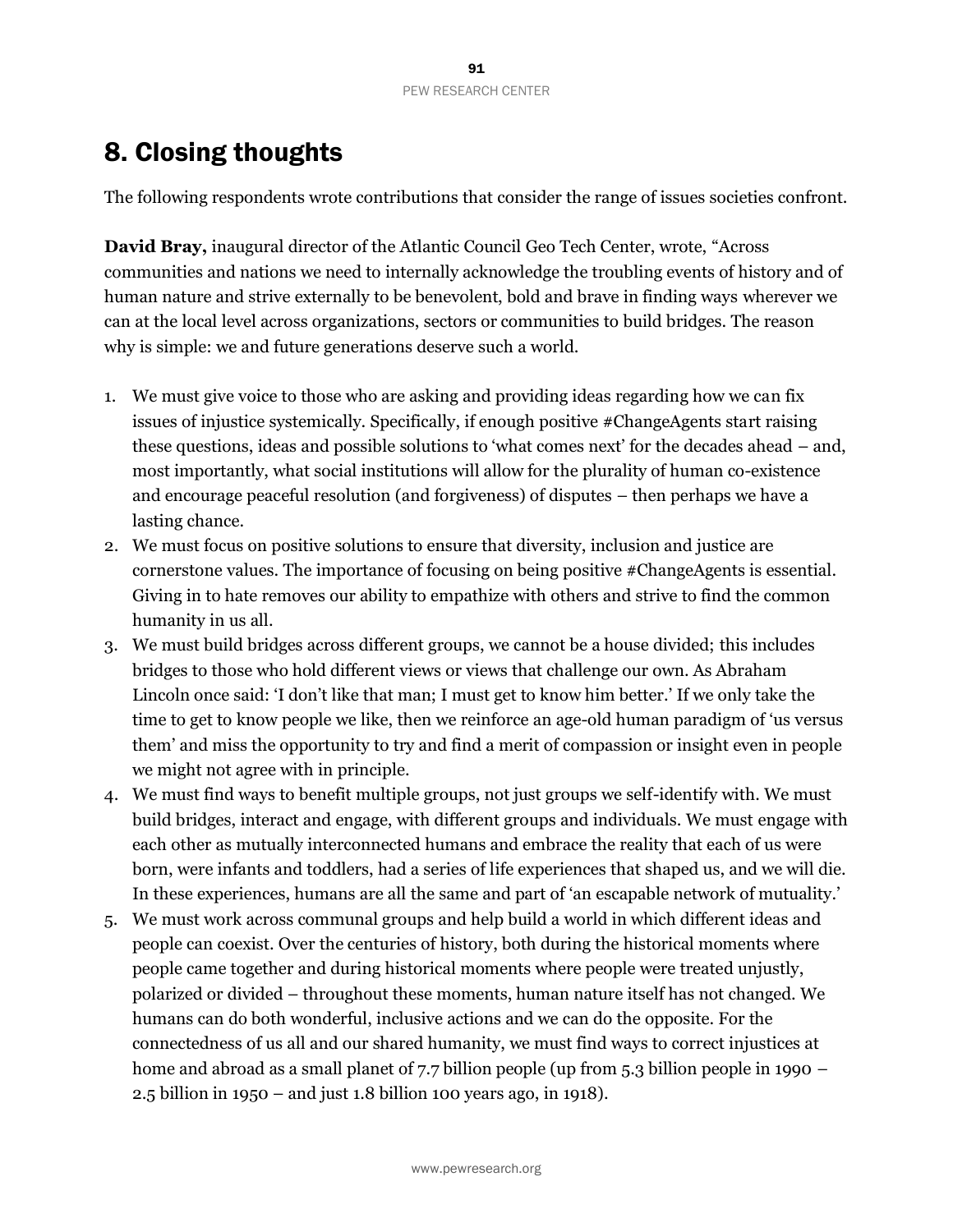6. We must identify what choices we are making that are disconnecting ourselves from others versus connecting ourselves with others, and then act on better choices to produce healthier and more inclusive communities. So far 2021 has been a year of turbulence. We are facing historically systemic and new challenges as societies that need positive solutions. If you have ideas for action-oriented, positive solutions to address these issues we need to amplify your voice."

**David Porush,** writer, longtime professor at Rensselaer Polytechnic Institute and author of "[The](https://www.goodreads.com/book/show/2999496-the-soft-machine)  [Soft Machine: Cybernetic Fiction,](https://www.goodreads.com/book/show/2999496-the-soft-machine)" said, "Instead of trying to regulate speech and truth beyond what's already enshrined in the Constitution of the United States, including all its case law rulings, we should leverage the unique attributes and advantages of the digital commons both to unleash it for the common good and to help it evolve to a place that foments and inspires less evil (hatred, incitement to violence, mob formation and mobthink). What are those advantages? Its almost infinite and evolving power and flexibility for enabling 'telepathy'; and its generation of human and material wealth. (Caveat: I live in Silicon Valley, which is a distorting bubble.) So, go another way instead of struggling with regulations and legislation that try to define fake news from true (think of the misguided premises at the bottom of that) or put corporations on the hook to regulate speech (I can't imagine a corporation developing that interest or expertise in a manner that benefits the common good – it's an oxymoron).

- 1. Entrepreneurship and the profit motive can get us a good way there on its own, and I believe it is. But if a government wants to help, it can if it must pass a Digital Commons Infrastructure bill on the lines of DARPA [Defense Advanced Research Projects Agency], aimed at rewarding smaller, even individual innovation without ideological presuppositions or pre-conditions except that an invention provably, empirically makes material life better and produces better outcomes. Sort of like literacy and air conditioning. These should be more sociological than technological. The future MySpaces and SecondLifes and Facebooks and Instagrams and Reddits, with fiscal rewards for unleashing good.
- 2. Create a detailed new Zion, the utopian vision of a world where everyone can potentially share or get inside everyone else's head space. This is aspirational, yes. Find the map to that new world by using the vast worldwide internet thingy as a laboratory for experimenting with what works and giving dollars for it.
- 3. Imagine and describe the evils that will arise in that new Zion, new genres of cybercrime that will inevitably be committed there like mind control, grievous invasion of privacy, cultural genocide (the real cancel culture), identity theft or erasure at the existential level, and others not yet imaginable. Science fiction has already done a lot of this dystopian imagining for us. Listen to it, as some corporations are, to come up with new, cool profitable things. Enact laws to erect rails that guard against the new power steering and the new speeds thus afforded our souls. Erect cities of refuge.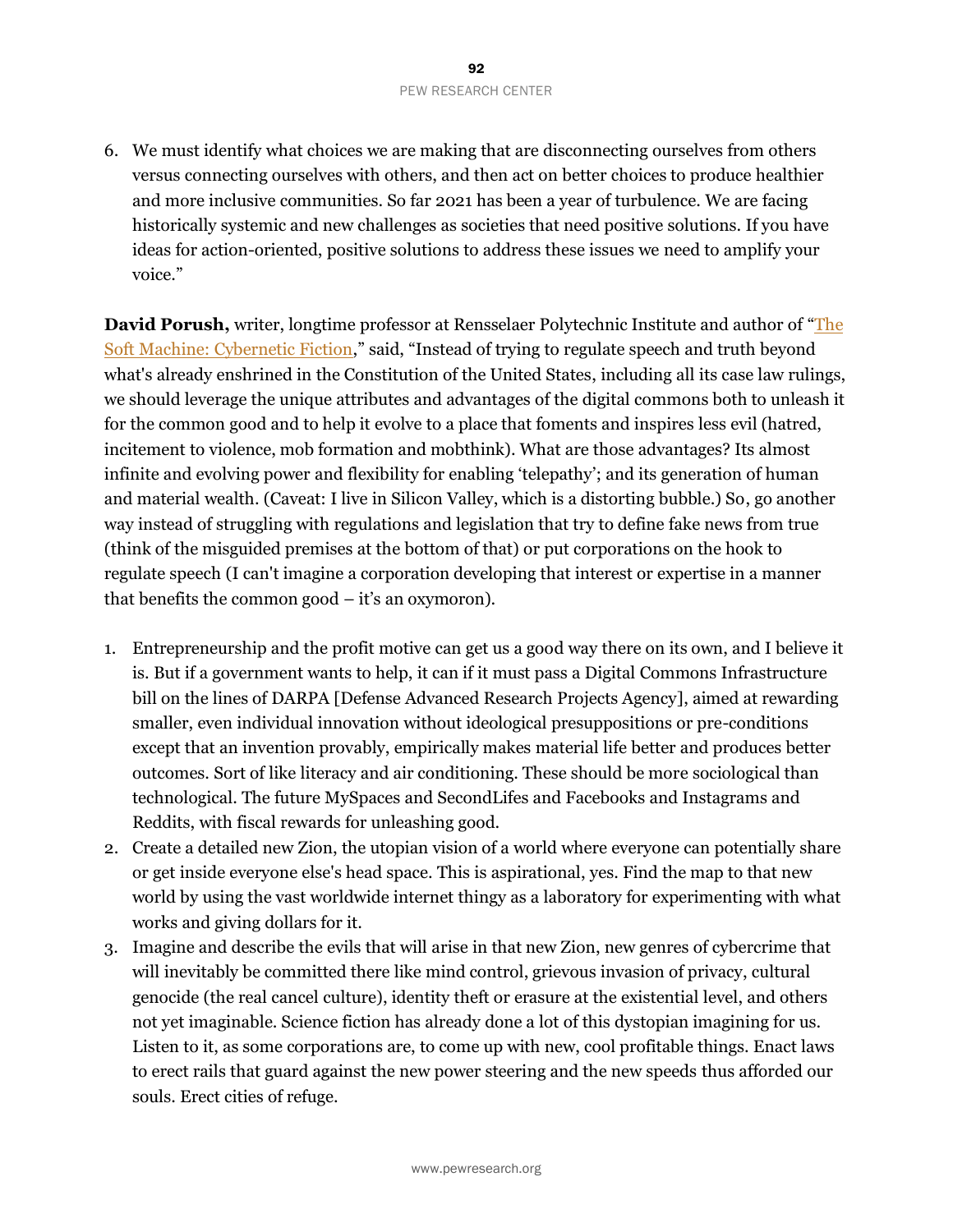- 4. Reward the inspirational art made possible by the new telepathic, virtual media. Display it prominently in the Digital Commons.
- 5. Make the inward, private moment more possible and precious as the Digital Commons imperializes and shrinks it."

**Srinivasan Ramani,** Internet Hall of Fame member and pioneer of the internet in India, does not see much progress by 2035, writing, "The internet does not have mechanisms to prevent mischief. It is a dangerous place for the naive user. It keeps millions from taking advantage of its benefits because they hear about frauds and worse crimes and choose not to go online. Every civilized society has evolved mechanisms to control crimes on the road, like banditry. However, we continue to allow viruses, malware, ransomware, etc., on the internet.

"We treat phishing as a white-collar crime, but it ought to be treated as if it is as dangerous as armed robbery. Consider an analogy. No one allows you to fly a plane without stringent rules and regulations. Why should we not follow similar practices in allowing people to use the internet to avoid causing harm to others?

"I also think the internet is not robust enough to keep working through natural calamities to help us. We need it all the more during a calamity, but that is when it fails. Cellphone towers run out of fuel, or a tornado can take them out, and there is not enough redundancy to provide continued working after the loss of a tower in a locality. Internet cables in some global locations are sometimes swinging dangerously between buildings. A hurricane can bring them down. The predecessor to the internet was sold to the government on the promise that it would work even after a nuclear attack, but the internet today needs much less than a nuclear attack to let you down. The internet is not safe for young students; it has bullies, criminals, corruptors and drug peddlers on it. We have not made available mechanisms to give vulnerable users a safe haven on the web. But, after all of this, I think we can make progress toward solving these problems. I am enough of an optimist to believe we will."

**Wendell Wallach,** senior fellow with the Carnegie Council for Ethics in International Affairs, commented, "I imagine an internet that functions more as a public utility, with true democratic multistakeholder participation in its governance. It would be best if there was a leading not-forprofit platform, but this raises the challenge of how such a platform would be funded, be innovative, and therefore a worthy competitor to the for-profit platforms. Unfortunately, we will probably witness the problems posed by digital life handled very different from country to country, with more authoritarian governments building robust forms of surveillance. The EU is trying to take the lead toward enacting ethical constraints. The picture in the U.S. is worse as it defaults to corporate self-governance, which has been totally ineffective. At the moment I am less than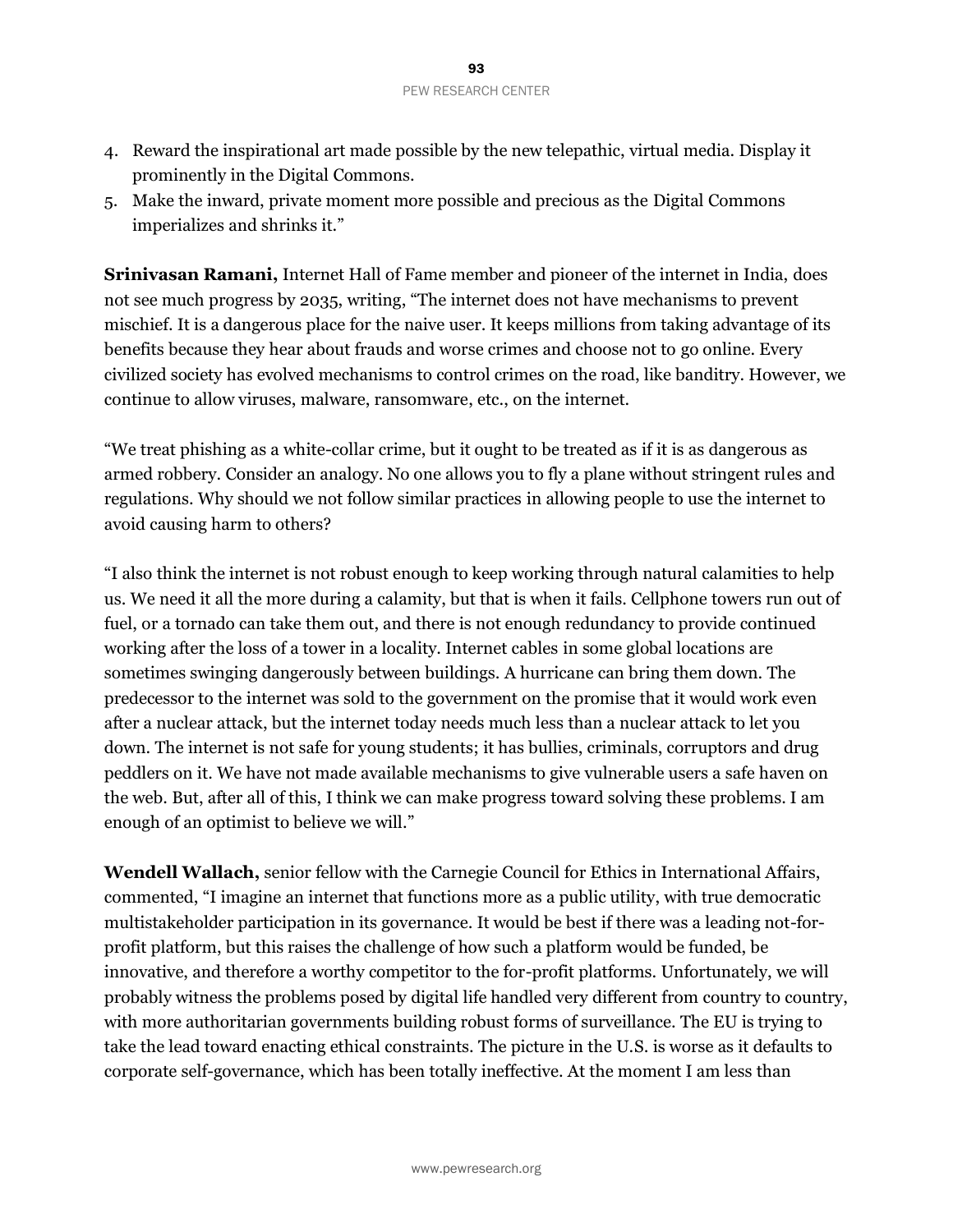hopeful that present proposals in the U.S. to enact meaningful constraints on the digital oligopoly will succeed."

**Garth Graham,** longtime communications policy activist with Telecommunities Canada, said, "The environmental movement is experiencing a shift in attitudes away from governance as closed systems of top-down external control and toward ecologies or open systems of distributed control. We are learning that we are not separate from the systems we inhabit, and that our attitude that we can manage them as external agents is largely useless. What can this mean in terms of digital space? It can mean a shift to understanding that distributed systems are local and that the social structure of distributed systems is community.

"Community can emerge whenever groups of autonomous individuals ask themselves, 'At this moment, what can we do to work and learn together?' What the individuals in those groups have in common is a need to learn their way forward. That need can occur in social circumstances whether the primary motivation driving integration is private profit or public good. A 'society' based on the autonomous right of the individual to act in the context of community (that is to say – to commit to action or 'to connect') is not one that is necessarily structured around the existing concepts of commercial, governance and civil sectors.

"Community is about integrative social relationships, as well as locality. Any social network that is characterized by high degrees of self-organizing interdependence is behaving as a community. As social networks, communities are primarily concerned with reciprocity or mutuality in addressing common objectives and needs. The rules that pattern the behaviors of a community relate directly to the immediate circumstances of its relationships to the ecology of mind that it inhabits.

"Community is nothing more than an agreed set of rules for behaving consistently in resolving problems of daily life that are located in a common set of circumstances. If those circumstances are related to the performance of a set of tasks, then the rules that cause self-organizing action to address those tasks are commonly referred to as practices. There is an energy to be found in community that is attractive."

**Fernando Barrio,** a senior lecturer in law and business at Queen Mary University of London, wrote, "An improved digital realm would be one:

- Where companies that are already making billions do not break their promises to users (and sometimes bend or break the law) to increase their profits a few more billions.
- Where companies don't use their power and vast resources to profit from the infringement of people's rights and successfully exert undue influence on policymakers, when not doing so would still allow them to have a very healthy financial situation.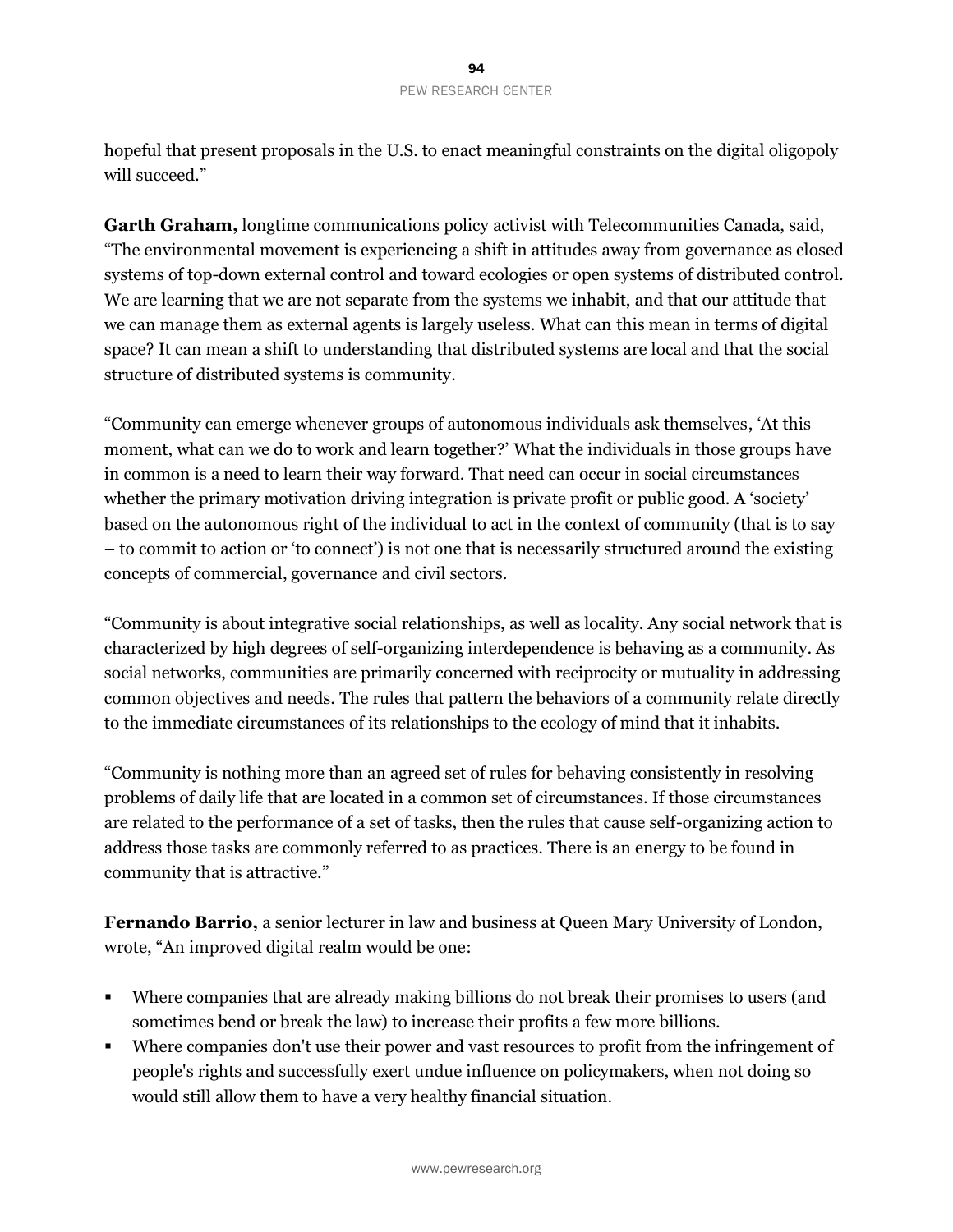- Where there is a robust and clear regulatory framework geared toward the respect of human rights, so freedom can flourish within clear rules.
- Where the value of technological services and companies is measured primarily by the positive impact they have in people's lives and not only by their financial valuation."

**Ebenezer Baldwin Bowles,** an advocate and activist, wrote, "2035. New and improved? Fourteen years from now I can see 3D printed houses and furnishings for the homeless. Compassionate avatars to guide the confused or hapless through the maze of digital applications for healing goods and services. Holograms on-demand to soothe loneliness and listlessness. The union of silicon and carbon to repair damaged physique and psyche. I offer this scenario: In 2035 digital life devolves into fragmented subcultures. From the top, reaching outward and downward in all directions, public arms enclose and squeeze the populous. The embrace is cold, indifferent. The Everyman is nudged into a perpetual maze of circular requirement. And confusion. And punishment. Citizens become more and more entangled in a digital web of misdirection. Malicious overreach by the Collective A-nom-o-nym pitches citizenry into a benumbed state of resigned passivity. A fear. A calculated mess. Tech leaders, unable to contain rampant digital consciousness – their Web is now beyond any one or any group's understanding – shuffle Bitcoins back-andforth in a cynical dance of accumulation. Besotted by grandiose delusion, they retreat into cocoons of material wealth and fragile isolation. On the outskirts, gathered in Alt Collectives, creative AI-Luddites withdraw from the norm to craft insulated digital cells, weaving together hope and rebellion into a far-flung but determined community. Without a recognizable center, strung out on the margins, they contrive to discover ways to overcome fragmentation. 'Be mindful,' they chant."

**Alan S. Inouye,** director of the Office for Information Technology Policy at the American Library Association, responded, "We need a broad reconceptualization of public interest and service organizations, not just focusing on digital space per se, but on their full missions and the means to address these missions, both in the physical and digital worlds. Of course, there is no practical way to do this, and so we will continue an evolution in the years to come. Just as with newspapers beginning a decade ago, and now underway with liberal arts colleges, this evolution will be challenging for many sectors – and likely quite messy, with blood on the floor. Perhaps the best we can do is to try, as much as possible, to keep our eye on achieving the missions of these institutions, not how to optimize digital space by itself. Most public-interest and service organizations were designed for the analog (physical) world, not digital space. Institutions such as schools, universities, libraries, churches and many others were designed and established many decades ago, if not centuries ago. Then with the advent of digital space in the last several decades, that space was overlaid on top of these long-time physical institutions. And many of these physical institutions are quintessentially local (think public libraries), not initially designed to connect horizontally very much (in contrast to the internet/web). Given how institutions evolve, this state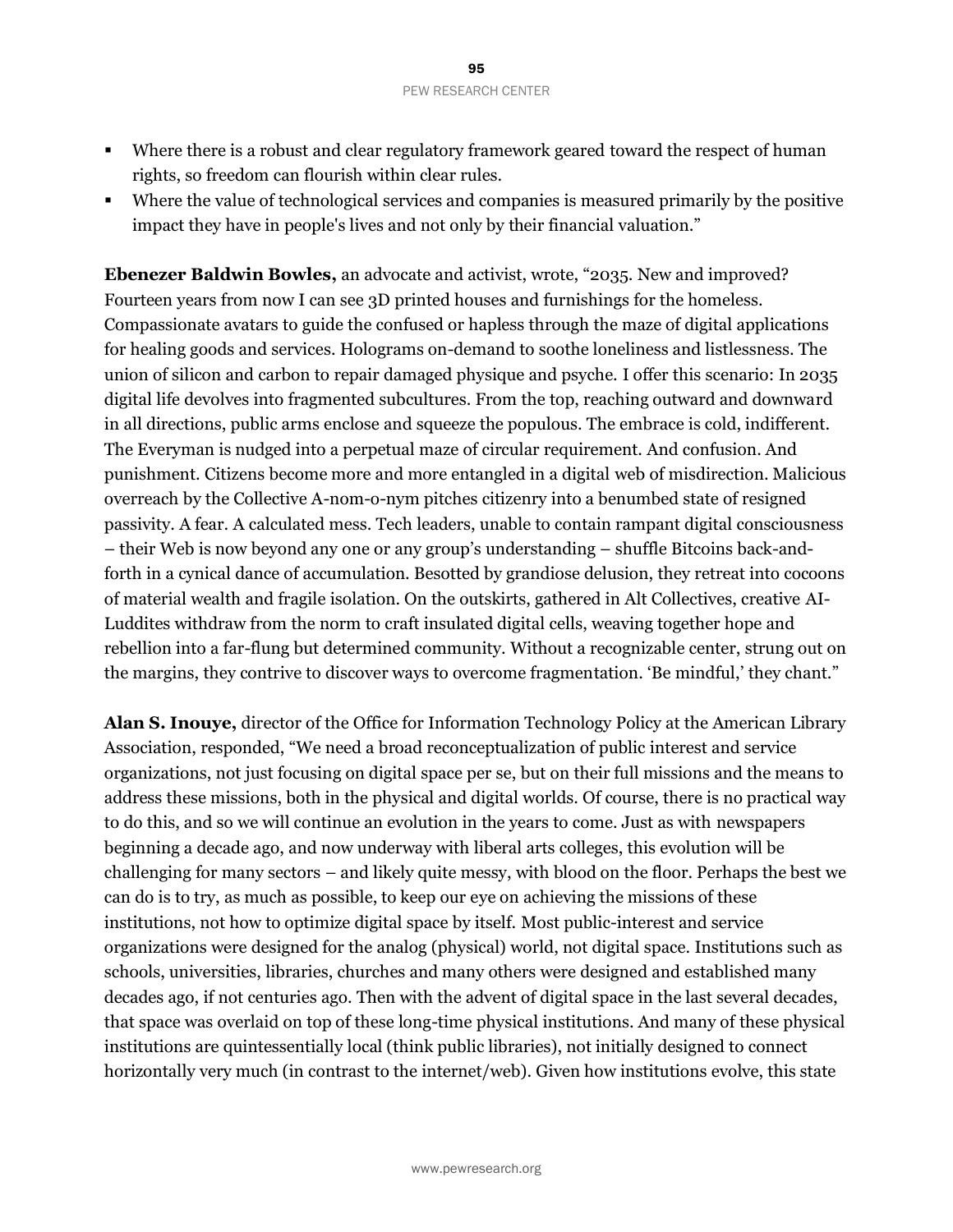of affairs is not surprising. Nevertheless, it means that these institutions are not well situated or architected for an increasingly digital world."

**A former executive at a national funding initiative** commented, "The thermodynamics of the present trends are truly awful, even if one considers both 'bad guys' and 'countervailing agents.' It adds up to a [Nash equilibrium](https://en.wikipedia.org/wiki/Nash_equilibrium) (there is no incentive to deviate from the initial strategy), similar to what led to so many species' extinctions in the past when niches changed this much. (See Robert May's '[Stability and Complexity in Model Ecosystems.](https://press.princeton.edu/books/paperback/9780691088617/stability-and-complexity-in-model-ecosystems)') Having funded the key guy who led to Facebook's new AI, and having seen their recent plans, I am evermore worried. The only way out would be a higher level of consciousness, focus and design intelligence, which is possible but is an uphill struggle at best. These issues are so much easier for people with normal backgrounds to understand than climate change is, and our failure to network enough to save our lives on that one. ... Well, it is irrational to give up, but even less rational to feel secure right now."

**Gus Hosein,** executive director of Privacy International, commented, "In 2035 we will still try to create a sense of shared space perhaps through constantly-on connections with others, e.g., families and friends having ephemeral and constant sharing of spaces. I do think the creation of communities of mind will continue to develop at the rate they have been within the currentplatform internet. There will be political groups, extreme and not; communities promoting change, progressive and conservative; religious groups, new and old; all the diversity of the world. They will be harder to escape and avoid and they will get deeper into our identities. Physical-world fragmentation could very well continue as a result. Not all of this is bad. People have found new ways to learn and practice over digital exchanges (e.g., language, exercise, meditation, new skills). But isolation will be harder to navigate; it will be exacerbated and undermining. We will become lonely and uncertain how to connect or whether we can."

**Wolfgang Bibel,** artificial intelligence pioneer and professor emeritus at Darmstadt University of Technology, commented, "The issues you are raising [about the future of digital spaces and their role in democracy] are of extreme importance for the future of our states. This complex problem has political as well as technological aspects, thus any satisfactory solution could only be achieved in a combination of political and technological problem-solving methods (the latter ones having demonstrated their extremely successful solution-generating power in the past decades). Current practice and habits prevent such a combination. Political scientists – and politicians at that – know little or even nothing about technological methods in any detail while IT scientists know little or nothing about political goals, constraints and virtues to be taken into account for such a solution. It is this gulf separating two different worlds in our societies which has led to the deplorable aspects experienced with digital spaces. Community forums may be seen as a very beginning, but certainly not more than that. Bridges over such wide gulfs need a much deeper methodological basis. Its establishment is hard work. Let us start working on building solid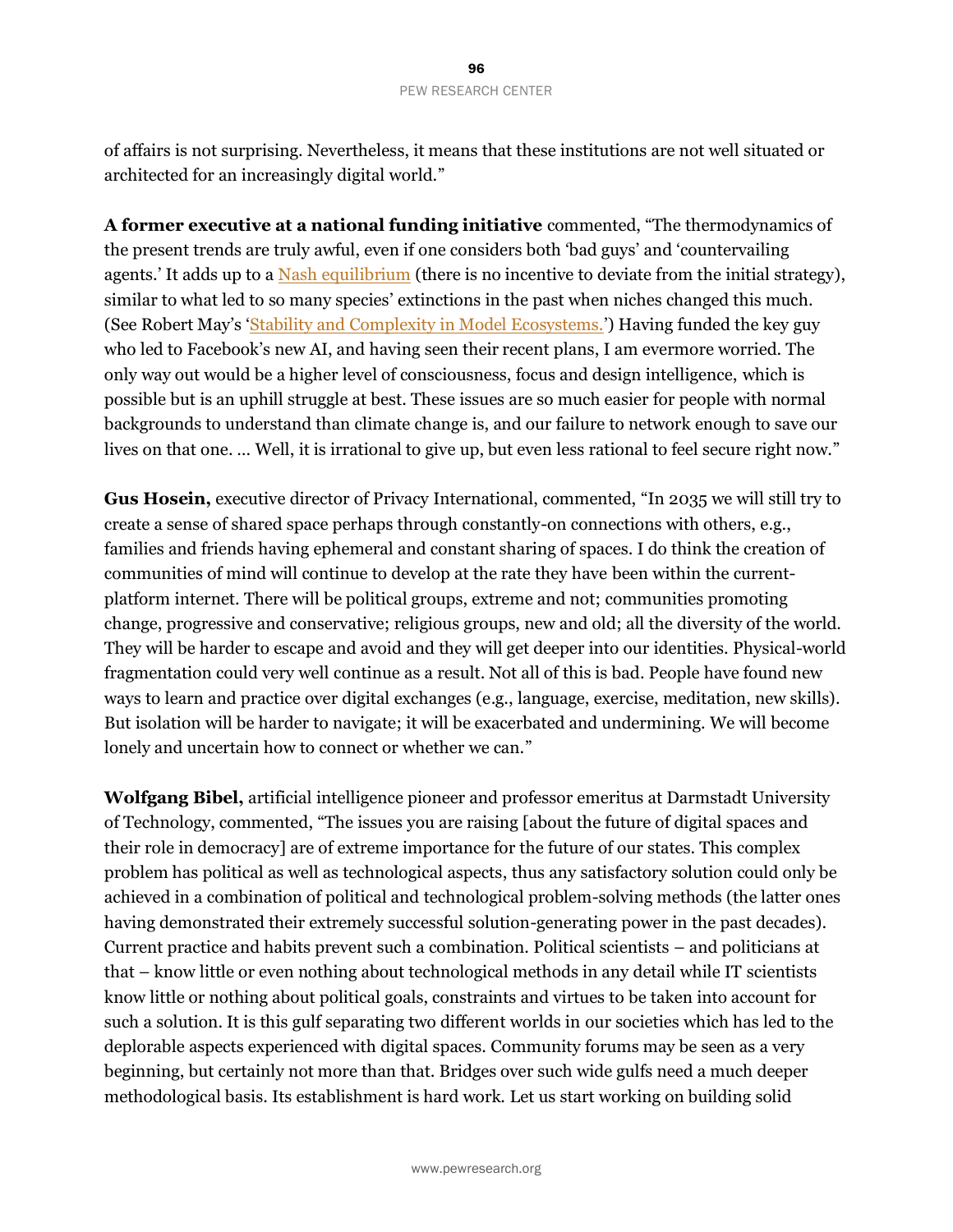bridges between these different worlds in order eventually to arrive at satisfactory solutions to the observed problems. As people dislike any changes in fundamental structures such as those entrenching the separation of those different worlds, it is an open question whether those bridges will eventually be established by 2035 or not. Of course, I am not claiming that just building bridges is all that is needed to improve the current situation in digital spaces. The frustration indicated in the described scenario is one of the phenomena in our societies which need also to be addressed, independently and in quite a different manner."

**Charles Ess,** emeritus professor in the department of media and communication at the University of Oslo, said, "My 2035 ideal would begin with the reiterated sense of our identity and selfhood as relational autonomies. We will have rights to conscientious objection, dissent, freedom of expression and so on as members of thriving social-democratic societies and thereby we have a sense of positive freedom resting on our thorough interdependence upon one another and the larger, 'more than human' webs of social and ecological relationships. Much of the 'green shift' will be accomplished and critical progress will be made in repairing and restoring the ecosystems we have plundered with such catastrophic results over the past two centuries. This will entail high levels of equality – starting with income and gender equalities – that are further accompanied by very high levels of trust in our sister and fellow citizens as well as in our education, health care, political institutions and our diverse media institutions, starting with strong public-service media. In this cultural/social/political/ecological environment – in these large contexts – internetfacilitated communication of all sorts will have been established as public goods at national and international levels within Scandinavia and the EU. This means gaining funding for new infrastructures and support for democratically determined forms of education and regulation.

"Education must go far beyond the generic sorts of 'digital literacy' that tend to focus on basic how-to's of digital technologies. A robust and democratically/humanistically-oriented digital education includes attention to digital media alongside other media that remain centrally important. Diverse media technologies entail diverse affordances, styles and capacities for thought and expression and so forth. This education would begin with a thorough examination of the role of freedom of expression in service to democratic societies, norms, processes and so on. This would include an understanding of the classic limits to freedom of expression – i.e., its forms, such as hate speech, defamation, and any speech that does not contribute to open and informed democratic debate and deliberation. Such well-educated citizens could largely be trusted to recognize and respect the boundaries between democratically oriented freedom of expression and merely destructive speech, and thereby have a better sense of how to engage more fruitfully in democratic deliberation.

"There will be reporting of and sanctions for the occasional scoundrel, neo-Nazi propagandist, etc., who intentionally steps over these lines (which, of course, are constantly under negotiation and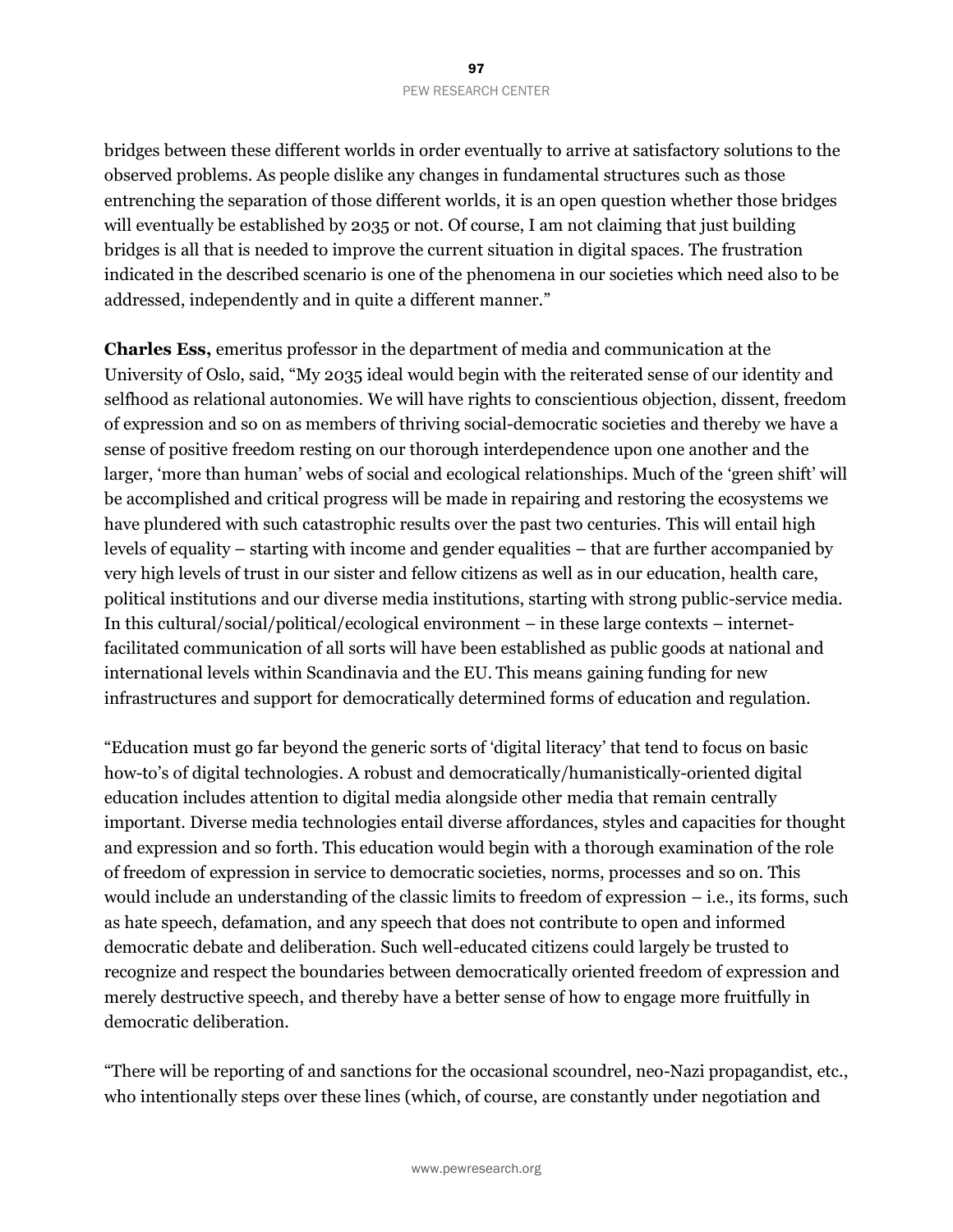contest). Both informal and formal forms of reporting and, if need be, sanctioning would be ordered (e.g., fines and, worst-case, in sentencing to genuinely rehabilitative facilities such as those that currently operate in Norway and the surrounds).

"These sorts of communicative environments would help us realize the best possibilities of these communication technologies, much as was hoped for in the early days of the internet and computer-mediated communication. Those early utopian visions of the internet have taken a beating over the last decade and more in the contexts of an ever-growing digital authoritarianism, surveillance capitalism, the dark web, etc. My experiences over the last decade in Scandinavia, however, tell me that positive digital environments remain real possibilities, given the needed conditions. However, if only relatively niche domains such as these are established, an open question remains as to how these internets or social media as 'public goods' would relate to the digital realms of the larger world, as shaped and defined far more by digital authoritarianism and/or surveillance capitalism. But I can hope and, perhaps trust, that the sorts of informed, capable, equal and engaged democratic participants I envision as participating in such social/public spaces will thereby be as well-equipped as anyone to tackle such issues, among others, in responsible and democratically-viable ways."

**Mark Davis,** associate professor of media and communications at the University of Melbourne, wrote, "Despite all of its emerging downsides, the internet remains a wonderful canvas. With a deadline of 2035, we could easily remake that canvas. But first a conversation has to be had about the *offline* world. Yes, different groups have different values, but what commonly held standards do we share as a planetary community of shared destiny, public accountability and empirical verifiability, and how do we then (re)build a digital network infrastructure that reflects and supports those standards? Specific solutions involve nationally-based regulatory frameworks that encourage investment, innovation, commercial and civic diversity and freedom of expression in the context of a renewed adherence to agreed standards of public good. International charters of online governance might do similar work at supranational level. Is the internet a failed social experiment or an opportunity? One way of thinking about this is to suggest that we have just about reached digital rock bottom. The rapid spread of COVID-19 disinformation, the hijacking of digital political conversation by international hacker groups, the online coming together of hate groups from white supremacists to QAnon conspiracy theorists that led to the invasion of the U.S. Capitol in 2021, the millions of dollars spent by fossil fuel companies to support online anti-science disinformation on global warming, the division of the world into digital haves and have nots, the subjugation of entire populations to facial recognition and other surveillance technologies, combined with the ever-growing wealth of tech companies who profit from all this, suggest a system that is deeply broken. Whatever mechanisms are used, we need to work collectively to reimagine digital networks as a genuinely useful infrastructure for creative global connectedness and the fostering of hope."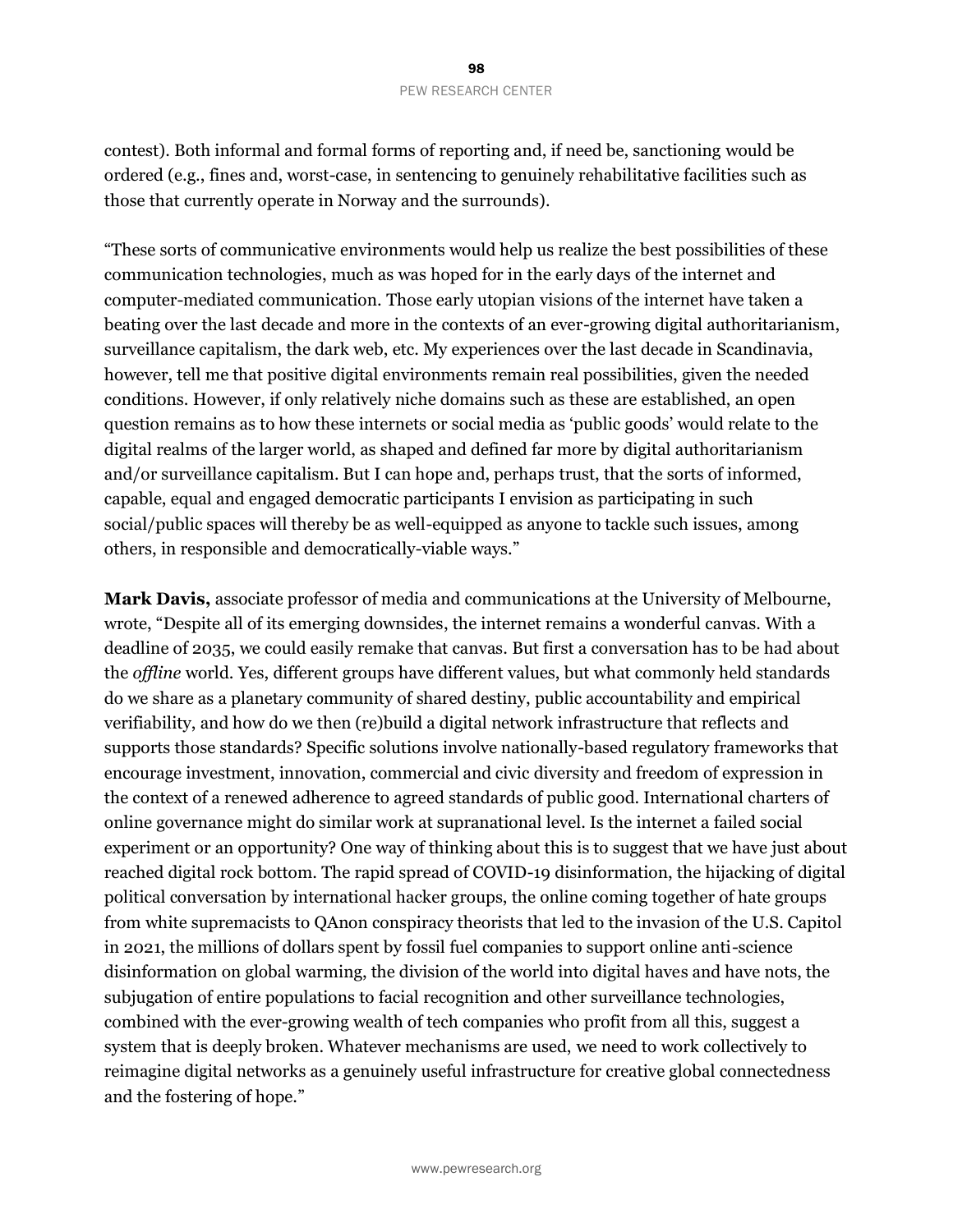**Andrea Romaoli,** an international lawyer expert in AI and a leader of the United Nations Global Compact, responded, "Digital life offers high potential to help the world recover from pandemic damages. The way it should be accomplished is through transformational governance, a resilient and sustainable process that emphasizes the one sovereignty that matters, which is th[e sovereignty](https://global.oup.com/academic/product/the-sovereignty-of-human-rights-9780190267315)  [of human rights](https://global.oup.com/academic/product/the-sovereignty-of-human-rights-9780190267315) in all spheres, [including technology.](http://hrlibrary.umn.edu/edumat/hreduseries/hereandnow/Part-5/8_udhr-abbr.htm) As a way to strengthen th[e UN SDG 16.4](https://sdgs.un.org/goals/goal16) for peace, justice and strong institutions, there must be improved working relationships with national police authorities, judicial institutions and investigative units through collaboration. Actions can be taken to empower women globally by teaching them how to manage nongovernmental organizations that work along with governments to promote humanitarian goals and moreeffective laws to protect refugees, women and children. Leadership by women is not optional. Leadership by women is a matter of survival for the planet. Sustainability depends on the care and assertive vision of women: halting violence, preserving natural resources, ensuring equality among human beings and loving the future generations and working to guarantee the only sovereignty that matters – the sovereignty of life. Sustainable actions contribute to the resilience of business strategies and to the life of the planet."

**Grace Wambura,** media relations associate at DotConnectAfrica, based in Nairobi, said, "I imagine living in Shared Planetary Life Spaces where our digital life will always be on, a world where individuals are in control. The best knowledge, tools, resources and opportunities to succeed could be accessed freely. And, using a universal interface, everyone could run their entire Expandiverse from everywhere."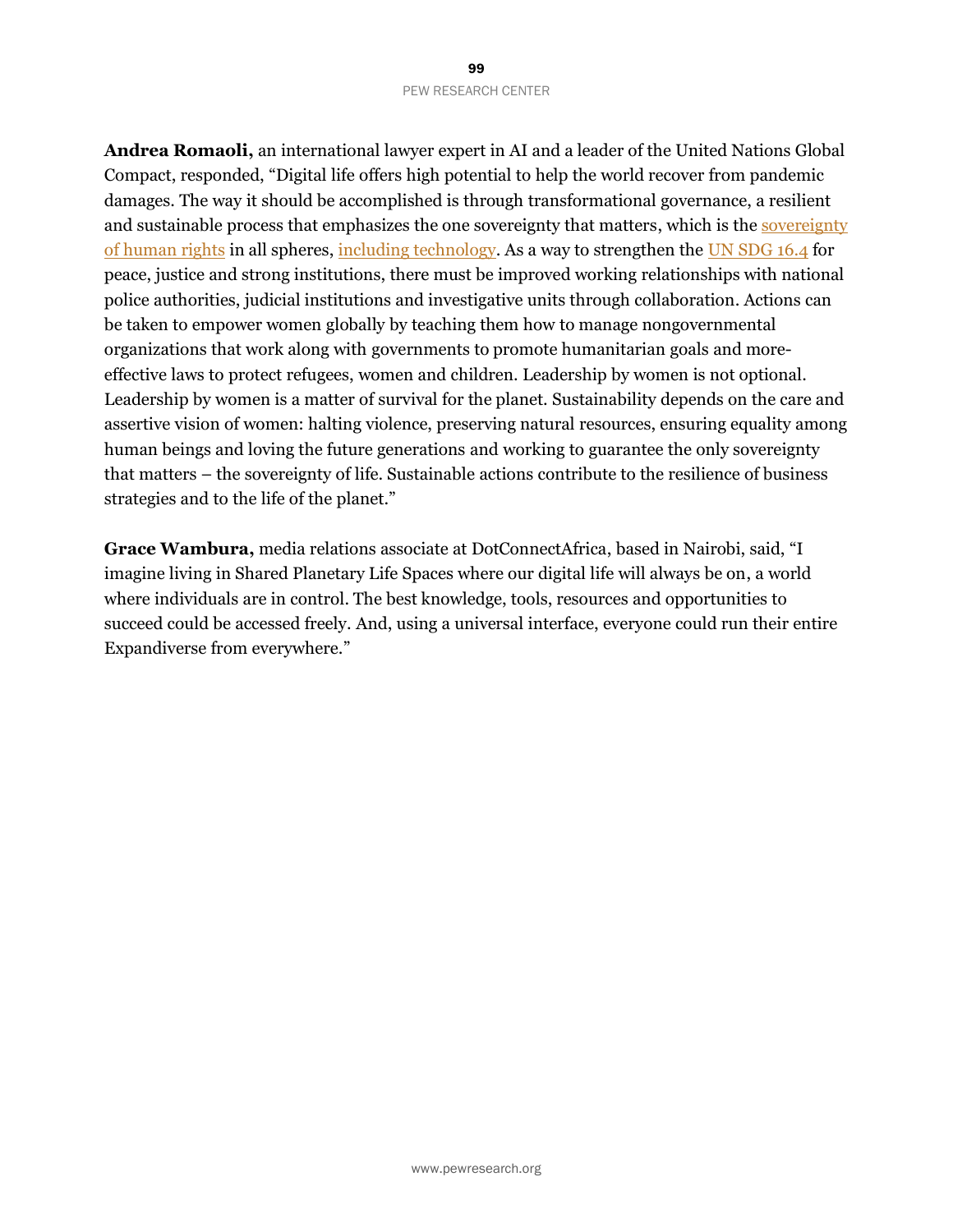# About this canvassing of experts

This report shares the second of two sets of results emerging from a series of questions posed in the 13th "Future of the [Internet](https://www.pewinternet.org/topics/future-of-the-internet/)" canvassing by Pew Research Center and Elon University's Imagining the Internet Center. The first report covered expert responses to the question of [whether online spaces can be improved](https://www.pewresearch.org/internet/2021/11/22/the-future-of-digital-spaces-and-their-role-in-democracy/) by 2035.

In the canvassing, participants were asked to respond to several questions about the tone and impact of the online environment and the trajectory of activities in the digital public sphere that have recently been raising deepening societal concerns. Invitations to participate were emailed to more than 10,000 experts and members of the interested public. They were invited to weigh in via a web-based instrument that was open to them from June 29-Aug. 2, 2021. Overall, 862 people responded to at least one question; 434 responded to this question and their answers are covered in this report. Results reflect comments fielded from a nonscientific, nonrandom, opt-in sample and are not projectable to any population other than the individuals expressing their points of view in this sample.

The *entirety* of this particular report is based upon these participants' responses to the following prompt, which was the final question of several that were asked of this group:

*We invite you to imagine a better world online: What is one example of an aspect of digital life that you think could be different in 2035 than it is today? We invite you to create a vignette of something you would like to see taking place in a "new and improved" digital realm in 2035. Your example might involve politics or social activities or jobs or physical and mental health or community life or education. Feel free to think expansively and specifically.*

In order to understand the context of these responses, it is important to note that participants were asked to respond to the following sets of questions *before* the question that generated the answers covered in this report.

*The evolution of digital spaces by 2035: This canvassing of experts is prompted by debates about the evolution of digital spaces and whether online life is moving in a positive or negative direction when it comes to the overall good of society. Some analysts and activists are fearful about the trajectory of digital activities; others are less concerned about the things that are happening. So, we start with a question about the way you see things evolving.*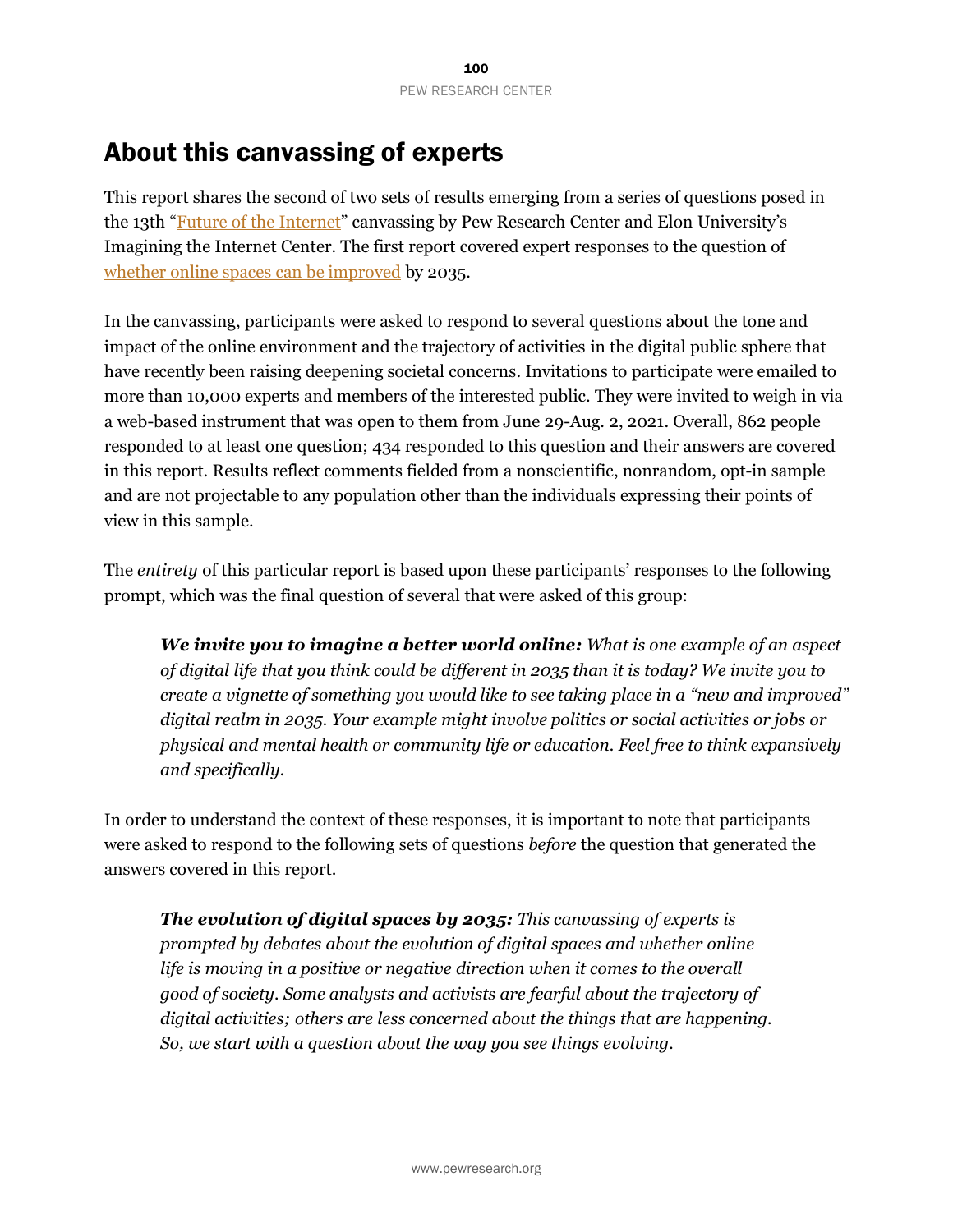*The question: Considering the things you see occurring online, which statement comes closer to your view about the evolution of digital spaces:* 

- *Digital spaces are evolving in ways that are both positive and negative.*
- *Digital spaces are evolving in a MOSTLY POSITIVE way that is likely to lead to a BETTER future for society.*
- *Digital spaces are evolving in a MOSTLY NEGATIVE way that is likely to lead to a WORSE future for society.*
- *Digital spaces are not evolving in one direction or another.*

Results for this question regarding the current evolution of digital spaces:

- **70%** said digital spaces are evolving in **ways that are** *both* **positive and negative.**
- **18%** said digital spaces are evolving in **a mostly negative way that is likely to lead to a worse future for society.**
- **10%** said digital spaces are evolving in **a mostly positive way that is likely to lead to a better future for society.**
- **3%** said digital spaces are **not evolving in one direction or another.**

The following quantitative prompt and research questions of this study were:

*Bettering the digital public sphere: An Atlantic Monthly piece by Anne Applebaum an[d Peter Pomerantsev](https://www.theatlantic.com/author/peter-pomerantsev/), ["How to Put Out Democracy's Dumpster Fire,](https://www.theatlantic.com/magazine/archive/2021/04/the-internet-doesnt-have-to-be-awful/618079/)" provides an overview of the questions that are being raised about the tone and impact of digital life: How much harm does the current online environment cause? What kinds of changes in digital spaces might have an impact for the better? Will technology developers, civil society, and government and business leaders find ways to create better, safer, moreequitable digital public spaces?* 

*The question: Looking ahead to 2035, can digital spaces and people's use of them be changed in ways that significantly serve the public good?*

*-YES, by 2035, digital spaces and people's use of them will change in ways that significantly serve the public good.*

*-NO, by 2035, digital spaces and people's use of them will NOT change in ways that significantly serve the public good.*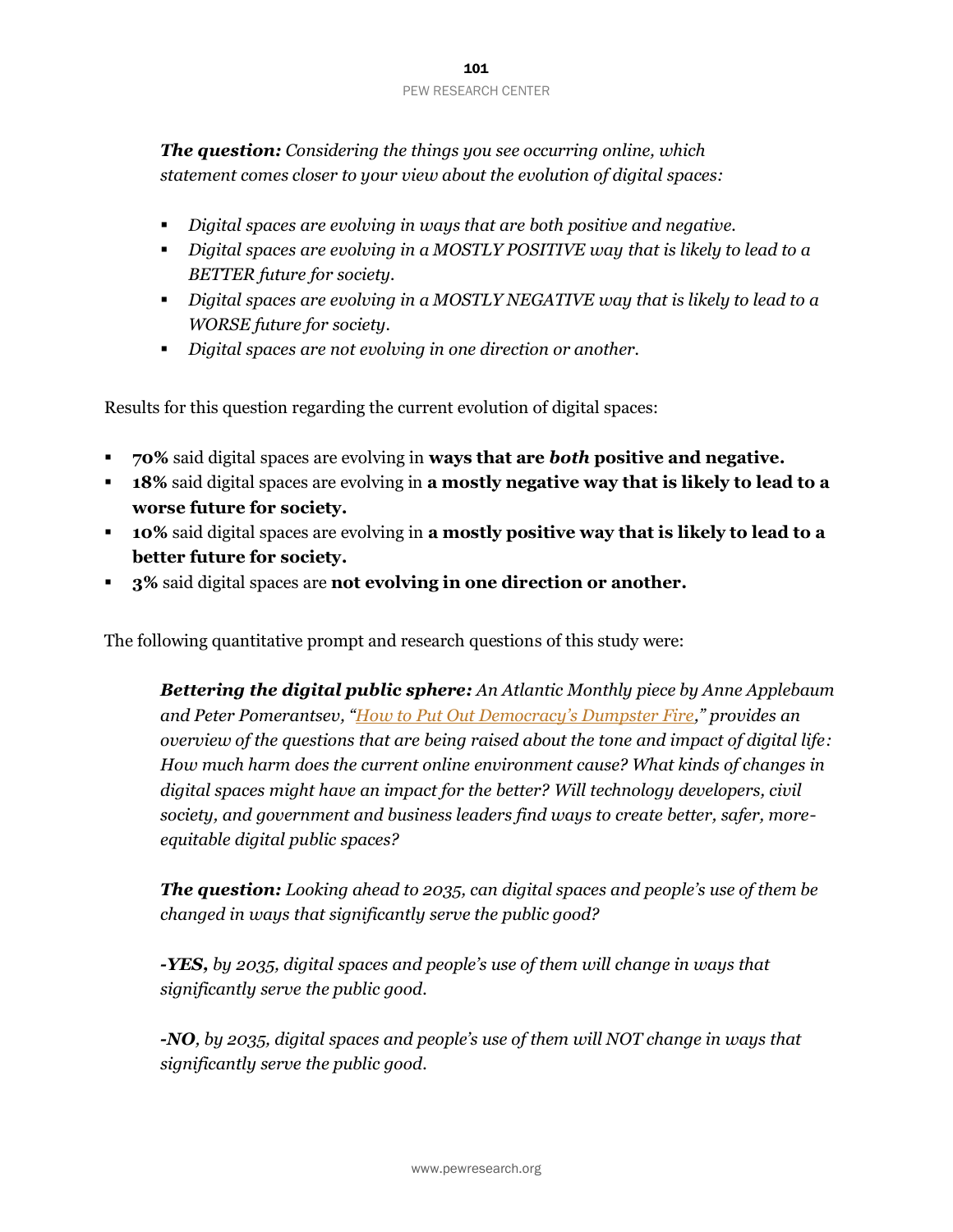Results for the Yes-No quantitative question regarding the current evolution of digital spaces:

- **61%** said by 2035, digital spaces and people's uses of them **WILL** change in ways that significantly serve the public good.
- **39%** said by 2035, digital spaces and people's uses of them **WILL NOT** change in ways that significantly serve the public good.

The web-based instrument was first sent directly to an international set of experts (primarily U.S. based) identified and accumulated by Pew Research Center and Elon University during previous studies, as well as those identified in a 2003 study of people who made predictions about the likely future of the internet [between](https://www.elon.edu/u/imagining/time-capsule/early-90s/) 1990 and 1995. Additional experts with proven interest in the health of the digital public sphere and related aspects of these particular research topics were also added to the list. We invited a large number of professionals and policy people from government bodies and technology businesses, think tanks and interest networks (for instance, those that include professionals and academics in law, ethics, political science, economics, social and civic innovation, sociology, psychology and communications); globally-located people working with communications technologies in government positions; technologists and innovators; top universities' engineering/computer science, political science, sociology/anthropology and business/entrepreneurship faculty, graduate students and postgraduate researchers; plus some who are active in civil society organizations that focus on digital life and those affiliated with newly emerging nonprofits and other research units examining the impacts of digital life.

Among those invited were researchers, developers and business leaders from leading global organizations, including Oxford, Cambridge, MIT, Stanford and Carnegie Mellon universities; Google, Microsoft, Amazon, Facebook, Apple and Twitter; leaders active in the advancement of and innovation in global communications networks and technology policy, such as the Internet Engineering Task Force (IETF), Internet Corporation for Assigned Names and Numbers (ICANN), Internet Society (ISOC), International Telecommunications Union (ITU), Association of Internet Researchers (AoIR) and the Organization for Economic Cooperation and Development (OECD). Invitees were encouraged to share the survey link with others they believed would have an interest in participating, thus there may have been somewhat of a "snowball" effect as some invitees welcomed others to weigh in.

*The respondents' remarks reflect their personal positions and are not the positions of their employers; the descriptions of their leadership roles help identify their background and the locus of their expertise. Some responses are lightly edited for style and readability.*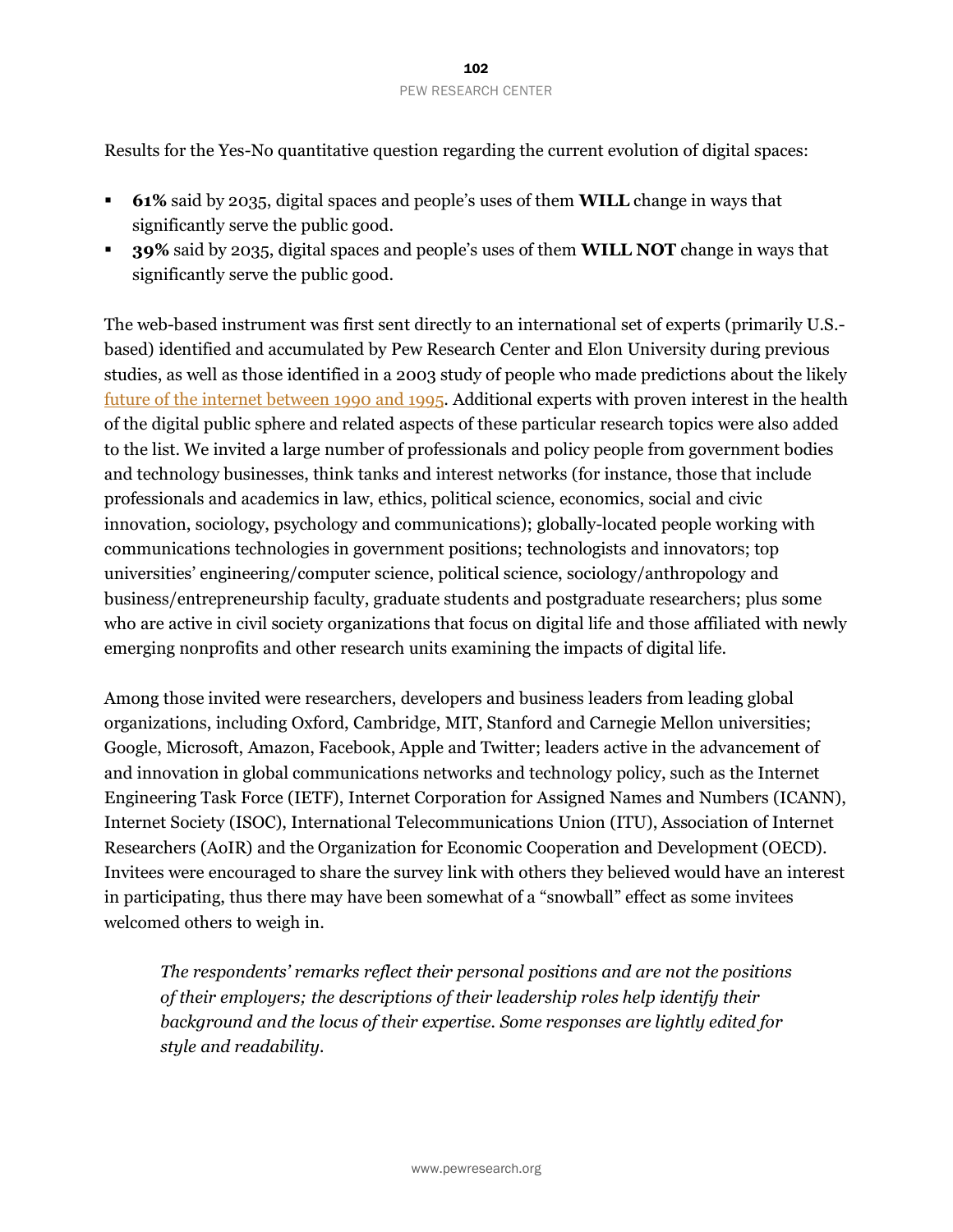A large number of the expert respondents elected to remain anonymous. Because people's level of expertise is an important element of their participation in the conversation, anonymous respondents were given the opportunity to share a description of their internet expertise or background, and this was noted, when available, in this report.

In this canvassing, 64% of respondents answered at least one of the demographic questions. Fully 67% of these 550 people identified as male, 31% as female and 1% identified themselves in some other way. Some 77% identified themselves as being based in North America, while 23% are located in other parts of the world. When asked about their "primary area of interest," 39% identified themselves as professor/teacher; 14% as futurists or consultants; 12% as research scientists; 8% as advocates or activist users; 8% as technology developers or administrators; 7% as entrepreneurs or business leaders; 4% as pioneers or originators; and 8% specified their primary area of interest as "other."

Following is a list noting a selection of key respondents who took credit for their responses on at least one of the overall topics in this canvassing. Workplaces are included to show expertise; they reflect the respondents' job titles and locations at the time of this canvassing.

**Charles Anaman,** founder of waaliwireless.co, based in Ghana; **Anna Andreenkova,** professor of sociology at CESSI; **Peng Hwa Ang,** professor of media law and policy at Nanyang Technological University, Singapore; **Chris Arkenberg,** research manager at Deloitte's Center for Technology Media and Communications; **John Battelle,** co-founder and CEO of Recount Media; **Robert Bell,** co-founder of Intelligent Community Forum; **Lucy Bernholz,** director of Stanford University's Digital Civil Society Lab; **Bruce Bimber,** professor of political science and founder of the Center for Information Technology and Society at the University of California-Santa Barbara; **Valerie Bock,** principal at VCB Consulting; **Gary A. Bolles,** chair for the future of work at Singularity University; **danah boyd,** founder of the Data & Society Research Institute and principal researcher at Microsoft; **Stowe Boyd,** managing director and founder of Work Futures; **Tim Bray,** founder and principal at Textuality Services (previously at Amazon); **Jamais Cascio,** distinguished fellow at the Institute for the Future; **Vinton G. Cerf,** vice president and chief internet evangelist at Google; **Barry Chudakov,** founder and principal at Sertain Research; **Christina J. Colclough,** founder of the Why Not Lab; **Susan Crawford,** a professor at Harvard Law School and former special assistant in the Obama White House; **Willie Currie,** retired global internet governance leader with the Independent Communications Authority of South Africa; **Mark Davis,** associate professor of communications at the University of Melbourne; **Amali De Silva-Mitchell,** founder/coordinator of the IGF Dynamic Coalition on Data-Driven Health Technologies; **Cory Doctorow,** activist journalist and author of "How to Destroy Surveillance Capitalism"; **Stephen Downes,** expert with the Digital Technologies Research Centre of the National Research Council of Canada; **Esther Dyson,** internet pioneer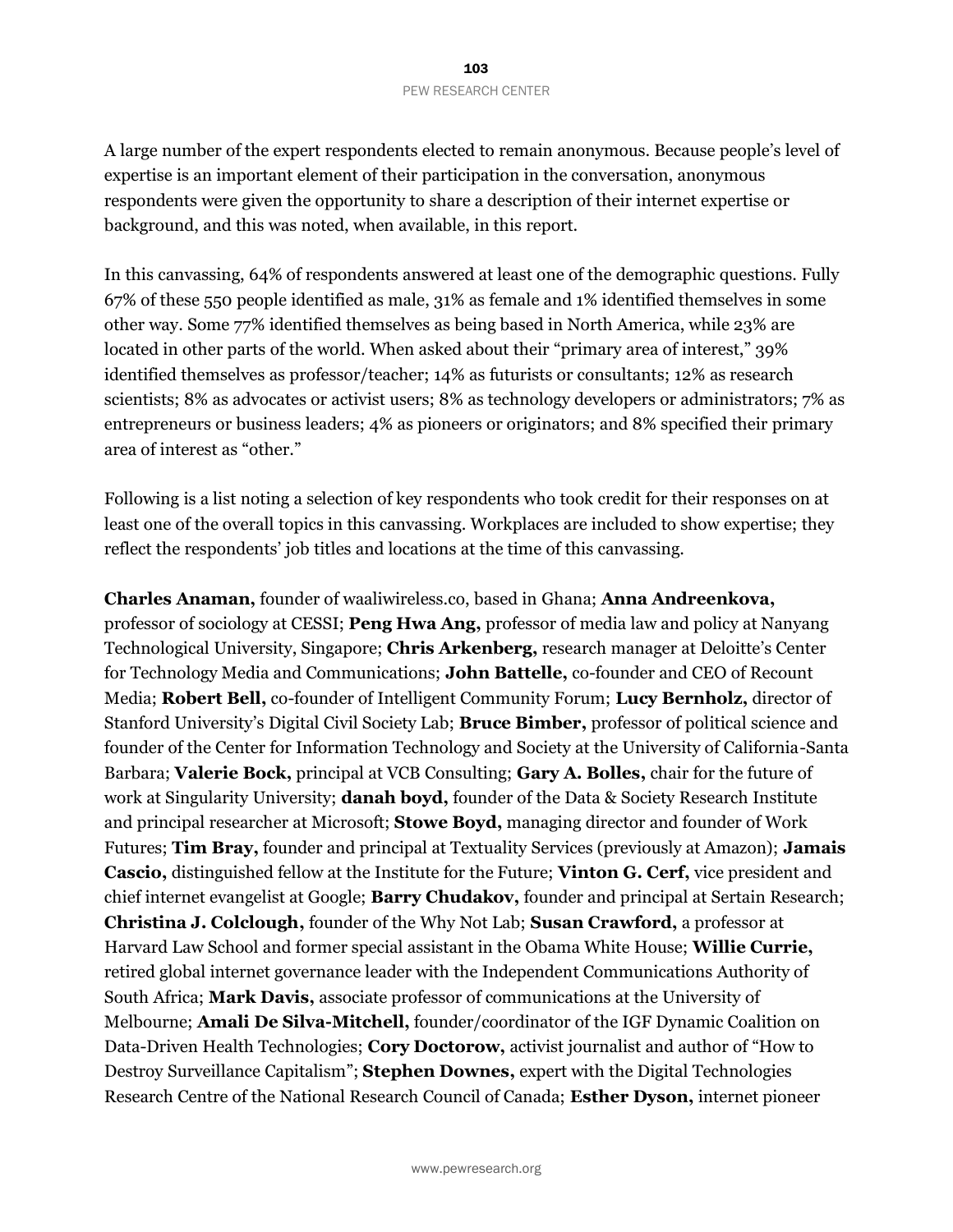and executive founder of Wellville.net; **Ayden Férdeline,** public-interest technologist based in Berlin, Germany; **Seth Finkelstein,** principal at Finkelstein Consulting and Electronic Frontier Foundation Pioneer Award winner; **Marcus Foth,** professor of informatics at Queensland University of Technology; **Mei Lin Fung,** chair of People-Centered Internet; **Oscar Gandy,** emeritus scholar of the political economy of information at the University of Pennsylvania; **Jerome Glenn,** co-founder and CEO of The Millennium Project; **Michael H. Goldhaber,** author, consultant and theoretical physicist who wrote early explorations on the digital attention economy; **Jonathan Grudin,** principal human-computer design researcher at Microsoft; **Don Heider,** executive director of the Markkula Center for Applied Ethics at Santa Clara University; **James Hendler,** director of the Institute for Data Exploration and Applications and professor of computer, web and cognitive sciences at Rensselaer Polytechnic Institute; **Perry Hewitt,** chief marketing officer at data.org; **Brock Hinzmann,** co-chair of the Millennium Project's Silicon Valley group; **Terri Horton,** work futurist at FuturePath; **Gus Hosein,** executive director of Privacy International; **Alexander B. Howard,** director of the Digital Democracy Project; **Stephan G. Humer,** sociologist and computer scientist at Fresenius University of Applied Sciences in Berlin; **Alan S. Inouye,** director of the Office for Information Technology Policy at the American Library Association; **Jeff Jarvis,** director of the Tow-Knight Center for entrepreneurial journalism at City University of New York; **Frank Kaufmann,** president of the Twelve Gates Foundation; **Michael Kleeman,** senior fellow at the University of California-San Diego; **Hans Klein,** associate professor of public policy at Georgia Tech; **Bart Knijnenburg,** associate professor of human-centered computing at Clemson University; **David J. Krieger,** director of the Institute for Communication and Leadership; **Kent Landfield,** chief standards and technology policy strategist; **Larry Lannom**, vice president at the Corporation for National Research Initiatives (CNRI); **Mike Liebhold,** distinguished fellow, retired, at The Institute for the Future; **Leah Lievrouw,** professor of information studies at UCLA; **Sean Mead,** strategic lead at Ansuz Strategy; **Russell Newman,** associate professor of digital media and culture at Emerson College; **Beth Simone Noveck,** director of the Governance Lab; **Jay Owens**, research and innovation consultant with New River Insight; **Alejandro Pisanty,** professor of internet and information society at National Autonomous University of Mexico (UNAM); **David Porush**, writer and longtime professor at Rensselaer Polytechnic Institute; **Calton Pu,** professor of computer science, software chair and co-director of the Center for Experimental Research Systems at Georgia Tech; **Alexa Raad**, chief purpose and policy officer at Human Security; **Courtney C. Radsch,** journalist, author and free-expression advocate; **Srinivasan Ramani,** Internet Hall of Fame member and pioneer of the internet in India; **Rob Reich,** associate director of the Human-Centered Artificial Intelligence initiative at Stanford University; **Howard Rheingold,** pioneering sociologist and author of "The Virtual Community"; **Eileen Rudden,** co-founder of LearnLaunch; **Douglas Rushkoff**, digital theorist and host of the NPR-One podcast "Team Human"; **Paul Saffo,** a leading Silicon Valley-based forecaster; **Scott Santens,** senior advisor at Humanity Forward; **Melissa Sassi,** Global Head of IBM Hyper Protect Accelerator; **Raashi**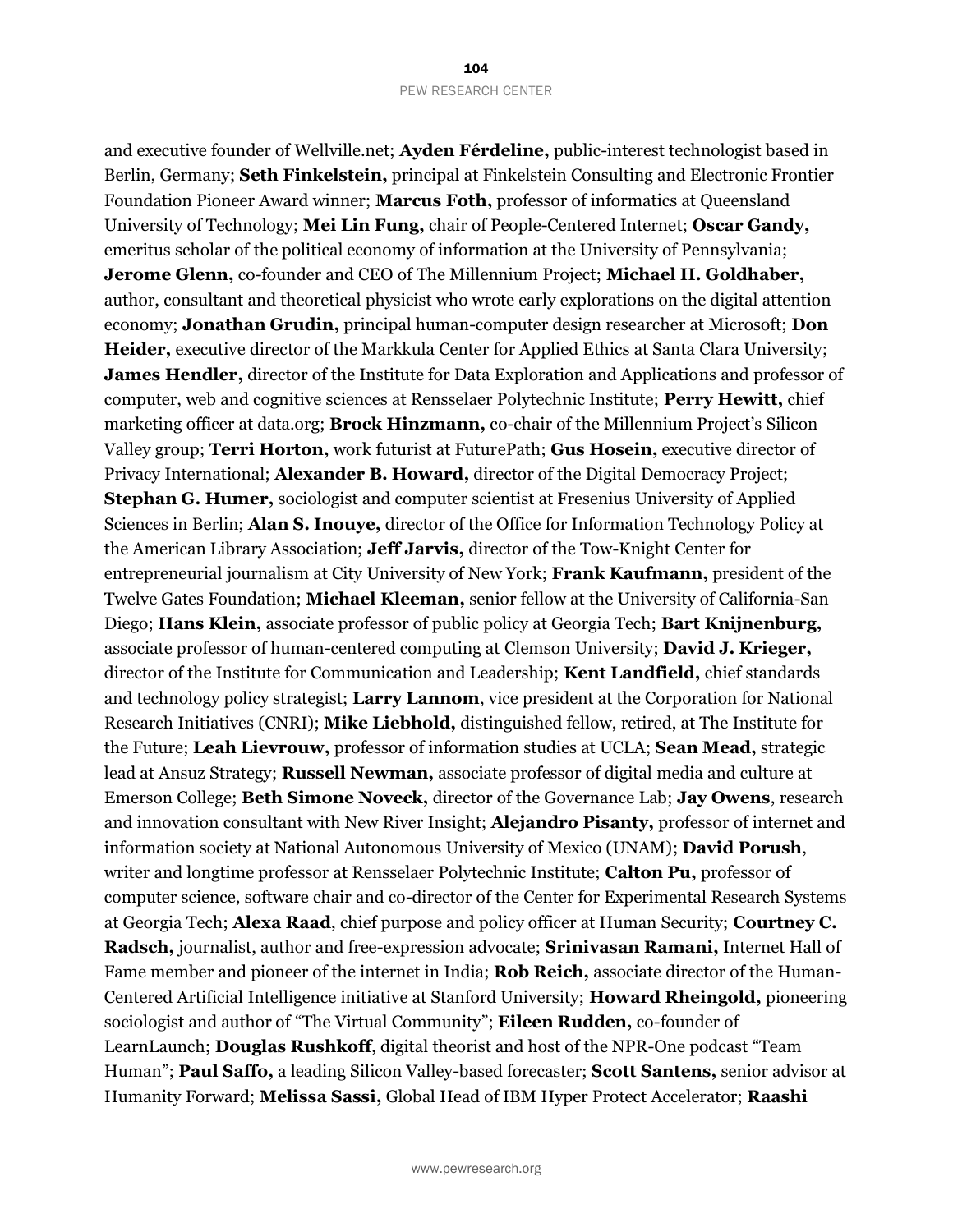**Saxena,** project officer at The IO Foundation; **Doc Searls,** internet pioneer and co-founder and board member at Customer Commons; **William L. Schrader,** advisor to CEOs, previously cofounder of PSINet; **Henning Schulzrinne,** Internet Hall of Fame member and former CTO for the Federal Communications Commission; **Evan Selinger,** professor of philosophy at Rochester Institute of Technology; **Toby Shulruff,** senior technology safety specialist at the National Network to End Domestic Violence; **Mark Surman,** executive director of the Mozilla Foundation; **Brad Templeton,** internet pioneer, futurist and activist, chair emeritus of the Electronic Frontier Foundation; **Joseph Turow,** professor of media systems and industries University of Pennsylvania; **Maja Vujovic,** director of Compass Communications; **Wendell Wallach,** senior fellow with the Carnegie Council for Ethics in International Affairs; **Amy Sample Ward,** CEO of the Nonprofit Technology Enterprise Network; **David Weinberger,** senior researcher at Harvard's Berkman Center for Internet and Society; **Brooke Foucault Welles,** associate professor of communication studies at Northeastern University; **Jeremy West,** senior digital policy analyst at the Organization for Economic Cooperation and Development; **Andrew Wyckoff,** director of the OECD's Directorate for Science, Technology and Innovation; **Christopher Yoo,** founding director of the Center for Technology, Innovation and Competition at the University of Pennsylvania; **Amy Zalman,** futures strategist and founder of Prescient Foresight; **Ethan Zuckerman,** director of the Initiative on Digital Public Infrastructure at the University of Massachusetts-Amherst.

A selection of institutions at which some of the respondents work or have affiliations:

AAI Foresight; Access Now; Akamai Technologies; Altimeter Group; Amazon; Aoyama Gakuin University; American Institute for Behavioral Research and Technology; American Library Association; APNIC; Arizona State University; Asian Development Bank; The Associated Press; Australian National University; Brookings Institution; Berkman Klein Center for Internet & Society; Carnegie Endowment for International Peace; Carnegie Mellon University; Center for a New American Security; Center for Data Innovation; Center for Global Enterprise; Center for Strategic and International Studies; Centre for International Governance Innovation; Cisco Systems; City University of New York; Columbia University; Convocation Design + Research; Core Technology Consulting; Cornell University; Council of Europe; Data & Society Research Institute; Dell EMC; Deloitte; The Digital Democracy Project; Digital Value Institute; Diplo Foundation; DotConnectAfrica; Electronic Frontier Foundation; Emerson College; European Broadcasting Union; Foresight Alliance; FuturePath; Georgia Institute of Technology; Global Internet Policy Digital Watch; Global Village Ltd.; Global Voices; Google; Gridmerge; The Hague Center for Strategic Studies; Harvard University; Hochschule Fresenius University of Applied Sciences; Hokkaido University; IBM; Internet Corporation for Assigned Names and Numbers (ICANN); IDG; Information Technology and Innovation Foundation; Institute for the Future; International Telecommunication Union; Internet Engineering Task Force (IETF); Internet Society; Institute of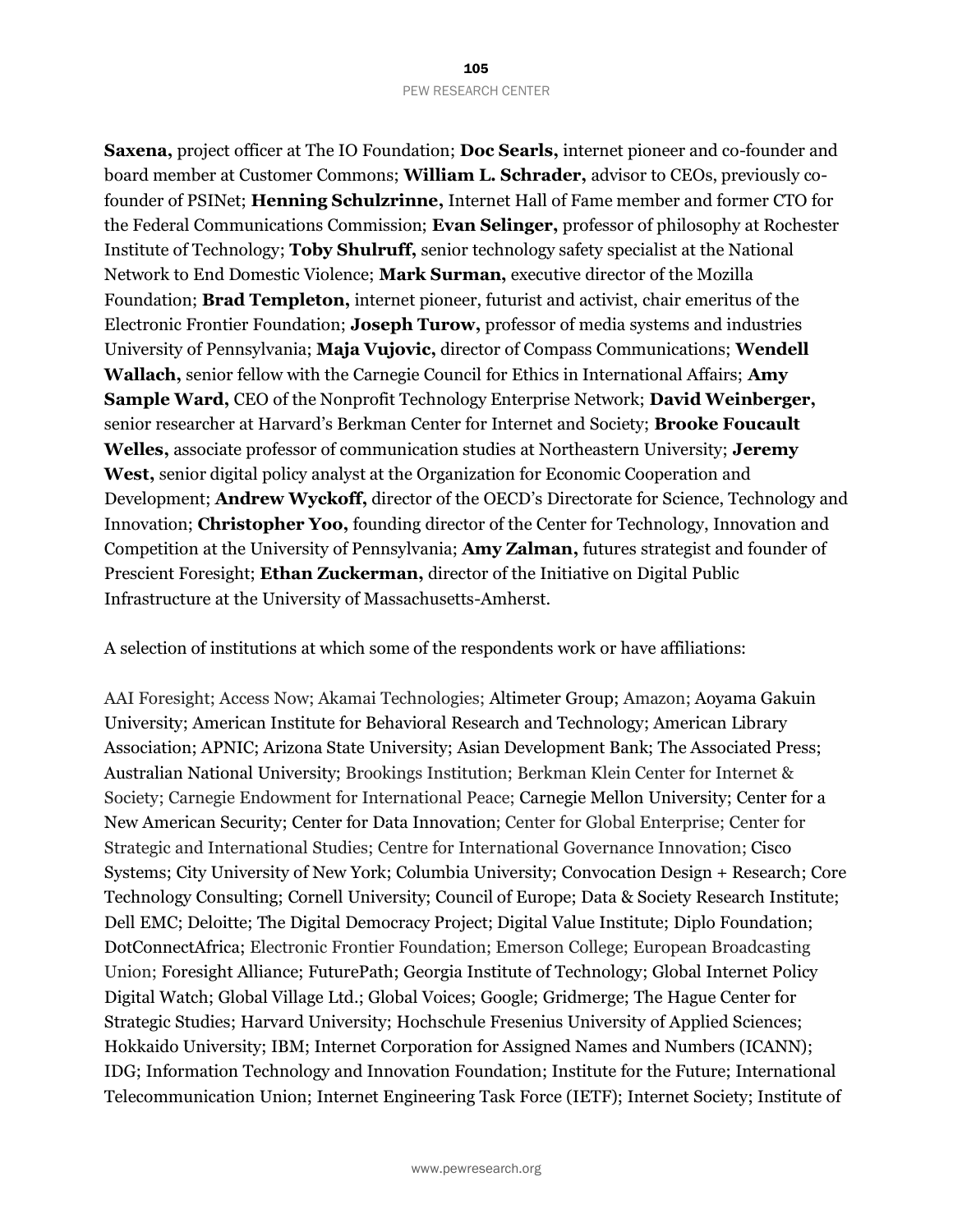Electrical and Electronics Engineers (IEEE); IO Foundation; Juniper Networks; Leading Futurists; Lifeboat Foundation; London School of Economics and Political Science; MacArthur Research Network on Open Governance; Massachusetts Institute of Technology; Menlo College; Mercator XXI; Michigan State University; Microsoft Research; Millennium Project; Mozilla; Nanyang Technological University, Singapore; New York University; Namibia University of Science and Technology; National Autonomous University of Mexico; National Research Council of Canada; Nigerian Communications Commission; Nonprofit Technology Network; Northeastern University; North Carolina State University; OECD; Olin College of Engineering; The People-Centered Internet; The Providence Group; Ranking Digital Rights; Recount Media; Rensselaer Polytechnic Institute; Rice University; Rose-Hulman Institute of Technology; RTI International; San Jose State University; Santa Clara University; Singularity University; Singapore Management University; Smart Cities Council; Södertörn University, Sweden; Social Brain Foundation; Social Science Research Council; Sorbonne University; South China University of Technology; Stanford University; Stevens Institute of Technology; Syracuse University; Tallinn University of Technology; Team Human; The TechCast Project; Tech Policy Tank; Telecommunities Canada; Textuality; Tufts University; The Representation Project; Twelve Gates Foundation; Twitter; United Nations; University of California, Berkeley; University of California, Los Angeles; University of California, San Diego; University College London; University of Hawaii, Manoa; University of Texas, Austin; the Universities of Alabama, Arizona, Dallas, Delaware, Florida, Maryland, Massachusetts, Miami, Michigan, Minnesota, Oklahoma, Pennsylvania, Rochester, San Francisco and Southern California; the Universities of Amsterdam, British Columbia, Cambridge, Cyprus, Edinburgh, Groningen, Liverpool, Naples, Oslo, Otago, Queensland, Toronto, West Indies; UNESCO; U.S. Army; U.S. Geological Survey; U.S. National Science Foundation; Venture Philanthropy Partners; Verizon; Virginia Tech; Vision2Lead; Vision & Logic; Waaliwireless.co; Waseda University, Tokyo, Japan; Wellville; Wikimedia Foundation; Work Futures; World Bank Group Nepal; World Economic Forum; World Wide Web Foundation; World Wide Web Consortium; Xponential; and Yale University Center for Bioethics.

Complete sets of credited and anonymous responses can be found here:

<https://www.elon.edu/u/imagining/surveys/xiii-2021/hopes-for-digital-life-2035/credit/>

<https://www.elon.edu/u/imagining/surveys/xiii-2021/hopes-for-digital-life-2035/anon/>